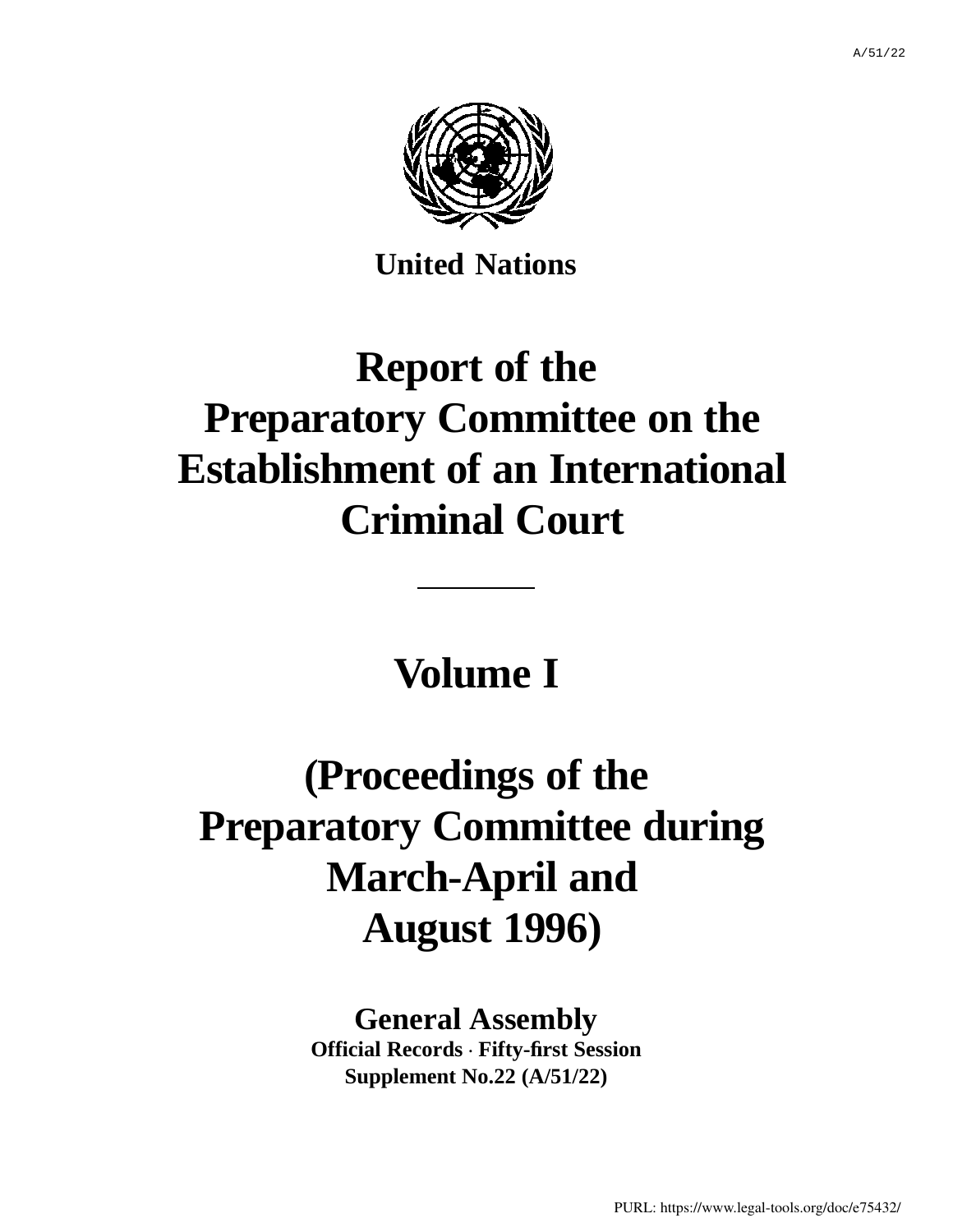Report of the Preparatory Committee on the Establishment of an International Criminal Court

# Volume I

(Proceedings of the Preparatory Committee during March-April and August 1996)

General Assembly Official Records · Fifty-first Session Supplement No.22 (A/51/22)



United Nations · New York, 1996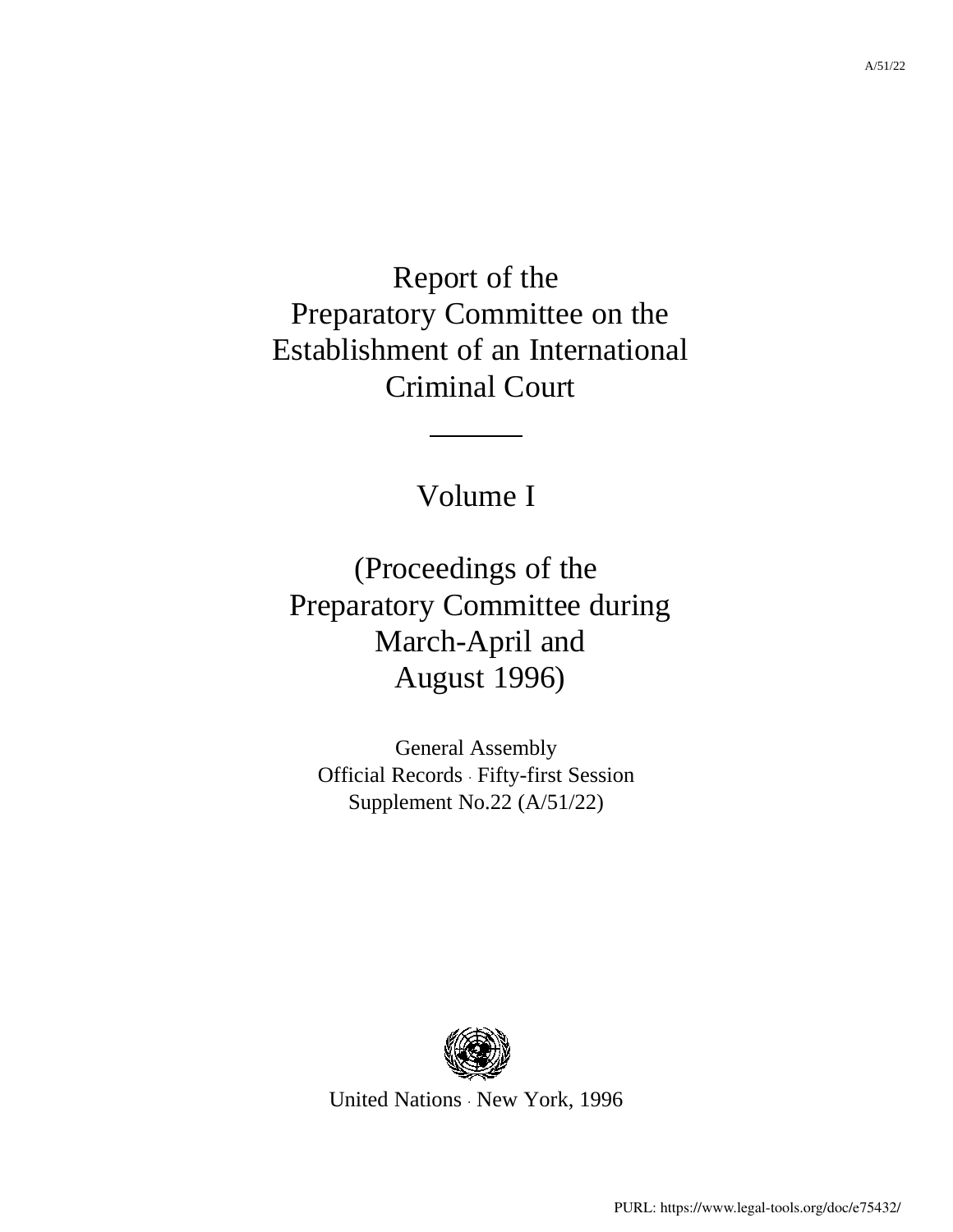# **NOTE**

Symbols of United Nations documents are composed of capital letters combined with figures. Mention of such a symbol indicates a reference to a United Nations document.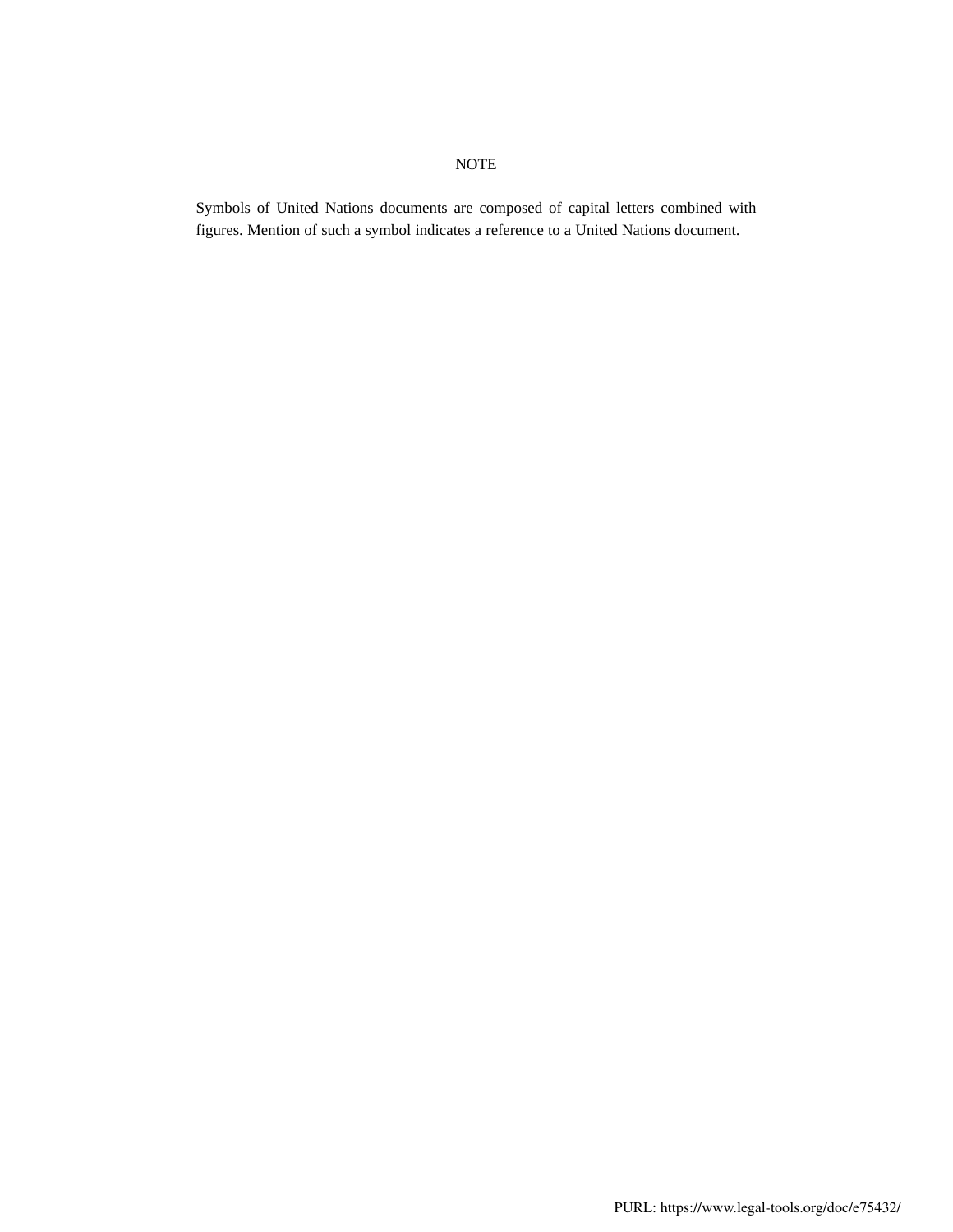VOLUME I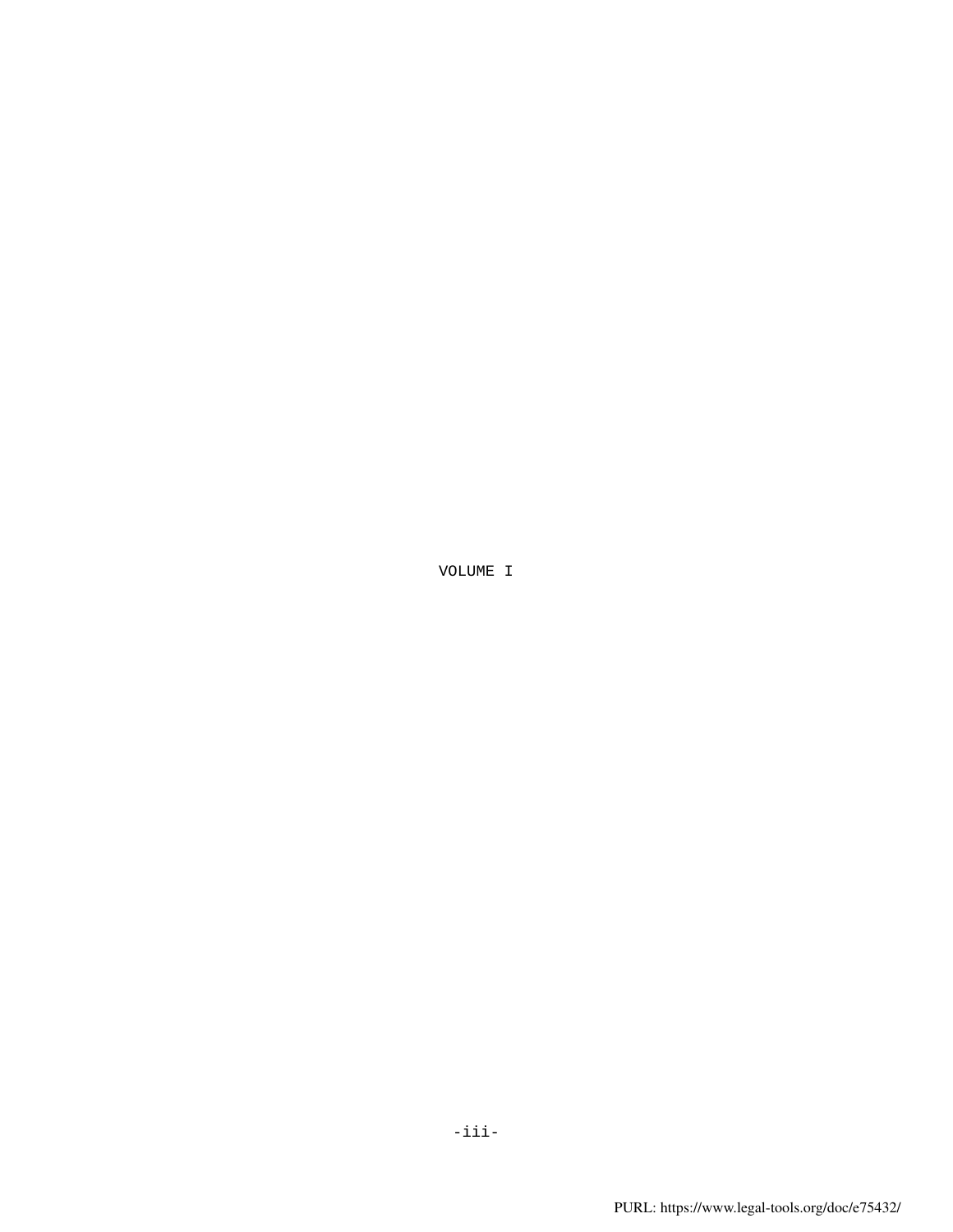[Original: Arabic/Chinese/English French/Russian/Spanish]

[13 September 1996]

## CONTENTS

|      |    |                                                                                         | Paragraphs | Page        |
|------|----|-----------------------------------------------------------------------------------------|------------|-------------|
|      |    | Volume I                                                                                |            |             |
| Ι.   |    |                                                                                         |            | $\mathbf 1$ |
| II.  |    | ORGANIZATION AND METHODS OF WORK                                                        | 8 - 19     | 3           |
| III. |    | DISCUSSION ON SUBSTANTIVE ISSUES                                                        | $20 - 370$ | 8           |
|      | Α. | Establishment of the Court and relationship between<br>the Court and the United Nations | $20 - 32$  | 8           |
|      |    | Status and nature of the Court and method of<br>1.<br>its establishment                 | $21 - 28$  | 8           |
|      |    | Relationship between the Court and the United<br>2.                                     | $29 - 31$  | 9           |
|      |    | Financing of the Court<br>3.                                                            | 32         | 10          |
|      | Β. | Organizational questions (composition and<br>administration of the Court)               | $33 - 50$  | 11          |
|      |    | Article 5.<br>Organs of the Court                                                       | $33 - 34$  | 11          |
|      |    | Article 6.<br>Qualification and election of judges                                      | $35 - 41$  | 11          |
|      |    | Article 8.<br>The Presidency                                                            | 42         | 12          |
|      |    | Article 9.<br>Chambers                                                                  | 43         | 13          |
|      |    | Article 10. Independence of the judges                                                  | 44         | 13          |
|      |    | Article 11. Excusing and disqualification of judges                                     | 45         | 13          |
|      |    | Article 12. The Procuracy                                                               | 46         | 14          |
|      |    | Article 13. The Registry                                                                | 47         | 14          |
|      |    | Article 15. Loss of office                                                              | 48         | 15          |
|      |    | Article 16. Privileges and immunities                                                   | 49         | 15          |
|      |    | Article 19. Rules of the Court                                                          | 50         | 15          |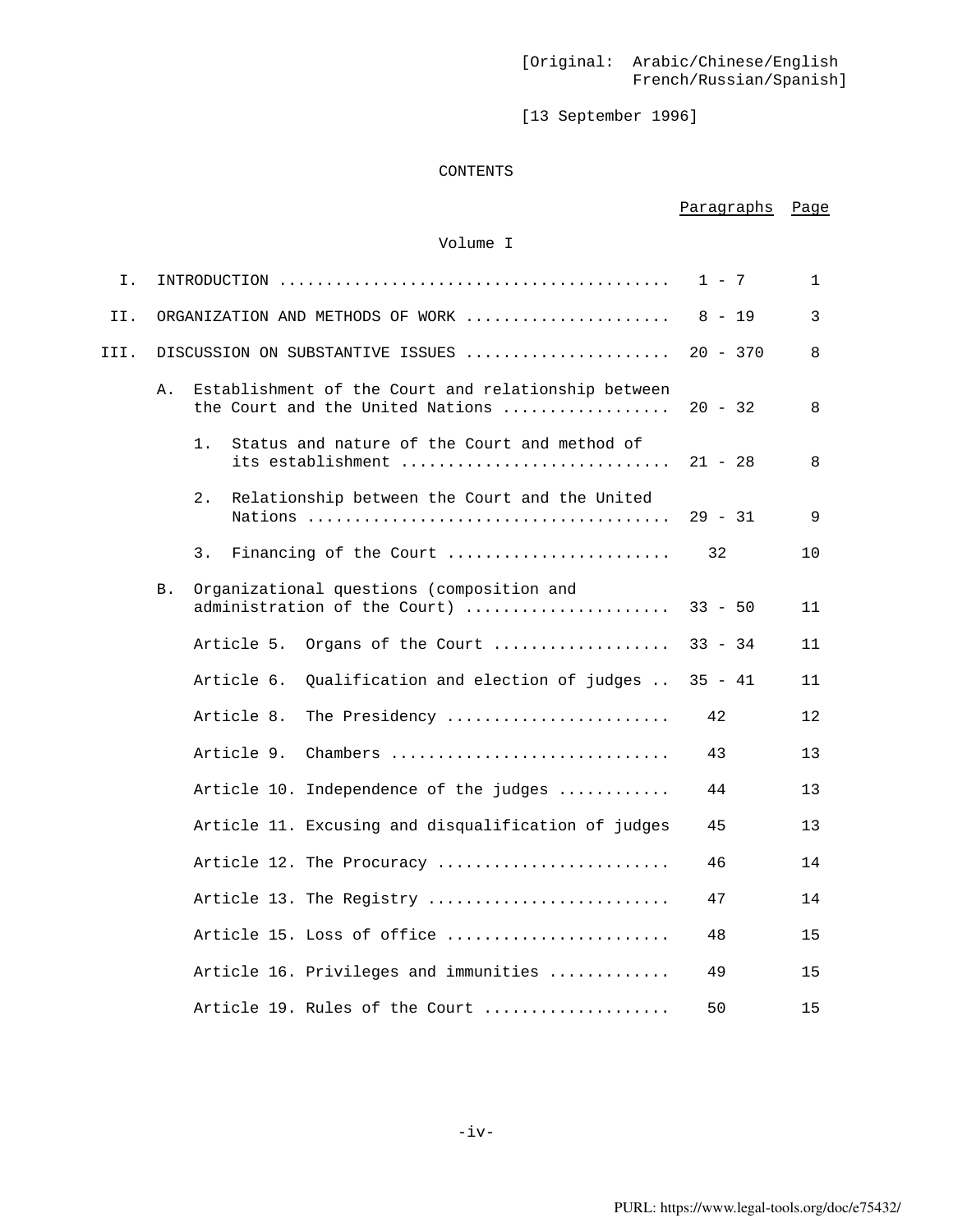|    |    |     |                                                                                      | Paragraphs | Page |
|----|----|-----|--------------------------------------------------------------------------------------|------------|------|
| С. |    |     | Scope of the jurisdiction of the Court and<br>definition of crimes                   | $51 - 115$ | 15   |
|    |    |     | Article 20. Crimes within the jurisdiction of the<br>Court                           | $51 - 115$ | 15   |
|    | 1. |     | General comments                                                                     | $51 - 57$  | 15   |
|    |    | (a) | Scope of jurisdiction                                                                | 51         | 15   |
|    |    | (b) | Definition of crimes                                                                 | $52 - 53$  | 16   |
|    |    | (c) | Method of definition                                                                 | 54         | 16   |
|    |    | (d) | Exhaustive or illustrative definition                                                | 55         | 16   |
|    |    | (e) | Elements of the crimes                                                               | 56         | 17   |
|    |    | (f) | Categories of responsible individuals                                                | 57         | 17   |
|    | 2. |     |                                                                                      | $58 - 64$  | 17   |
|    |    | (a) | Inclusion                                                                            | 58         | 17   |
|    |    | (b) | Definition                                                                           | $59 - 63$  | 17   |
|    |    | (c) | Ancillary crimes                                                                     | 64         | 18   |
|    | 3. |     | Aggression                                                                           | $65 - 73$  | 18   |
|    |    | (a) | Inclusion                                                                            | $65 - 69$  | 18   |
|    |    | (b) | Definition                                                                           | $70 - 73$  | 19   |
|    | 4. |     | Serious violations of the laws and customs<br>applicable in armed conflict $74 - 81$ |            | 20   |
|    |    | (a) | Inclusion                                                                            | 74 - 77    | 20   |
|    |    | (b) | Character of the armed conflict                                                      | 78         | 20   |
|    |    | (c) | Definition                                                                           | $79 - 81$  | 21   |
|    | 5. |     | Crimes against humanity                                                              | $82 - 102$ | 21   |
|    |    | (a) | Inclusion                                                                            | 82         | 21   |
|    |    | (b) | Definition                                                                           | 83         | 21   |
|    |    | (c) | General criteria                                                                     | 84         | 21   |
|    |    | (d) | Widespread or systematic criteria                                                    | 85         | 22   |
|    |    |     |                                                                                      |            |      |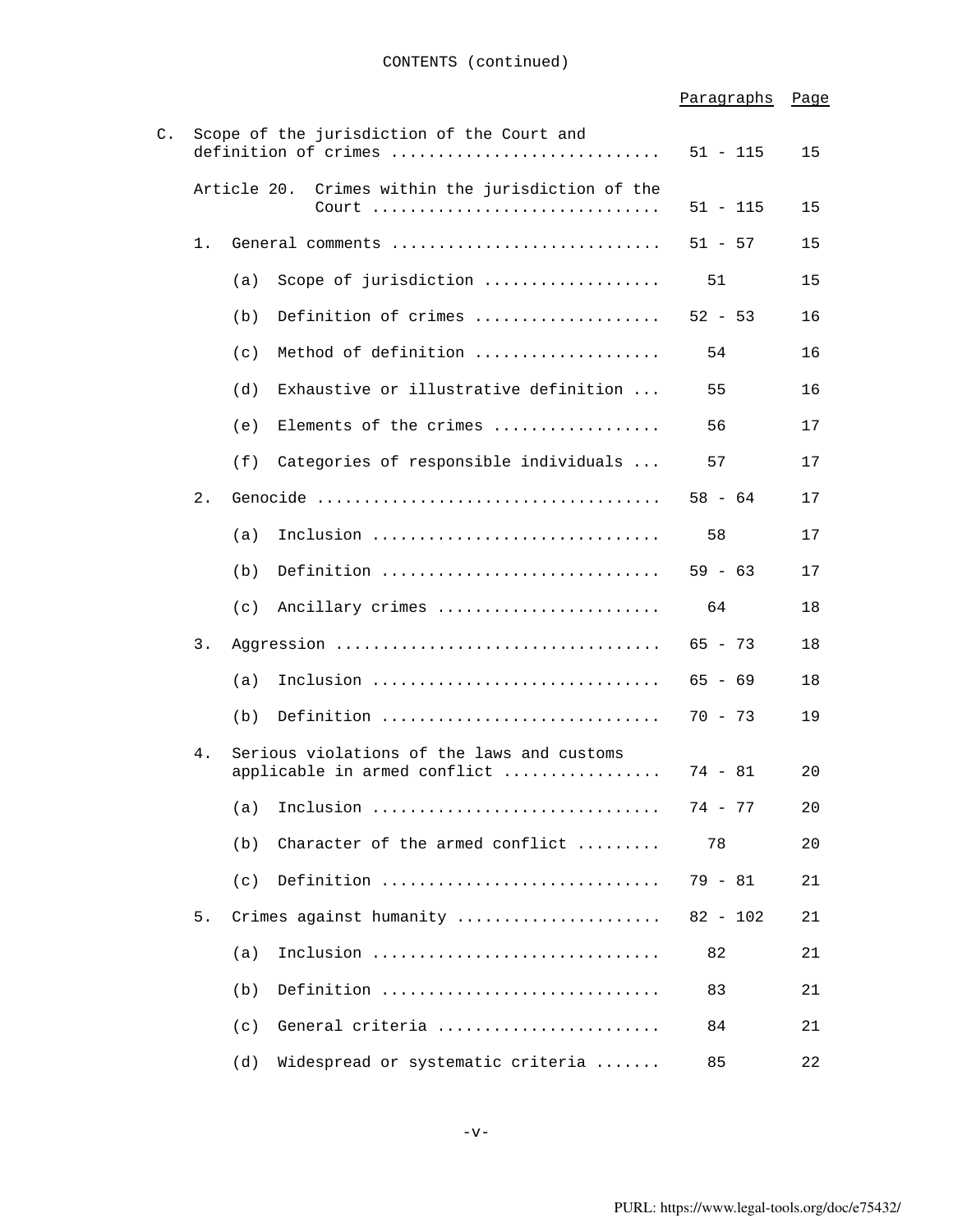## CONTENTS (continued)

|    |                                                                    | Paragraphs  | Page |
|----|--------------------------------------------------------------------|-------------|------|
|    | Attack against any civilian population<br>(e)                      | 86          | 22   |
|    | (f)<br>Motivation or grounds                                       | 87          | 22   |
|    | Nexus to armed conflict<br>(g)                                     | $88 - 90$   | 23   |
|    | (h)<br>List of acts                                                | $91 - 102$  | 23   |
|    | (i)<br>Murder                                                      | 92          | 23   |
|    | (iii)<br>Extermination                                             | 93          | 23   |
|    | (iii)<br>Enslavement                                               | 94          | 24   |
|    | (iv)<br>Deportation                                                | 95          | 24   |
|    | (v)<br>Imprisonment                                                | 96          | 24   |
|    | (vi)<br>Torture                                                    | 97          | 24   |
|    | (vii)<br>Rape                                                      | 98          | 24   |
|    | Persecution on political, racial or<br>(viii)<br>religious grounds | 99          | 24   |
|    | Other inhumane acts<br>(ix)                                        | $100 - 102$ | 25   |
| б. | Treaty-based crimes                                                | $103 - 115$ | 25   |
|    | Inclusion<br>(a)                                                   | $103 - 105$ | 25   |
|    | (b)<br>International terrorism                                     | $106 - 107$ | 26   |
|    | (c)<br>Apartheid                                                   | 108         | 26   |
|    | (d)<br>Torture                                                     | 109         | 26   |
|    | (e)<br>Hostages                                                    | 110         | 27   |
|    | (f)<br>Illicit drug trafficking                                    | $111 - 112$ | 27   |
|    | Attacks against United Nations and<br>(g)<br>associated personnel  | 113         | 27   |
|    | Serious threats to the environment<br>(h)                          | 114         | 27   |
|    | (i)<br>Review procedure                                            | 115         | 27   |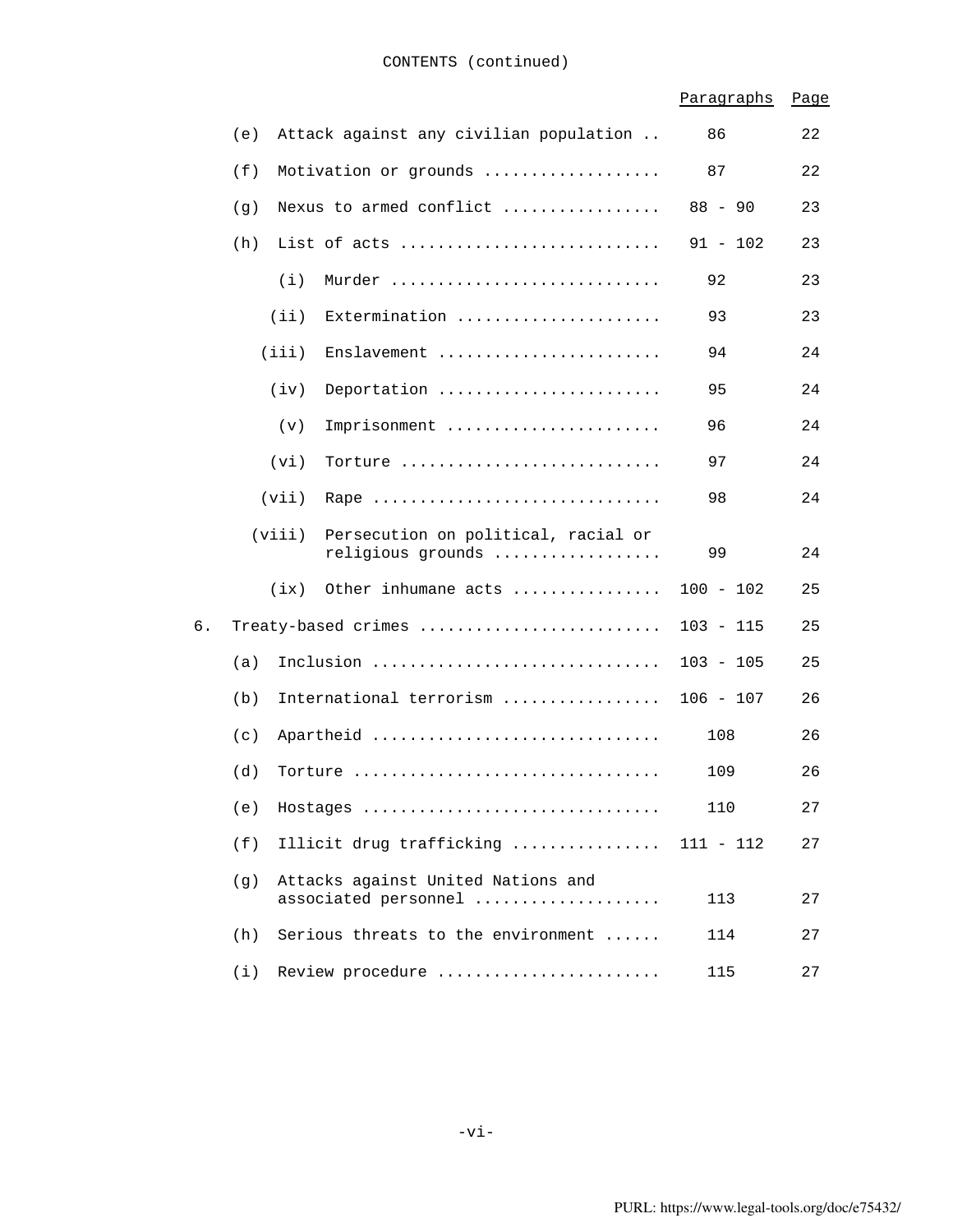|               |                                                                                                                                                 | Paragraphs  | Page |
|---------------|-------------------------------------------------------------------------------------------------------------------------------------------------|-------------|------|
| D.            | Trigger mechanism                                                                                                                               | $116 - 152$ | 28   |
|               | 1.<br>Acceptance of the Court's jurisdiction, State<br>consent requirements and the conditions for<br>the exercise of jurisdiction: articles 21 | $117 - 128$ | 28   |
|               | $2$ .<br>Who can trigger the system and the role of the<br>articles 23 and 25<br>Prosecutor:                                                    | $129 - 152$ | 30   |
|               | The Security Council: article 23<br>(a)                                                                                                         | $129 - 144$ | 30   |
|               | (i)<br>Article 23 $(1)$                                                                                                                         | $132 - 136$ | 31   |
|               | (iii)<br>Article 23 $(2)$                                                                                                                       | $137 - 139$ | 32   |
|               | $(iii)$ Article 23 (3)                                                                                                                          | $140 - 144$ | 33   |
|               | States: article 25<br>(b)                                                                                                                       | $145 - 148$ | 34   |
|               | The Prosecutor<br>(c)                                                                                                                           | $149 - 151$ | 35   |
|               | (d)<br>Other comments                                                                                                                           | 152         | 35   |
| Ε.            | Complementarity                                                                                                                                 | $153 - 178$ | 36   |
|               | $1$ .<br>General comments                                                                                                                       | $153 - 160$ | 36   |
|               | $2$ .<br>Third preambular paragraph                                                                                                             | $161 - 163$ | 37   |
|               | 3.                                                                                                                                              | $164 - 169$ | 38   |
|               | 4.                                                                                                                                              | 170 - 174   | 39   |
|               | 5.                                                                                                                                              | 175 - 176   | 40   |
|               | 6. Article 51                                                                                                                                   | 177         | 41   |
|               | 7.                                                                                                                                              | 178         | 41   |
| $\mathbb F$ . | General principles of criminal law                                                                                                              | $179 - 211$ | 41   |
|               | Process issues<br>1.                                                                                                                            | $180 - 188$ | 41   |
|               | Methods of elaboration<br>(a)                                                                                                                   | $180 - 186$ | 41   |
|               | Relevance of national law<br>(b)                                                                                                                | $187 - 188$ | 43   |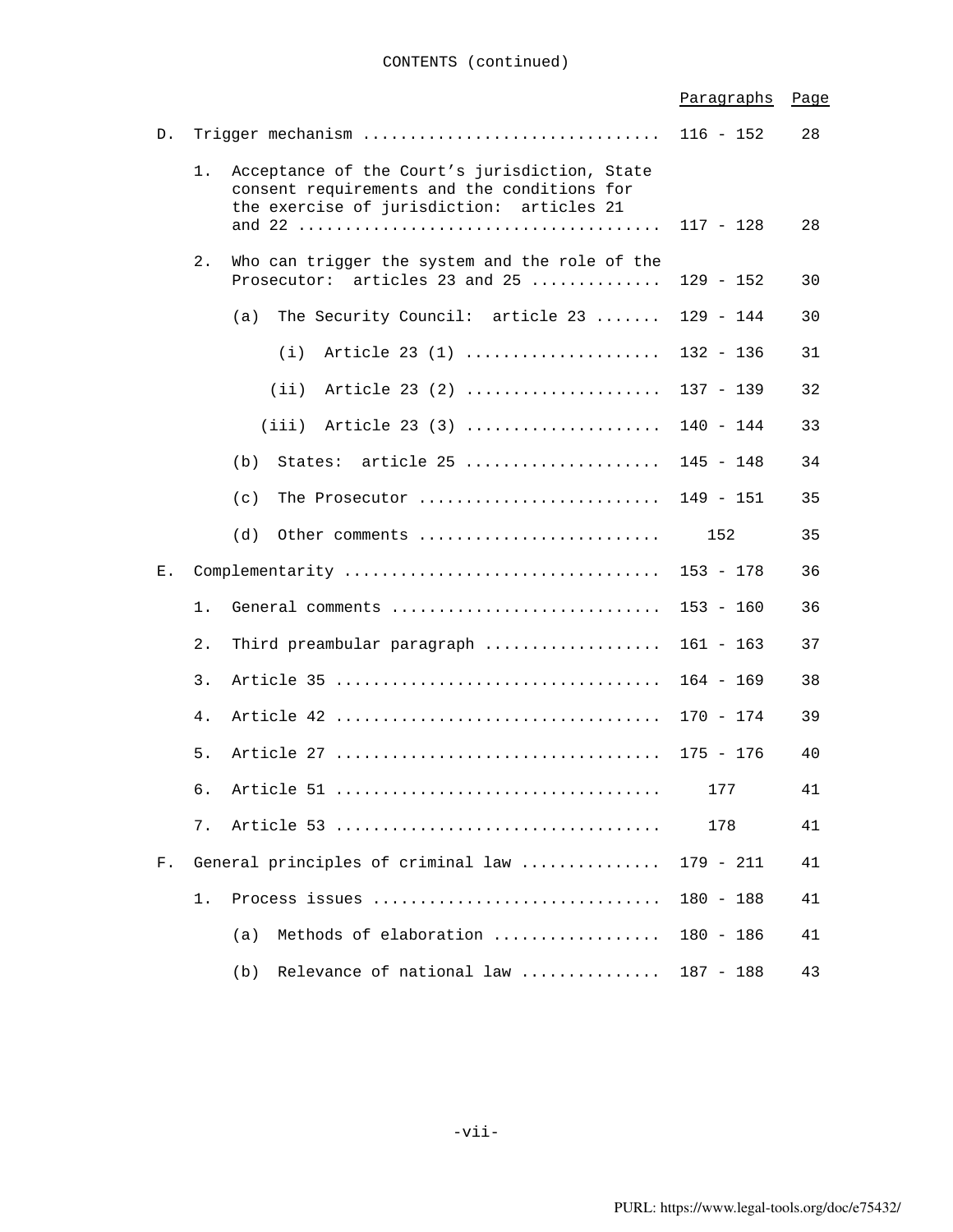|    |    |             |             |                                                            | Paragraphs  | Page |
|----|----|-------------|-------------|------------------------------------------------------------|-------------|------|
|    | 2. |             |             | Substantive issues                                         | $189 - 211$ | 43   |
|    |    | (a)         |             | Non-retroactivity                                          | 189         | 43   |
|    |    | (b)         |             | Punishment under customary international<br>criminal law   | 190         | 44   |
|    |    | (c)         |             | Individual criminal responsibility  191 - 192              |             | 44   |
|    |    | (d)         |             | Irrelevance of official position                           | 193         | 44   |
|    |    | (e)         |             | Criminal liability of corporations                         | 194         | 44   |
|    |    | (f)         |             | Appropriateness of the statute of                          | $195 - 196$ | 45   |
|    |    | (g)         |             | Actus reus                                                 | $197 - 198$ | 45   |
|    |    | (h)         |             | Mens rea                                                   | $199 - 201$ | 45   |
|    |    | (i)         |             | Other types of responsibility                              | $202 - 203$ | 46   |
|    |    | (j)         |             | Defences                                                   | $204 - 210$ | 46   |
|    |    | (k)         |             | Penalties                                                  | 211         | 47   |
| G. |    |             |             | Procedural questions, fair trial and rights of the         | $212 - 293$ | 47   |
|    |    |             |             | Article 25. Complaint                                      | $216 - 223$ | 48   |
|    |    | Article 26. |             | Investigation of alleged crimes  224 - 231                 |             | 49   |
|    |    |             | Article 27. | Commencement of prosecution  232 - 238                     |             | 51   |
|    |    |             |             | $\overline{\phantom{a}}$                                   |             |      |
|    |    |             |             | Article 29. Pre-trial detention or release ) 239 - 245     |             | 52   |
|    |    |             |             | Article 30. Notification of the indictment )               |             |      |
|    |    |             |             | Article 34. Challenges to jurisdiction )                   |             |      |
|    |    |             |             | Article 35. Issues of admissibility ) 246 - 252            |             | 53   |
|    |    |             |             | Article 36. Procedure under articles 34 and 35 )           |             |      |
|    |    |             |             | Article 37. Trial in the presence of the accused 253 - 259 |             | 54   |
|    |    |             |             | Article 38. Functions and powers of the Trial<br>Chamber   | $260 - 269$ | 56   |
|    |    |             |             | Article 41. Rights of the accused                          | $270 - 279$ | 57   |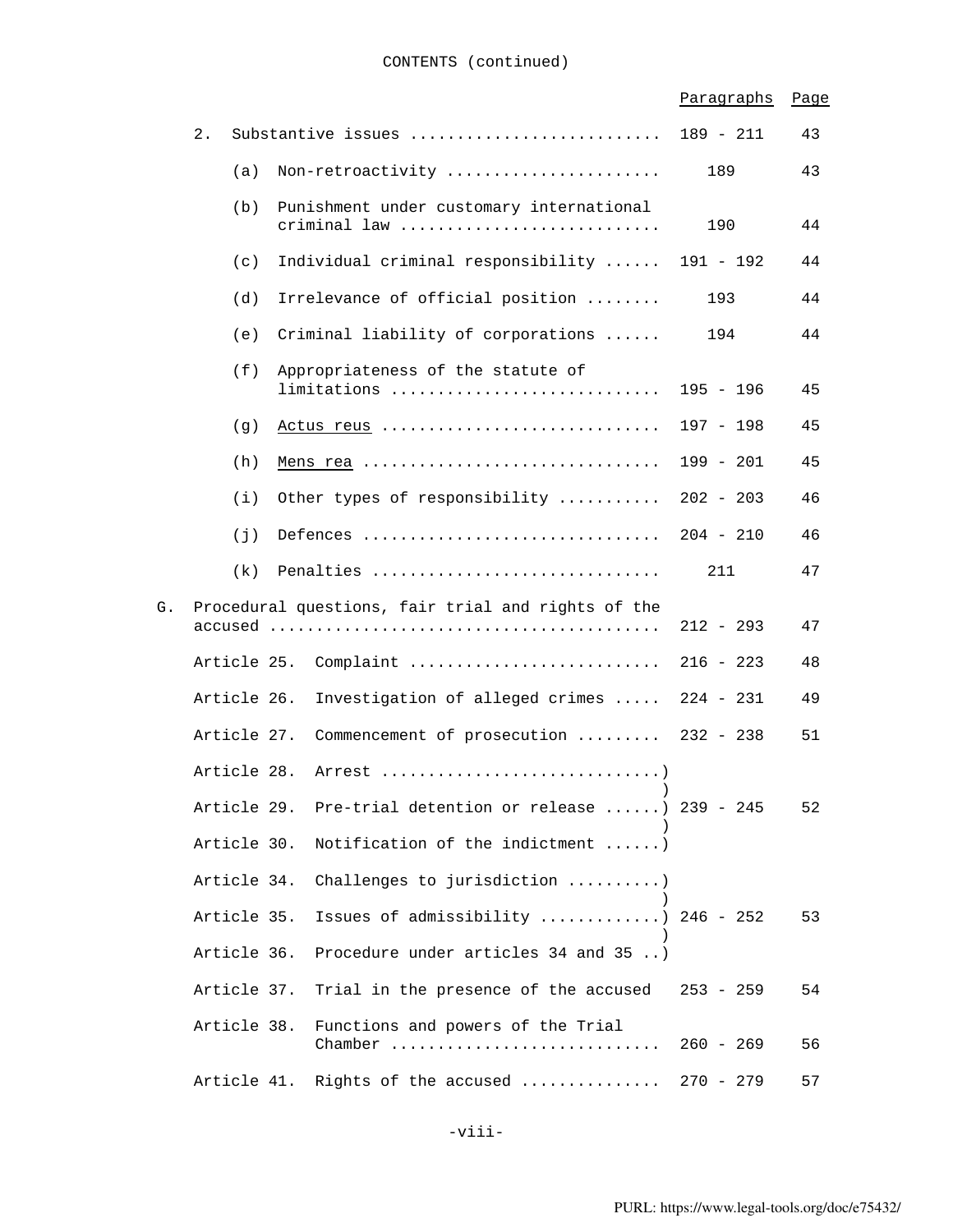# Paragraphs Page

|    |       | Article 43. | Protection of the accused, victims<br>and witnesses                                                                          | $280 - 283$   | 59 |
|----|-------|-------------|------------------------------------------------------------------------------------------------------------------------------|---------------|----|
|    |       | Article 44. | Evidence                                                                                                                     | $284 - 289$   | 60 |
|    |       |             | Article 45. Quorum and judgement                                                                                             | $290 - 293$   | 61 |
| Η. |       |             | Appeal and review                                                                                                            | $294 - 302$   | 61 |
| Ι. |       |             |                                                                                                                              | $303 - 309$   | 63 |
|    |       | Article 46. | Sentencing $\dots\dots\dots\dots\dots\dots\dots\dots\dots\dots$                                                              | $) 303 - 309$ | 63 |
|    |       | Article 47. | Applicable penalties )                                                                                                       |               |    |
| J. |       |             | Cooperation between States and the International<br>Criminal Court                                                           | $310 - 325$   | 64 |
|    | $1$ . |             | General issues relating to States' cooperation<br>with the Court                                                             | $310 - 319$   | 64 |
|    | 2.    |             | Apprehension and surrender                                                                                                   | $320 - 325$   | 66 |
| К. |       |             | International cooperation and judicial assistance                                                                            | $326 - 361$   | 68 |
|    | 1.    |             | Nature of assistance                                                                                                         | 326           | 68 |
|    | 2.    |             | Obligation of States parties to provide<br>assistance (article 51, paragraph 1)                                              | $327 - 329$   | 69 |
|    | 3.    |             | Exceptions or limitations                                                                                                    | $330 - 336$   | 69 |
|    |       | (a)         | National laws and constitutions                                                                                              | 331           | 69 |
|    |       | (b)         | Public or national security interests                                                                                        | 332           | 69 |
|    |       | (c)         | National investigation or prosecution                                                                                        | 333           | 70 |
|    |       | (d)         | Political or military offences                                                                                               | 334           | 70 |
|    |       | (e)         | Dual criminality                                                                                                             | 335           | 70 |
|    |       |             |                                                                                                                              |               | 70 |
|    |       | (f)         | Manifestly unfounded request                                                                                                 | 336           |    |
|    | 4.    |             | General provision or enumeration (article 51,<br>paragraph 2) $\dots\dots\dots\dots\dots\dots\dots\dots\dots\dots\dots\dots$ | 337           | 70 |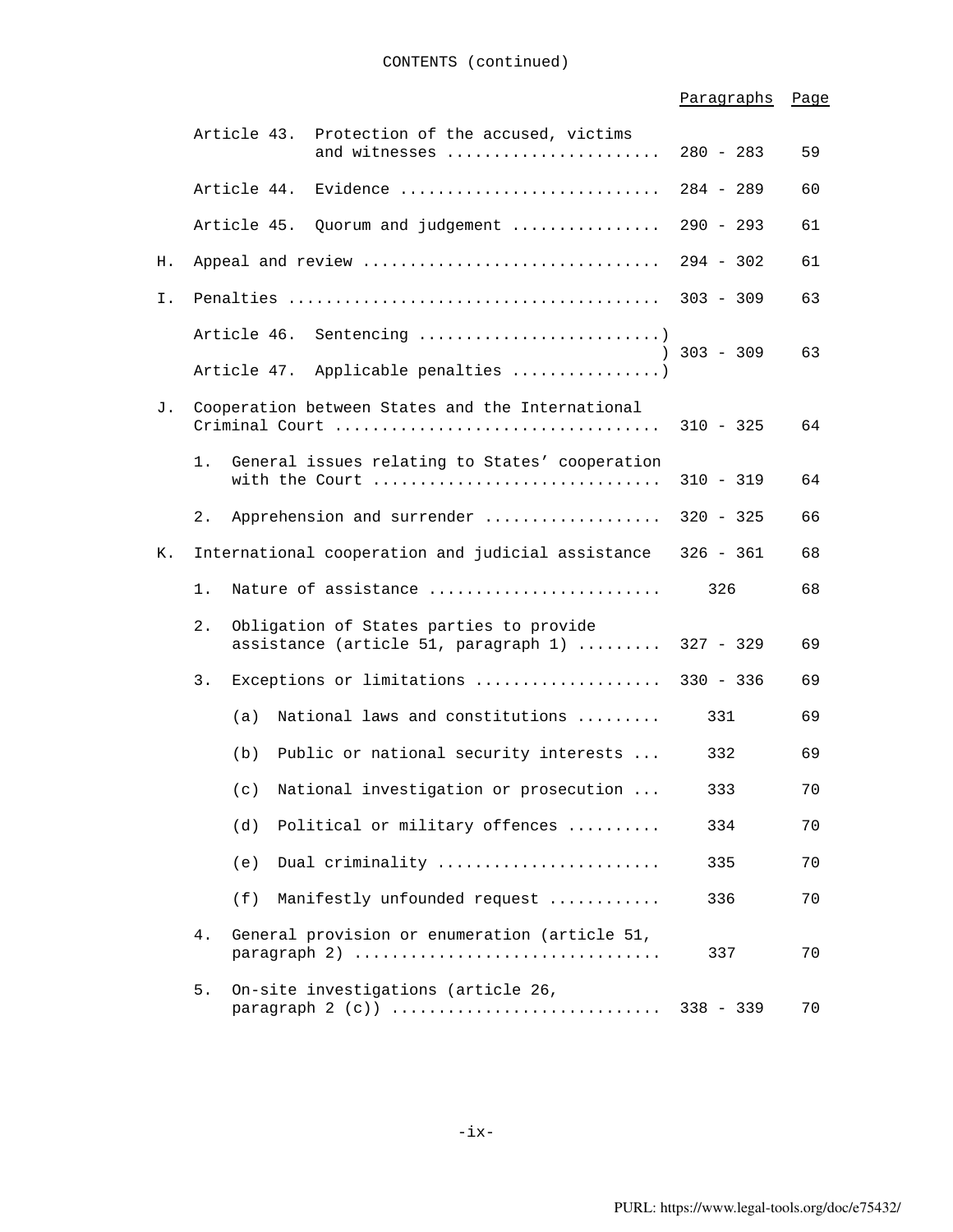|    |    |     |                                                                        | Paragraphs  | Page |
|----|----|-----|------------------------------------------------------------------------|-------------|------|
|    | б. |     | Requests for assistance (article 57) $\ldots \ldots$ 340 - 343         |             | 71   |
|    |    | (a) | Form and content of requests                                           | 340         | 71   |
|    |    | (b) | Competent authority for making such<br>requests                        | 341         | 71   |
|    |    | (c) | Means of communication  342 - 343                                      |             | 71   |
|    | 7. |     | Role of national authorities                                           | 344         | 72   |
|    | 8. |     | Non-compliance                                                         | 345         | 72   |
|    | 9. |     | Rule of speciality (article 55)                                        | 346         | 72   |
|    |    |     | 10. Reciprocity                                                        | 347         | 72   |
|    |    |     | 11. Assistance of non-States parties (article 56)                      | 348         | 73   |
|    |    |     | 12. Recognition of judgements and enforcement of                       | $349 - 361$ | 73   |
|    |    | (a) | Recognition of judgements (article 58)                                 | $351 - 355$ | 73   |
|    |    | (b) | Enforcement of sentences (article 59) $\ldots$ 356 - 358               |             | 74   |
|    |    | (c) | Pardon, parole and commutation of<br>sentences (article 60)  359 - 361 |             | 74   |
| L. |    |     |                                                                        | $362 - 365$ | 74   |
| М. |    |     | Conclusions of the Preparatory Committee                               | $366 - 370$ | 75   |
|    |    |     |                                                                        |             |      |

Volume II

#### PREAMBLE

PART I. ESTABLISHMENT OF THE COURT

Article 1. The Court

Article 2. Relationship of the Court to the United Nations

Article 3. Seat of the Court

Article 4. Status and legal capacity

PART 2. COMPOSITION AND ADMINISTRATION OF THE COURT

Article 5. Organs of the Court

Article 6. Qualification and election of judges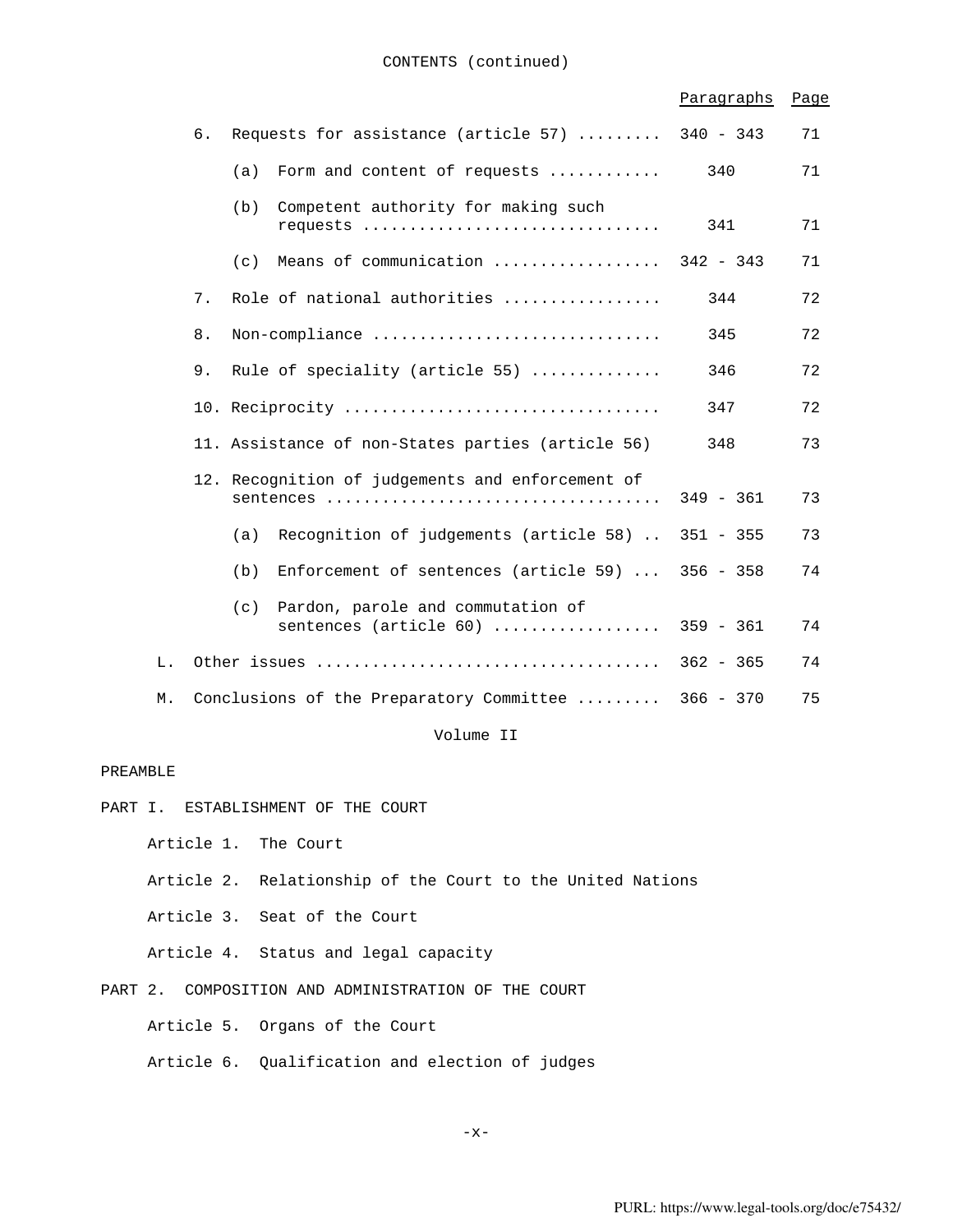- Article 7. Judicial vacancies
- Article 8. The Presidency
- Article 9. Chambers
- Article 10. Independence of the judges
- Article 11. Excusing and disqualification of judges
- Article 12. The Procuracy
- Article 13. The Registry
- Article 14. Solemn undertaking
- Article 15. Loss of office
- Article 16. Privileges and immunities
- Article 17. Allowances and expenses
- Article 18. Working languages
- Article 19. Rules of the Court

Article A. Compensation

#### PART 3. JURISDICTION OF THE COURT

Article 20. Crimes within the jurisdiction of the Court

- A. Genocide
- B. Aggression
- C. War crimes
- D. Crimes against humanity
- Article 21. Preconditions to the exercise of jurisdiction
- Article 22. Acceptance of the jurisdiction of the Court for the purposes of article 21
- Article 23. Action by the Security Council
- Article 24. Duty of the Court as to jurisdiction

-xi-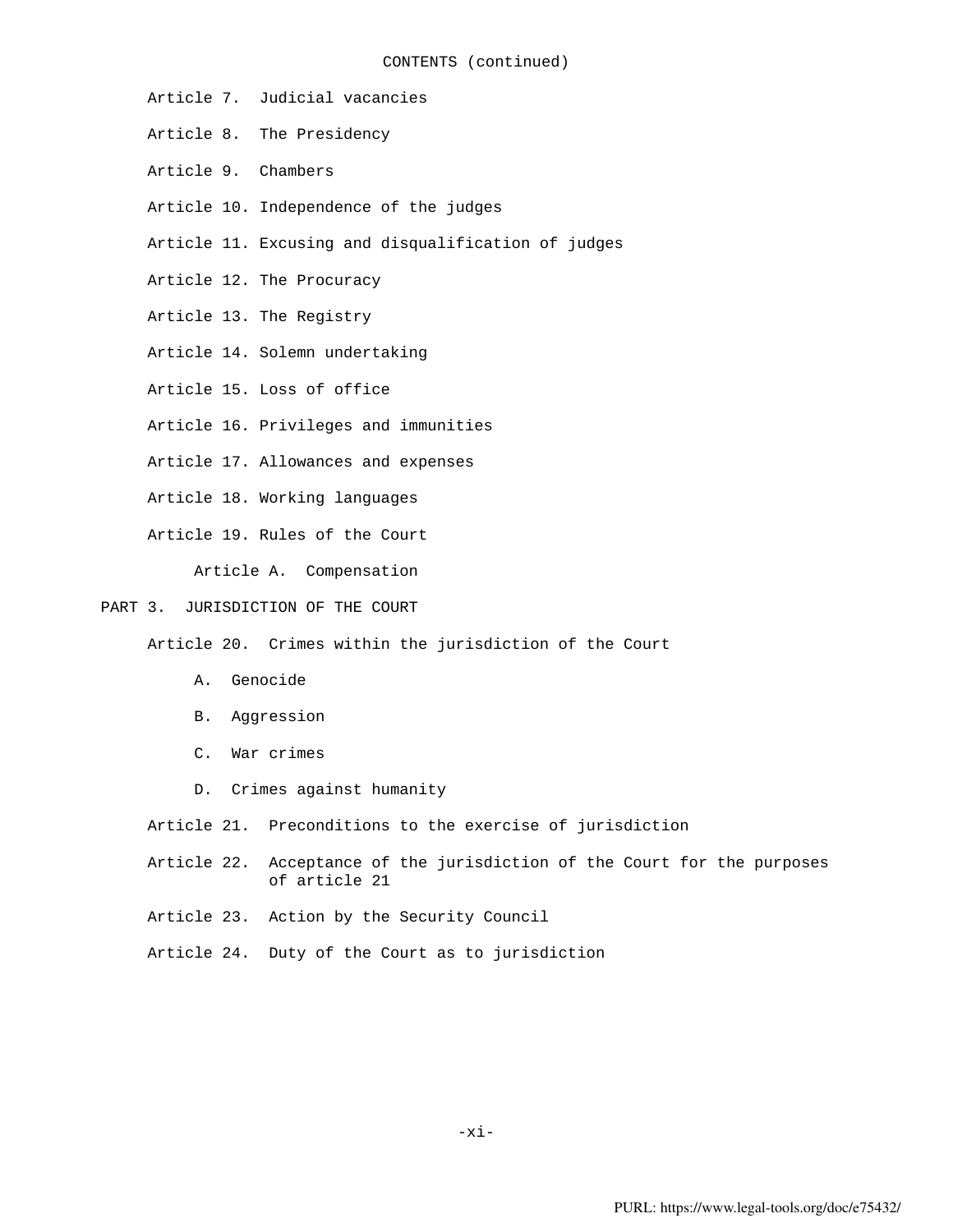#### PART 3 bis GENERAL PRINCIPLES OF CRIMINAL LAW

Section 1. Substantive issues

Article A. Nullem crimen sine lege/non-retroactivity

Article B. Individual criminal responsibility

- a. Personal jurisdiction
- b. Principle of criminal responsibility
- c. Participation/complicity
- d. Combined proposal covering both: (b) principle of criminal responsibility and (c) participation/complicity
- e. Irrelevance of official position
- Article C. Command responsibility
- Article D. Non bis in idem
- Article E. Age of responsibility
- Article F. Statute of limitations
- Article G. Actus reus (act and/or omission)
- Article H. Mens rea
- Article I. Attempt
- Article J. Conspiracy
- Article K. Mistake of fact [or law]
- Article L. Insanity/Diminished mental capacity
- Article M. Intoxication
- Article N. Self-defence/defence of others/defence of property
- Article O. Necessity
- Article P. Duress/Coercion
- Article Q. Superior orders
- Article R. Possible defences specifically referring to war crimes and grave breaches of the Geneva Conventions of 1949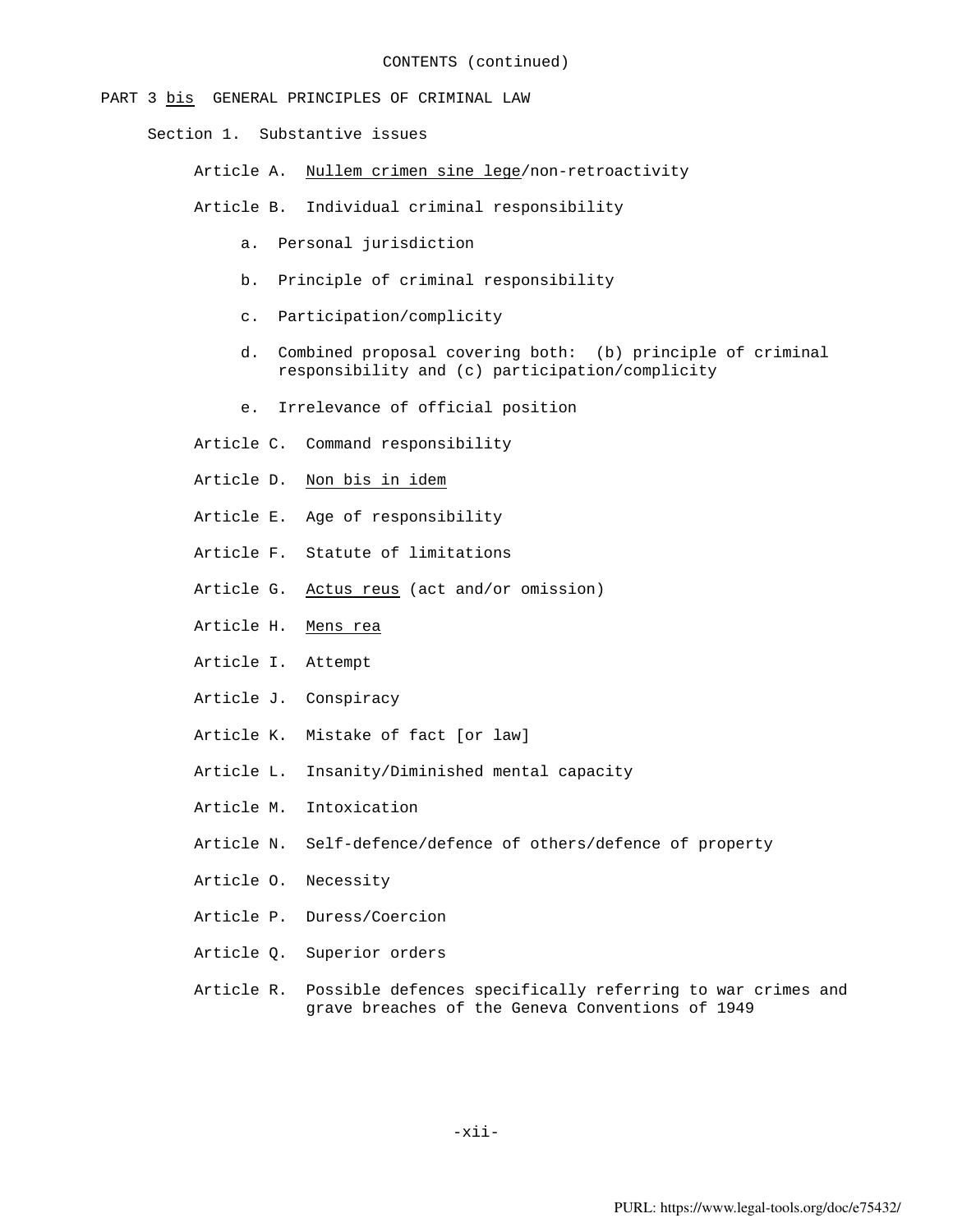Article S. Exhaustive or enumerative list of defences(?)

Article T. Presumption of innocence

Section 2. Further elaboration by the Court of general principles of criminal law, including the question of applicable law

PART 4. INVESTIGATION AND PROSECUTION

Article 25. Complaint

- a. Who can make a complaint
- b. Contents of a complaint
- c. Miscellaneous

Article 26. Investigation of alleged crimes

- a. Conditions for the Prosecutor to initiate an investigation [and review of Prosecutor's decision]
- b. Duty of the Prosecutor
- c. Powers of the Prosecutor to gather evidence
- d. Additional rights of suspects [and questioning of suspects]

Article 27. Commencement of prosecution

Article 28. Arrest

- a. Is it possible and on which grounds to order measures restricting or suppressing the liberty of an accused before the indictment?
- b. Maximum duration of detention before indictment
- c. Measures that can be taken at the time of or after the indictment
- d. Who can request and following which formal requirements and procedure - such measures to be taken, whether before or after the indictment?
- e. Information to be given to the arrested person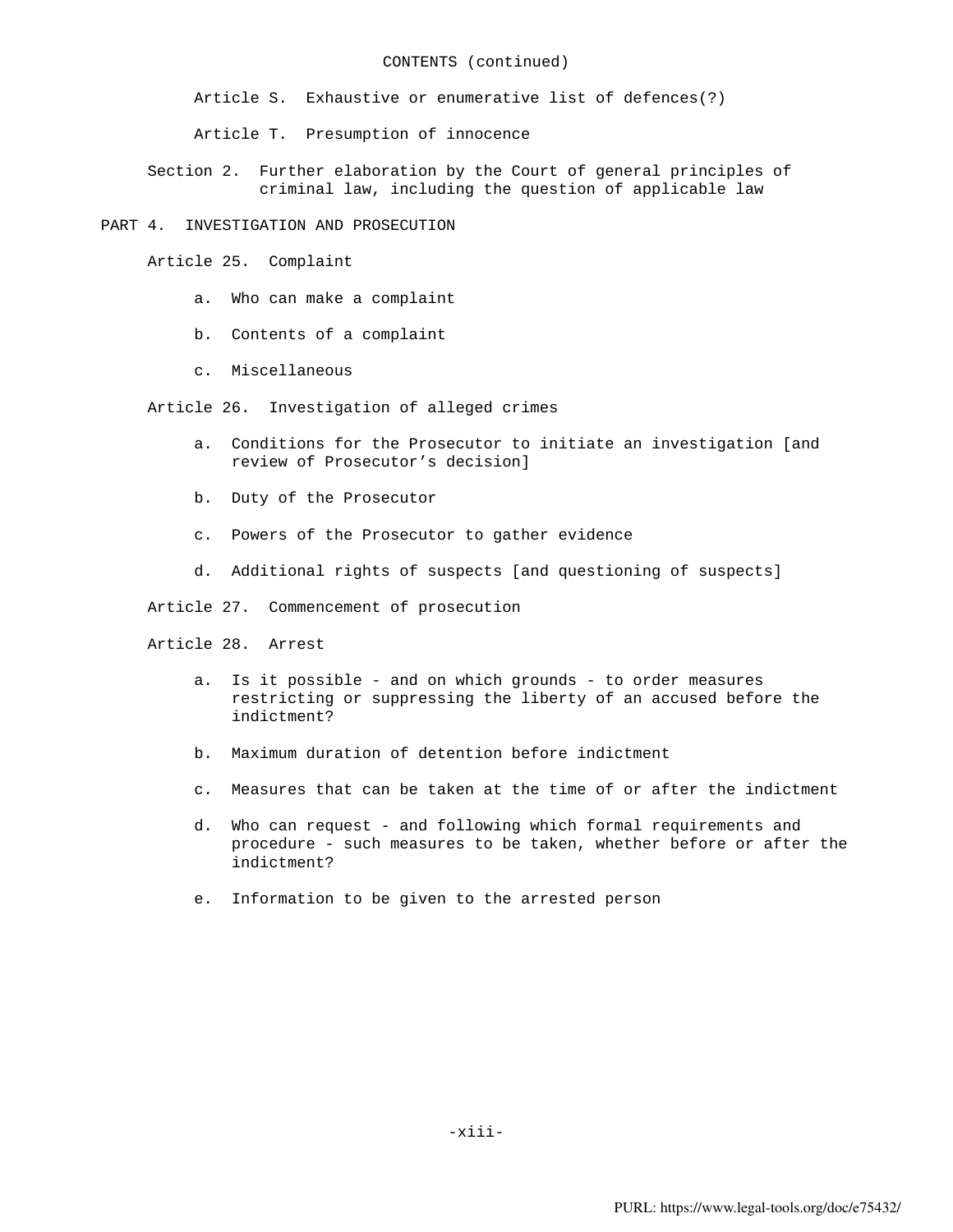Article 29. Pre-trial detention or release

- a. Is the control over the legality of the detention (or other measures) within the competence of the national judicial authorities, the Court or both?
- b. What are the conditions and procedures for conditional release (probational bail) and how is detention re-examined by the Court?
- c. If the Court (or the appropriate national authorities) decides that the arrest or detention was illegal, what are the consequences of that decision?
- d. Appropriate place for detention
- e. Case of an accused absent or fugitive
- Article 30. Notification of the indictment
	- a. Information to be provided relating to the indictment or warrant
	- b. Rights of the suspect or accused related to notification
	- c. Alternative means to personal service or notification

Article 31. Persons made available to assist in a prosecution

- PART 5. THE TRIAL
	- Article 32. Place of the trial
	- Article 33. Applicable law
	- Article 34. Challenges to jurisdiction
	- Article 35. Issues of admissibility
	- Article 36. Procedure under articles 34 and 35
	- Article 37. Trial in the presence of the accused
		- a. Scope of general rule and exceptions
		- b. Rights of the accused
		- c. Proceedings to preserve evidence and to issue international warrants
		- d. Subsequent trial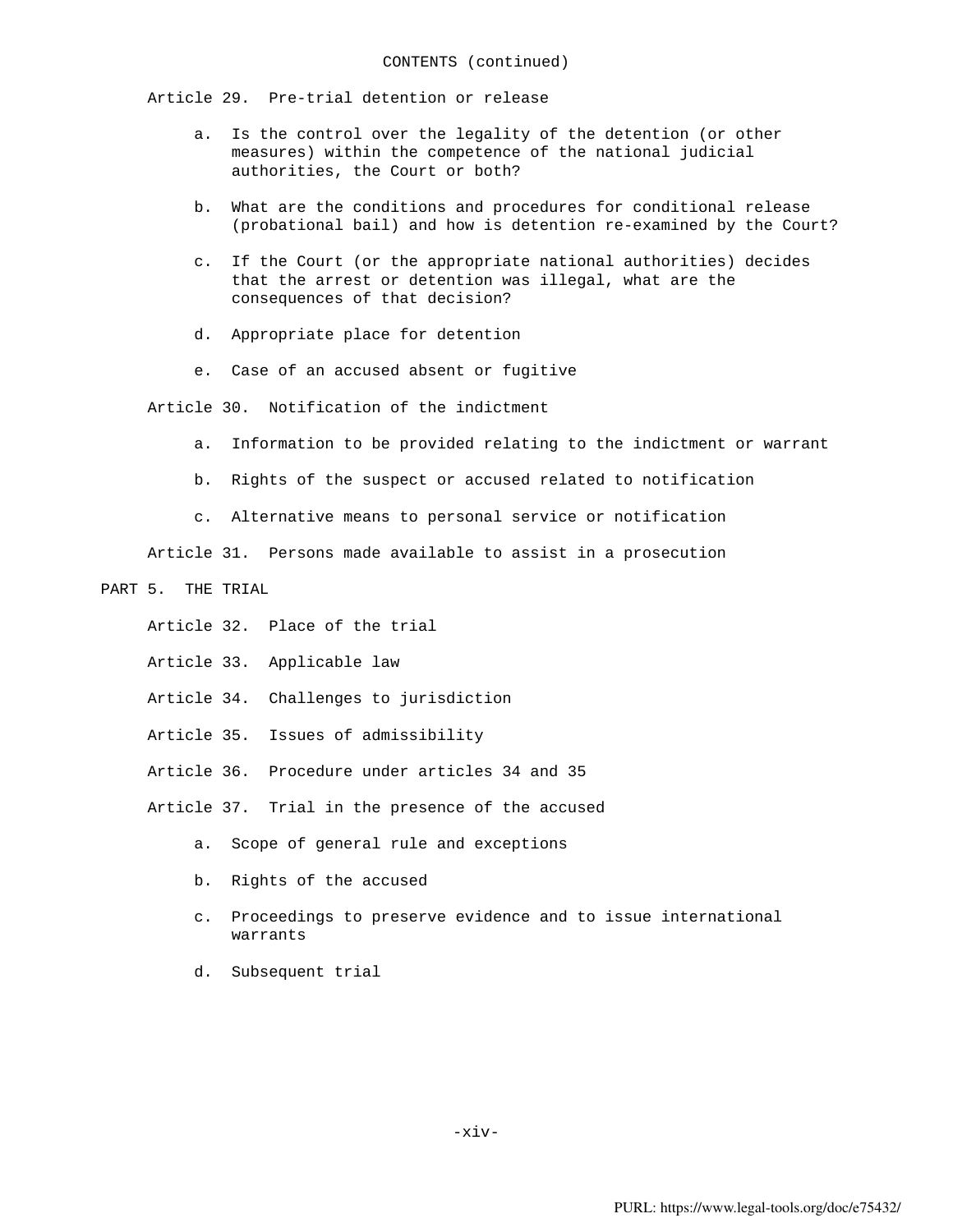#### CONTENTS (continued)

Article 38. Functions and powers of the Trial Chamber

- a. Procedures related to the commencement of the trial
- b. Rights of the accused/witnesses/victims
- c. Disclosure of evidence
- d. Multiple accused and joinder of crimes
- e. Public v. closed proceedings
- f. Powers of the Trial Chamber/Preliminary motions
- g. Amicus curiae
- h. Records of proceedings
- i. Trial procedures
- Article 39. Principle of legality (nullem crimen sine lege)
- Article 40. Presumption of innocence

Article 41. Rights of the accused

- a. Public hearing
- b. Notification of charge
- c. Preparation of defence
- d. Speedy trial
- e. Right to counsel
- f. Examination of witnesses
- g. Interpretation and translation
- h. Self-incrimination
- i. Disclosure of evidence
- j. Search and seizure
- k. Due process

Article 42. Non bis in idem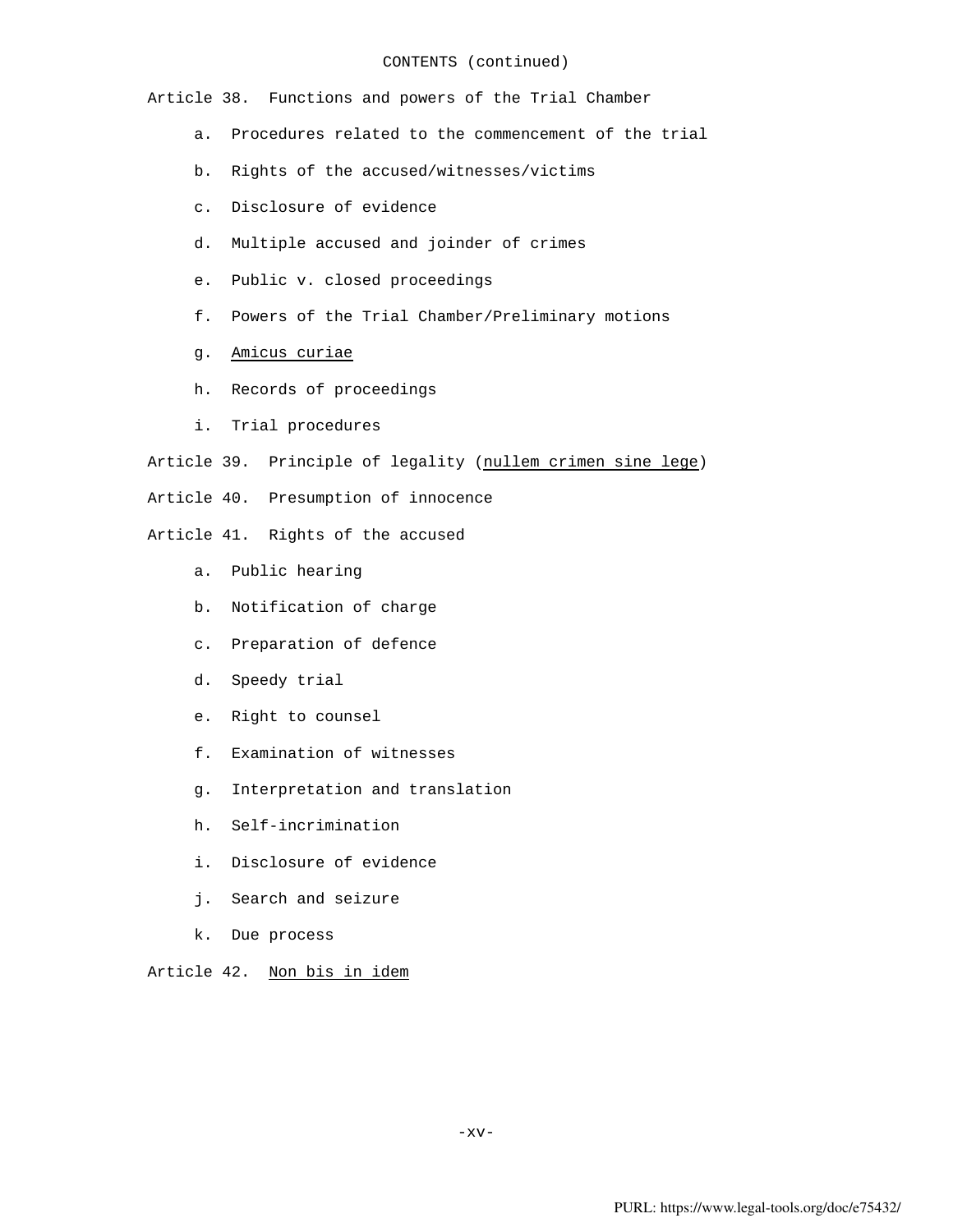#### CONTENTS (continued)

Article 43. Protection of the accused, victims and witnesses

- a. Victims and Witnesses Services Unit (rights of the victims)
- b. Measures for protection
- c. Compensation to the accused

#### Article 44. Evidence

- a. Determination of evidence
- b. Undertaking as to truthfulness
- c. Perjury: punishable by national courts v. the Court
- d. Offences against the integrity of the Court
- e. Determination of relevance and admissibility
- f. Facts of common knowledge
- g. Exclusion of evidence
- h. Privileges
- i. Procedure for depositions
- j. National defence secrets

#### Article 45. Quorum and judgement

- a. Preliminary procedural questions
- b. Quorum and presence of judges
- c. Deliberations/Secrecy of deliberations
- d. Pronouncement of judgement/Majority decisions
- e. Mistrial/Failure to reach a verdict
- f. Judgements/Dissenting opinions
- g. Compensation for the victims
- h. Consequences of a judgement on the individual

Article 46. Sentencing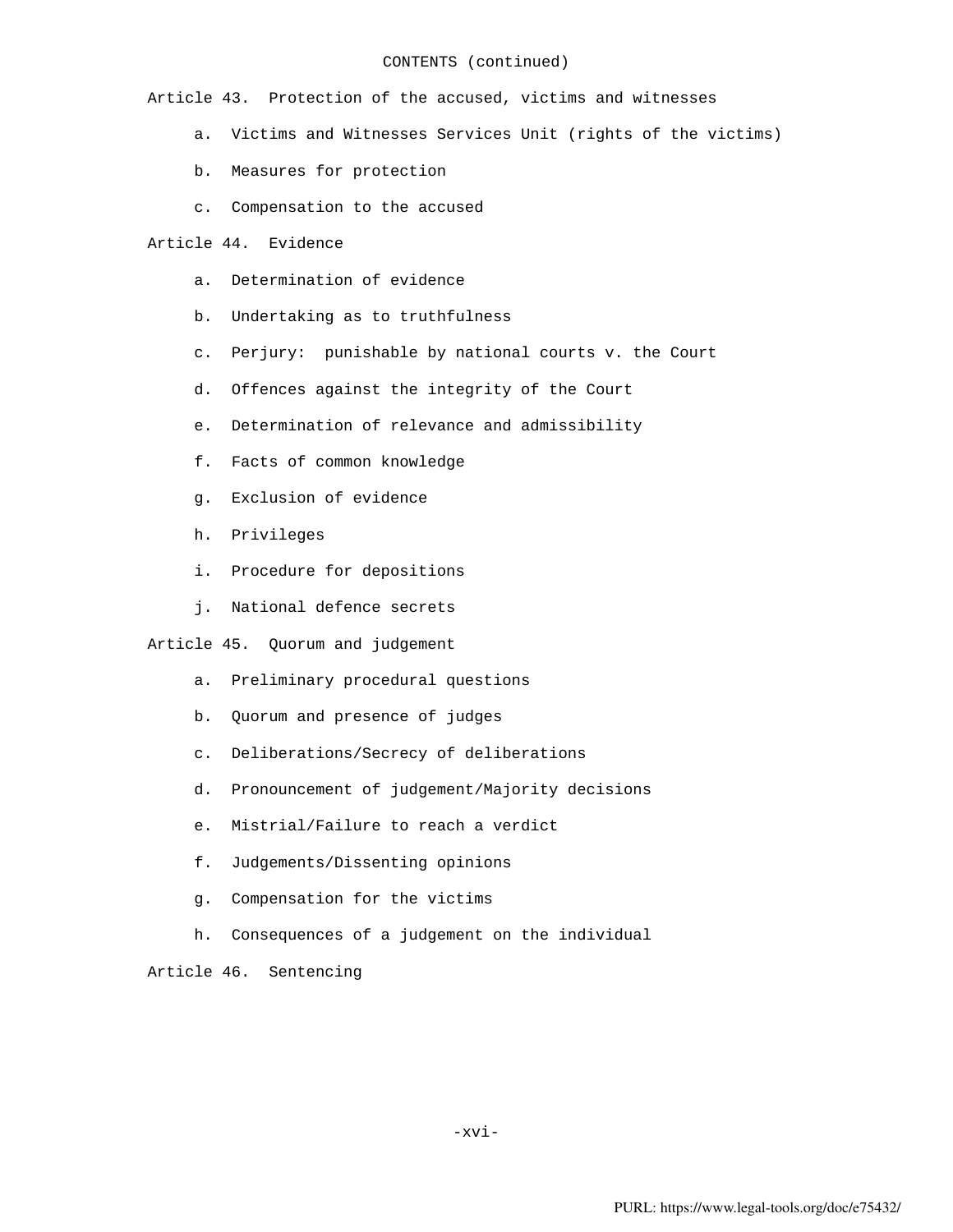Article 47. Applicable penalties

- a. Aggravating and mitigating circumstances
- b. Minimum periods of imprisonment
- c. Concurrence of offences
- d. Prior detention
- e. Confiscation
- f. Judicial persons (article 47 bis)

#### PART 6. APPEAL AND REVIEW

- Article 48. Appeal against judgement or sentence
- Article 49. Proceedings on appeal
	- a. Notice of appeal
	- b. Interlocutory appeals
	- c. Appeals by both parties
	- d. Discontinuance of appeal
	- e. Record on appeal
	- f. Copies of record
	- g. Appellant's brief
	- h. Respondent's brief
	- i. Brief in reply
	- j. Requirement for brief where appellant or respondent is not represented by counsel
	- k. Briefs submitted on behalf of interested persons or organizations
	- l. Date of hearing
	- m. Conduct of hearing
	- n. Additional evidence
	- o. Expedited appeals procedure

Article 50. Revision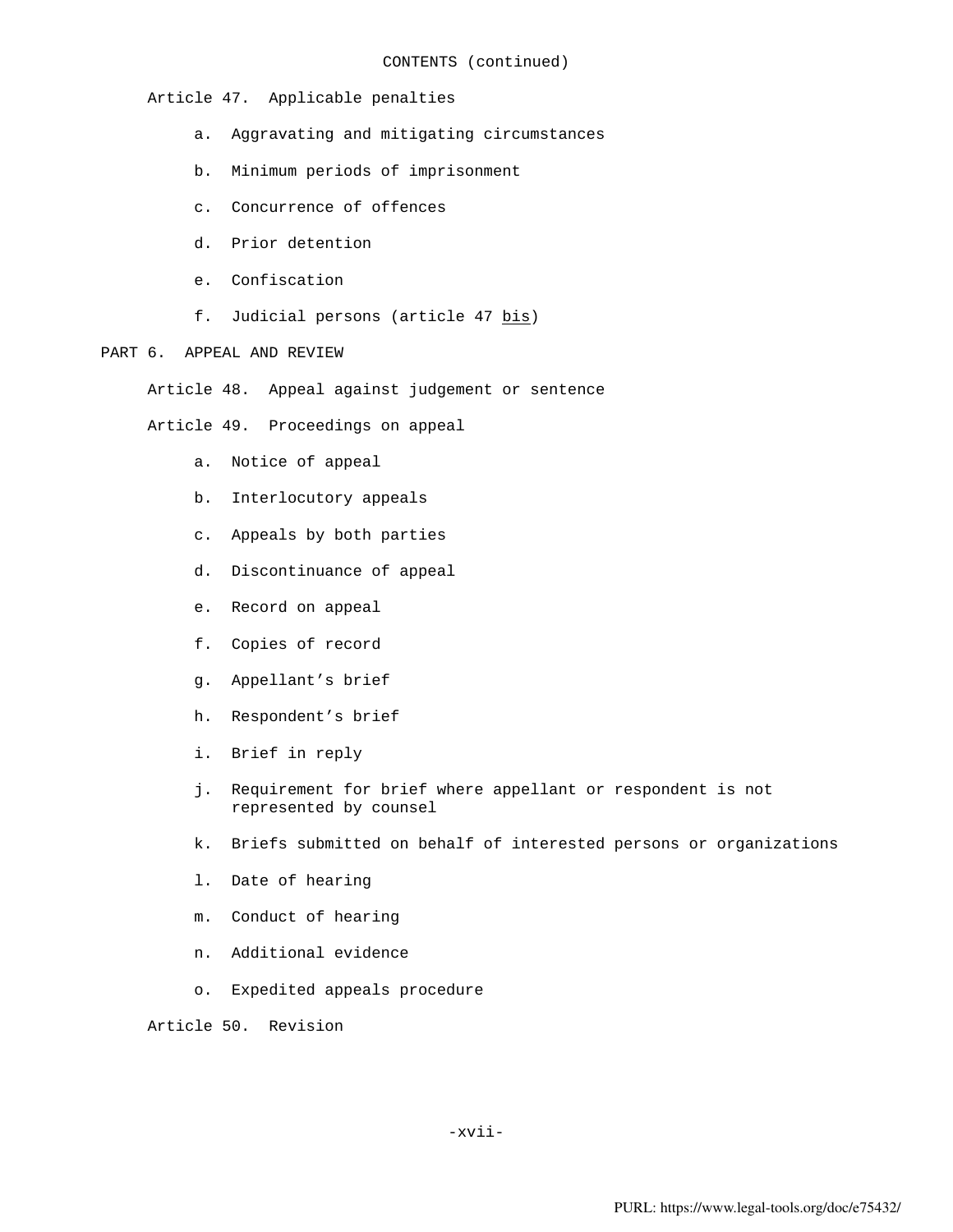#### PART 7. INTERNATIONAL COOPERATION AND JUDICIAL ASSISTANCE

Article X. [Reciprocity] Obligation to cooperate and general provisions

- a. General obligation to cooperate
- b. Channels for communication of requests/Authorities competent to make and receive requests
- c. States Parties' failure to cooperate
- d. Cooperation by non-States parties
- e. Language of requests and answers
- f. Extent to which national law controls procedures for execution of request

Article 51. Cooperation and judicial assistance

- a. Obligation to provide judicial [mutual] assistance
- b. Types/categories of assistance (exhaustive or non-exhaustive)
- c. Limitations on obligations; basis for denial of requests; assistance pursuant to conditions (paragraph 5 (c))
- d. Application to the Court to set aside assistance requested
- e. Priority of the Court's requests
- f. Confidentiality
- g. Reciprocal cooperation of the Court with States parties

Article 52. Provisional measures

Article 53. Transfer of an accused to the Court

- a. Transmittal and purposes of request
- b. Limitations on obligation/Basis for denial
- c. Competing [parallel] requests from the Court and State(s)
- d. Extradite or prosecute obligation
- e. Delayed or temporary surrender of persons in custody for different offences
- f. Application to the Court to set aside surrender request
- g. Provisions of evidence irrespective of surrender
- h. Transit of surrendered person

-xviii-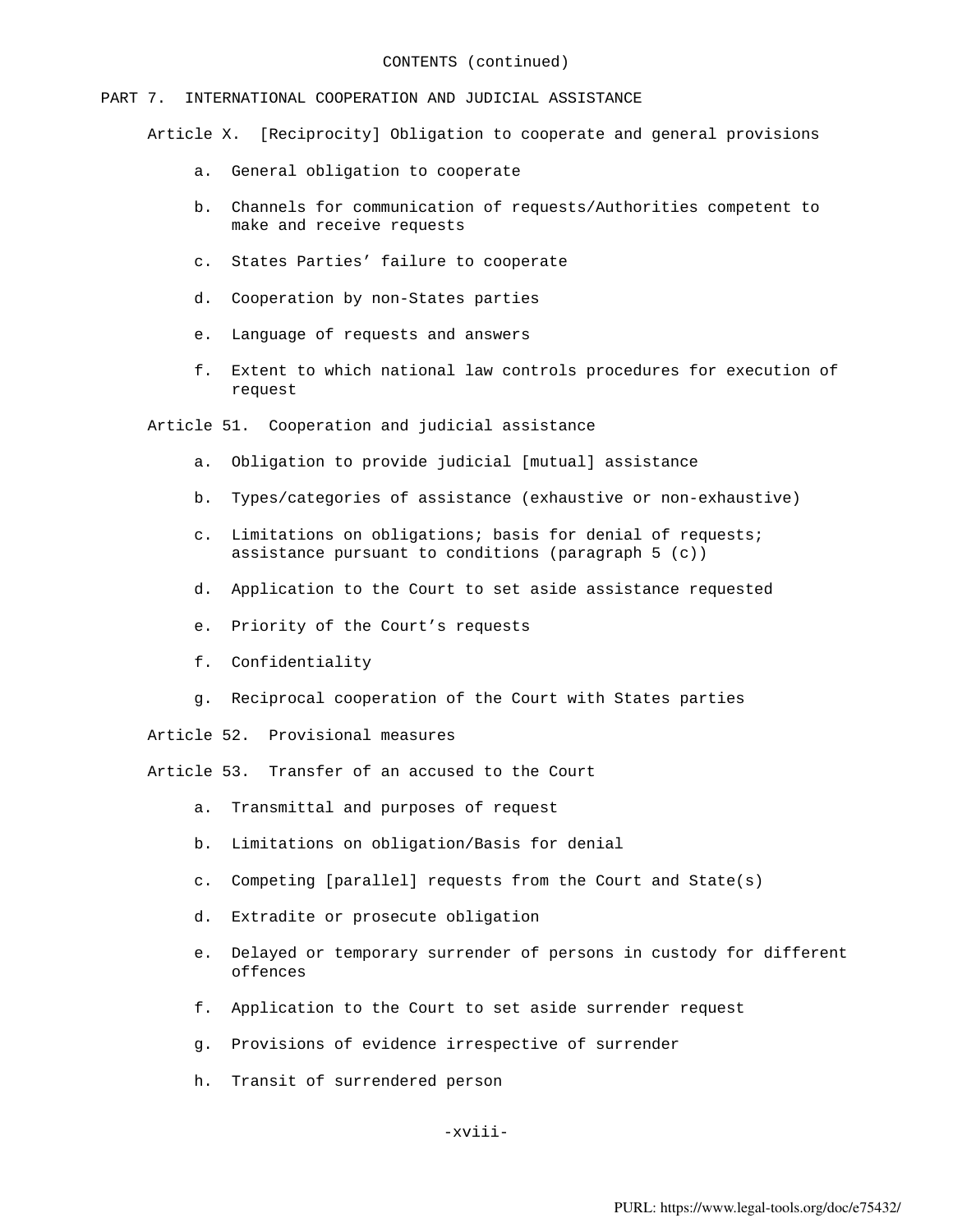#### CONTENTS (continued)

Article 53 bis. Form and content of requests for arrest or surrender Article 53 ter. Provisional arrest

Article 54. Obligation to extradite or prosecute

Article 55. Rule of speciality

a. Limit on other proceedings against surrendered person

- b. Limit on other uses of evidence
- c. Waiver of rule by requested State

Article 56. Cooperation with States not parties to this Statute

Article 57. Communications and documentation

Article 57 bis. Execution of requests

- a. Assistance
- b. Transfer
- c. Costs

#### PART 8. ENFORCEMENT

Article 58. Recognition of judgements

Article 59. Enforcement of sentences

- a. Obligations v. agreement of States parties to enforce sentences of imprisonment
- b. Conditions for accepting convicted persons
- c. Designation of State by Court
- d. Consent of convicted person
- e. Application of national law in enforcement of sentence
- f. Enforcement of fines and confiscatory measures
- g. Competence to review the Court's judgements
- h. Limitation on punishment for other offences

Article 60. Pardon, parole and commutation of sentences

Article Y. Escape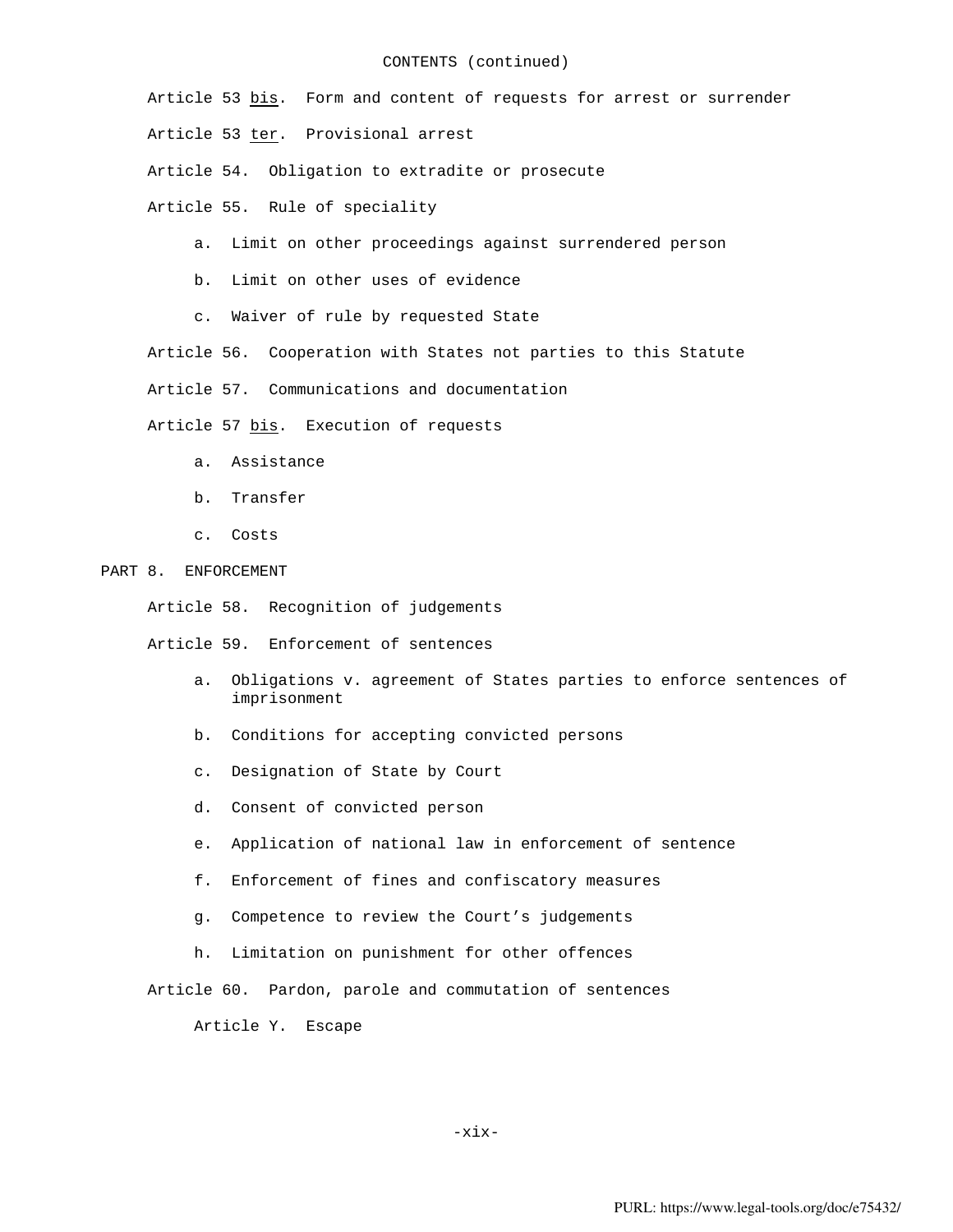#### Annexes

- I. Crimes pursuant to treaties (see article 20 (e))
- II. Procedural questions, fair trial and rights of the accused (table of ILC draft articles and various proposed articles)
- III. Working paper prepared by interested delegations regarding part 7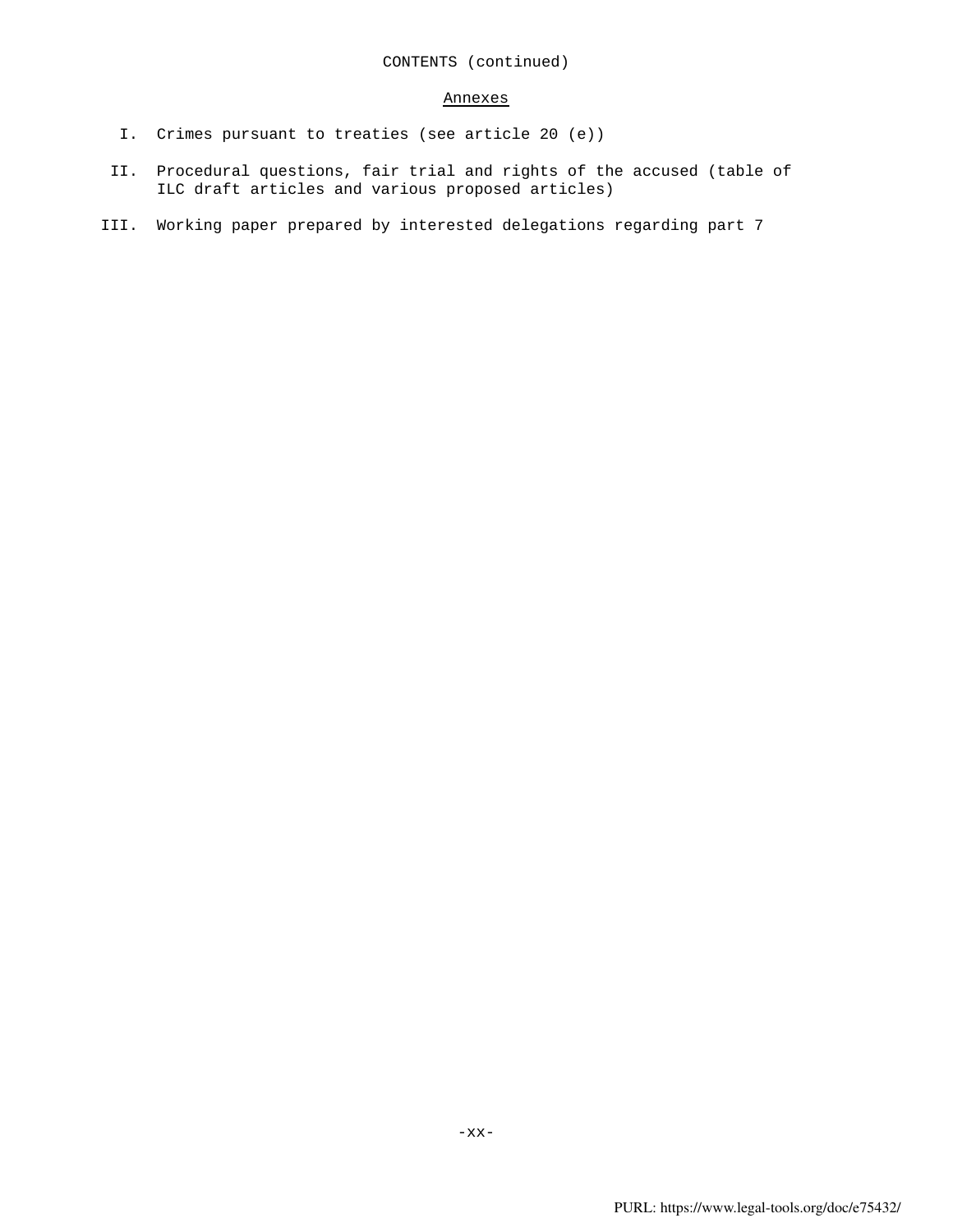#### I. INTRODUCTION

1. The Preparatory Committee on the Establishment of an International Criminal Court met at United Nations Headquarters from 25 March to 12 April 1996 and from 12 to 30 August 1996, in accordance with General Assembly resolution 50/46 of 11 December 1995.

2. Under paragraph 2 of that resolution, the Preparatory Committee was open to all States Members of the United Nations or members of the specialized agencies or of the International Atomic Energy Agency. 1/

3. Mr. Hans Corell, Under-Secretary-General, the Legal Counsel, opened the session, represented the Secretary-General and made an introductory statement.

4. Mr. Roy S. Lee, Director of the Codification Division of the Office of Legal Affairs, acted as Secretary of the Preparatory Committee; Mr. Manuel Rama-Montaldo, Deputy Director for Research and Studies, acted as Deputy Secretary; Ms. Mahnoush Arsanjani and Ms. Sachiko Kuwabara-Yamamoto, Senior Legal Officers; Ms. Christiane Bourloyannis-Vrailas, Mr. George Korontzis, Mr. Mpazi Sinjela and Ms. Virginia Morris, Legal Officers; and Ms. Darlene Prescott and Mr. Renan Villacis, Associate Legal Officers, acted as assistant secretaries.

5. At the 1st meeting, on 25 March 1996, the Preparatory Committee elected its Bureau, as follows:

Chairman: Mr. Adriaan Bos (Netherlands)

Vice-Chairmen: Mr. Cherif Bassiouni (Egypt) Mrs. Silvia A. Fernández de Gurmendi (Argentina) Mr. Marek Madej (Poland)

Rapporteur: Mr. Jun Yoshida (Japan)

6. Also at the 1st meeting, the Preparatory Committee adopted the following agenda (A/AC.249/L.1):

- 1. Opening of the session.
- 2. Election of officers.
- 3. Adoption of the agenda.
- 4. Organization of work.
- 5. Further consideration of the major substantive and administrative issues arising out of the draft statute for an international criminal court prepared by the International Law Commission and, taking into account the different views expressed during the meetings, drafting of texts, with a view to preparing a widely acceptable consolidated text of a convention for an international criminal court as a next step towards consideration by a conference of plenipotentiaries.
- 6. Adoption of the report.

7. The Preparatory Committee had before it, in addition to the draft statute for an international criminal court adopted by the International Law Commission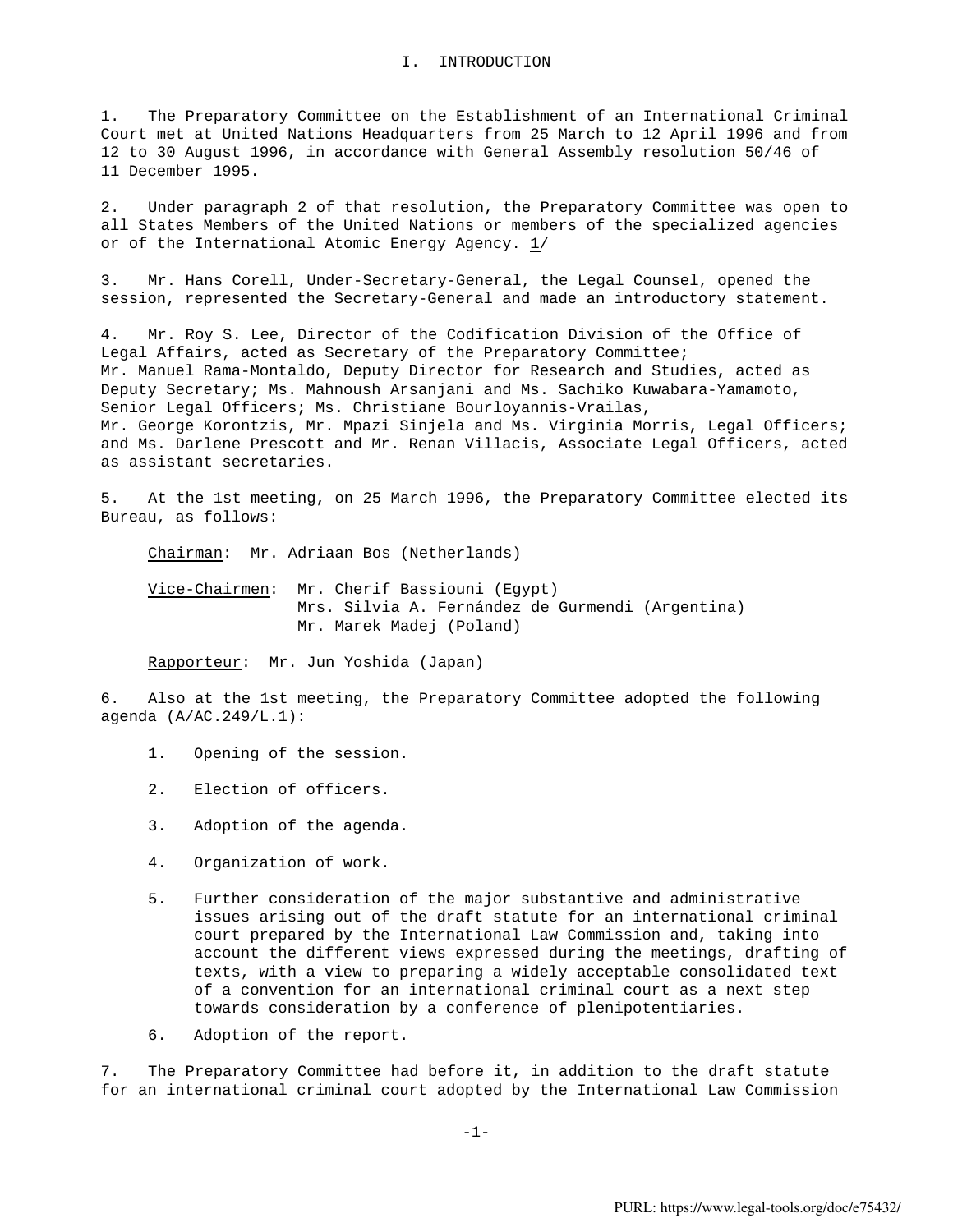(ILC) at its forty-sixth session, 2/ the report of the Ad Hoc Committee on the Establishment of an International Criminal Court, 3/ the comments received pursuant to paragraph 4 of General Assembly resolution 49/53 of 9 December 1994 on the establishment of an international criminal court (A/AC.244/1 and Add.1-4) and a preliminary report submitted by the Secretary-General pursuant to paragraph 5 of that resolution, on provisional estimates of the staffing, structure and costs of the establishment and operation of an international criminal court (A/AC.244/L.2). Also before it was the Draft Code of Crimes against the Peace and Security of Mankind adopted by the International Law Commission at its forty-eighth session; 4/ the Declaration of Basic Principles of Justice for Victims of Crime and Abuse of Power; 5/ and Principles Guaranteeing the Rights and Interests of Victims in the Proceedings of the Proposed International Criminal Court. 6/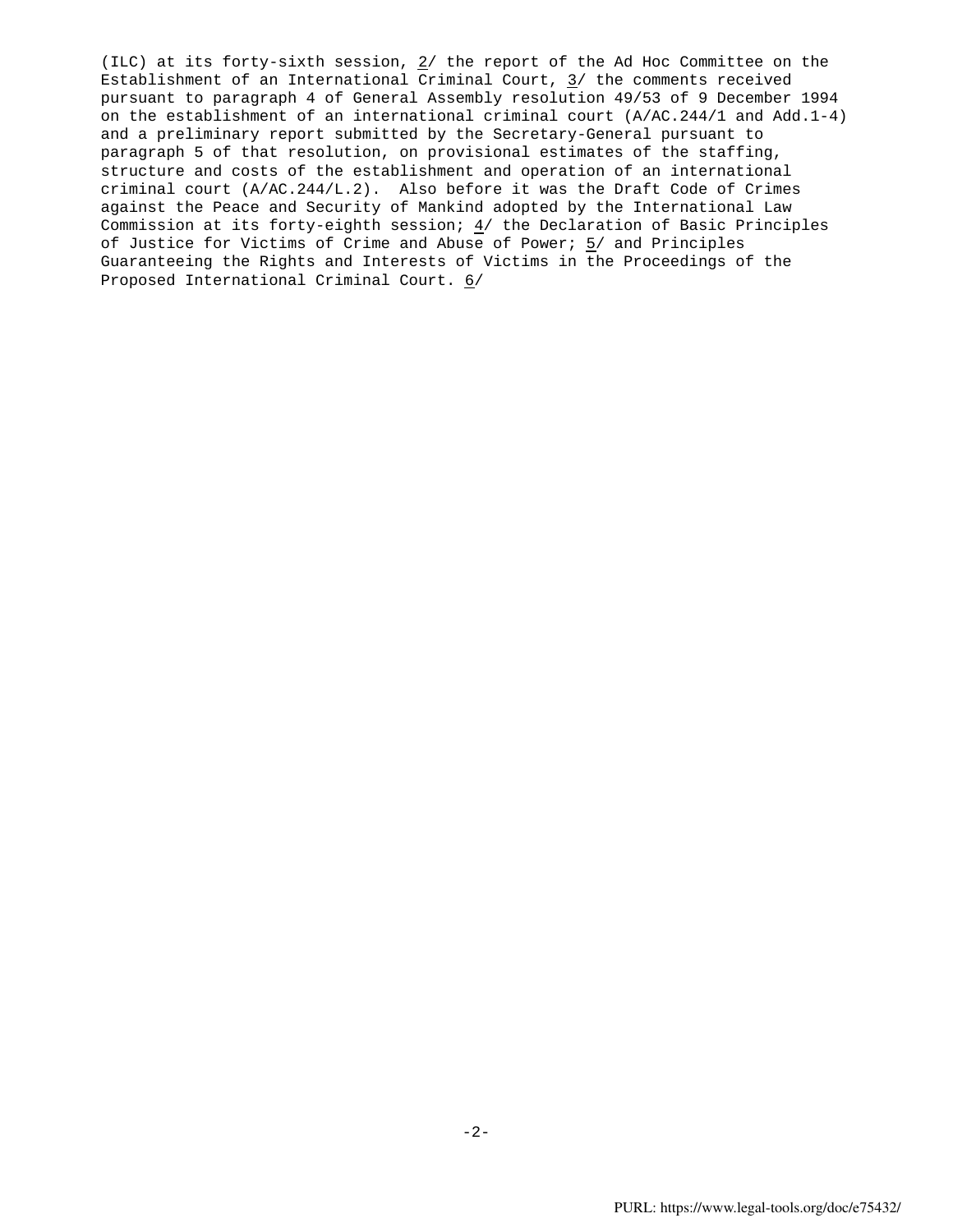8. The work of the Preparatory Committee during its March-April session followed the programme suggested by the Bureau and focused on the following questions: scope of jurisdiction and definition of crimes, at its 1st to 6th meetings, on 25, 26 and 27 March; general principles of criminal law, at its 7th to 10th meetings, on 28 and 29 March; complementarity, at its 11th to 14th meetings, on 1 and 2 April; trigger mechanism, at its 15th to 18th meetings, on 3 and 4 April; and cooperation between the court and national jurisdictions, at its 19th to 23rd meetings, on 8, 9 and 10 April.

9. During the Committee's consideration of the above questions, delegations put forward various suggestions and proposals, some of which were in written form. For the purpose of illustrating some of the major issues involved, they were brought together and compiled under the following headings: general principles of criminal law (A/AC.249/CRP.9); complementarity (A/AC.249/CRP.9/Add.1); trigger mechanism (A/AC.249/CRP.9/Add.2 and 3); and cooperation between the Court and national jurisdictions (A/AC.249/CRP.9/Add.5). These compilations were by no means exhaustive in their inclusion of all suggestions and proposals put forward by the delegations; delegations were encouraged to submit additions to the Secretariat for inclusion. The Committee did not discuss these papers and does not wish to prejudge the future positions of delegations.

10. With respect to the definition of crimes, a series of Chairman's informal texts was issued in a document (A/AC.249/CRP.9/Add.4) under the following headings: genocide, aggression, war crimes and crimes against humanity. The document also included a compilation of proposals and suggestions submitted by delegations. These are also illustrative texts which are not exhaustive and do not necessarily reflect any general views on the debate. The Committee did not discuss the document.

11. The work of the Preparatory Committee during its August session followed the programme suggested by the Bureau. To guide the discussion, the Chairman prepared lists of questions which were formulated in connection with specific articles of the draft statute prepared by the International Law Commission. The main topics considered were: procedural questions, fair trial and rights of the accused, at its 33rd to 36th meetings, on 15, 16 and 19 August 1996; organizational questions (composition and administration of the Court), at its 37th to 39th meetings, on 20 and 21 August 1996; and the establishment of the Court and its relationship with the United Nations at its 42nd and 43rd meetings, on 26 August 1996.

12. At the invitation of the Preparatory Committee, the Office of the Prosecutor of the International Tribunal for the former Yugoslavia presented, in an informal meeting, a statement on its work and an explanation, which were followed by an exchange of views with the representatives of the Tribunal.

13. During its August session, the following written proposals were submitted:

A/AC.249/L.2 Draft set of rules of procedure and evidence for the Court: working paper submitted by Australia and the Netherlands

A/AC.249/L.3 Draft statute: working paper submitted by France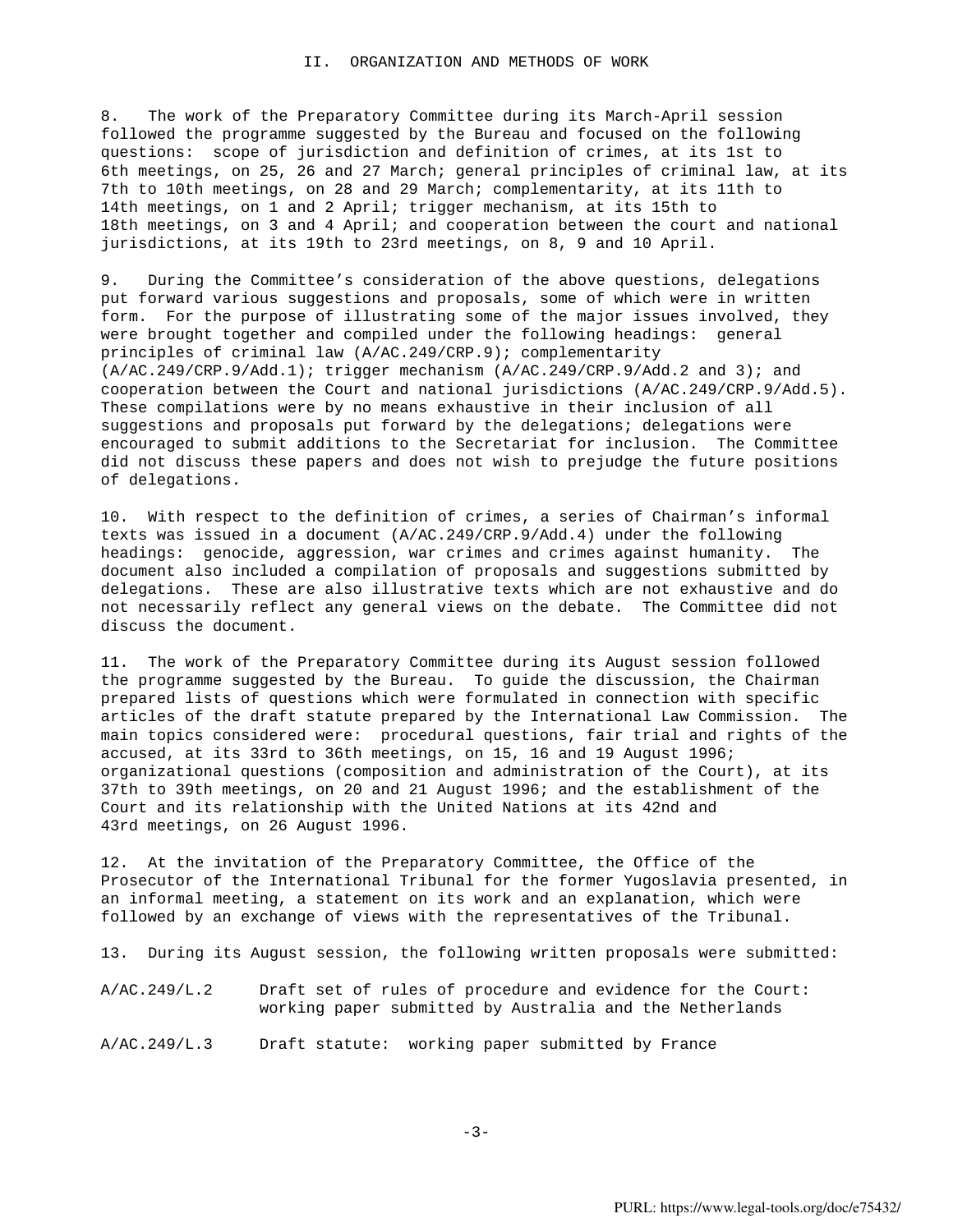- A/AC.249/L.4 Applicable law and general principles of law: working paper submitted by Canada
- A/AC.249/L.5 International cooperation and judicial [mutual] assistance: working paper submitted by South Africa and Lesotho
- A/AC.249/L.6 Rules of procedure: working paper submitted by Argentina
- A/AC.249/L.7 Tentative draft on procedure: working paper submitted by Japan
- A/AC.249/L.8 Proposals on the organization of the Court: working paper submitted by Japan
- A/AC.249/WP.1 Proposal submitted by Germany for article 26
- A/AC.249/WP.2 Proposal submitted by Singapore for articles 26, 27, 29 and 33
- A/AC.249/WP.3 Proposal submitted by Switzerland for articles 34 and 36
- A/AC.249/WP.4 Proposal submitted by Switzerland for articles 9 and 26 to 29
- A/AC.249/WP.5 Proposal submitted by the United States of America on general principles of criminal law
- A/AC.249/WP.6 Proposal submitted by the Netherlands for articles 5, 27, 37, 38, 44 and 48
- A/AC.249/WP.7 Proposal submitted by Singapore for article 38
- A/AC.249/WP.8 Proposal submitted by New Zealand for article 41
- A/AC.249/WP.9 Proposal submitted by Switzerland for article 37
- A/AC.249/WP.10 Proposal submitted by Austria for articles 26 to 29, 34, 36 and 51
- A/AC.249/WP.11 Proposal submitted by Egypt for article 43
- A/AC.249/WP.12 Proposal submitted by Denmark, Finland, Malawi, New Zealand, Nigeria, Norway and Sweden for articles 6 (5) and 12
- A/AC.249/WP.13 Proposal submitted by Singapore for articles 45 and 48
- A/AC.249/WP.14 Proposal submitted by Japan on international cooperation and judicial assistance
- A/AC.249/WP.15 Proposal submitted by the United States of America for part 7
- A/AC.249/WP.16 Proposal submitted by Argentina and Canada for articles 38, 38 bis, 41 and 43
- A/AC.249/WP.17 Proposal submitted by the United Kingdom of Great Britain and Northern Ireland for articles 5, 6, 9 and 12
- A/AC.249/WP.18 Proposal submitted by Austria for articles 9 and 11
- A/AC.249/WP.19 Proposal submitted by Denmark for article 6

 $-4-$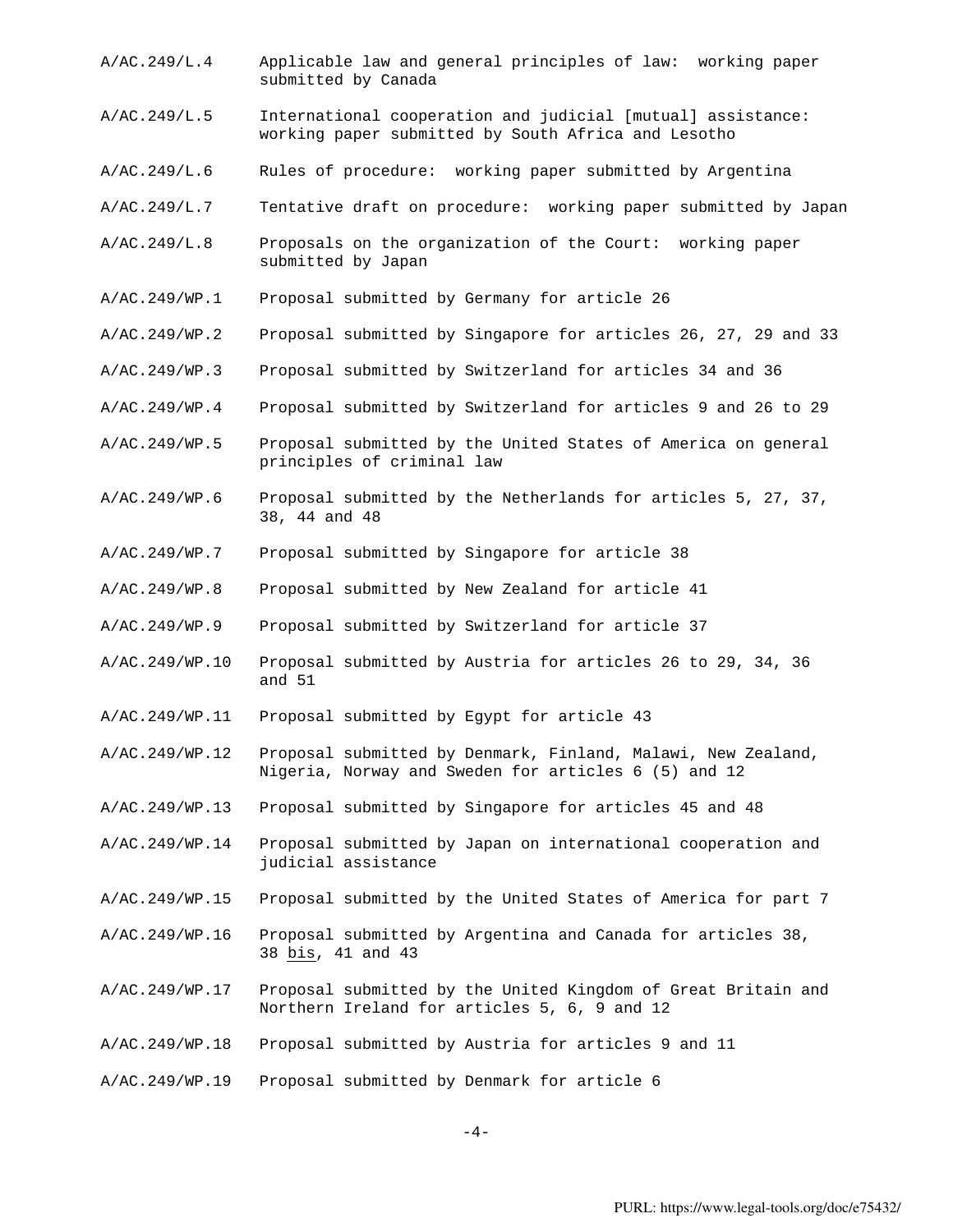| A/AC.249/WP.20 | Proposal submitted by Portugal for article 6                                                                                      |
|----------------|-----------------------------------------------------------------------------------------------------------------------------------|
| A/AC.249/WP.21 | Proposal submitted by Canada for article 45                                                                                       |
| A/AC.249/WP.22 | Proposal submitted by the United States for article 6                                                                             |
| A/AC.249/WP.23 | Proposal submitted by the United Kingdom for article 6                                                                            |
| A/AC.249/WP.24 | Proposal submitted by Singapore for article 6                                                                                     |
| A/AC.249/WP.25 | Proposal submitted by China for article $6$ (3), (5) and (6)                                                                      |
| A/AC.249/WP.26 | Proposal submitted by Japan for articles 6 and 13                                                                                 |
| A/AC.249/WP.27 | Proposal submitted by Switzerland for articles 6, 8 and 9                                                                         |
| A/AC.249/WP.28 | Proposal submitted by Austria for article 9                                                                                       |
| A/AC.249/WP.29 | Proposal submitted by Singapore and Trinidad and Tobago for<br>article 6                                                          |
| A/AC.249/WP.30 | Proposal submitted by Finland for articles 6, 12 and 19                                                                           |
| A/AC.249/WP.31 | Proposal submitted by Italy for article 37                                                                                        |
| A/AC.249/WP.32 | Proposal submitted by Singapore for articles 8 to 10, 12,<br>and 13                                                               |
| A/AC.249/WP.33 | Proposal submitted by Japan for article 59                                                                                        |
| A/AC.249/WP.34 | Proposal submitted by the United States for articles 8 to 10<br>and 13                                                            |
| A/AC.249/WP.35 | Proposal submitted by Singapore for article 47                                                                                    |
| A/AC.249/WP.36 | Proposal submitted by Israel for article 53 (2)                                                                                   |
| A/AC.249/WP.37 | Proposal submitted by Germany for article 44 (a)                                                                                  |
| A/AC.249/WP.38 | Proposal submitted by the United Kingdom for article 6                                                                            |
| A/AC.249/WP.39 | Proposal submitted by the United States for articles 2 and 4                                                                      |
| A/AC.249/WP.40 | Proposal submitted by Singapore on additions to the compilation<br>of proposals on judicial cooperation and enforcement           |
| A/AC.249/WP.41 | Proposal submitted by the United States on offences against the<br>integrity of the Court                                         |
| A/AC.249/WP.42 | Proposal submitted by Israel for articles 10 (2), 11 (2)<br>and $(3)$ and $16$ $(1)$                                              |
| A/AC.249/WP.43 | Proposal submitted by Algeria, Egypt, Jordan, Kuwait, the<br>Libyan Arab Jamahiriya and Qatar on the organization of the<br>Court |

-5-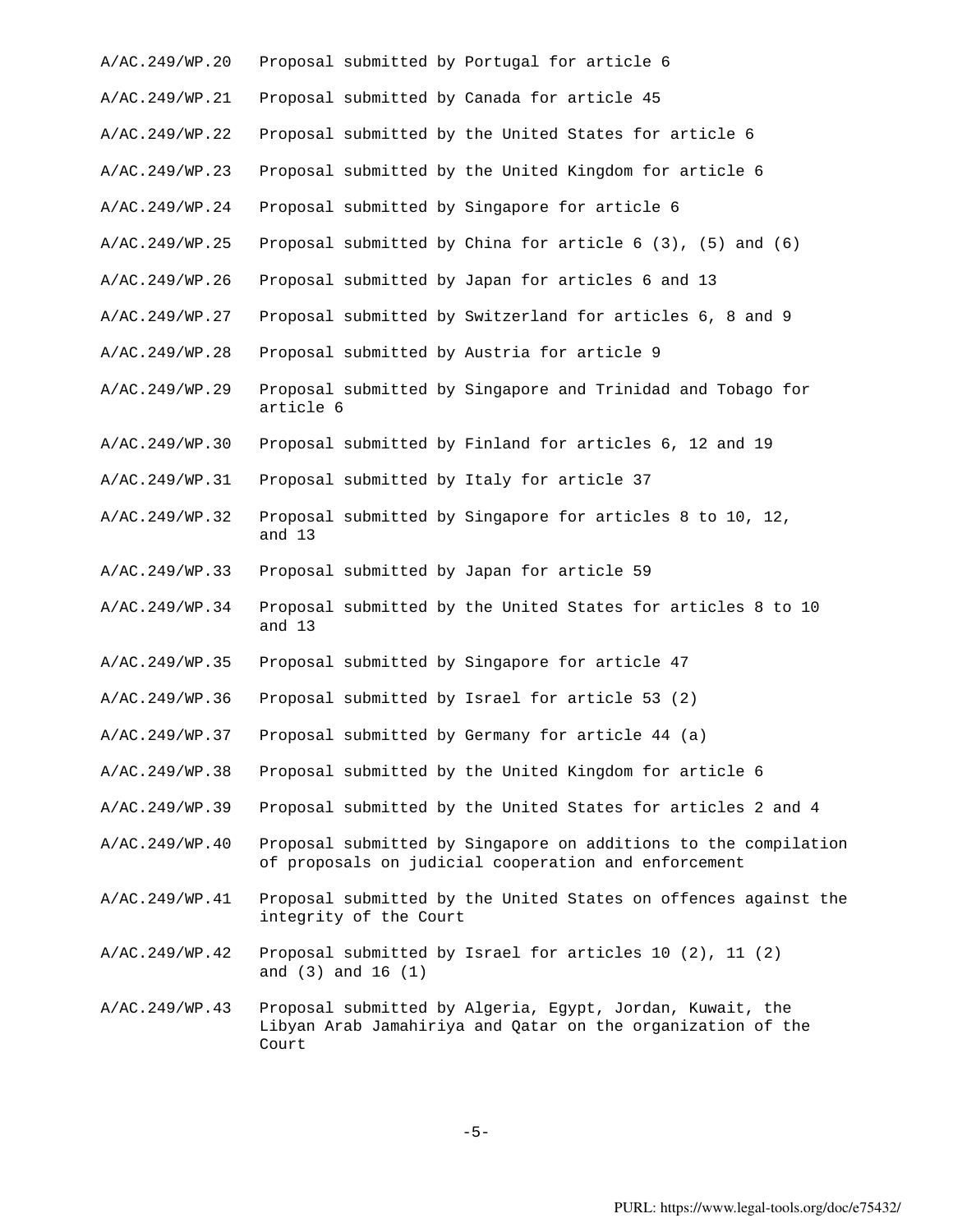| A/AC.249/WP.44 | Proposal submitted by Algeria, Egypt, Jordan, Kuwait, the<br>Libyan Arab Jamahiriya and Qatar for article 47 |
|----------------|--------------------------------------------------------------------------------------------------------------|
| A/AC.249/WP.45 | Proposal submitted by Finland for articles 28 and 29                                                         |
| A/AC.249/WP.46 | Proposal submitted by the Netherlands for article 47                                                         |
| A/AC.249/WP.47 | Proposal submitted by Trinidad and Tobago for article 6                                                      |
| A/AC.249/WP.48 | Proposal submitted by Japan on the definition of war crimes                                                  |
| A/AC.249/WP.49 | Proposal submitted by New Zealand for article 2                                                              |
| A/AC.249/WP.50 | Proposal submitted by Denmark for article 20                                                                 |
| A/AC.249/WP.51 | Proposal submitted by Singapore for article 23                                                               |
| A/AC.249/WP.52 | Proposal submitted by Belize for article 20                                                                  |
| A/AC.249/WP.53 | Proposal submitted by Israel for articles 44, 45 and 47.                                                     |

14. For the purpose of organizing the proposals in a coherent and manageable manner, interested States were encouraged to conduct consultations. For those purposes informal groups were formed on the following subjects: procedural questions (chaired by Ms. Silvia A. Fernández de Gurmendi, Argentina); international cooperation and judicial assistance (chaired by Mr. Pieter Kruger, South Africa); organizational questions (chaired by Ms. Zaitun Zawiyah Bt. Puteh and Mr. Kian Kheong Wong, Malaysia); and penalties (chaired by Mr. Rolf Einar Fife, Norway). The informal group on the general principles of criminal law continued its work (chaired by Mr. Per Saland, Sweden).

15. At the 45th meeting, on 27 August 1996, the chairmen of the respective informal groups reported on the outcome of their work.

16. At the same meeting, the Committee decided to incorporate into its report (see vol. II), together with the draft articles prepared by the International Law Commission, the compilations of proposals prepared by the informal groups, namely, procedural questions, fair trial and rights of the accused (A/AC.249/CRP.14); international cooperation and judicial assistance (A/AC.249/CRP.17); organization, composition and administration of the Court (A/AC.249/CRP.11); general principles of criminal law (A/AC.249/CRP.13); and penalties (A/AC.249/CRP.13/Add.1). The incorporation into the report of the above-mentioned compilations was done on the understanding that they did not represent texts agreed upon among delegations; they did not affect the status of national proposals nor did they necessarily represent the final position of the delegations which had submitted such proposals. The compilations were not exhaustive and the proposals contained therein had not necessarily been discussed in the informal groups.

17. A view was expressed that only the informal groups on general principles and on international cooperation had had the desirable degree of wide participation. Concern was expressed that in topics such as procedural questions, the compilation of texts on an article-by-article basis might lead to a loss of coherence in the national proposals involved.

18. Some delegations acknowledged the contribution of relevant organizations to the work of the Preparatory Committee as provided for in General Assembly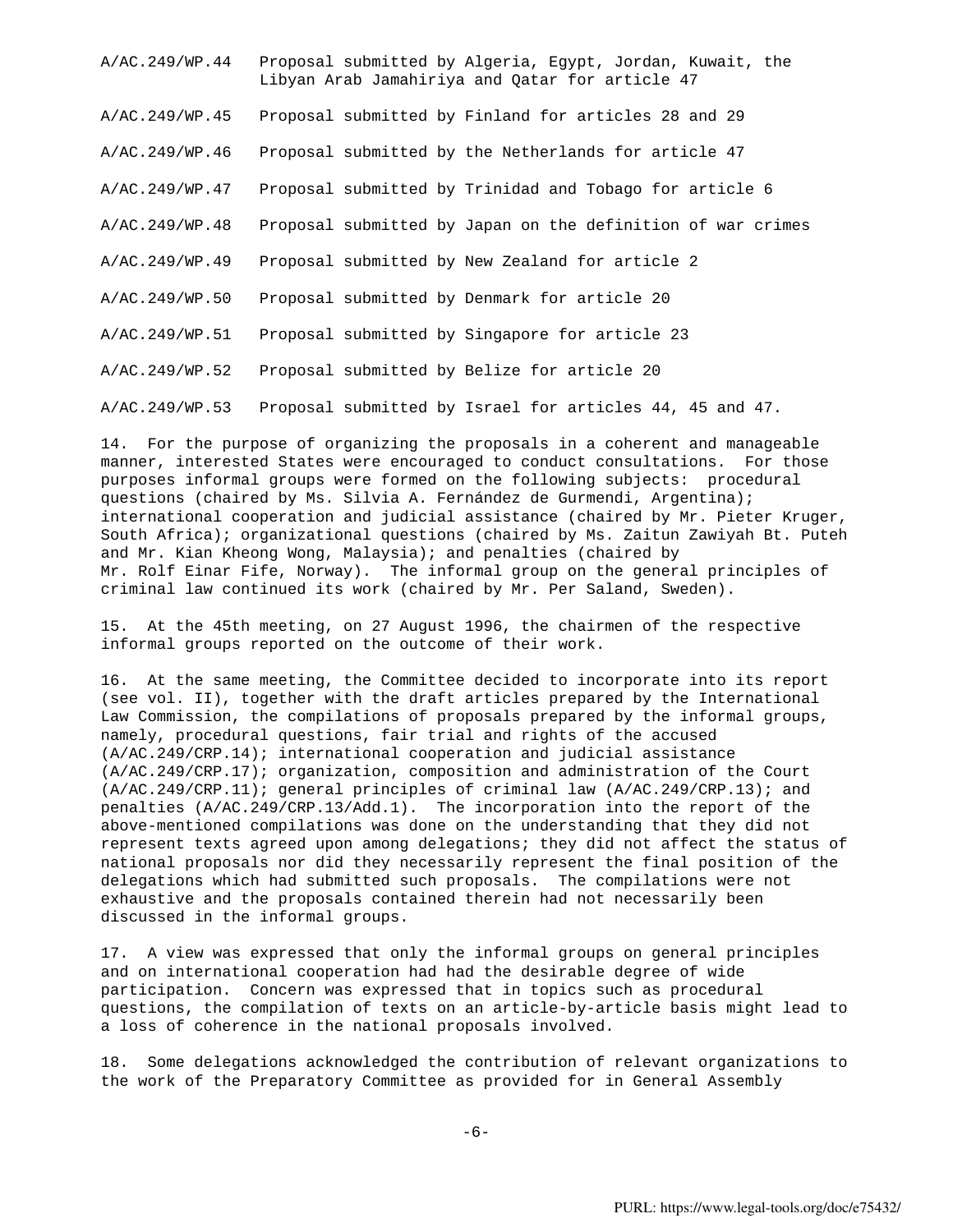resolution 50/46, and in particular the representatives of civil organizations in the meetings of the Committee.

19. Appreciation was also expressed by a number of delegations for the renewed generous offer of the Government of Italy to host a conference on the establishment of an international criminal court.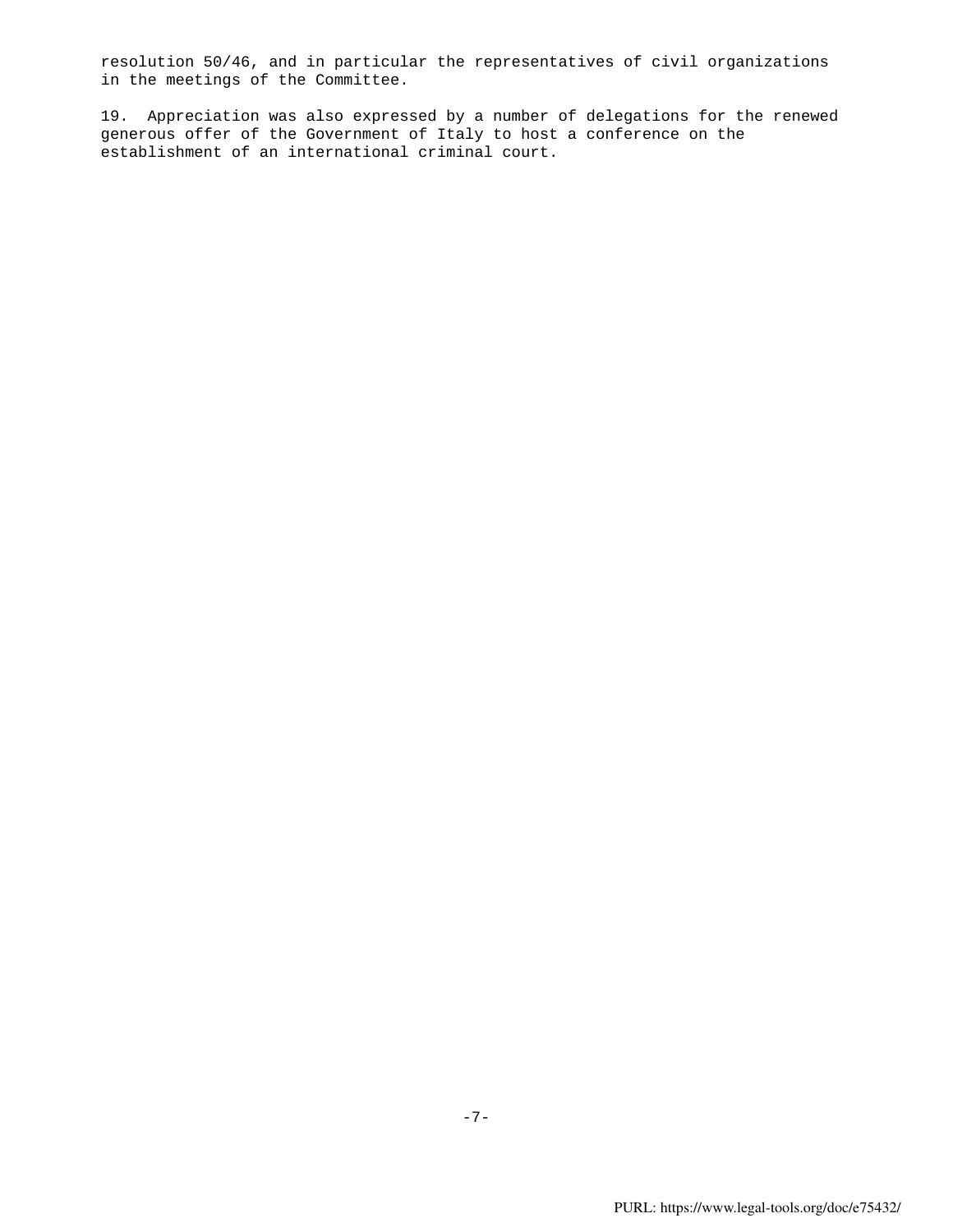#### A. Establishment of the Court and relationship between the Court and the United Nations

20. The issues on which the debate focused were the following: status and nature of the Court and method of its establishment; relationship between the Court and the United Nations; and financing of the Court.

#### 1. Status and nature of the Court and method of its establishment

21. There was general support for the view that the Court should be an independent judicial institution. While some favoured an autonomous international body, others preferred that the Court form part of the United Nations as, for example, a principal or subsidiary organ. It was noted in this regard that the status would be determined or affected by the method of creation selected (for instance, the International Tribunal for the former Yugoslavia was established as a subsidiary organ under Security Council resolutions 808 (1993) and 827 (1993)).

22. It was suggested that the Court should be a full-time, permanent institution, which would sit on a continuous basis for the purpose of prosecuting individuals accused of committing serious crimes. In the view of some delegations, this would promote stability and uniformity in jurisprudence and continuous development of the law. Others, however, favoured a permanent court which would meet only when a complaint was actually submitted to it, as proposed in article 4 of the draft statute of the International Law Commission.

23. It was suggested that the Court should possess international legal personality with treaty-making capacity. There was also a suggestion that the Court should be given competence to request advisory opinions from the International Court of Justice. Others pointed out that this would entail legal implications requiring further consideration.

24. It was suggested that the Court could function at least initially as provided for in articles 4 and 5 of the draft statute. The Presidency, the Prosecutor's office and the Registry (and perhaps one judge for the conduct of the investigation and indictment phase) could be of a standing nature, while the Trial or Appeals Chambers would be convened as required. This system was regarded as sufficiently balanced, at least for the initial functioning of the Court, and would not result in needless costs.

25. As concerns the method for establishing the Court, various suggestions were made: an amendment to the Charter of the United Nations making the Court a principal organ of the Organization similar to the International Court of Justice; a resolution adopted by the General Assembly and/or the Security Council; or the conclusion of a multilateral treaty. Some delegations expressed reservations on the establishment of the Court by a Security Council resolution. The first approach was considered ideal by some delegations, in that it would make the Statute an integral part of the Charter with binding effect on all Member States. It was, however, noted that this process would be complex and time-consuming, although another suggestion was to retain the option of reviewing the status of the treaty any time proposals for amendment to the Charter were otherwise being considered. To set up the Court by a resolution of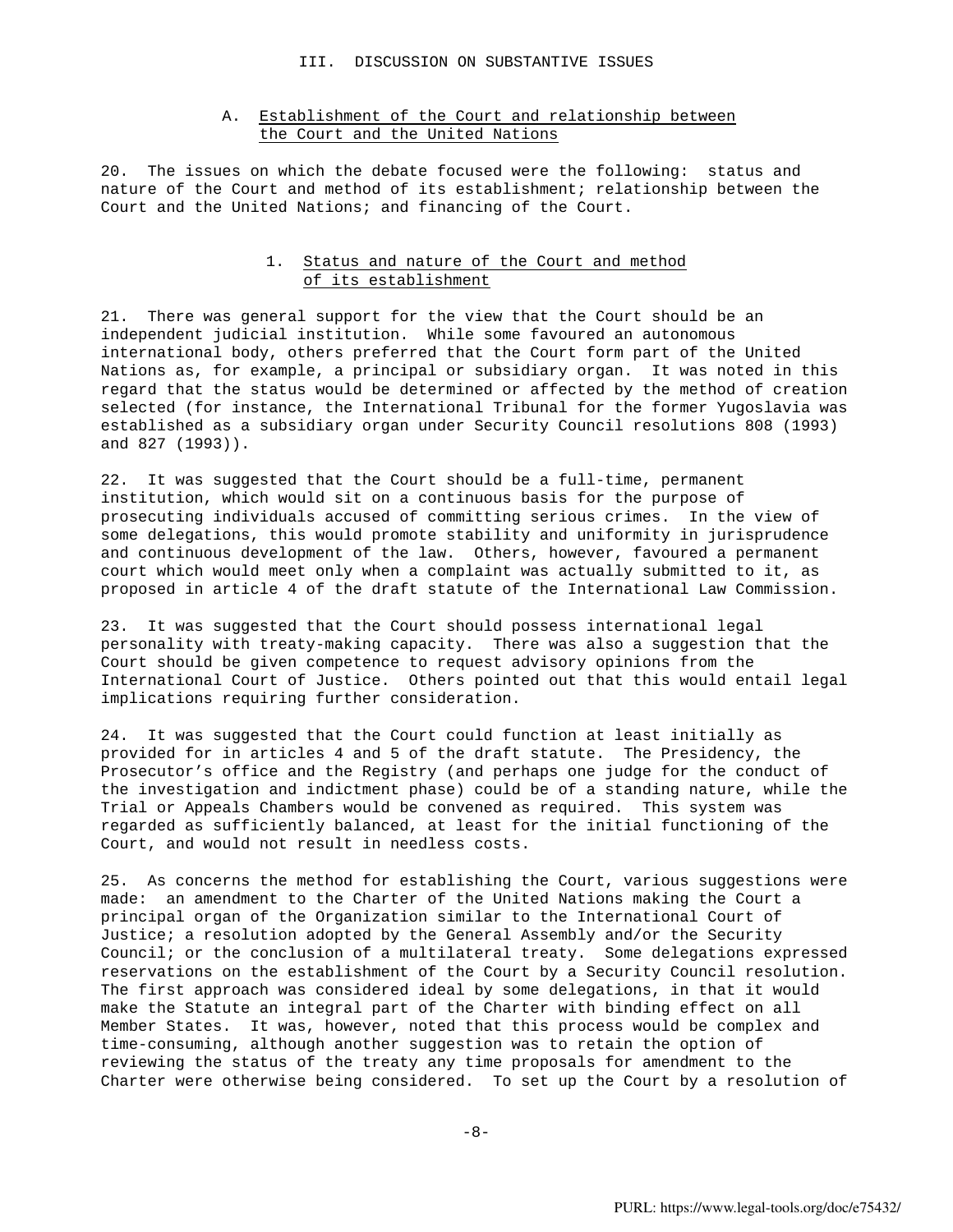the General Assembly or of the Security Council as a principal or subsidiary organ thereof was considered by some to be efficient, time-saving and feasible pursuant to the advisory opinion of the International Court of Justice of 1954. It was, however, questioned whether a resolution of a recommendatory nature would provide the necessary legal force for the operation of the Court. There was also support for the establishment of the Court under a Security Council resolution. It was, however, pointed out that the Council's competence under the Charter to create ad hoc tribunals in response to a particular situation endangering international peace and security should be distinguished from the current endeavour of creating an international criminal court with general powers and competence.

26. To establish the Court by a multilateral treaty, as recommended by the International Law Commission, seemed to enjoy general support, as the treaty could provide the necessary independence and authority for the Court. States would have the choice whether to become a party to the treaty. The treaty could contain the Court's Statute and other instruments relevant to its creation and work (e.g., rules of the Court, instruments relating to privileges and immunities of the Court). In order to promote wider acceptance of the instrument, the General Assembly could adopt a resolution urging States to become parties to the treaty; the treaty itself could also provide for a review or an amendment mechanism and provisions for the settlement of disputes, which could, according to some, serve as an additional means to attract favourable consideration of the Court by States.

27. In order to maintain the treaty as an integral whole, a suggestion was made that the instrument should not permit reservations; others thought that this question might have to be reviewed at a later stage.

28. Different views were expressed on the number of ratifications required to bring the treaty into force, ranging from 25 to 90 ratifications. According to some, a relatively high number of ratifications would promote the representation of the principal legal systems of the world, all geographical regions and the idea of universality of the Court. On the other hand, the advantage of a lower number was that it could permit a relatively early entry into force of the treaty and would give early effect to the international community's desire to see the Court actually established. Still others suggested that a balance should be achieved to avoid too high a number, which could possibly delay the entry into force of the treaty, or too low a number, which would not provide an effective basis for the Court. It was suggested that the five members of the Security Council should be included among the number of ratifications required for the entry into force of the treaty. Some stressed, however, that early establishment of the Court be given more weight than the other considerations, and that a low number of ratifications would not necessarily preclude the requirement of geographical representation and representation of the major legal systems.

#### 2. Relationship between the Court and the United Nations

29. A close relationship between the Court and the United Nations was considered essential and a necessary link to the universality and standing of the Court, though such a relationship should in no way jeopardize the independence of the Court. A special agreement, either elaborated simultaneously with the Statute (as an annex thereto) or at a later stage, to be concluded between the two institutions would be appropriate for the establishment of such a relationship. The agreement should, however, be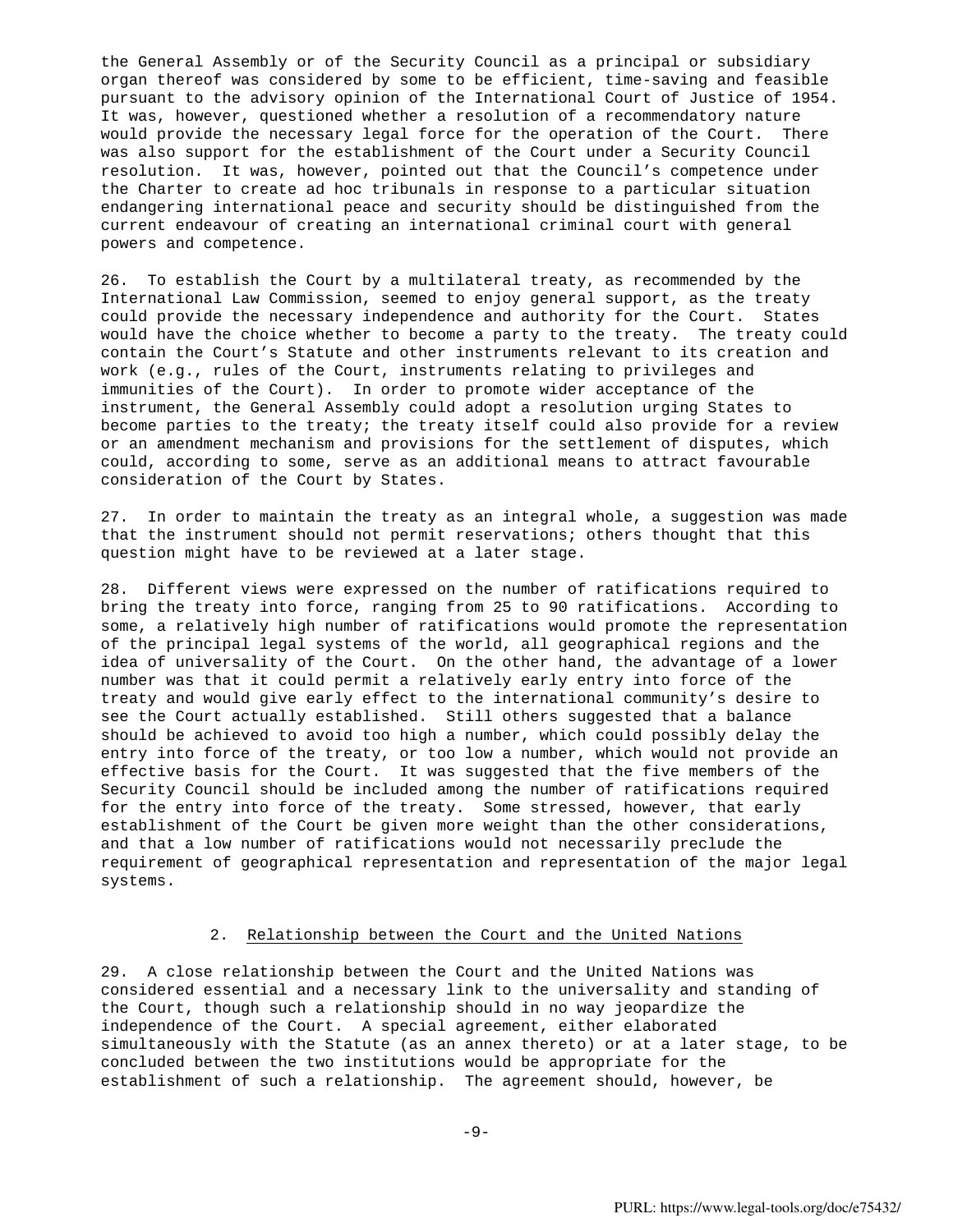approved by the States parties to the Statute. In this regard, references were made to the agreements between the United Nations and the International Tribunal for the Law of the Sea and the International Atomic Energy Agency respectively.

30. It was further suggested that the general principles and substantive questions should be dealt in the Statute itself. The relationship agreement should deal only with such technical questions of an administrative nature as issues of representation, exchange of information and documentation, or provisions on cooperation between the two organizations. The agreement should be guided by and not be inconsistent with the provisions of the Statute.

31. A view was expressed that the Court could have a status analogous to that of a specialized agency. Articles 57 and 63 of the Charter of the United Nations concerning the status of specialized agencies and their cooperation with the United Nations would be relevant in such a case. Others questioned whether such a relationship would be appropriate for the envisaged status of the Court; further careful consideration would be required. Still others were of the opinion that such provisions were not relevant to the nature and functions of the Court and might subject it to the coordination and recommendations of the Economic and Social Council.

## 3. Financing of the Court

32. As regards the financing of the Court, the views were expressed that it should be effected from the regular budget of the United Nations as is the case with human rights monitoring bodies, since the Court would be dealing with international concerns, and that its financing should be certain and continuing. Moreover, if States parties were required to finance the Court, some States might be deterred from bringing cases before the Court owing to their financial situation, or the State in question might not be a party to the treaty. However, another view considered that the independence of the Court required States parties to finance it through their own contributions on the basis of the scale of assessments of the United Nations or another scale yet to be agreed. It was also noted that States initiating cases, interested States or even the Security Council (if it had referred a matter to the Court) could contribute to the financing. The examples of the Universal Postal Union and the Permanent Court of Arbitration were mentioned in this respect. In addition, the Court should also be open to voluntary contributions by States, organizations or even individuals and corporations. Reference was also made to a proposal for the establishment of a fund to be financed by voluntary contributions, as well as collected fines and confiscated assets. As concerns the institutional aspects of financing, it was suggested that a general assembly of the States parties could be held annually to consider administrative and financial issues and approve the budget. There was also a view that the consideration of the question of financing was premature at the current stage and should be considered later, after the structure and jurisdiction of the Court had been further clarified. It was suggested that a feasibility study be done so that all possible financing options could be considered. It was pointed out that the Secretary-General had prepared in 1995 certain preliminary estimates concerning the establishment of the Court (A/AC.244/L.2).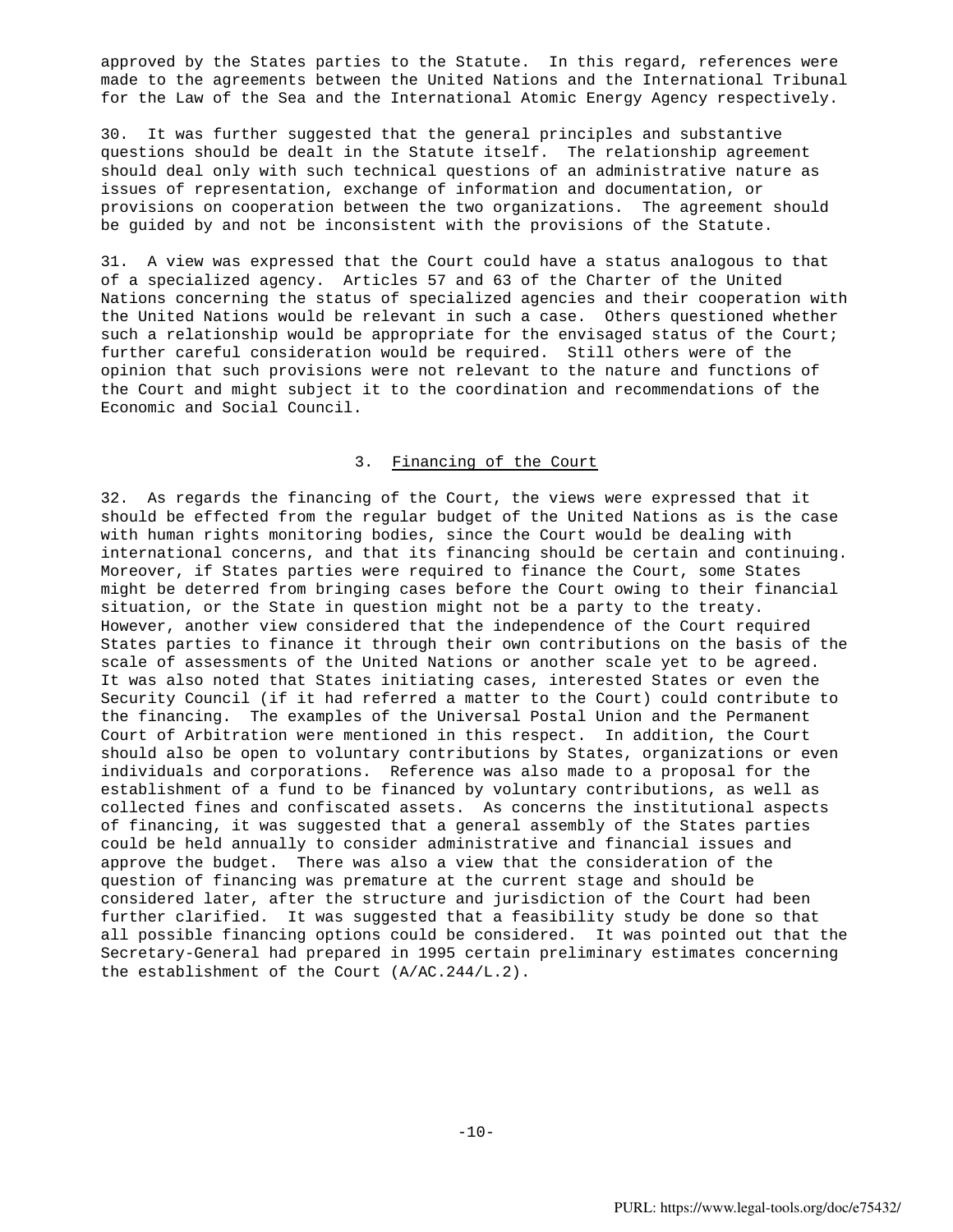#### B. Organizational questions (composition and administration of the Court)

#### Article 5. Organs of the Court

33. With regard to article 5 dealing with organs of the Court, the view was expressed that an indictment or an investigations chamber for pre-trial procedures should be added and that it should be composed of three judges with the necessary authority to monitor preliminary investigative matters. A view was also expressed that a pre-trial chamber should be established to carry out such pre-trial procedures as issuing warrants and deciding upon indictment and admissibility. Others questioned the need for this, preferring the structure established in the draft by the International Law Commission. Another suggestion was made that there should be no rotation of judges between the various chambers so as to avoid the possibility of having any judge sit on the same case more than once.

34. A proposal was made to create special chambers to deal with certain cases, for example, genocide.

#### Article 6. Qualification and election of judges

35. It was stressed that the qualification of judges for the international criminal court was an issue that needed to be given careful consideration, taking into account the prominence and importance of the future Court. In addition to the qualifications already mentioned in the draft article of the International Law Commission, it was pointed out that the persons to be elected should also possess experience in humanitarian law and the law of human rights. The view was expressed that all judges should have criminal trial experience. In that context, it was further expressed that it was essential that judges to be appointed to the Trial Chamber should have criminal law experience, which does not necessarily imply criminal trial experience but may include the experience of a lawyer or a prosecutor. Other attributes should include high moral character, impartiality, personal integrity and independence. The view was expressed that the reference to "criminal trial experience" should be clearly defined. Some delegations expressed reservations about the requirement, in the draft prepared by the International Law Commission, of appointment to the highest judicial body, since several legal orders have a judiciary based on a career system. Doubts were expressed as to the advisability of establishing for the Court's composition a strict separation between judges with criminal trial experience and those with recognized competence in international law, as this might unduly complicate the election process. Persons competent in both areas were considered ideally suited for such positions.

36. It was pointed out that since the Court to be established should be universal in character, representing all systems of the world, there was the need for balance and diversity in its composition. It was therefore considered important that judges be elected on the basis of equitable geographical representation. In this connection, the formulation of the relevant rule of the Statute of the International Tribunal for the Law of the Sea was recalled. It was also emphasized that the Court's composition should ensure gender balance, particularly in the light of the fact that some of the crimes to be considered by the Court related to sexual assault of women and crimes against children. However, the view was also expressed that there should be no quota system for female judges, nor quotas of any kind, since the sole criteria should be the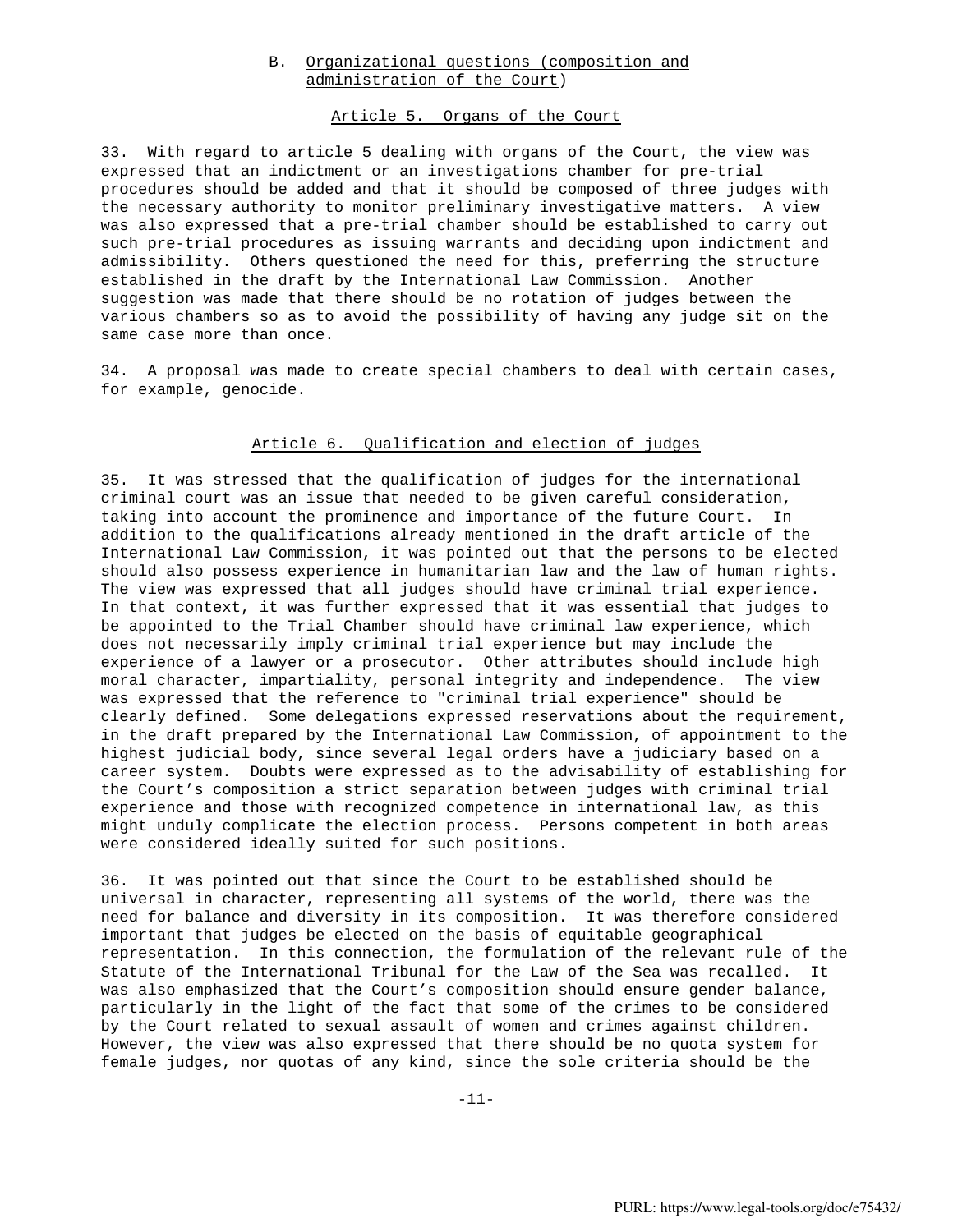high qualification and experience of the candidate. It was suggested that rules on qualification and election of judges should be more closely modelled on those governing the International Tribunal for the former Yugoslavia.

37. In order to attract the most qualified persons, the view was expressed that nomination of candidates for election to the Court should not be confined only to nationals of States parties; nationals of non-States parties should also be permitted. Another view expressed in this connection was that restricting nominations to nationals of States parties would act as an incentive for States to consider becoming parties to the convention. In order to ensure that merit would be a paramount consideration in the election of judges, suggestions were made to the effect that candidates should be nominated either by a nominating committee or by national groups, as in the nomination of candidates for the International Court of Justice.

38. Support was expressed for the idea that the election of judges should be carried out by the States parties to the Statute of the Court. It was however suggested that elections should be conducted either by the General Assembly, or by the Assembly together with the Security Council, as in the case of the International Court of Justice. According to another point of view, this matter was dependent on the kind of relationship the Court would have with the United Nations.

39. While there was broad support for the idea that the Court should be composed of 18 judges, the view was also expressed that a higher number, for example 21 or 24, should be considered, depending on the number of Trial Chambers to be created. The view was also expressed that a smaller number should be considered, for example 15 or even 12, particularly at the beginning, in order to cut costs. As a cost-saving measure, it was further suggested that consideration should also be given to the possibility of electing part-time judges who could be called upon on short notice whenever the need arose. The view was also stressed in this connection that consideration of cost savings should not be a major determining factor in the size or nature of the Court to be created.

40. As for the term of office, while there was widespread support for the proposal of the International Law Commission for a non-renewable nine-year term in order to promote the impartiality and independence of the judges, the view was also expressed that a shorter renewable term (e.g., five or six years) should be given serious consideration, in order to ensure geographic rotation and to attract the best qualified persons. A view was also expressed that while a judge should be allowed to continue in office in order to complete any case the hearing of which has commenced, there should be a limit placed on this extension. It was therefore suggested that the matter should be concluded within five years.

41. A proposal was made that judges should be subject to a retirement age (e.g., at 70 or 75 years). It was also observed that, in such a case, it would be desirable to set an age ceiling for persons being nominated to stand as candidates to the Court.

#### Article 8. The Presidency

42. It was suggested that the President's duties should be limited to ceremonial and administrative functions and that States parties should retain an oversight function over the administrative matters of the Court. It was stated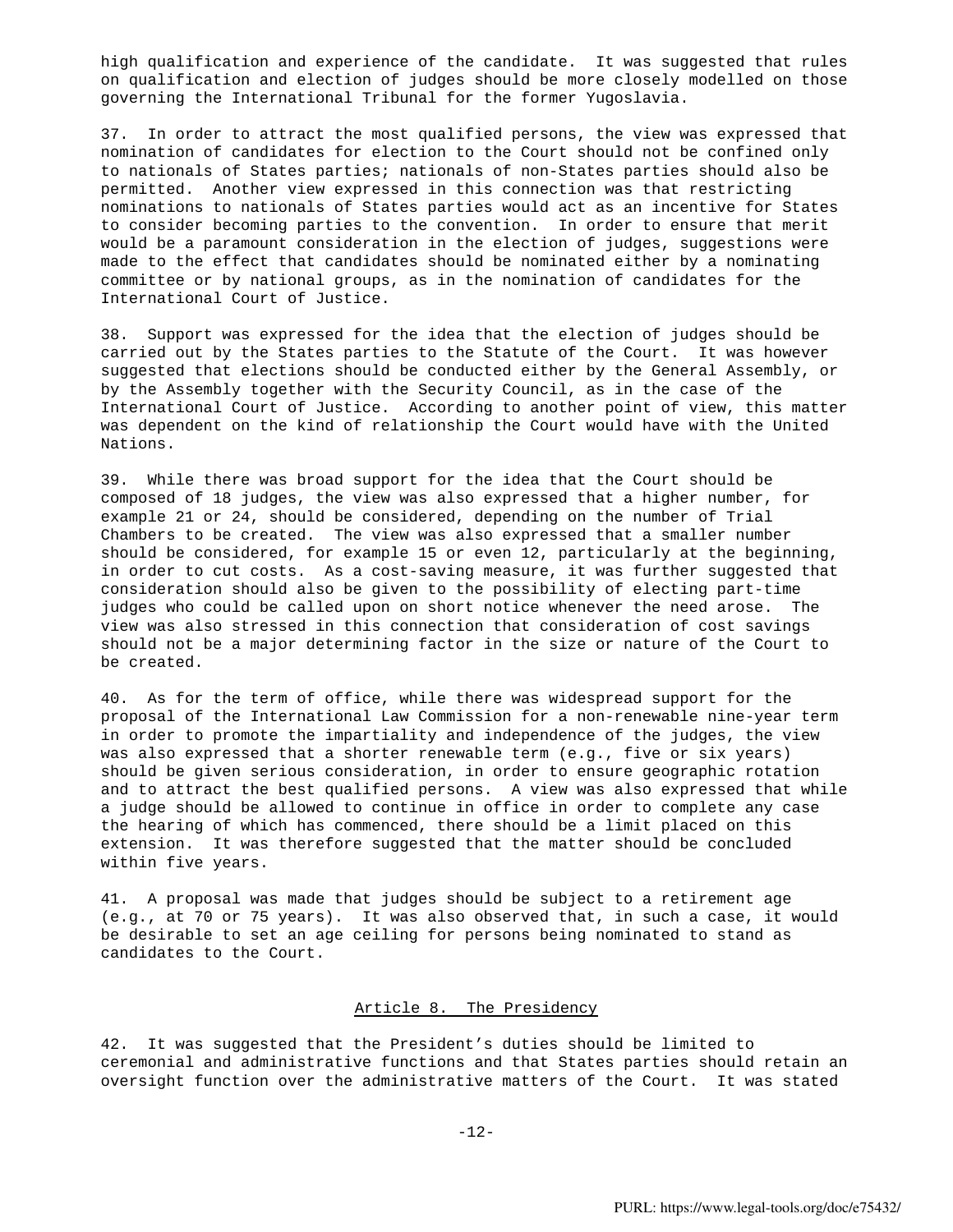that the line of authority between the President and the Vice-Presidents should be clarified, as well as how decisions are taken within the Presidency (e.g., by consensus, by majority vote). The suggestion was made that the responsibility of the Presidency for the due administration of the Court should include supervision and direction of the Registrar and staff of the Registry, and security arrangements for the defendants, witnesses and the Court. It was also suggested that the functions of the Presidency could be extended to issues such as reviewing decisions of the Prosecutor not to pursue a case. Doubts were expressed as to the appropriateness of the Presidency exercising pre-trial and other procedural functions. In this regard, the establishment of an indictment or investigations chamber was suggested. The Presidency could preserve functions as regards execution of penalties.

#### Article 9. Chambers

43. It was proposed that paragraph 1 of article 9 should be clarified, particularly regarding the criteria on the basis of which the Appeals Chamber would be established. A body of opinion favoured a completely separate and independent appellate function and was against the rotation of judges between the Trial Chambers and the Appeals Chamber. It was further proposed that the Appeals Chamber, as well as the Trial Chambers, should be elected by the Court rather than appointed by the Presidency, as it was felt that this would enhance the objectivity of the Chambers. The views were also expressed that appointments to the Trial Chambers should be by rotation or by drawing lots. Chambers should invariably be composed of an uneven number of judges to constitute the quorum; judges should always be present at the proceedings of the Court. The need was also stressed for a mechanism to ensure that there would be a sufficient number of judges with criminal law experience in the Appeals Chamber. The suggestion was further made that pre-trial or indictment chambers should be constituted. It was noted in this connection that they could be permanent or established for a particular case or for a specific time period. It was suggested that a remand chamber should be created.

#### Article 10. Independence of the judges

44. It was pointed out that there were a number of ways to enhance the independence of the judges, such as the election procedure, length of terms, security of tenure and appropriate remuneration. The view was expressed that judges should not engage in any activities that would prejudice their judicial functions. In this connection, activities such as part-time teaching and writing for publication were considered compatible with such functions. It was suggested that any question arising in connection with the outside activities of the judges should be decided not by the Presidency but by an absolute majority of the Court, a solution that was in line with Article 16 of the Statute of the International Court of Justice.

#### Article 11. Excusing and disqualification of judges

45. The importance of the question concerning the excusing and disqualification of judges was stressed. It was suggested that the relevant article of the draft statute of the International Law Commission needed further elaboration in this respect. A suggestion was made to the effect that the terms of disqualification of a judge contemplated in paragraph 2 of article 11 should not extend to members of an indictment chamber having acted in this capacity. It was also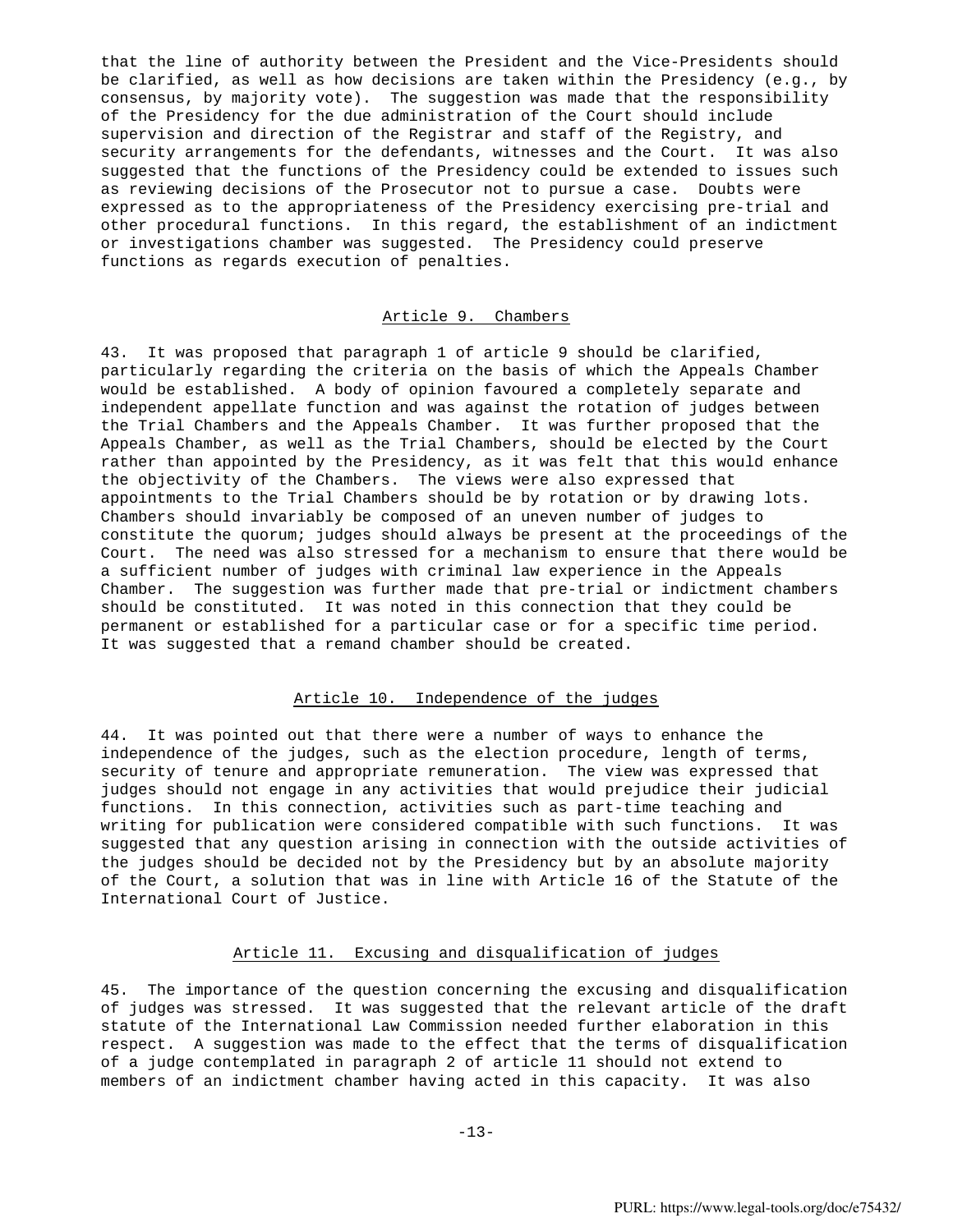suggested to include in the Statute such specific grounds for the excusing and disqualification of judges as: that the judge is the injured party or a relative of the accused or of the injured party, or a national of a complainant State or of a State of which the accused is a national, or that the judge has acted as a witness, representative, counsel, public prosecutor or judge at the national level in the case involving the accused. Some of the above suggestions for inclusion gave rise, however, to reservations. The proposal was made that States parties should be able to raise questions concerning the disqualification of a judge. It was also suggested that more detailed rules should be developed to govern conflict of interest problems.

## Article 12. The Procuracy

46. The view was expressed that the Statute should provide for an independent Prosecutor with experience in criminal investigations in order to ensure the credibility and integrity of the Court, and that it might be useful to look at the experience of the tribunals for the former Yugoslavia and Rwanda. It was further stated that the Prosecutor's office should be established to seek the truth rather than merely seek a conviction in a partisan manner. It was suggested that the Prosecutor and the Deputy Prosecutor should have experience in investigation as well as prosecution of criminal cases. It was also proposed that the age limit for the Prosecutor and the Deputy Prosecutor should be 70 years old. Their term of office should be fairly long, such as nine years, and non-renewable. As to the provision concerning the election of the Prosecutor and the Deputy Prosecutor, the view was expressed that further elaboration was required. The view was also expressed that the Prosecutor, like judges, should not be allowed to seek re-election, in order to avoid any political overtones associated with a re-election process. It was observed that the rules for disqualification of the Prosecutor needed further elaboration. It was suggested in that connection that he or she should not engage in any activity likely to interfere with his or her prosecutorial functions or to affect confidence in his or her independence (e.g., being a member of the legislative or executive branches of the Government of a State). It was also suggested that the Prosecutor should not act in relation to a complaint initiated by his or her State of nationality or involving a person of his or her own nationality or in any case in which he or she had previously been involved in any capacity. There were differing views on the need for disqualification based on nationality issues. It was also suggested that the grounds for disqualification of the Prosecutor should be similar to those for a judge. It was suggested that the term "Procuracy" was inappropriate and should be replaced by such designation as "the Office of the Prosecution". The view was also expressed that article 12 should be amended in order to reflect the opinion that the Prosecutor should also be authorized to initiate investigations ex officio, even in the absence of a complaint brought by a State party to the Statute. However, according to another view, such power should not be granted to the Prosecutor.

### Article 13. The Registry

47. It was suggested that there should be included in the Statute guidance on the qualifications for the Registrar and the Deputy Registrar, in order to ensure that such offices would be vested in highly qualified persons. It was also suggested that the Registry should be under the direction of the Presidency or of the Court. The view was expressed that the functions of the Registrar needed elaboration and reference was made in this regard to the wording in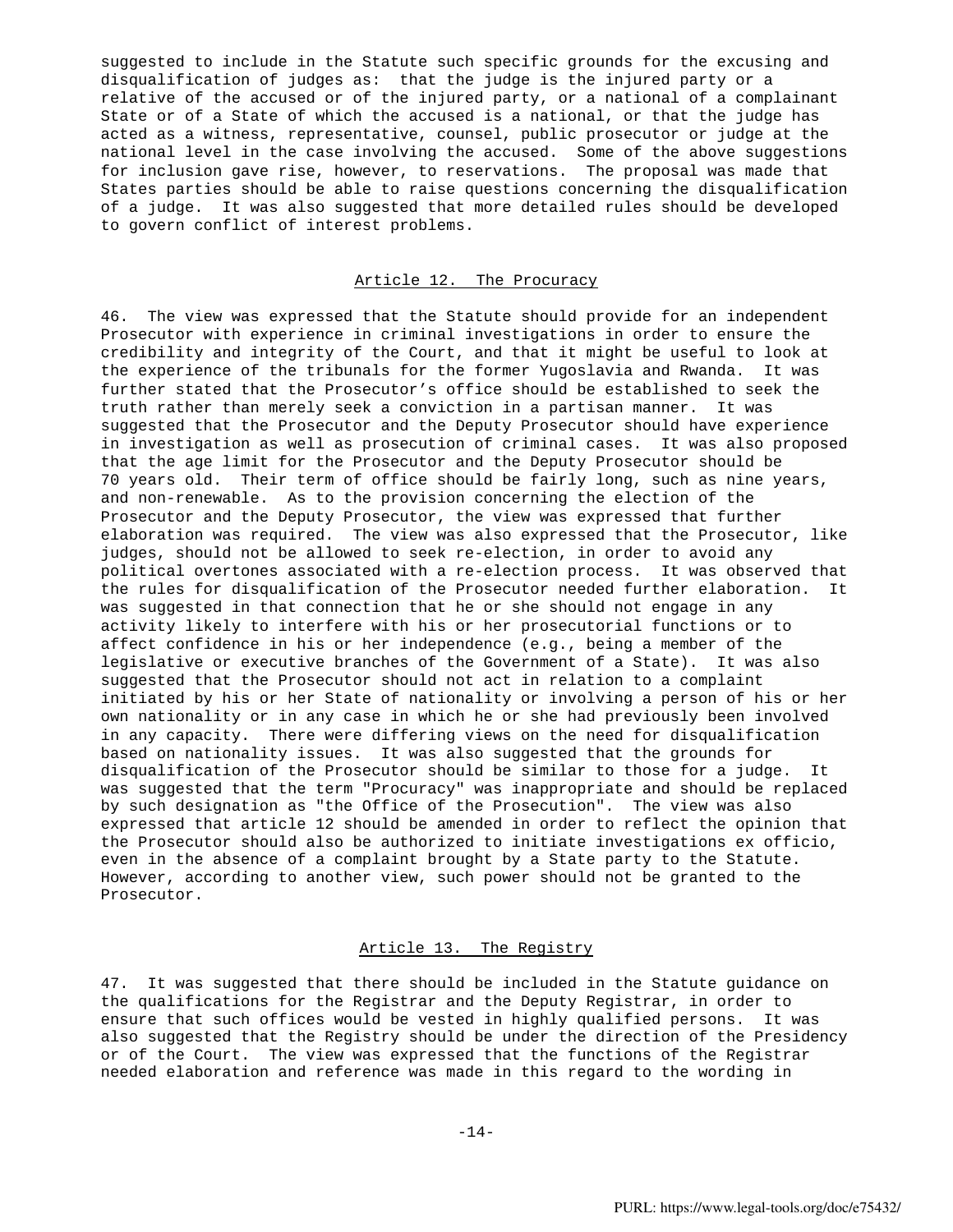article 17, paragraph 1, of the Statute of the International Tribunal for the former Yugoslavia.

#### Article 15. Loss of office

48. The view was expressed that grounds for the removal of judges, the Prosecutor and the Deputy Prosecutor should be clearly stated in article 15. It was suggested that further to the grounds contemplated in the draft statute of the International Law Commission, reference should also be made to the engagement in delinquency, whether officially or privately, which could erode public confidence in the Court. The view was also expressed that a distinction should be made between conduct triggering loss of office and other kinds of conduct deserving less serious disciplinary measures.

#### Article 16. Privileges and immunities

49. The view was expressed that the privileges and immunities as expressed in the article were too broad and should be limited to official functions. Moreover, the privileges and immunities of the Court's staff should be waivable. A view was expressed that on-site functions of the Prosecutor and the counsels in the territory of a State were different functions than those performed by a diplomatic agent and that, therefore, the Prosecutor and the counsels did not need full diplomatic privileges and immunities. The point was also made that the scope of the privileges and immunities should be reformulated later, after the functions of each body of the Court had been well defined.

#### Article 19. Rules of the Court

50. It was suggested that the rules of the Court should be formulated on the basis of the principles set out in the Statute and could initially be reviewed by the States parties. Subsequently, the judges could adopt supplementary rules in accordance with the rules of the Court. According to other delegations, the judges should not be allowed to adopt rules of procedure, but could suggest the adoption of new rules to State parties. The view was expressed that, in the light of the experience of the International Tribunal for the former Yugoslavia, which had amended its rules nine times, a flexible procedure for amendment of the rules of the Court should be established.

#### C. Scope of the jurisdiction of the Court and definition of crimes

#### Article 20. Crimes within the jurisdiction of the Court

#### 1. General comments

#### (a) Scope of jurisdiction

51. There was general agreement concerning the importance of limiting the jurisdiction of the Court to the most serious crimes of concern to the international community as a whole, as indicated in the second paragraph of the preamble, to avoid trivializing the role and functions of the Court and interfering with the jurisdiction of national courts. Several delegations emphasized the importance of consistently applying the jurisdictional standard referred to in the second paragraph of the preamble to the various categories of crimes.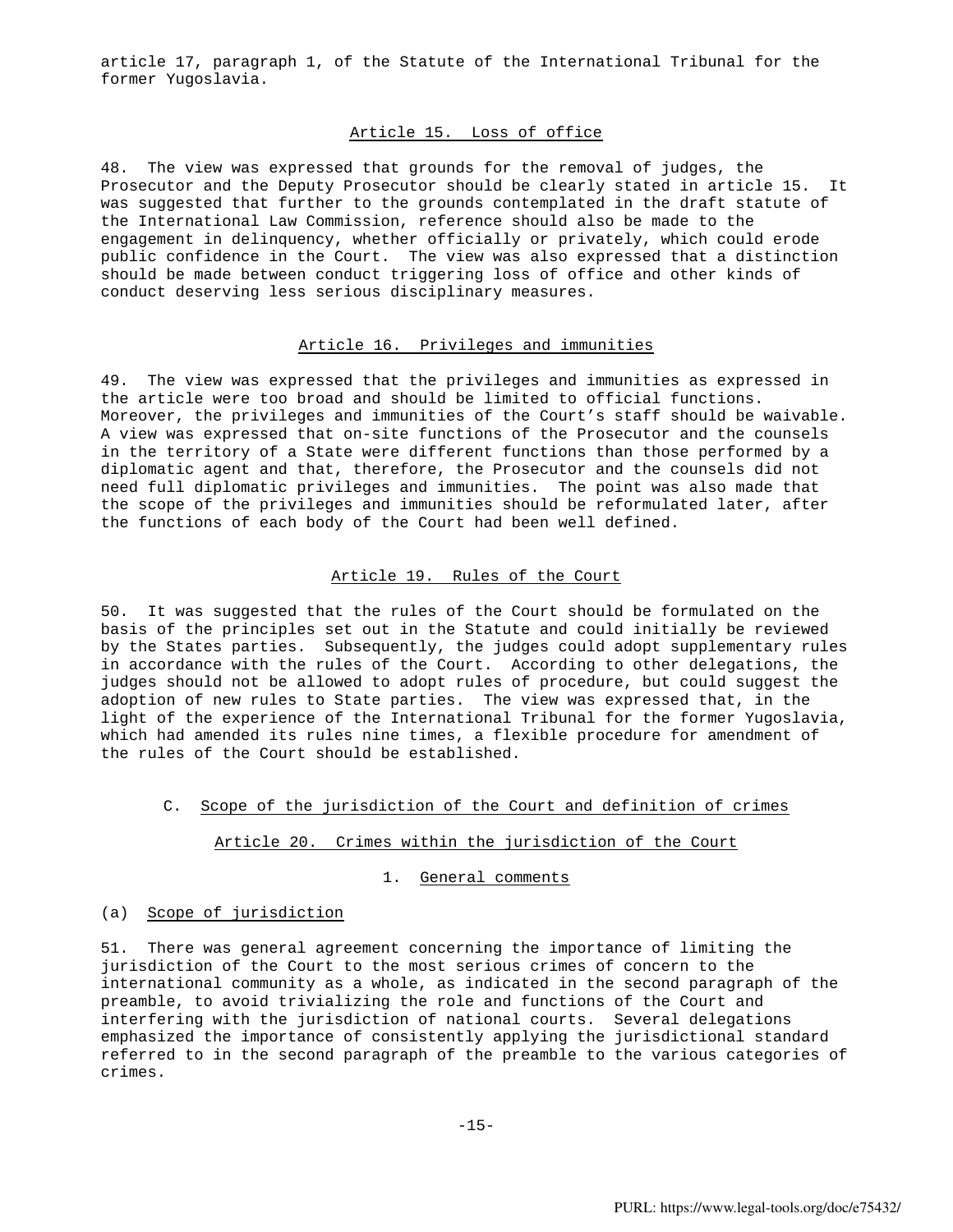## (b) Definition of crimes

52. There was general agreement that the crimes within the jurisdiction of the Court should be defined with the clarity, precision and specificity required for criminal law in accordance with the principle of legality (nullum crimen sine lege). A number of delegations expressed the view that the crimes should be clearly defined in the Statute. However, some delegations envisaged the Statute as a procedural instrument and expressed concern about possible duplication of or interference with the work of the International Law Commission on the draft Code of Crimes against the Peace and Security of Mankind.

53. Attention was drawn to the definitions of crimes contained in articles 17 to 20 of the draft Code of Crimes against the Peace and Security of Mankind, adopted by the International Law Commission in 1996, with a view to considering the inclusion of such definitions in the Statute. Article 20 of the Statute should be reformulated along the lines of the draft Code, with each crime being defined in a separate article identifying the essential elements of the offences and the minimum qualitative and quantitative requirements. The definition of war crimes should clearly indicate in what circumstances, by which perpetrators and against which victims certain acts would constitute such crimes.

## (c) Method of definition

54. Several delegations expressed the view that the crimes referred to in subparagraphs (a) to (d) should be defined by enumeration of the specific offences rather than by reference to the relevant legal instruments, to provide greater clarity and transparency, to underscore the customary law status of the definitions, to avoid a lengthy debate on the customary law status of various instruments, to avoid possible challenges by States that were not parties to the relevant agreements, to avoid the difficulties that might arise if the agreements were subsequently amended and to provide a uniform approach to the definitions of the crimes irrespective of whether they were the subject of a convention. Some delegations suggested that the two approaches could be combined for crimes covered by widely accepted conventions. There were also proposals to define the crimes by reference to the relevant conventions, such as the Genocide Convention and the Geneva Conventions. There was a further proposal to amend article 20 to indicate that the Court should apply the relevant international conventions and other sources of international law in interpreting and applying the definitions of crimes. Several delegations held the view that the Statute should codify customary international law and not extend to the progressive development of international law.

### (d) Exhaustive or illustrative definition

55. Several delegations expressed a preference for an exhaustive rather than an illustrative definition of the crimes so as to ensure respect for the principle of legality, to provide greater certainty and predictability regarding the crimes that would be subject to international prosecution and adjudication and to ensure respect for the rights of the accused. However, some delegations expressed the view that it might not be possible to envisage all of the various offences, that exhaustive definitions might excessively restrict the jurisdiction of the Court and that in some instances it might be useful to retain an element of flexibility to permit the continuing development of the law.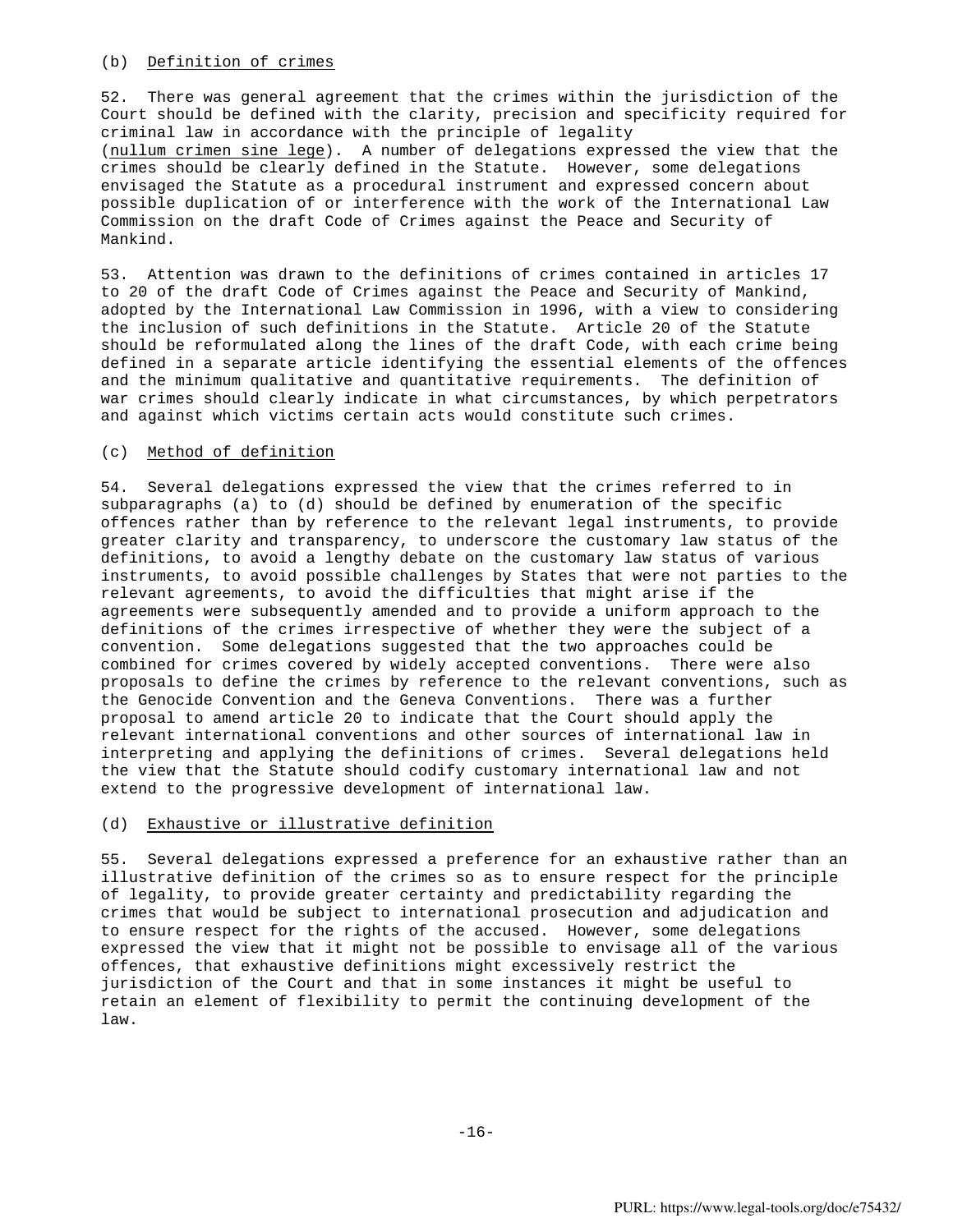## (e) Elements of the crimes

56. Some delegations expressed the view that the constituent elements of the crimes should be set forth in the Statute or in an annex to provide the clarity and precision required for criminal law, to provide additional guidance to the Prosecution and the Court, to ensure respect for the rights of the accused and to avoid any political manipulation of the definitions. It was further stated by some delegations that States, and not judges, should be responsible for legislating the elements of the crimes. It was also suggested that the Statute could provide a mechanism under which the Court would elaborate the elements similar to the International Tribunal for the former Yugoslavia. However, other delegations expressed the view that it was not necessary to provide the detailed elements of the crimes, that the general definitions contained in the relevant instruments had been sufficiently precise for their practical application and that an elaboration of the elements of the crimes would be a complex and timeconsuming task.

# (f) Categories of responsible individuals

57. Several delegations expressed the view that it was important to consider the categories of individuals who could incur responsibility for the various crimes in the definitions thereof or in a general provision. Attention was drawn to the draft prepared by a committee of experts at Siracusa concerning the former approach.

# 2. Genocide

(a) Inclusion

58. There was general agreement that genocide met the jurisdictional standard referred to in the second paragraph of the preamble.

### (b) Definition

59. Several delegations expressed the view that the Convention on the Prevention and Punishment of the Crime of Genocide provided an adequate basis for the definition of that crime; that the definition was authoritative, widely accepted and had attained the status of customary law, with reference being made to the advisory opinion of the International Court of Justice in this respect; and that the use of that definition would promote uniform jurisprudence in the field of international law. Several delegations also expressed the view that article II of the Convention should be reproduced without change. It was emphasized that the Preparatory Committee was not the appropriate forum for considering amendments to the Convention or for undertaking the codification or progressive development of law rather than defining the jurisdiction of the Court with respect to existing law.

60. Some delegations suggested that various aspects of the definition contained in article II required further clarification to provide the necessary guidance to the Court in its interpretation and application. With regard to the chapeau of article II, some delegations suggested that it might be necessary to clarify the intent required for various categories of individuals. However, other delegations suggested that the question of intent should be addressed under the applicable law or the general provisions of criminal law. Some delegations also suggested that the term "in part" required further clarification. Some delegations further suggested that consideration should be given to extending the definition to include social and political groups, while recognizing that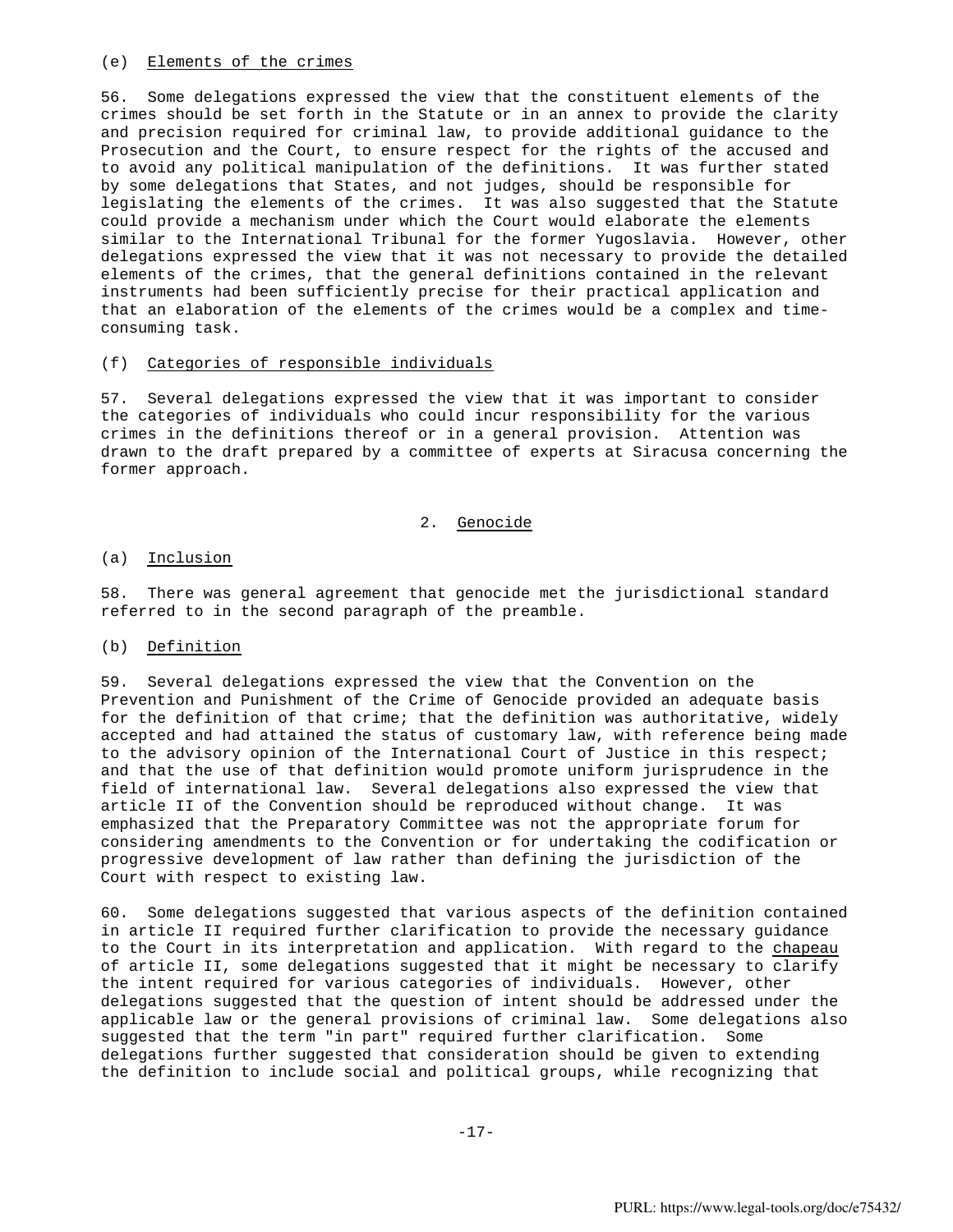that question could also be addressed in connection with crimes against humanity.

61. As regards article II, subparagraph (b), the view was expressed that the term "mental harm" required further clarification.

62. Regarding article II, subparagraph (d), the view was expressed that the phrase "imposing measures intended to prevent births within the group" required further clarification and could be replaced by the phrase "preventing births within the group".

63. With regard to article II, subparagraph (e), the view was expressed that the provision concerning forcible transfers of children should be expanded to include persons who were members of a particular group.

# (c) Ancillary crimes

64. Several delegations drew attention to the ancillary crimes addressed in article III of the Genocide Convention, with some delegations suggesting the inclusion of that provision in the definition of genocide and other delegations suggesting that those crimes should be addressed in a general provision in relation to the various crimes.

### 3. Aggression

(a) Inclusion

65. There were different views concerning the inclusion of aggression.

66. Some delegations were of the view that aggression should be included to avoid a significant gap in the jurisdiction of the Court, as aggression was one of the most serious crimes of concern to the entire international community, and that it should be regarded as a core crime under general international law; to create a deterrent and to avoid the impunity of the responsible individuals by providing a forum for their prosecution; to enhance the role and stature of the Court; to avoid any negative inference concerning individual criminal responsibility under customary law contrary to the Nürnberg Tribunal precedent affirmed by the General Assembly; and to avoid adopting a retrogressive statute 50 years after the Nürnberg and Tokyo tribunals and the adoption of the Charter of the United Nations.

67. Some delegations supported the inclusion of this crime if general agreement could be reached on its definition and on the appropriate balance of the respective roles and functions of the Court and the Security Council, without delaying the establishment of the Court.

68. Still other delegations were of the view that it should not be included because there was no generally accepted definition of aggression for the purpose of determining individual criminal responsibility; there was no precedent for individual criminal responsibility for acts of aggression in contrast to wars of aggression; it would be difficult and inappropriate to attempt to elaborate a sufficiently clear, precise and comprehensive definition of aggression; any attempt to elaborate a generally acceptable definition would substantially delay the establishment of the Court; the crime of aggression necessarily involved political and factual issues (such as territorial claims) that were inappropriate for adjudication by a criminal court; its inclusion could subject the Court to the struggle for political influence among States; the Court would still have jurisdiction over other crimes that often accompanied acts of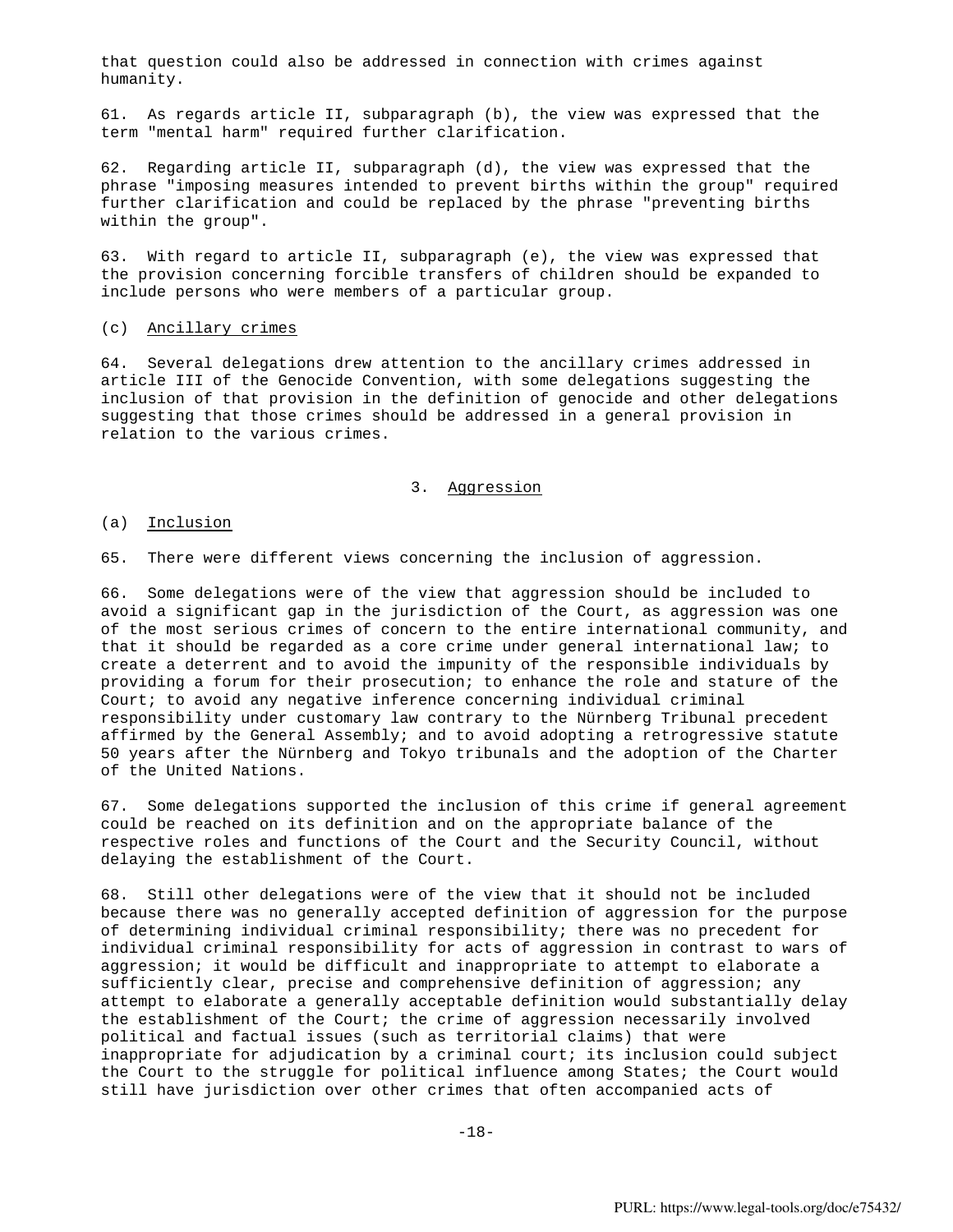aggression; it would be difficult to achieve an appropriate relationship between the judicial functions of the Court and the political functions entrusted to the Security Council under the Charter of the United Nations (for a discussion of this issue and art. 23, see paras. 137-139 below); and its inclusion could jeopardize the general acceptance or universality of the Court.

69. Some delegations expressed support for providing a review mechanism under which aggression might be added at a later stage to avoid delaying the establishment of the Court pending the completion of a generally accepted definition. Other delegations were opposed to that view. The view was also expressed that appropriate language could be added to the preamble or an operative provision to avoid any negative inferences regarding individual criminal responsibility for such crimes under customary law. (See also the discussion of treaty-based crimes in paras. 103-115 below.)

### (b) Definition

70. Several delegations noted the absence of a generally agreed definition of aggression for the purpose of determining individual criminal responsibility under treaty law. Reference was made to various relevant instruments, including Article 2, paragraph 4, of the Charter of the United Nations, the Nürnberg Tribunal Charter, the Tokyo Tribunal Charter, General Assembly resolution 3314 (XXIX) of 14 December 1974, the draft Code and the new definition therefor, and the Siracusa draft.

71. Some delegations were of the view that the Nürnberg Charter provided a precise definition of particularly serious offences resulting in individual criminal responsibility under customary law, while others described the definition contained therein as too imprecise for these purposes, or too restrictive or outdated.

72. Some delegations expressed the view that the General Assembly resolution provided a generally accepted definition of aggression and contained elements that could be included in the definition of this crime. Other delegations expressed the view that the resolution did not contain a definition for the purpose of individual criminal responsibility; or indicate the acts that were of sufficient gravity for this purpose; or address a number of fundamental issues that could arise in criminal proceedings, including questions relating to exceptional situations involving the lawful use of force; or deal with possible defences, including self-defence.

73. Some delegations suggested that it might be easier to reach agreement on a general definition of aggression similar to the new draft Code provision proposed by the ILC. Other delegations expressed a preference for a general definition accompanied by an enumeration of acts to ensure respect for the principle of legality and made reference to the General Assembly resolution and the Siracusa draft. Still other delegations believed it was not necessary to define aggression even if the Court had jurisdiction. Some delegations which had recommended that no definition of aggression should be included in the Statute proposed that a provision should be inserted which specified that, in accordance with the provisions of the Charter, the Security Council would determine whether or not a situation could be considered aggression. The role of the Court would then be to establish whether or not that situation had given rise to the commission of crimes involving individual responsibility. On the role of the Security Council in relation to the crime of aggression, some delegations pointed out the need to avoid a situation in which the use of the veto in the Council might preclude the prosecution of a person by the Court for the commission of such a crime.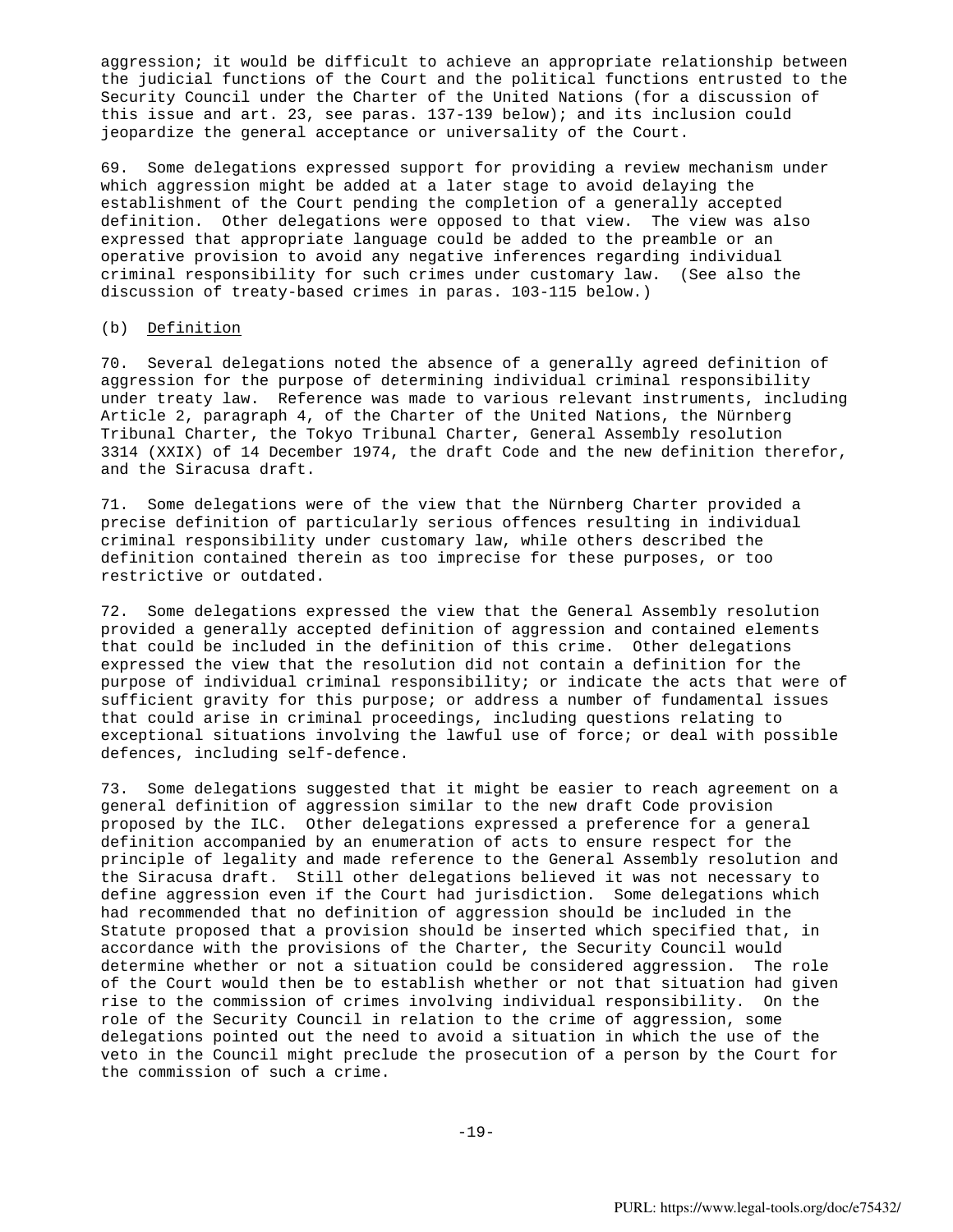# 4. Serious violations of the laws and customs applicable in armed conflict

# (a) Inclusion

74. There was general agreement that serious violations of the laws and customs applicable in armed conflict could qualify for inclusion under the jurisdictional standard referred to in the second paragraph of the preamble.

75. Some delegations expressed the view that this category of crimes should be limited to exceptionally serious violations of international concern; to violations of fundamental protections or particularly serious acts which shocked the conscience of humanity; to situations in which national jurisdiction was unavailable or ineffective to ensure respect for the principle of complementarity and to avoid undermining the existing obligations of States to prosecute or extradite offenders; and to extremely serious situations in which the national courts refused, failed or were unable to exercise jurisdiction given the primary responsibility and interest of a State in maintaining military discipline.

76. Other delegations expressed the view that it was sufficient to refer to serious violations, that the reference to exceptionally serious violations could give rise to confusion regarding a third category of crimes especially regarding grave breaches, that grave breaches were by definition serious offences, that any attempt to distinguish between grave breaches would be inconsistent with the obligation to prosecute or extradite, that the seriousness criterion was more appropriate for distinguishing between violations of the laws and customs applicable in armed conflict which varied in gravity and that issues relating to national court jurisdiction should be addressed elsewhere.

77. There were proposals to include a seriousness criterion in the definition, to apply the criterion in listing the offences to obviate the need for a judicial determination or to include a general provision that would apply to all crimes.

# (b) Character of the armed conflict

78. There were different views as to whether this category of crimes should include violations committed in international or non-international armed conflicts. Some delegations expressed the view that it was important to include violations committed in internal armed conflicts given their increasing frequency in recent years, that national criminal justice systems were less likely to be able to adequately address such violations and that individuals could be held criminally responsible for such violations as a matter of international law, with references being made to the Statute of the Rwanda Tribunal and the decision of the Yugoslavia Tribunal Appeals Chamber in the Tadić case. Other delegations expressed the view that violations committed in internal armed conflicts should not be included, that the inclusion of such violations was unrealistic and could undermine the universal or widespread acceptance of the Court, that individual criminal responsibility for such violations was not clearly established as a matter of existing law, with attention being drawn to the absence of criminal offence or enforcement provisions in Additional Protocol II, and that customary law had not changed in this respect since the Rwanda Tribunal Statute. Different views were also expressed concerning the direct applicability of the law of armed conflict to individuals in contrast to States.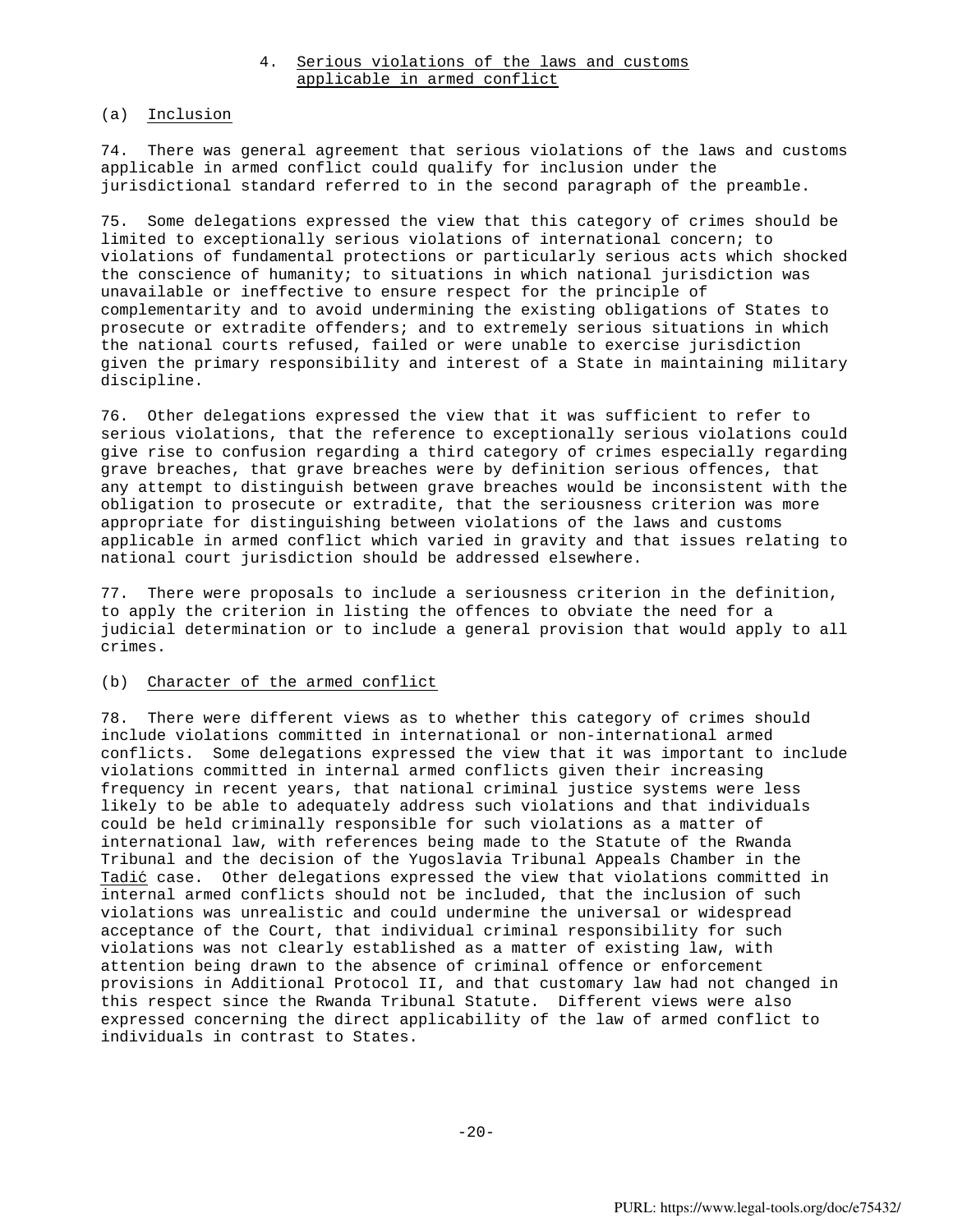# (c) Definition

79. Reference was made to various relevant instruments, including the Nürnberg Tribunal Charter, the Yugoslavia Tribunal Statute, the Rwanda Tribunal Statute, the draft Code of Crimes and the new definition proposed by the ILC Special Rapporteur on the draft Code.

80. Several delegations expressed the view that grave breaches of the Geneva Conventions had attained the status of customary law and should be combined with other serious violations of the laws and customs applicable in armed conflict under subparagraph (c), with attention being drawn to the new definition proposed for the draft Code in contrast to the Yugoslavia Tribunal Statute and a proposal being made to amend the title of this category of crimes accordingly.

81. Several delegations expressed the view that the list of offences should include sufficiently serious violations of the Hague law, with references being made to the 1907 Hague Convention IV respecting the Laws and Customs of War on Land and its annexed regulations and the 1954 Hague Convention for the Protection of Cultural Property in the Event of Armed Conflict; grave breaches of the Geneva Conventions, with references also being made to common article 3 thereof and grave breaches of Additional Protocol I; and comparably serious violations of other relevant conventions that had attained the status of customary law. Different views were expressed concerning the customary law status of Additional Protocols I and II. There were proposals to incorporate provisions of the protocols without referring thereto and to add Additional Protocol II under article 20, subparagraph (e). The view was also expressed that Additional Protocol I had not so far secured the most widespread acceptance by the international community, which would be essential for the Protocol to qualify for inclusion in the statute.

#### 5. Crimes against humanity

# (a) Inclusion

82. There was general agreement that crimes against humanity met the jurisdictional standard referred to in the second paragraph of the preamble.

# (b) Definition

83. Several delegations noted the absence of a generally accepted definition of crimes against humanity under treaty law. Reference was however made to such relevant instruments as the Nürnberg Tribunal Charter, Control Council Law Number 10, the Tokyo Tribunal Charter, the Yugoslavia Tribunal Statute, the Rwanda Tribunal Statute, the draft Code of Crimes against the Peace and Security of Mankind and the Siracusa draft. The view was also expressed that the definition of crimes against humanity should only be dealt with upon completion of the International Law Commission's work on the draft Code.

# (c) General criteria

84. A number of delegations attributed particular importance to the general criteria for crimes against humanity to distinguish such crimes from ordinary crimes under national law and to avoid interference with national court jurisdiction with respect to the latter, with the discussion focusing primarily on the criteria contained in article 3 of the Rwanda Tribunal Statute.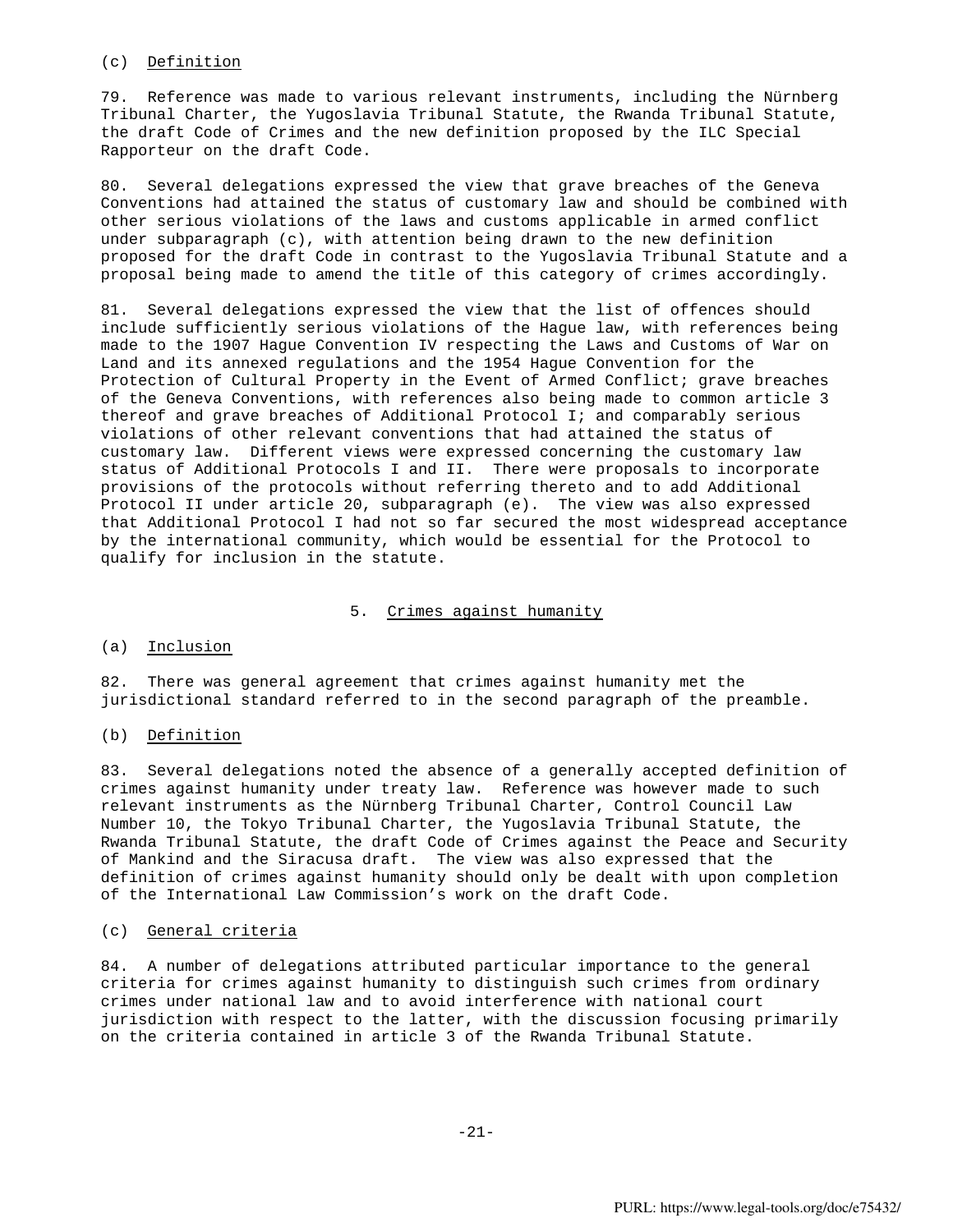## (d) Widespread or systematic criteria

85. There was general support for the widespread or systematic criteria to indicate the scale and magnitude of the offences. The following were also mentioned as elements to be taken into account: an element of planning, policy, conspiracy or organization; a multiplicity of victims; acts of a certain duration rather than a temporary, exceptional or limited phenomenon; and acts committed as part of a policy, plan, conspiracy or a campaign rather than random, individual or isolated acts in contrast to war crimes. Some delegations expressed the view that this criterion could be further clarified by referring to widespread and systematic acts of international concern to indicate acts that were appropriate for international adjudication; acts committed on a massive scale to indicate a multiplicity of victims in contrast to ordinary crimes under national law; acts committed systematically or as part of a public policy against a segment of the civilian population; acts committed in application of a concerted plan to indicate the necessary degree of intent, concert or planning; acts committed with the consent of a Government or of a party in control of territory; and exceptionally serious crimes of international concern to exclude minor offences, as in article 20, paragraph (e). Some delegations expressed the view that the criteria should be cumulative rather than alternative.

# (e) Attack against any civilian population

86. A number of delegations emphasized that crimes against humanity could be committed against any civilian population, in contrast to the traditional notion of war crimes. However, some delegations expressed the view that the phrase "attack against any civilian population" which appeared in the Rwanda Tribunal Statute was vague, unnecessary and confusing since the reference to attack could be interpreted as referring to situations involving an armed conflict and the term "civilian" was often used in international humanitarian law and was unnecessary in the current context. There were proposals to delete this phrase or to replace the word "attack" by the word "acts". However, the view was also expressed that the word "attack" was intended to indicate some use of force rather than an armed attack and a number of delegations believed that the phrase should be retained to avoid significantly changing the existing definition of these crimes.

# (f) Motivation or grounds

87. There were different views concerning the general motivational requirement or grounds criterion contained in the Rwanda Tribunal Statute. The view was expressed that it would be useful to include these grounds to demonstrate the types of situations in which crimes against humanity were committed, as indicated by the recent events in the former Yugoslavia and in Rwanda which had led to the establishment of the ad hoc tribunals. However, other delegations expressed the view that the inclusion of such a criterion would complicate the task of the Prosecution by significantly increasing its burden of proof in requiring evidence of this subjective element; that crimes against humanity could be committed against other groups, including intellectuals and social, cultural or political groups; that it was important to include crimes against such groups since the definition of genocide might not be expanded to cover them; and that the criterion was not required under customary law, with attention being drawn to the Yugoslavia Tribunal Statute and the draft Code. There was a proposal to include a general reference to the commission of the crimes on discriminatory grounds.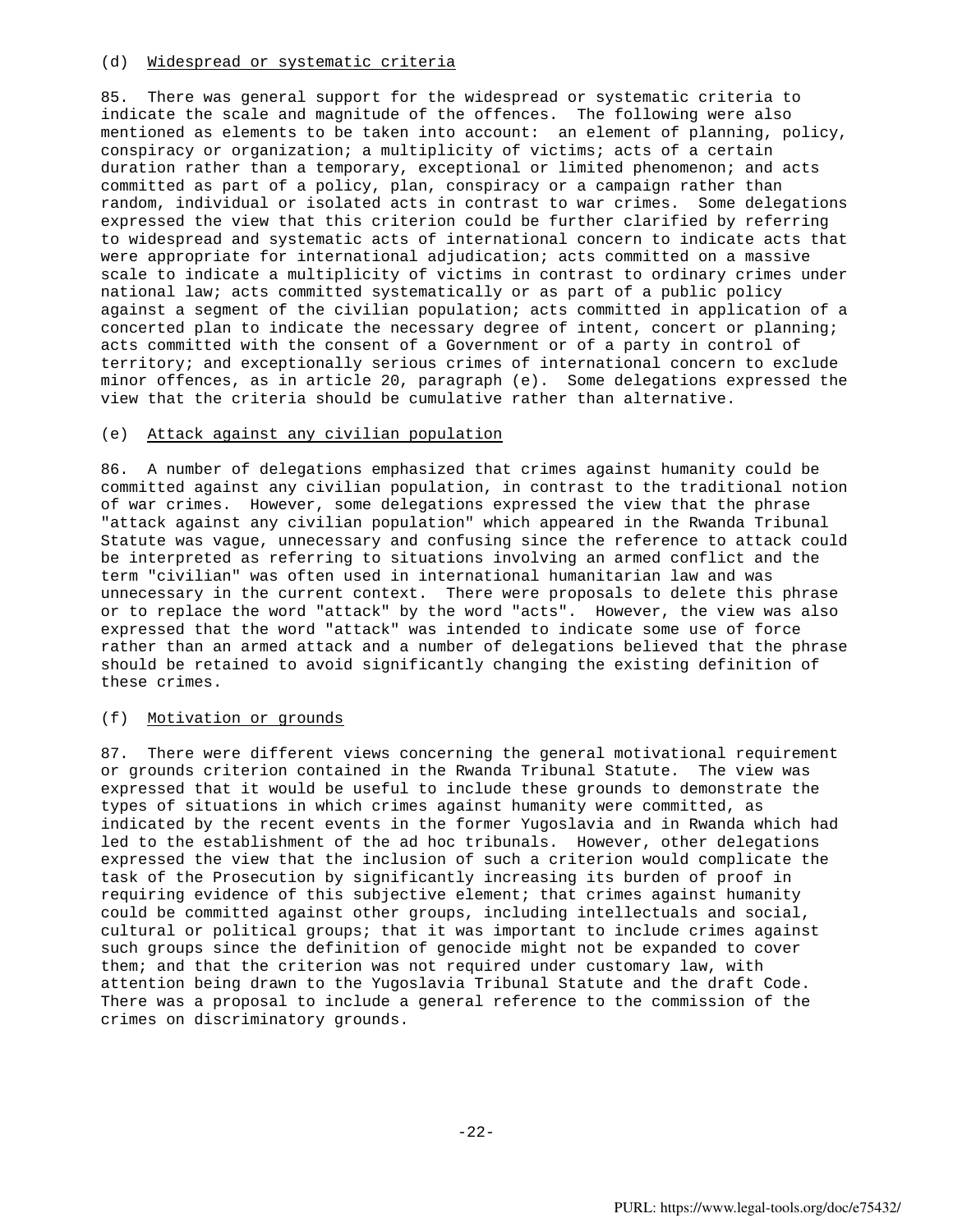## (g) Nexus to armed conflict

88. There were different views as to whether it was necessary to include a nexus to an armed conflict which was not included in the Rwanda Tribunal Statute. Some delegations expressed the view that crimes against humanity were invariably committed in situations involving some type of armed conflict, as indicated by the ad hoc tribunals; that existing law required some type of connection to an armed conflict in a broad sense, with references being made to the Nürnberg Charter, the Yugoslavia Tribunal Statute, the memorandum of its President and the Nikolić case pending before it; and that customary law had not changed owing to the adoption of human rights instruments which provided specific procedures for addressing violations or the Rwanda Tribunal Statute.

89. However, several delegations expressed the view that crimes against humanity could occur in time of armed conflict or in time of peace and that the armed conflict nexus that appeared in the Nürnberg Tribunal Charter was no longer required under existing law, with attention being drawn to article I of the Genocide Convention, Control Council Law Number 10, the Convention on the Non-Applicability of Statutory Limitations to War Crimes and Crimes against Humanity, the Rwanda Tribunal Statute, the Yugoslavia Tribunal Appeals Chamber decision in the Tadić case and the draft Code. The view was also expressed that although crimes against humanity often occurred in situations involving armed conflict, these crimes could also occur in time of peace or in situations that were ambiguous.

90. The view was expressed that peacetime offences might require an additional international dimension or criterion to indicate the crimes that would be appropriate for adjudication by the Court, possibly by limiting the individuals who could commit such crimes. Some delegations questioned the need for an additional criterion assuming that sufficiently serious, grave or inhumane acts were committed on a widespread and systematic basis, with attention being drawn to proposals for clarifying this general criterion to indicate more clearly the offences that would be appropriate for international adjudication.

# (h) List of acts

91. Several delegations expressed the view that the definition should include a list of exceptionally serious, grave or inhumane acts which shocked the conscience of humanity. Some delegations expressed the view that these acts could be drawn from the identical list contained in the Yugoslavia and Rwanda Tribunal statutes, with some delegations indicating provisions that might require further consideration or clarification.

### (i) Murder

92. Some delegations expressed the view that murder required further clarification given the divergences in national criminal laws. There were proposals to refer to wilful killing or to murder, including killings done by knowingly creating conditions likely to cause death.

## (ii) Extermination

93. The view was expressed that extermination should be deleted as a duplication of murder or clarified to distinguish between the two, with a proposal being made to refer to alternative offences.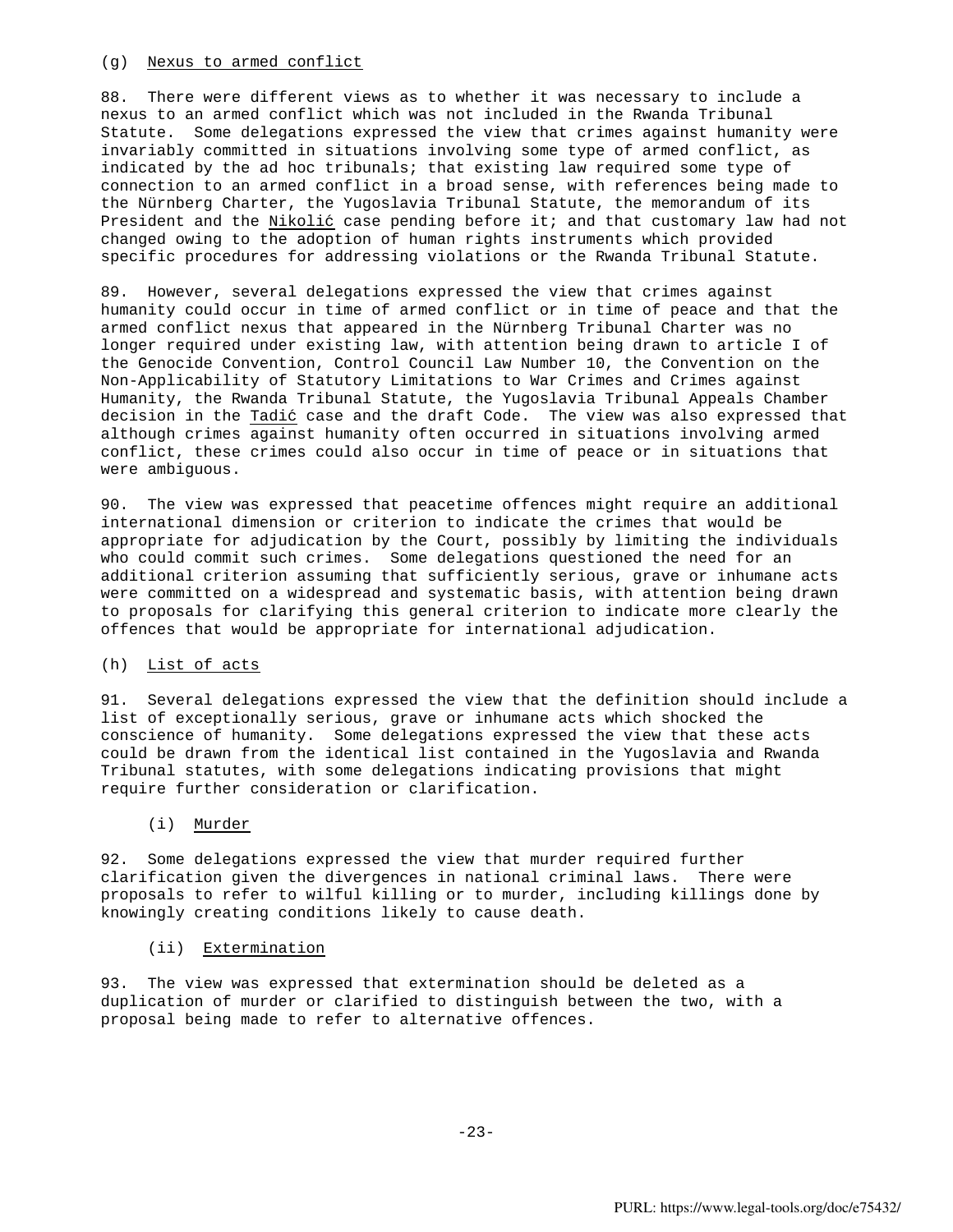## (iii) Enslavement

94. Some delegations expressed the view that enslavement required further clarification based on the relevant legal instruments. There were proposals to refer to enslavement, including slavery-related practices and forced labour; or the establishment or maintenance over persons of a status of slavery, servitude or forced labour. The view was expressed that forced labour, if included, should be limited to clearly unacceptable acts.

# (iv) Deportation

95. Some delegations expressed the view that deportation required further clarification to exclude lawful deportation under national and international law. There were proposals to refer to discriminatory and arbitrary deportation in violation of international legal norms; deportation targeting individuals as members of a particular ethnic group; deportation without due process of law; deportation or unlawful confinement of civilian population; or deportation resulting in death or serious bodily injury.

## (v) Imprisonment

96. Some delegations expressed the view that this offence required further clarification to exclude lawful imprisonment in the exercise of State authority. There were proposals to refer to imprisonment in violation of due process or judicial guarantees; imprisonment in violation of international norms prohibiting arbitrary arrest and detention; and imprisonment resulting in death or serious bodily injury.

# (vi) Torture

97. Some delegations expressed the view that this offence required further clarification. There was a proposal to incorporate relevant provisions of the Convention against Torture and Other Cruel, Inhuman or Degrading Treatment or Punishment without requiring that the acts be committed by a public official if the other general criteria were met. There was also a proposal to define this offence in terms of cruel treatment, including torture, and to add mutilation as a separate offence.

# (vii) Rape

98. There were proposals to refer to rape committed on national or religious grounds; rape, other serious assaults of a sexual nature, such as forced impregnation; or outrages upon person dignity, in particular humiliating and degrading treatment, rape or enforced prostitution, with attention being drawn to recent acts committed as part of a campaign of ethnic cleansing.

## (viii) Persecution on political, racial or religious grounds

99. Some delegations expressed the view that persecution should be further clarified and limited to the most egregious cases, while other delegations questioned whether it met the jurisdictional standard and whether it constituted a general policy criterion or a separate offence. These other delegations did not consider it appropriate to include persecution within the jurisdiction of the Court. There was a proposal to include persecution on political, racial, religious or cultural grounds. Reference was also made to the Siracusa draft.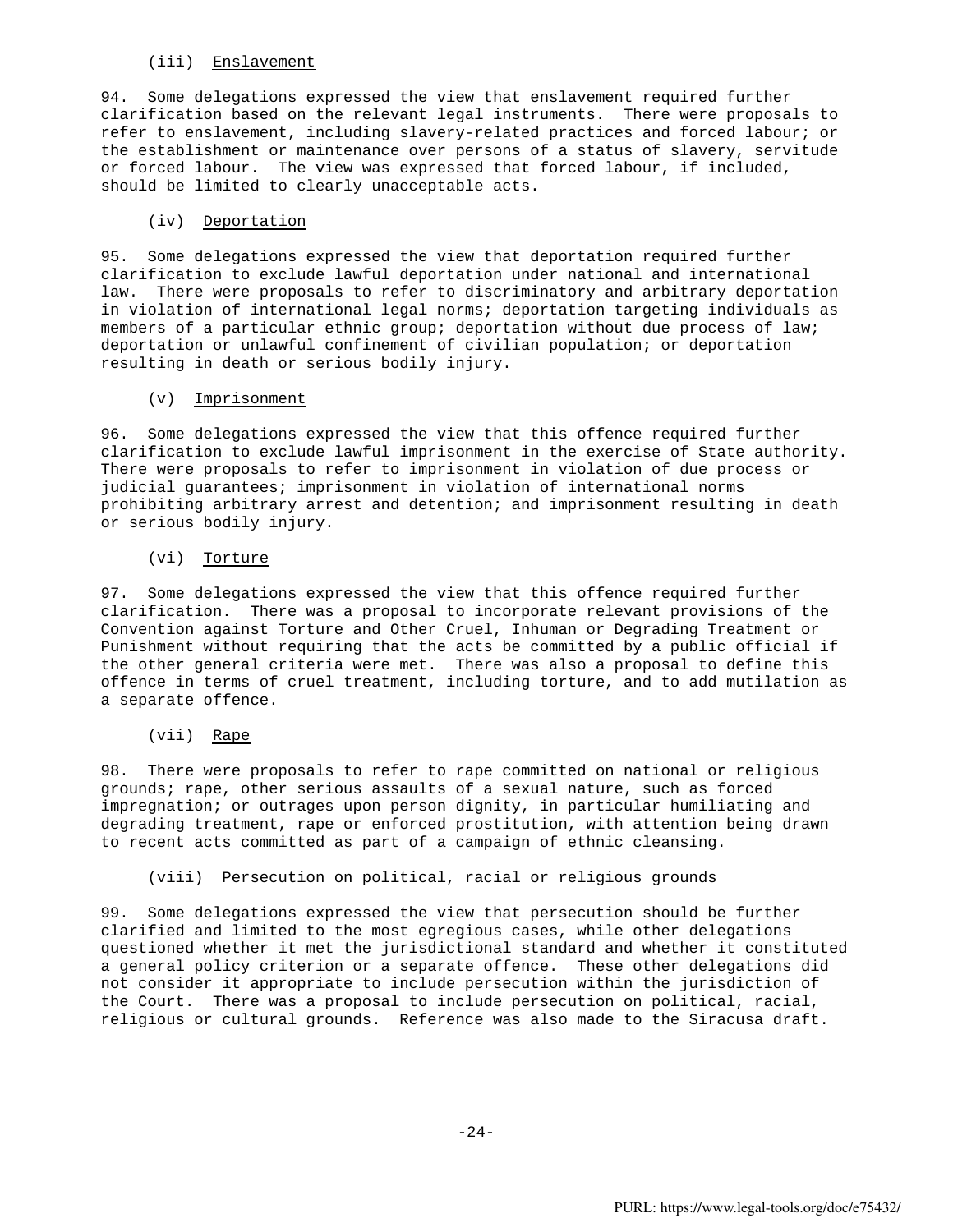# (ix) Other inhumane acts

100. Some delegations favoured the inclusion of this category to cover similar acts that were not envisaged and might not be foreseeable; to enable the prosecution of individuals for similar inhumane acts that were not explicitly listed, as in the case of the Yugoslavia Tribunal; and to facilitate the expansion of the Court's jurisdiction in response to the continuing development of international law, with attention being drawn to similar language contained in various definitions of crimes against humanity and national criminal laws.

101. Other delegations expressed the view that this category should not be included as it would not provide the clarity and precision required by the principle of legality, would not provide the necessary certainty concerning the crimes that would be subject to international prosecution and adjudication, would not sufficiently guarantee the rights of the accused and would place an onerous burden on the Court to develop the law.

102. There were proposals to limit this category by interpreting it in the context of the definition as a whole, or by referring to other inhumane acts of a similar nature; or by referring to other similar inhumane acts accompanied by a description of their general characteristics and specific examples. There were also proposals to prepare an exhaustive list by adding similar acts that constituted serious violations of the laws and customs applicable in armed conflict or grave breaches of the Geneva Conventions, such as taking civilians as hostages, wilfully depriving a civilian of the right to a fair and regular trial, wilfully causing great suffering or serious injury to body or health and extensive destruction and appropriation of property carried out unlawfully and wantonly. The view was expressed that the double criminality of such acts would not be inconsistent with the principle of legality since the Court would decide the preponderant elements of an act in determining individual criminal responsibility. The view was also expressed that the Statute could provide an amendment or review procedure that would enable the States parties to the Statute to add other offences at a later stage.

# 6. Treaty-based crimes

## (a) Inclusion

103. Several delegations expressed the view that the jurisdiction of the Court should be limited to the core crimes under general international law to avoid any question of individual criminal responsibility resulting from a State not being a party to the relevant legal instrument, to facilitate the acceptance of the jurisdiction of the Court by States that were not parties to particular treaties, to facilitate the functioning of the Court by obviating the need for complex State consent requirements or jurisdictional mechanisms for different categories of crimes, to avoid overburdening the limited financial and personnel resources of the Court or trivializing its role and functions, and to avoid jeopardizing the general acceptance of the Court or delaying its establishment.

104. Some delegations expressed support for including various treaty-based crimes which, having regard to the conduct alleged, constituted exceptionally serious crimes of international concern as envisaged in article 20, paragraph (e). The importance of the principle of complementarity was emphasized with respect to these crimes.

105. Some delegations favoured including a separate mechanism for referring exceptional cases where all the interested States concerned agreed. Such a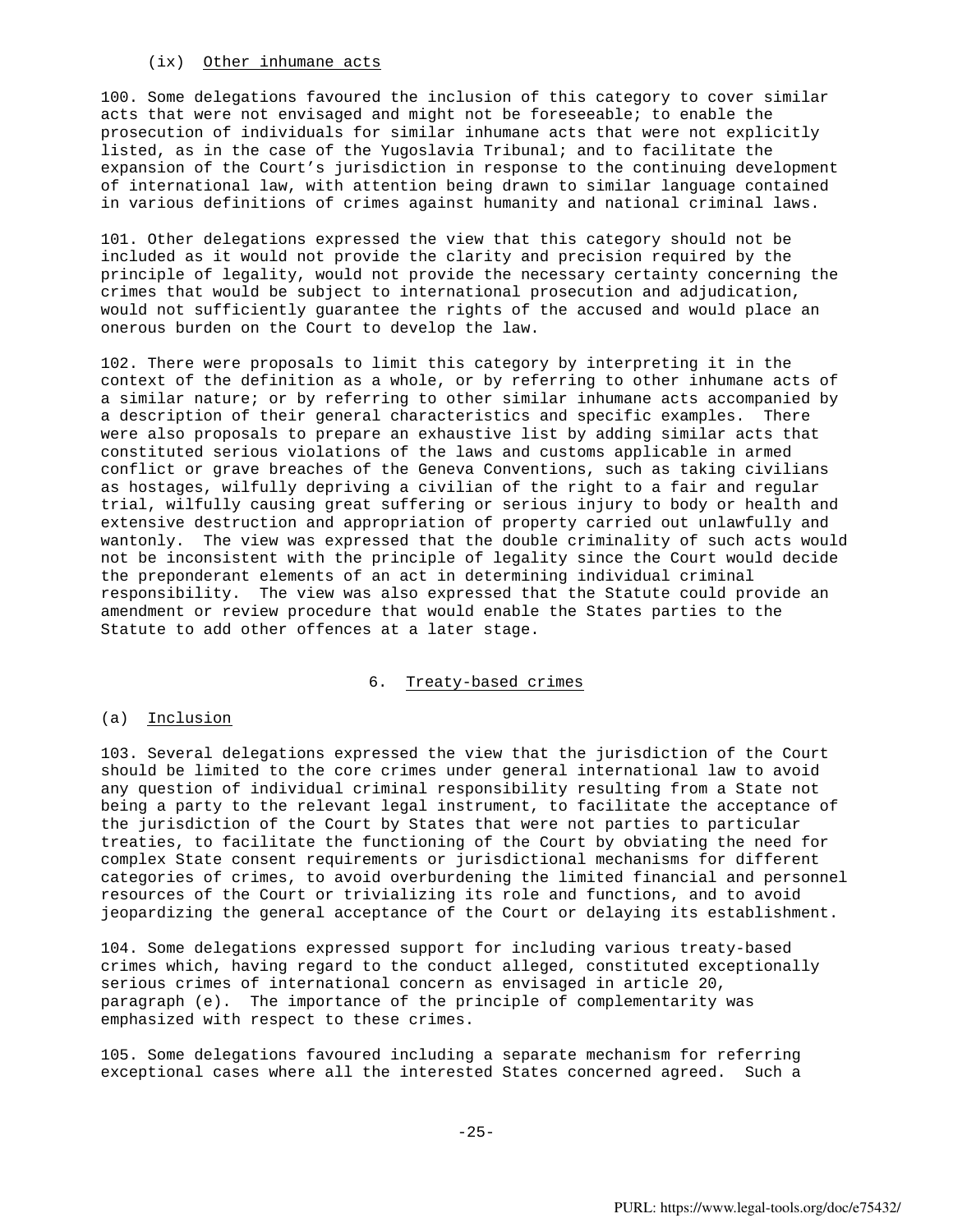mechanism would involve a separate State consent regime from that applicable to crimes in respect of which universal jurisdiction already existed.

### (b) International terrorism

106. A number of delegations were of the view that international terrorism qualified for inclusion under the jurisdictional standard referred to in the second paragraph of the preamble given the serious nature of such acts which shocked the conscience of humanity and the magnitude of the consequences thereof in terms of human suffering and property damage, the increasing frequency of international terrorist acts committed on an unprecedented scale, the resulting threat to international peace and security indicated by recent Security Council practice and the concern of the international community indicated by the condemnation of those crimes in numerous resolutions and declarations. The view was expressed that including those crimes in the Court's jurisdiction would strengthen the ability of the international community to combat those crimes, give States the option of referring cases to the Court in exceptional situations and avoid jurisdictional disputes between States. The view was also expressed that the Court might consider cases of international terrorism in exceptionally serious cases when the Security Council referred the question to the Court for its consideration. Some delegations also emphasized the importance of distinguishing between international terrorism and the right to self-determination, freedom and independence of peoples forcibly deprived of that right, particularly peoples under colonial and racist regimes or other forms of alien domination. References were made to the relevant treaties listed in the annex to the draft statute, the Declaration on Measures to Eliminate International Terrorism adopted by the General Assembly at its forty-ninth session 7/ and the draft Code. The view was expressed that it was precisely these crimes of international terrorism in respect of which national jurisdiction would in many cases not be available.

107. A number of other delegations were of the view that international terrorism should not be included because there was no general definition of the crime and elaborating such a definition would substantially delay the establishment of the Court; these crimes were often similar to common crimes under national law in contrast to the crimes listed in other subparagraphs of article 20; the inclusion of these crimes would impose a substantial burden on the Court and significantly increase its costs while detracting from the other core crimes; these crimes could be more effectively investigated and prosecuted by national authorities under existing international cooperation arrangements for reasons similar to those relating to illicit drug trafficking; and the inclusion of the crimes could lessen the resolve of States to conduct national investigations and prosecutions and politicize the functions of the Court.

### (c) Apartheid

108. Some delegations favoured including apartheid and other forms of racial discrimination as defined in the relevant conventions.

### (d) Torture

109. Some delegations expressed support for the inclusion of torture and referred to the definition contained in the relevant international legal instruments. The view was also expressed that torture was a crime under the domestic law of States and should not be included.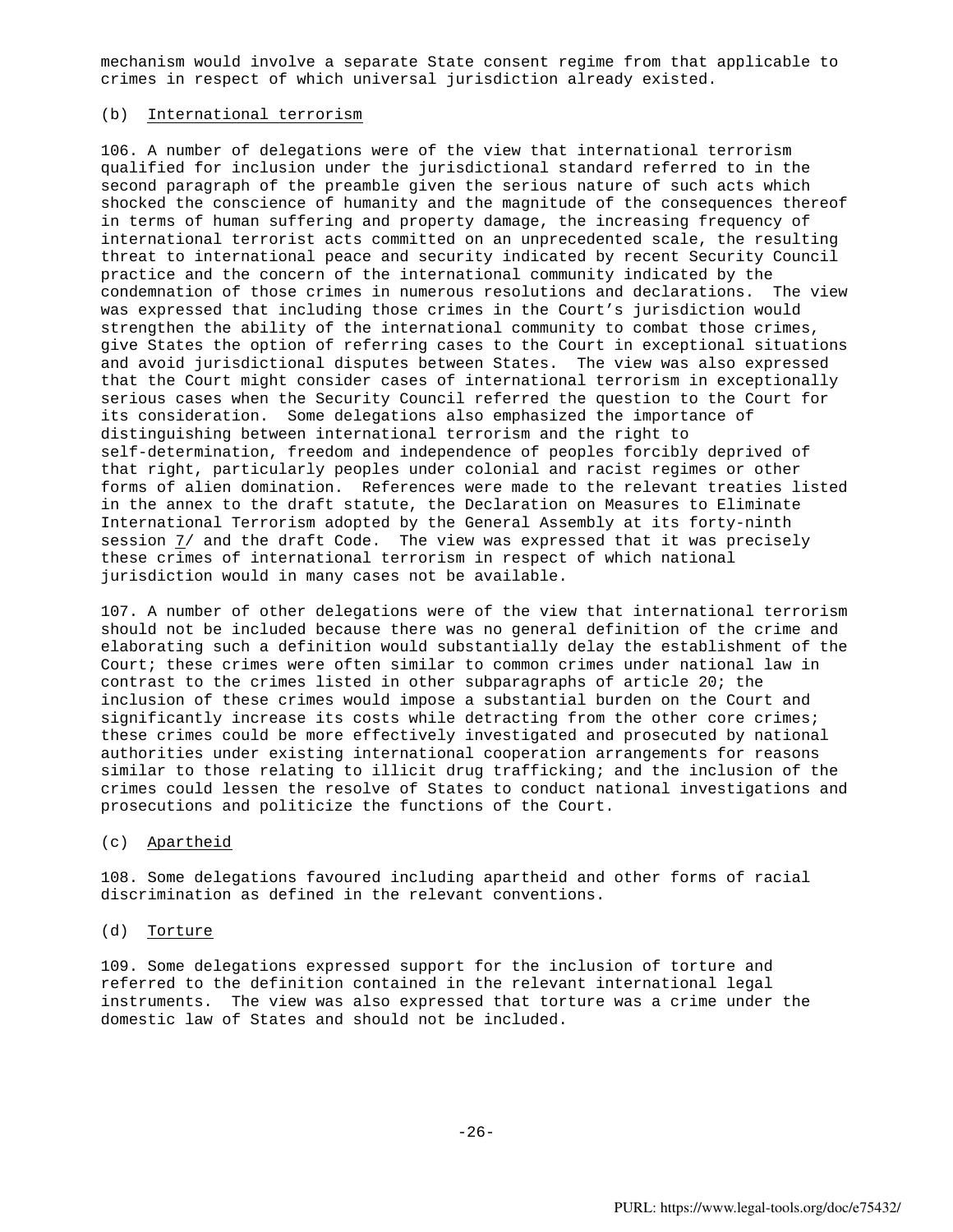### (e) Hostages

110. The view was expressed that the inclusion of the Hostages Convention must be considered.

## (f) Illicit drug trafficking

111. Some delegations expressed the view that particularly serious drug trafficking offences which involved an international dimension should be included, that these offences had serious consequences on the world population and that there was no unified system for addressing these crimes because of divergences in national laws. Reference was made to the convention listed in the annex to the ILC draft statute as well as the new definition proposed by the ILC Special Rapporteur.

112. The view was expressed that drug trafficking should not be included because these crimes were not of the same nature as those listed in other paragraphs of article 20 and were of such a quantity as to flood the Court; the Court would not have the necessary resources to conduct the lengthy and complex investigations required to prosecute the crimes; the investigation of the crimes often involved highly sensitive information and confidential strategies; and the crimes could be more effectively investigated and prosecuted by national authorities under existing international cooperation arrangements.

## (g) Attacks against United Nations and associated personnel

113. Some delegations expressed the view that special consideration should be given to including violations referred to in the Convention on the Safety of United Nations and Associated Personnel since they were undoubtedly exceptionally serious crimes of international concern; the attacks were committed against persons who represented the international community and protected its interests; the attacks were in effect directed or committed against the international community; United Nations and associated personnel were usually involved in situations in which the national law-enforcement or criminal justice system was not fully functional or capable of addressing these crimes; and the international community had a special responsibility to ensure the prosecution and punishment of these crimes. There were different views as to whether and to what extent these violations constituted crimes under general international law which could be included in the jurisdiction of the Court prior to the entry into force of the Convention.

## (h) Serious threats to the environment

114. The view was expressed that the inclusion of serious threats to the environment must be considered.

### (i) Review procedure

115. Some delegations favoured limiting the initial jurisdiction of the Court and including a review procedure for considering the addition of other crimes at a later stage to avoid delaying the establishment of the Court and to take account of the adoption or entry into force of relevant treaties in the future. A number of delegations presented a proposal to this effect. Others were not in favour of the inclusion of such a procedure since there was no point in delaying decision-making. There were different views concerning the effectiveness of review procedure clauses. The consideration of this question was described as premature. The view was expressed that treaties adopted after the establishment of the Court could include appropriate jurisdictional clauses similar to those relating to the International Court of Justice.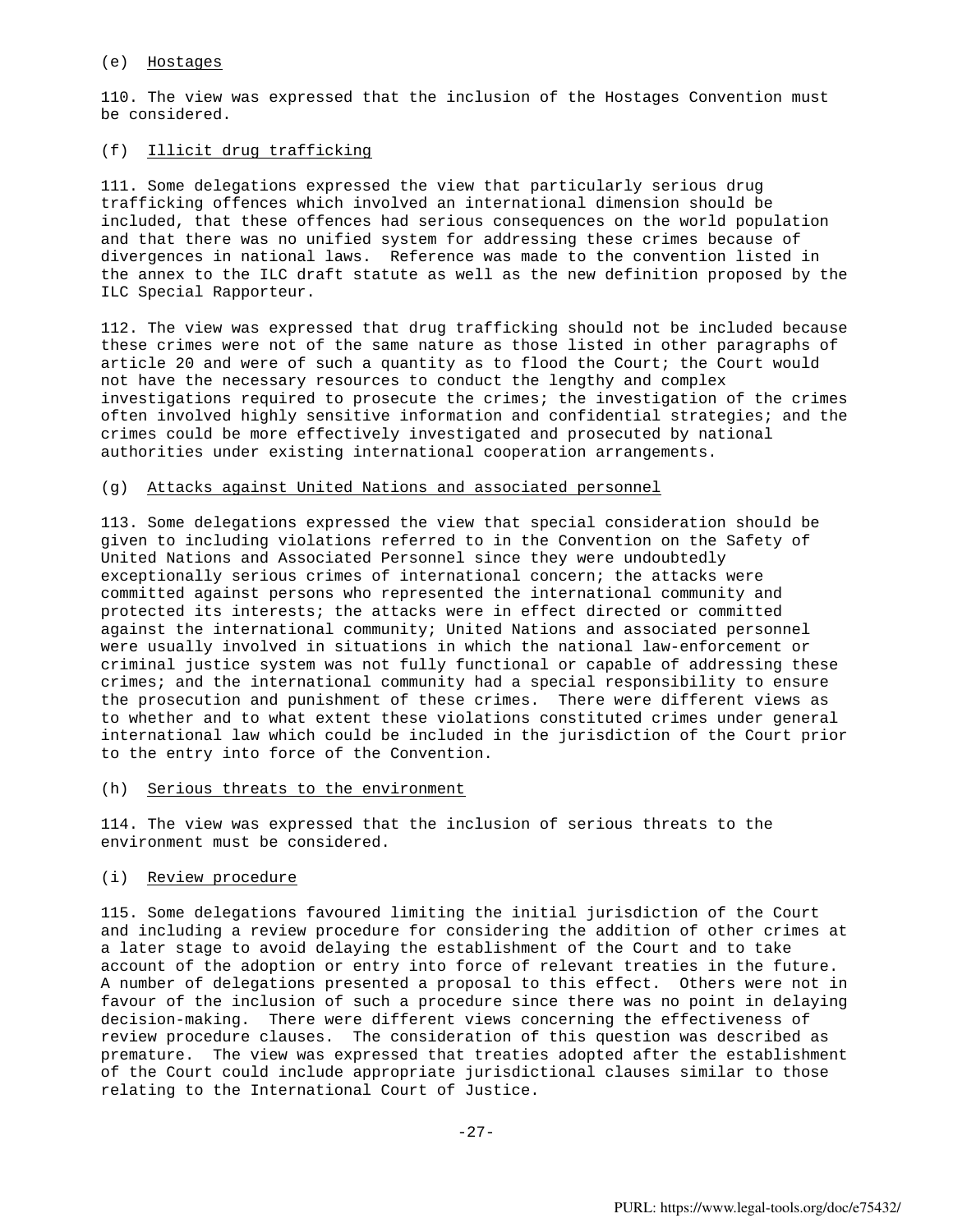116. The trigger mechanism touches upon two main clusters of issues: acceptance of the Court's jurisdiction, State consent requirements and the conditions for the exercise of jurisdiction (arts. 21 and 22); and who can trigger the system and the role of the Prosecutor (arts. 23 and 25).

# 1. Acceptance of the Court's jurisdiction, State consent requirements and the conditions for the exercise of jurisdiction: articles 21 and 22

117. Some delegations felt that the treatment of jurisdiction in articles 21 and 22 of the Statute was insufficient. In their view, the inherent jurisdiction of the Court should not be limited to genocide, but should extend to all the core crimes. Acceptance of inherent jurisdiction for the core crimes would require significant revision of articles 21 and 22. From this perspective, the Court would not need specific State consent to establish its jurisdiction. States, by virtue of becoming party to the Statute, would be consenting to its jurisdiction. This meaning of inherent jurisdiction, some delegations felt, was fully compatible with respect for State sovereignty, since States would have expressed their consent at the time of ratification of the Statute as opposed to having to express it in respect of every single crime listed in the Statute at different stages. Hence, there would be no need for a selective "opt in" or "opt out" approach. In accord with this view, the opening clause of article 21 should be changed to state that the Court should have jurisdiction over the crimes listed in article 20. Article 22 would become superfluous and should be deleted. It was, however, noted that if the Statute were to include crimes other than core crimes, the "opt in" regime could be maintained for them. In this regard, a remark was made that a distinction should be made between the jurisdiction of the Court per se and the exercise of that jurisdiction or the terms and conditions for the exercise of jurisdiction; these issues all linked to the question of admissibility under article 35. In this context, a comment was made that article 21 dealt with the conditions of the exercise of jurisdiction by the Court, by establishing the Court's jurisdiction ratione personae.

118. Some delegations found inherent jurisdiction to be a contradiction in terms, for the jurisdiction of the Court would arise exclusively out of the contractual stipulations in the instrument by which the Court would be created. They also found inherent jurisdiction incompatible with complementarity. Other delegations saw it differently. For them, the concept of inherent jurisdiction meant that the Court was invested with jurisdiction by virtue of its constituent instrument, with no need for additional consent to exercise its jurisdiction. Inherent jurisdiction also did not, in their view, imply that the Court, in all circumstances, had a better claim than national Courts to exercise jurisdiction. It was therefore possible that a case could arise in relation to a crime which was within the Court's inherent jurisdiction but which would none the less be tried by a national jurisdiction, because it was determined that the exercise of national jurisdiction would be more appropriate in that particular case.

119. Some other delegations expressed reservations about the inherent jurisdiction of the Court over any crime, including the core crimes. They believed that the regime of "opt in" provided for in article 22 was more likely to maximize universal participation. In their view, this approach was also consistent with the principle of sovereignty and the regimes set out by the treaties on the core crimes themselves. A comment was made that the "opt in" approach was compatible with the practice of adherence to the jurisdiction of the International Court of Justice. Similarly, in the current context, by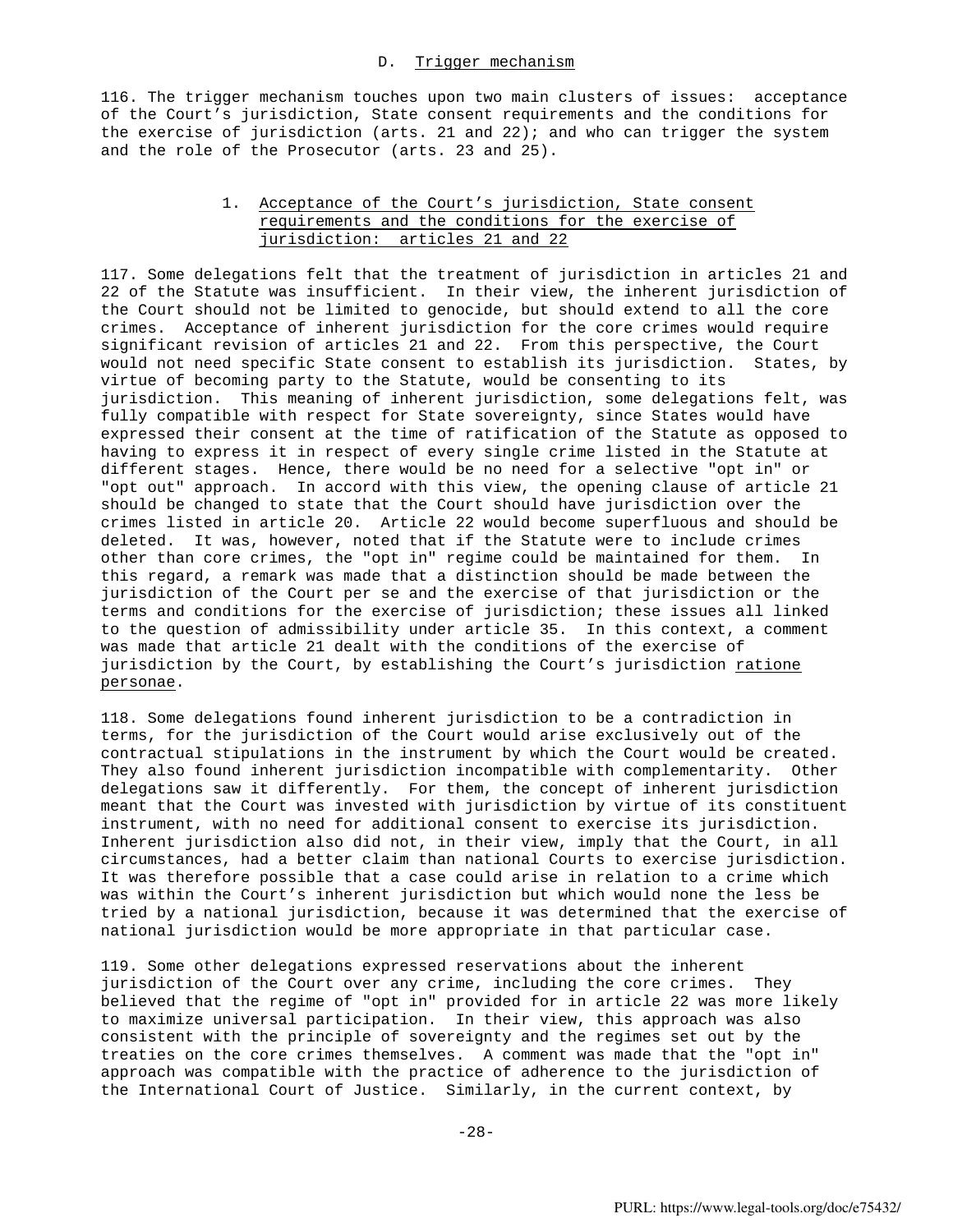becoming party to the Statute of the Court, States did not automatically accept the jurisdiction of the Court in a particular case. This would be done by means of a declaration, in accordance with article 22 of the Statute.

120. Some delegations saw merit in having genocide come under the inherent jurisdiction of the Court. Reference was made to article VI of the Genocide Convention, which provides that persons accused of genocide should be tried by a competent tribunal or by such international penal tribunal as may have jurisdiction with respect to those contracting parties which shall have accepted its jurisdiction. However, a view was expressed that taking into account that the Genocide Convention contained provisions on national jurisdiction and that the number of States parties to it was less than 120, the inclusion of genocide as a crime within the so-called inherent jurisdiction of the Court would not only undermine the relevant provisions of the Genocide Convention on national jurisdiction, but would also run the risk of discouraging the non-States parties to that Convention from signing the Statute.

121. It was noted that the question of acceptance of the Court's jurisdiction was inextricably linked to the question of preconditions for the exercise of that jurisdiction, or consent, as well as to the question of who might bring complaints. In this connection, a comment was made that the jurisdiction of the Court, even under the core crimes approach, embraced different categories of crimes of different degrees of seriousness required for bringing charges. For example, the threshold for establishing genocide was rather high, compared to many war crimes which were not as high. However, not every single war crime was of sufficient serious international concern to warrant its submission to the Court.

122. Some delegations supported the requirement, set out in article 21 (1) (b), calling for the consent of the custodial State and the State where the crime was committed. In their view, such a consent requirement was essential, since the Court could not function without the cooperation of these States. A comment was made that custody over a suspect, however, should be in accordance with international law; the maxim male captus, bene detentus should have no application to the jurisdiction of the Court. It was further stated that, as a general rule, the number of States whose consent was required should be kept to the minimum. Otherwise, the likelihood of one of these States not being party to the Statute would increase, precluding the Court from initiating proceedings.

123. The remark was made that the word "custody" in article 21 (1) (b) (i) was misleading, for it appeared to include mere presence, even a transitory presence. This was inconsistent with current State practice, according to which an accused is normally located in or extradited to the State in which he or she committed the crime. Furthermore, in current State practice, the potential for political abuse was controlled in a number of ways, including comity and diplomatic immunity. In contrast, the current draft, according to this view, left open significant possibilities for efforts by States to embroil the Court in legal controversies and political disputes, which could undermine its effectiveness.

124. In addition, it was noted that the actual location of the accused was not important at the initial stage of the proceedings, but only at the stage of arrest. Hence, the role of the custodial State should be addressed in connection with the obligation to cooperate with the Court, and not in connection with jurisdiction. Even in that context, it sufficed, according to this view, for the custodial State to be party to the Statute; it was not necessary for it to have accepted a particular type of jurisdiction.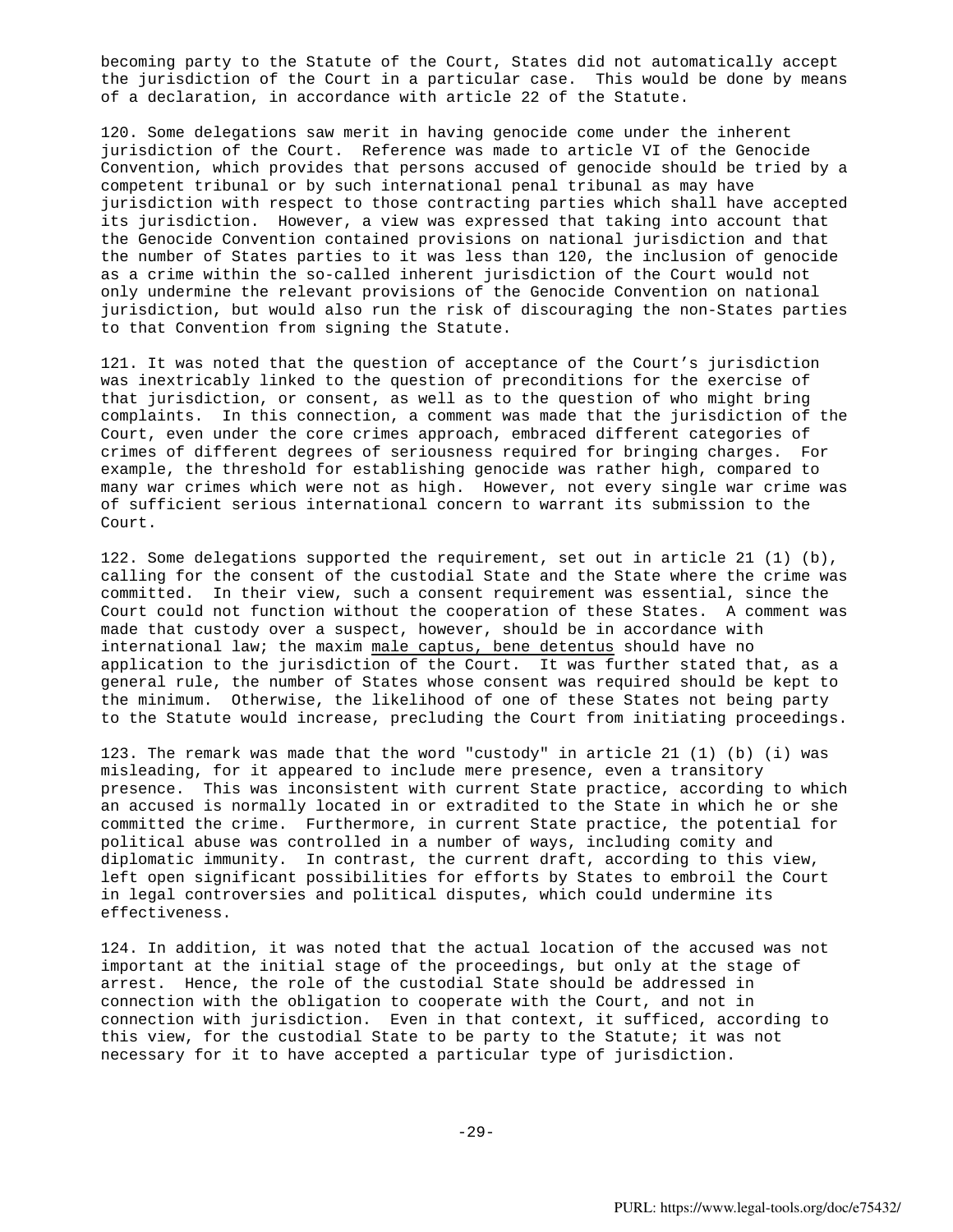125. A view was expressed that the precondition to the exercise of the Court's jurisdiction imposed by article 21 (1) (b) (i) was not consistent with subsequent provisions in the Statute, namely those that allowed the Court to confirm an indictment against a person who was not detained, and with article 53 (2) (b) and (c).

126. As regards the requirement of consent of the State where the crime was committed, a comment was made suggesting modifying the language of article 21 (1) (b) (ii) by means of the addition of the words "if applicable" in order to cover situations where the crime might have been committed outside the territory of any State, such as on the high seas.

127. It was also stated that in certain types of conflict, in order to determine the States whose consent were necessary for the proceedings of the Court, one should look at the whole situation and not just the State where the crime was committed. The example given was war crimes, where at least two States would have interests in the case and the State where the war crime had been committed could be the one that started the war in violation of international law. Going beyond the core crimes, to terrorism, for example, it was noted that there would be other States, such as the one which was the target of the crime, with a real interest in the proceedings, yet whose interests were not taken into account by the current draft. It was further stated that a large number of States were precluded by their domestic law from extraditing their nationals for criminal prosecution abroad. The view was also expressed that the consent of the State of nationality of the accused to the jurisdiction of the Court should also be a precondition to the exercise of that jurisdiction. The reasons for that suggestion are set out in paragraph 105 of the report of the Ad Hoc Committee on the establishment of an International Criminal Court. 8/ Alternatively, the State of nationality of the suspect would have to extradite only if it refused to commence prosecution, in good faith, within a reasonable period of time. This approach, according to this view, was compatible with the principle of universal jurisdiction and should be taken into account in the Statute.

128. It was also noted that the Court could not exercise jurisdiction in relation to States not party to the Statute. This, it was agreed, could become a particularly difficult issue when the State not party was the custodial State or its cooperation was indispensable to the prosecution. For this reason, some delegations were of the view that it would be proper for the Security Council to have a role which was respectful of the independence of the Court in humanitarian situations.

## 2. Who can trigger the system and the role of the Prosecutor: articles 23 and 25

# (a) The Security Council: article 23

129. Delegates in their comments appeared to agree that the Statute would not affect the role of the Security Council as prescribed in the Charter of the United Nations. The Council would, therefore, continue to exercise primary authority to determine and respond to threats to and breaches of the peace and to acts of aggression; the obligation of Member States to accept and carry out the decisions of the Council under Article 25 of the Charter would remain unchanged. However, some delegations voiced three concerns: first, that it was important, in the design of the Statute, to ensure that the international system of dispute resolution - and in particular the role of the Security Council would not be undermined; secondly, that the Statute should not confer any more authority on the Security Council than that already assigned to it by the Charter; and thirdly, that the relationship between the Court and the Council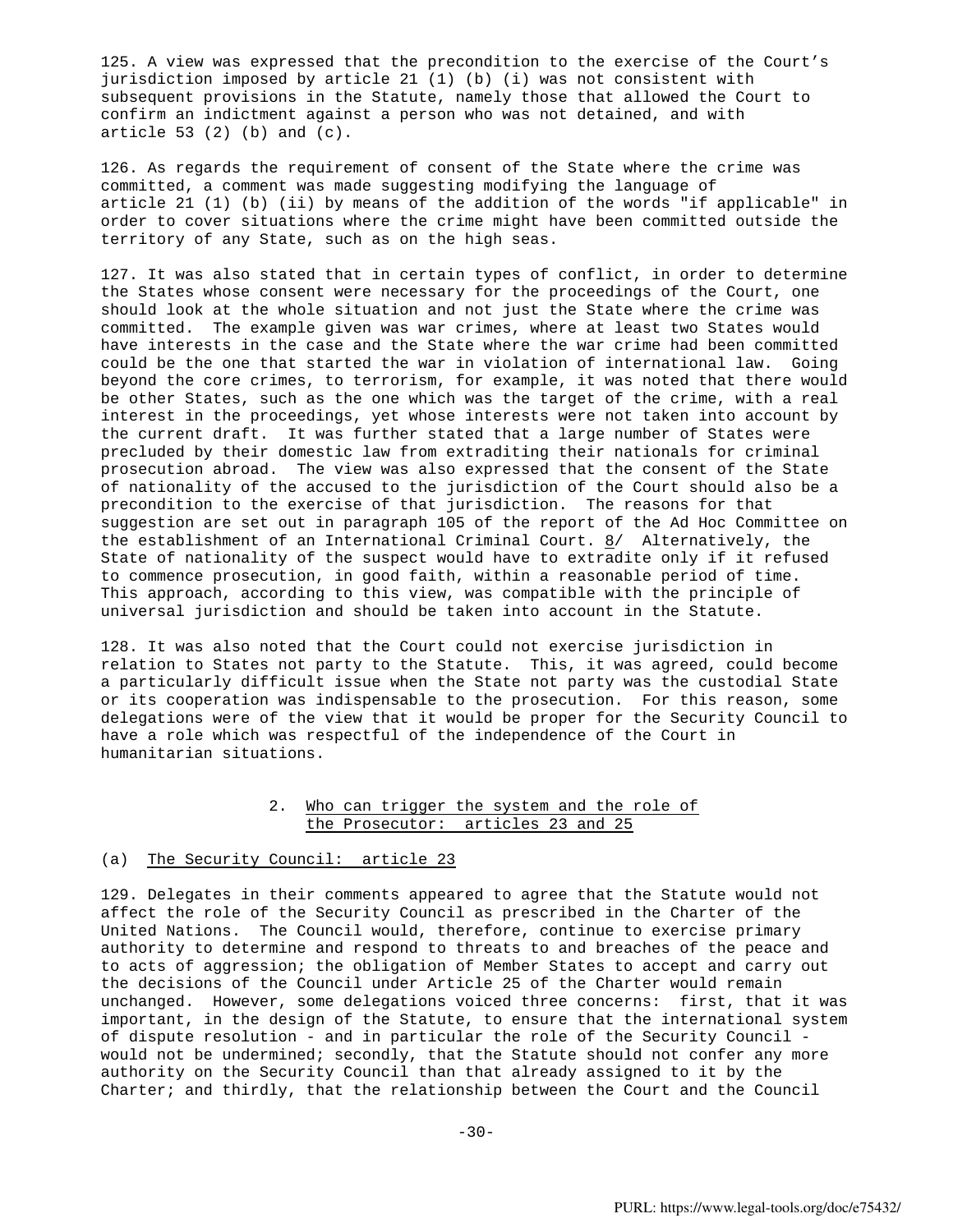should not undermine the judicial independence and integrity of the Court or the sovereign equality of States.

130. In the light of the above concerns, some delegations found that article 23 was completely unacceptable and should be deleted. Others felt it was in need of substantial revision precisely because it conferred more authority on the Security Council than did the Charter or than was necessary in contemporary international relations; it also diminished the requisite judicial independence of the Court. In their view, the Security Council was a political organ whose primary concern was the maintenance of peace and security, resolving disputes between States and having sufficient effective power to implement its decisions. The Council made its decisions, according to these delegations, taking into account political considerations. The Court, in contrast, was a judicial body, concerned only with the criminal responsibility of individuals who committed serious crimes deeply offensive to any moral sense.

131. Some other delegations, however, favoured the proposed article 23 of the Statute. In their view, the article corresponded with the role for the Security Council carved out in the Charter and properly took account of the current situation of international relations. They did not agree with the view that decisions of the Security Council were exclusively political in nature. They were convinced that, while it was a political organ, the Security Council made decisions in accordance with the Charter of the United Nations and international law and that these decisions, in particular those adopted under Chapter VII of the Charter, had legal or political-legal character. On the contrary, according to this view, it was more likely for a State to lodge a complaint with the Court inspired purely by political motives.

(i) Article 23 (1)

132. Some delegations requested the deletion of article 23 (1), empowering the Security Council to refer a "matter" to the Court. Others favoured its retention. For the former delegations, a referral by the Security Council would affect the independence of the Court in the administration of justice. Delegations holding this view believed that a political body should not determine whether a judicial body should act. In addition, referral by the Security Council would dispense with the requirements of article 21 as well as complementarity and the sovereign equality of States. It was further noted that article 23 (1) assigned the right of referral of a matter to the Court only to the Security Council. Taking into account current efforts to define the new world order, in which the relationship between the Security Council and the General Assembly had come under scrutiny, these delegations wondered if such right should also be conferred upon the General Assembly.

133. Those delegations favouring the retention of article 23 (1) based their views on the following: the Security Council had already demonstrated a capacity to address the core humanitarian law crimes through the creation of two ad hoc tribunals, for the former Yugoslavia and for Rwanda, and had created the International Commission of Inquiry in Burundi to report on violations of international humanitarian law; one of the purposes of the Court was to obviate the creation of ad hoc tribunals. In this context, the Council's referral should activate a mandatory jurisdiction, similar to the powers of the ad hoc tribunals. The Council's referral would not, according to these delegations, impair the independence of the Court because the Prosecutor would be free to decide whether there was sufficient evidence to indict a particular individual for a crime.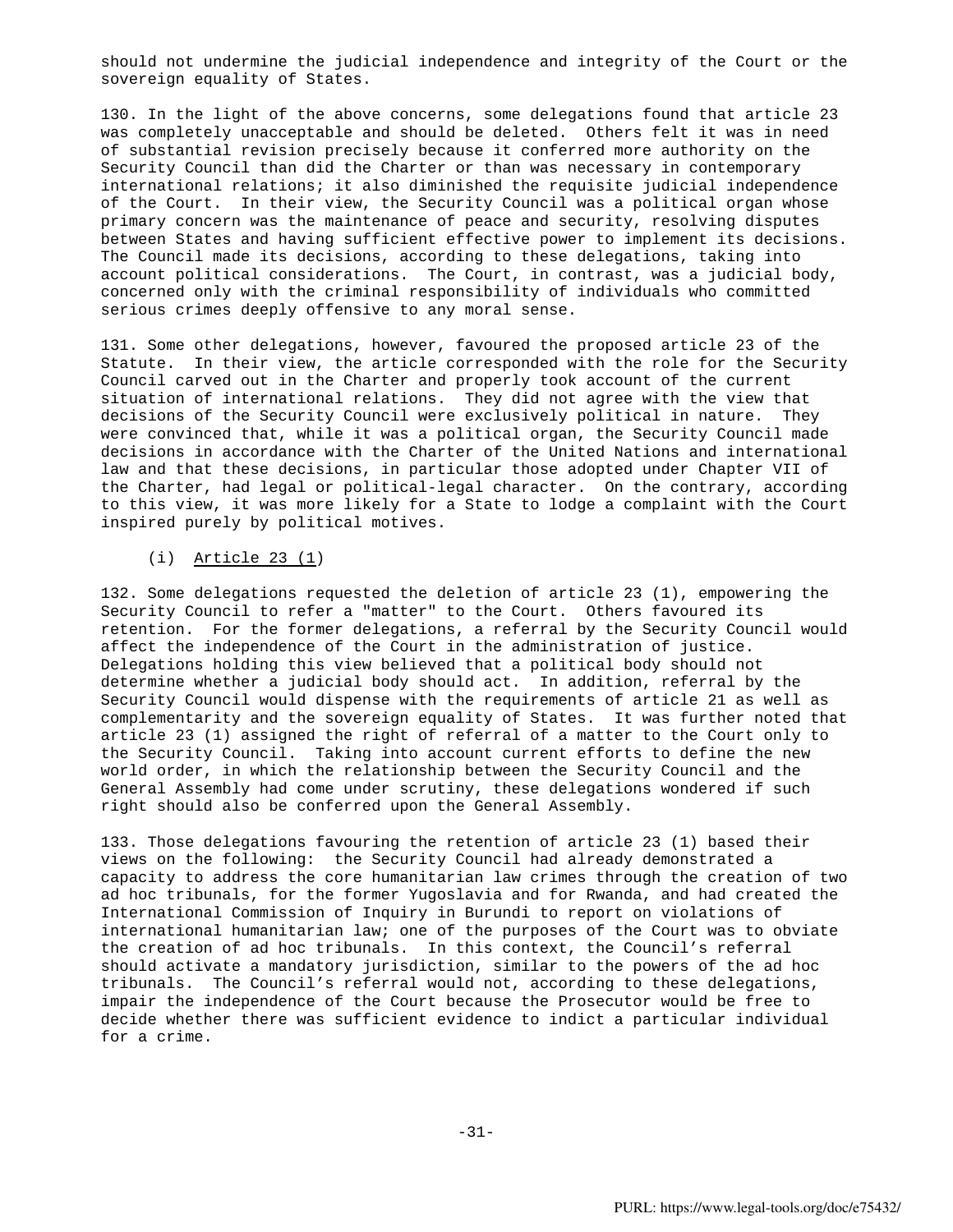134. It was also noted that article 23 (1) limited the Security Council's referral authority to Chapter VII situations. Some delegations proposed that the Council's referral authority should be extended to matters under Chapter VI as well. They mentioned Articles 33 and 36 of the Charter, which encourage Council action of a peaceful character with respect to any dispute, the continuance of which was likely to endanger the maintenance of international peace and security. One of the "appropriate procedures" described, it was noted, was "judicial settlement". Those pressing this point suggested deleting "Chapter VII of" from article 23 (1) so that Chapter VI actions would also be covered. Some other delegations did not favour the extension of the Council's right of referral to Chapter VI, while some other delegations reserved their position on this issue.

135. It was suggested that the effective functioning of the Court could be enhanced without interfering with the primary responsibility of the Security Council for the maintenance of international peace and security by allowing the Court to investigate or prosecute a case unless the Security Council directed otherwise.

136. As regards the use of the word "matter" in article 23 (1), a suggestion was made to replace it with "case". The suggestion was also made to provide that any referral should be accompanied by such supporting documentation as was available to the Security Council. This modification of article 23, according to the latter suggestion, would impose on the Council the same burdens and responsibilities imposed on a complainant State. A number of delegations, while not disagreeing with the latter, did not agree with the proposal to change the word "matter" to "case". They held the view that the Council, while having the power to refer a situation to the Court, should not be able to refer an individual to the Court. The word "situation" was however considered too broad by some delegations.

#### (ii) Article 23 (2)

137. With respect to the requirement of article 23 (2) that the Security Council should have determined that an act of aggression had already been committed before the Court could process complaints on individual responsibility for an act of aggression, two different views were expressed. According to one view, the paragraph should be retained if aggression was going to be included in the list of crimes in the Statute. According to another view, paragraph 2 should be deleted even if aggression was included in the list of crimes in the Statute. Some delegations reserved their position pending a final decision on the inclusion of aggression in the list of crimes.

138. A number of delegations recalled their opposition to the inclusion of the crime of aggression in the list of crimes in the Statute (for their views, see para. 68 above) and observed that if aggression were excluded from the list of crimes, there would be no need to maintain article 23 (2). But article 23 (2) would be indispensable if aggression were included in the list. They referred to Article 39 of the Charter, according to which the Security Council has the exclusive power to determine whether an act of aggression has been committed. In their view, it was difficult to see how an individual could be charged with an act of aggression - assuming a definition for individual culpability were agreed upon - without the threshold requirement of an act of aggression first being determined by the Security Council.

139. Delegations that favoured the deletion of article 23 (2), while supporting the retention of aggression as a crime under the Statute, based their view on the following grounds. First, in practice, the Security Council often responded to situations under Chapter VII of the Charter without explicitly determining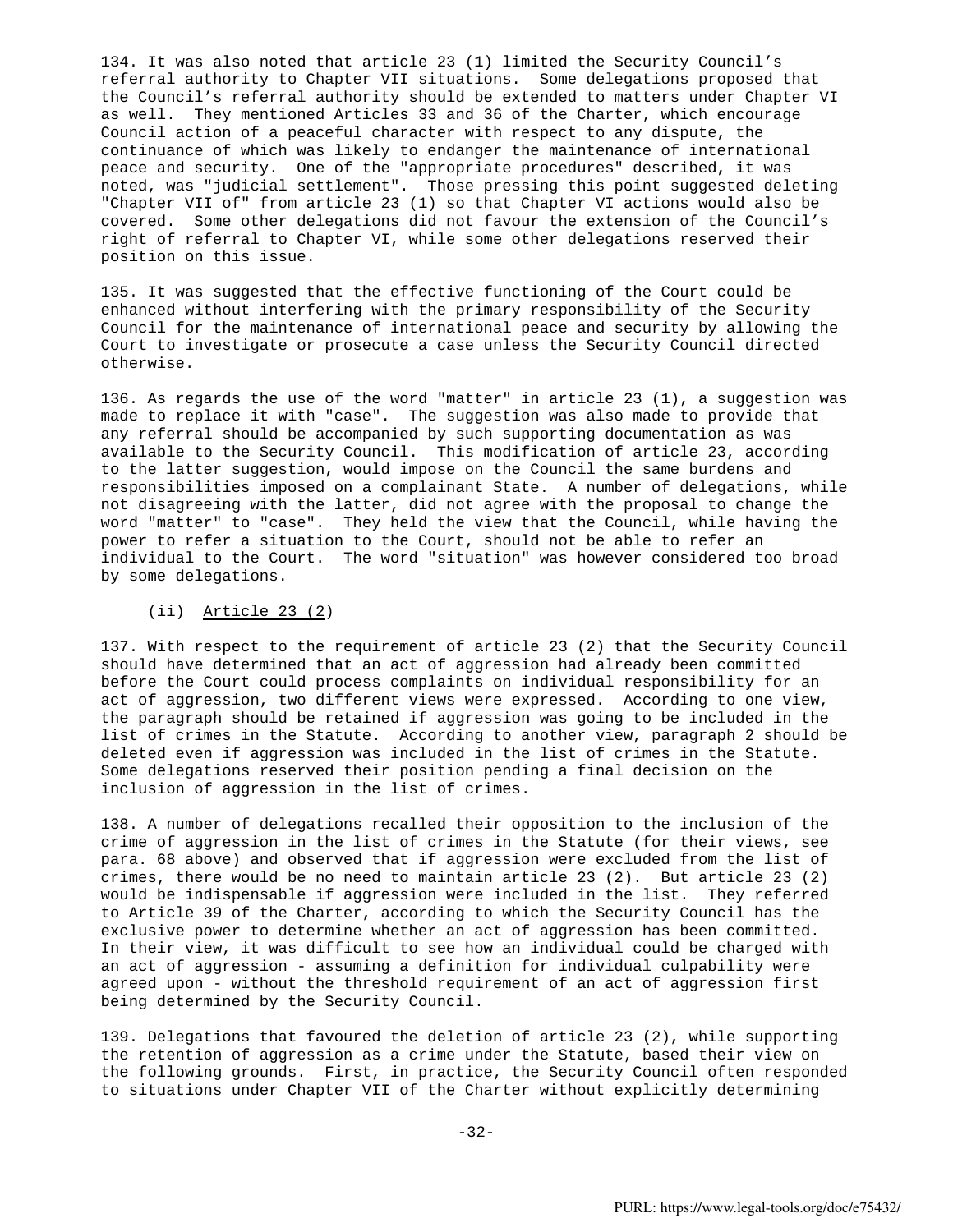the existence of an act of aggression; requiring such a determination for the exercise of jurisdiction by the Court could impede the effective functioning of the Court. Secondly, because of the veto power, the Council might be unable to characterize an act as aggression. Thirdly, the Council's determination of an act of aggression was based on political considerations, while the Court would have to establish criminal culpability on legal grounds. In this connection and to protect the prerogatives of the Council, it was suggested that a provision should be included to the effect that the Statute was without prejudice to the functions of the Security Council under Chapter VII. However, a view was expressed that the determination by the Security Council on the existence of an act of aggression should be binding on the deliberations of the Court. Yet another view was expressed that article 23 (2) could remain in place if supplemented by a provision clarifying that the decisions by the Security Council on the commission of an act of aggression by a State was not binding on the Court as regards the question of individual responsibility.

(iii) Article 23 (3)

140. As regards article 23 (3), providing that no prosecution may be commenced arising from a situation being dealt with by the Security Council in accordance with Chapter VII unless the Council otherwise decides, a number of different views were expressed.

141. According to one view, the necessity for the retention of the paragraph arose from the fact that the Security Council had the primary responsibility for the maintenance of international peace and security. Delegations expressing this view thought it would be unacceptable if the Court were empowered to act in defiance of the Charter of the United Nations and to interfere in delicate matters under consideration by the Security Council. According to this view, paragraph 3 should be revised to include, not only Chapter VII situations, but all situations which were being dealt with by the Council.

142. According to another view, because paragraph 3 was designed to function as the political equivalent of the sub judice rule, its ambit was so wide as to infringe on the judicial independence of the Court. Reference was made to the large number of situations currently under consideration by the Security Council and the fact that in many cases the Security Council had been "seized" of these same situations continuously for more than 30 years without taking effective action. It was noted that, under paragraph 3, the Council would have the authority to preclude the Court from examining any complaint in respect of them. It was further noted that the Statute of the International Court of Justice did not prevent the Court from hearing cases relating to international peace and security which were being dealt with concurrently by the Security Council. According to this view, paragraph 3 should therefore be deleted.

143. Yet another view, while concerned about the implication of paragraph 3 for the judicial independence of the Court, found some ground for a safeguard clause, but not as currently formulated. According to this view, the words "being dealt with" should be narrowly defined to limit their scope. A narrow interpretation of these words was found compatible with the intention of the Commission as explained in its commentary to the paragraph, which interpreted it to mean "a situation in respect of which Chapter VII action is actually being taken" by the Security Council. Even this interpretation, according to this view, left many questions unresolved; for example, the words "threat to or breach of the peace" were open to broad interpretation and could conceivably cover all cases likely to fall within the Court's jurisdiction. Considering that national Courts could prosecute a case relating to a situation under consideration by the Security Council, the reasonableness of denying the Court the same power as national Courts was questioned. It was proposed to include a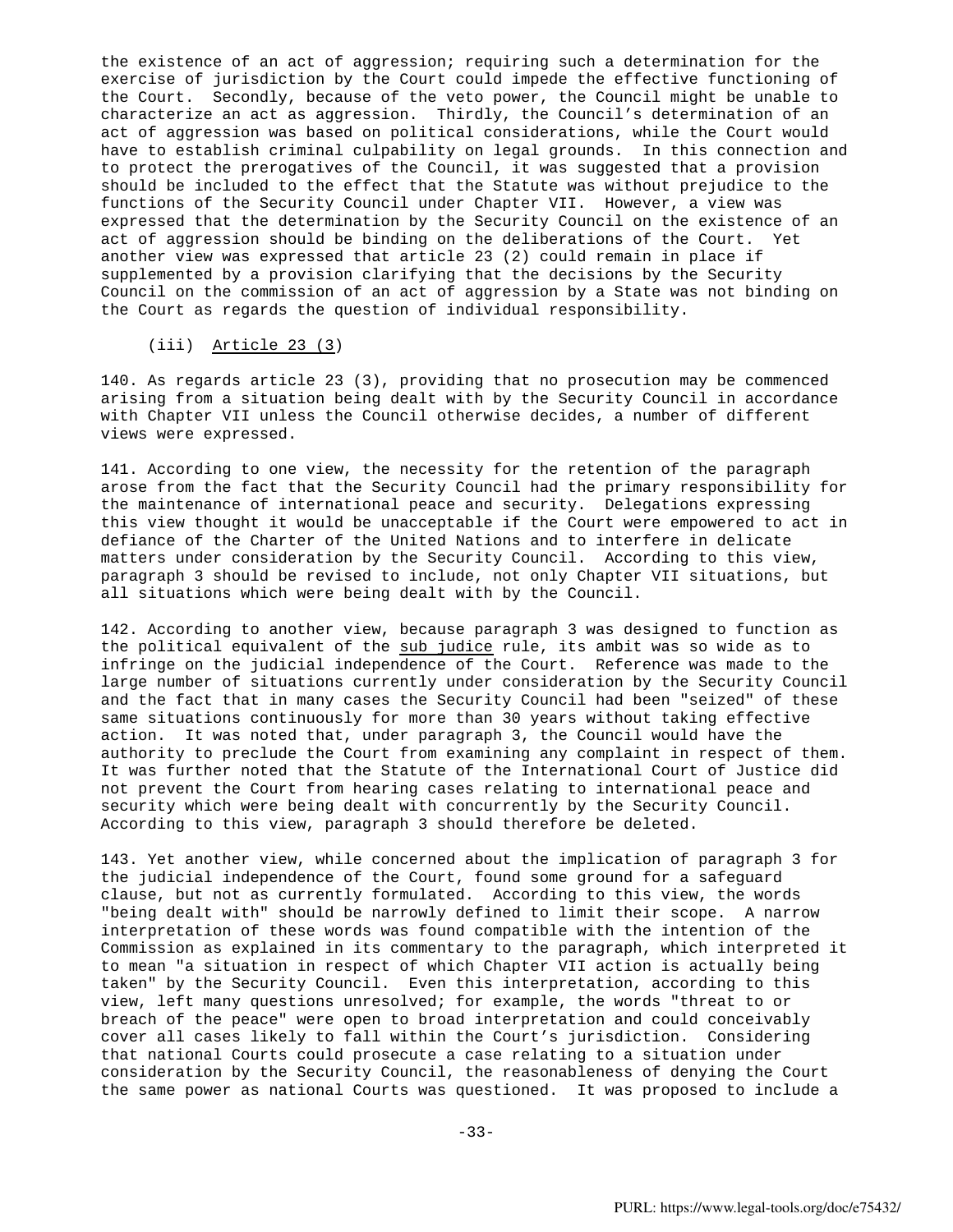provision stating that "should no action be taken in relation to a situation which has been referred to the Security Council as a threat to or breach of the peace or an act of aggression under Chapter VII of the Charter within a reasonable time, the Court shall exercise its jurisdiction in respect of that situation". The purpose of this proposal was to allow the Court to take action in situations where the Security Council, though seized of a matter, would not or could not act upon it. A suggestion was also made to change the emphasis in the paragraph, by allowing the Court to proceed with a complaint unless the Security Council took a formal decision in accordance with Article 27 of the Charter to ask the Court not to proceed on the basis that the Council was taking effective action in relation to that situation or a matter referred to the Council as a threat to or breach of the peace. This would avoid the veto being available in respect of the Court's jurisdiction.

144. Concern was voiced about the possibility of conflict between decisions by the Court and the Security Council on the same issue. There was a feeling that those concerns were not adequately dealt with in the current wording of article 23.

# (b) States: article 25

145. It was observed that the complaint mechanism set out in article 25 was premised on the right of any State party, under certain conditions, to lodge a complaint with the Prosecutor alleging that a crime "appears to have been committed". Some delegations found this arrangement satisfactory. Others, for different reasons, felt that it needed substantial modification.

146. Some delegations were uneasy with a regime that allowed any State party to select individual suspects and lodge complaints with the Prosecutor with respect to them, for this could encourage politicization of the complaint procedure. Instead, according to these delegations, States parties should be empowered to refer "situations" to the Prosecutor in a manner similar to the way provided for the Security Council in article 23 (1). Once a situation was referred to the Prosecutor, it was noted, he or she could initiate a case against an individual. It was suggested, however, that in certain circumstances a referral of a situation to the Prosecutor might point to particular individuals as likely targets for investigation.

147. Some delegations felt that only those States parties to the Statute with an interest in the case should be able to lodge a complaint. Interested States were identified as the custodial State, the State where the crime was committed, the State of nationality of the suspect, the State whose nationals were victims and the State which was the target of the crime. Some other delegations opined that the crimes under the Statute were, by their nature, of concern to the international community as a whole. They also noted that the jurisdiction of the Court would only be engaged if some Government failed to fulfil its obligations to prosecute an international crime; then, in their view, all States parties would become interested parties. Some delegations felt that articles 34, 35 and 36 of the Statute provided adequate safeguards against abuse. In addition to preventing political abuse of the process, they suggested that the Prosecutor should notify all other States parties to the Statute, allowing them the opportunity to express their views on whether to proceed with the case before the Court decided. Some delegations proposed that one could require more than one State to lodge a complaint in order to signify that a serious crime of interest to the international community was at issue.

148. Some other delegations were of the view that the States which could lodge a complaint not only should be party to the Statute, but should also have accepted the Court's jurisdiction in respect of the specific crime for which the State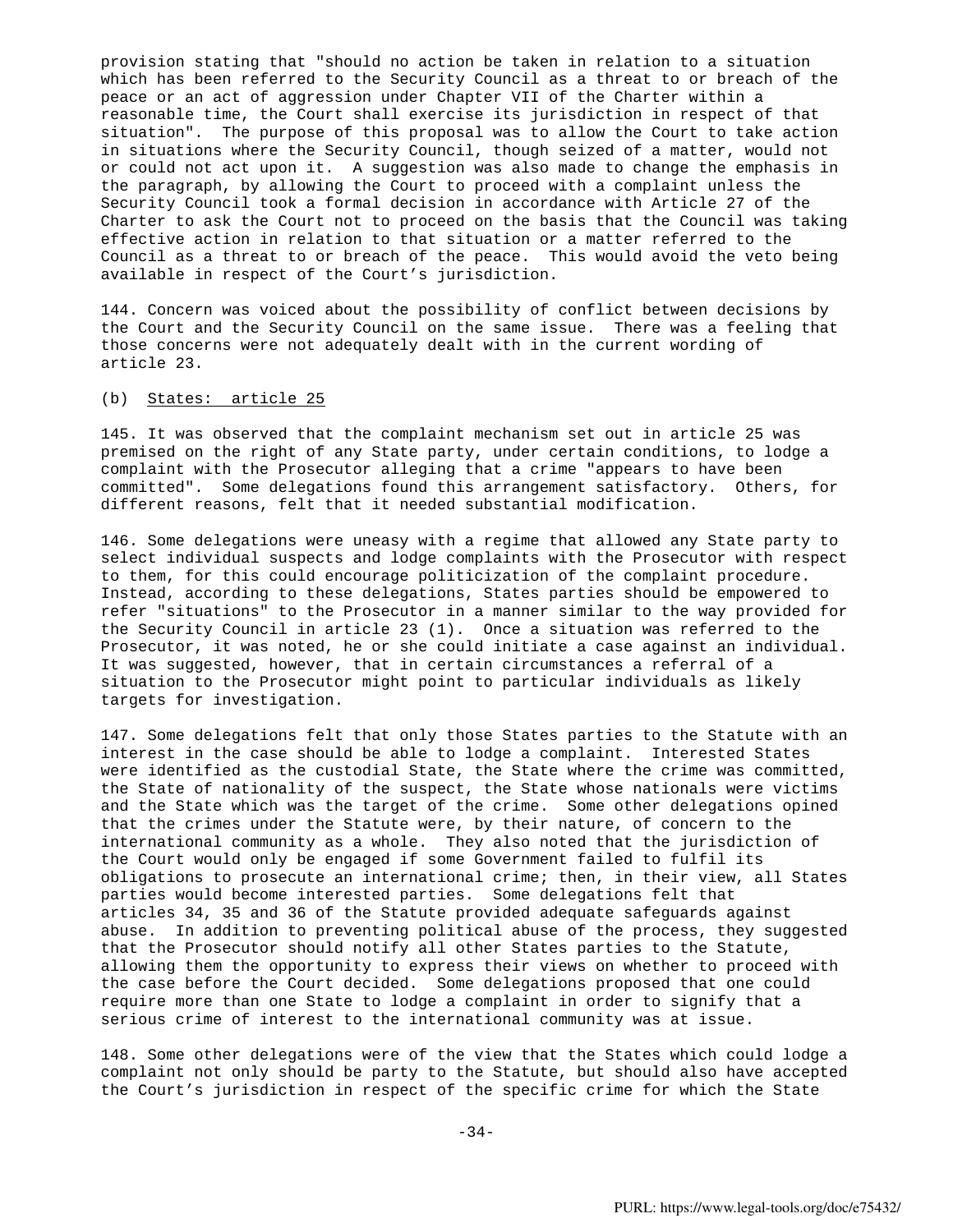had made a complaint. In this respect, it was noted that for the crime of genocide a complaint could be made to the Court by a State party to the Genocide Convention but not party to the Statute. In other words, the acceptance requirements of articles 21 (1) and 25 (2) would be circumvented.

### (c) The Prosecutor

149. Some delegations found the role of the Prosecutor, under article 25, too restricted. In their view, States or the Security Council, for a variety of political reasons, would be unlikely to lodge a complaint. The Prosecutor should therefore be empowered to initiate investigations ex officio or on the basis of information obtained from any source. It was noted that the Prosecutors of the two existing ad hoc tribunals were granted such rights; there was no reason to deny the same power to the Prosecutor of this Court. Hence the suggestion to add a new paragraph to article 25 along the lines of article 18 (1) of the Statute of the Tribunal for the former Yugoslavia and article 17 (1) of the Statute of the Tribunal for Rwanda. Under this system, therefore, individuals would also be able to lodge complaints.

150. In order to prevent any abuse of the process by any of the triggering parties, a procedure was proposed requiring that in case a complaint was lodged by a State or an individual or initiated by the Prosecutor, the Prosecutor would first have to satisfy himself or herself that a prima facie case against an individual obtained and the requirements of admissibility had been satisfied. The Prosecutor would then have to present the matter to a chamber of the Court (which would not ultimately try the case) and inform all interested States so that they would have the opportunity to participate in the proceedings. In this respect the indictment chamber was considered as the appropriate chamber. The chamber, upon a hearing, would decide whether the matter should be pursued by the Prosecutor or the case should be dropped. Up to this point, the procedure would be in camera and confidential, thus preventing any publicity about the case and protecting the interest of the States.

151. Some other delegations could not agree with the notion of an independent power for the Prosecutor to institute a proceedings before the Court. In their view, such an independent power would lead to politicization of the Court and allegations that the Prosecutor had acted for political motives. This would undermine the credibility of the Court. This power could also lead to overwhelming the limited resources of the Prosecutor with frivolous complaints. A view was expressed that the complaint lodged by the Prosecutor on his or her own initiative lacking the support of the complainant State would be ineffective. A view was further expressed that developments in international law had yet to reach a stage where the international community as a whole was prepared to empower the Prosecutor to initiate investigations. It was unrealistic to seek to expand the Prosecutor's role, according to this view, if widespread acceptance of the Court was to be achieved.

# (d) Other comments

152. Two other comments were made in respect of article 25. First, preconditions to the exercise of jurisdiction should be looked at and satisfied at the very beginning and before the stage of investigation, lest the Court invest substantial resources only to discover that it could not exercise jurisdiction. Secondly, some delegations felt that article 25 on complaint was too complicated and would make the exercise of the jurisdiction of the Court unpredictable.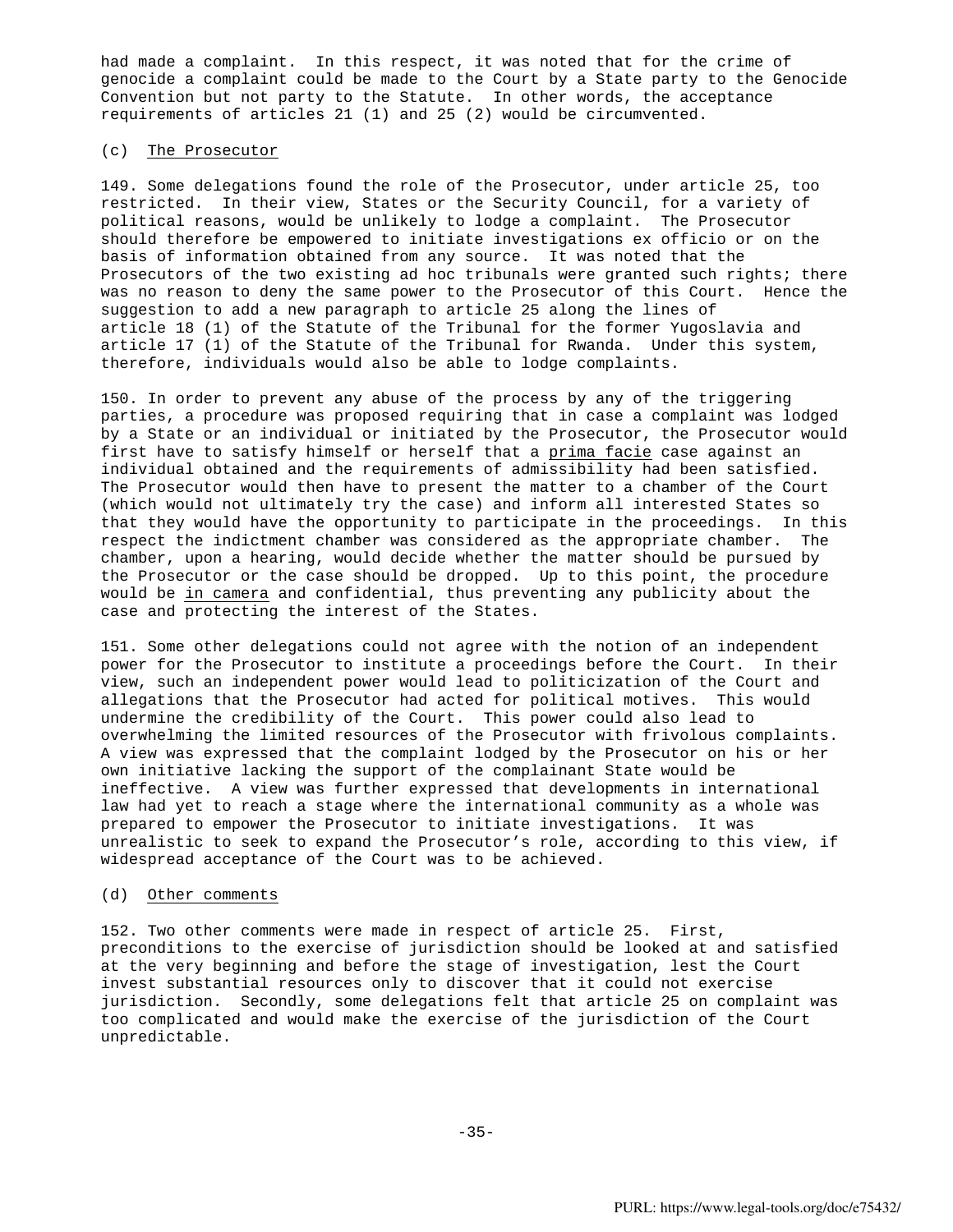## E. Complementarity

## 1. General comments

153. It was observed that complementarity, as referred to in the third paragraph of the preamble to the draft statute, was to reflect the jurisdictional relationship between the International Criminal Court and national authorities, including national courts. It was generally agreed that a proper balance between the two was crucial in drafting a statute that would be acceptable to a large number of States. Different views were expressed on how, where, to what extent and with what emphasis complementarity should be reflected in the statute.

154. Some delegations felt that complementarity should more explicitly reflect the intention of the Commission, in respect of the role of an international criminal court, in order to provide clear guidance for interpretation. That intention was for such a court to operate in cases where there was no prospect of persons who had been accused of the crimes listed in the statute being duly tried in national courts; but such a court was not intended to exclude the existing jurisdiction of national courts or to affect the right of States to seek extradition and other forms of international judicial assistance under existing arrangements. The Commission's intention, it was further noted, applied not only to national decisions as to whether or not to prosecute, but also to decisions by national authorities to seek assistance, including extradition, from another State and decisions by such other State to cooperate accordingly, particularly where that State was under an international obligation to do so. In this regard, therefore, complementarity becomes a constant in the arrangements for the Court and needs to be taken into account at each point at which the respective roles of the Court and national authorities can or do coincide. From this perspective, it is not a question of the Court having primary or even concurrent jurisdiction. Rather, its jurisdiction should be understood as having an exceptional character. There may be instances where the Court could obtain jurisdiction quickly over a case because no good-faith effort was under way at the national level to investigate or prosecute the case, or no credible national justice system even existed to consider the case. But as long as the relevant national system was investigating or prosecuting a case in good faith, according to this view, the Court's jurisdiction should not come into operation. A view was also expressed that a possible safeguard against sham trials could also be for the Statute to set out certain basic conditions relating to investigations, trials and the handling of requests for extradition and legal assistance.

155. It was also observed that the limited resources of the Court should not be exhausted by taking up the prosecution of cases which could easily and effectively be dealt with by national courts. In addition, taking into account that under international law, exercise of police power and penal law is a prerogative of States, the jurisdiction of the Court should be viewed only as an exception to such State prerogative.

156. Some delegations expressed the view that the establishment of the Court did not by any means diminish the responsibility of States to investigate vigorously and prosecute criminal cases. Therefore, they wanted the preamble of the Statute to reiterate the obligation of States in this respect. Caution, however, was voiced against placing such a paragraph in the preamble because it might tilt the bias in favour of national jurisdiction in interpreting complementarity. According to this view, the establishment of such a court was itself a manifestation of States exercising their obligations to prosecute vigorously perpetrators of serious crimes.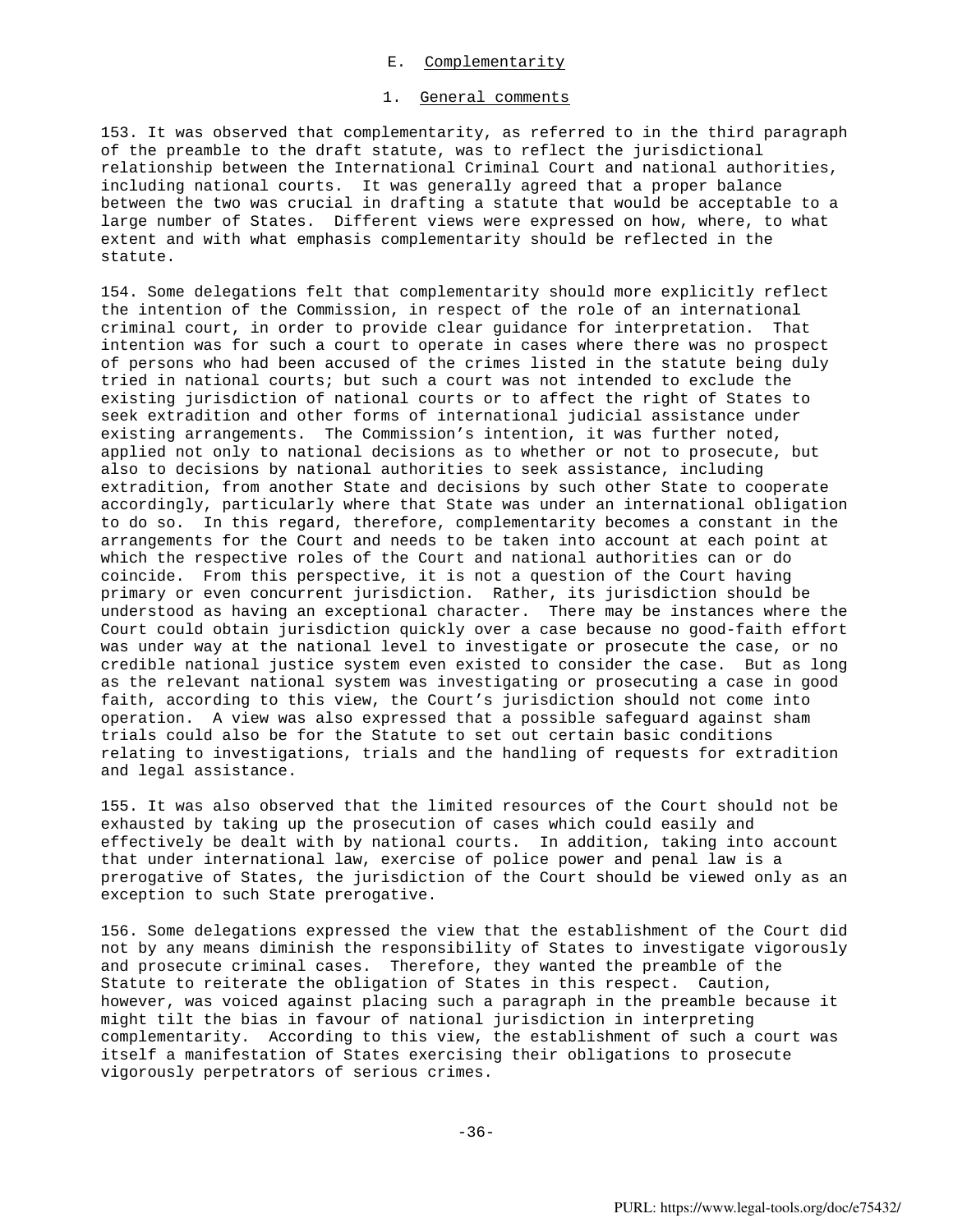157. Some other delegations expressed concern that without specifying clear exceptions to the concept, complementarity would render the Court meaningless by undermining its authority. In their view, a suggestion that in each and every case the Prosecutor had to prove that circumstances required the Court's intervention would reduce it to a mere residual institution, short of necessary status and independence. In this context it was noted that while national authorities and courts had the primary responsibility for prosecuting the perpetrators of the crimes listed in the Statute, the Court was an indispensable asset in enhancing the prevention of impunity, which too often had been the reward for violators of human rights and humanitarian law. While attempts should be made to minimize the risk of the Court dealing with a matter that could eventually be dealt with adequately on the national level, it was, according to this view, still preferable to the risk of perpetrators of serious crimes being protected by sympathetic national judiciaries or authorities. In addition, a concern was raised that complementarity should not be used to uphold the sanctity of national courts. Such an approach would shift the emphasis from what the Court could do to what the Court should not do. Some delegations proposed the inclusion of a reference to complementarity in article 1; the proposal received some support.

158. The remark was also made that complementarity was closer to the concept of concurrent jurisdiction. The jurisdiction of the Court, it was stated, should be looked at in different contexts. While for certain crimes the Court would have inherent jurisdiction, the primary jurisdiction of national courts would be more appropriate for other crimes. The remark was further made that in respect of core crimes, there would always be a "perception" problem: it would be difficult to believe that national courts could be fair and impartial. For other types of crimes, such as terrorism, drug trafficking, etc., this would not be a problem. In addition, it was noted that, in cases of inherent jurisdiction, complementarity should not be construed so as to make the Court's jurisdiction dependent on factors beyond the Court's control. However, it was noted, even in respect of core crimes, the important role of national courts should not be undermined. Reference was made to the recent practice with respect to the establishment of ad hoc tribunals whereby the tribunals exercised inherent and primary jurisdiction over certain individual cases, with some deference to national justice systems as they currently existed.

159. It was suggested that the principle of complementarity should be defined as an element of the competence of the Court; the conditions, timing and procedures for invoking this principle should be clearly indicated; the person named in the submission to the Court or the State party invoking this principle should provide supporting information; the Court could hold a hearing before reaching a decision; the Prosecutor should be able to obtain protective measures to preserve evidence or to detain suspects pending the Court's decision; and the person named in the request for transfer or the State requested to transfer an accused should be able to invoke the principle for the first time before the trial.

160. It was further suggested that consideration should be given to how the complementarity regime would take account of national reconciliation initiatives entailing legitimate offers of amnesty or internationally structured peace processes.

# 2. Third preambular paragraph

161. A number of delegations agreed that while the preambular reference to complementarity should remain, a more explicit definition of the concept, enumerating its constituent elements, should also be embodied in an article of

 $-37-$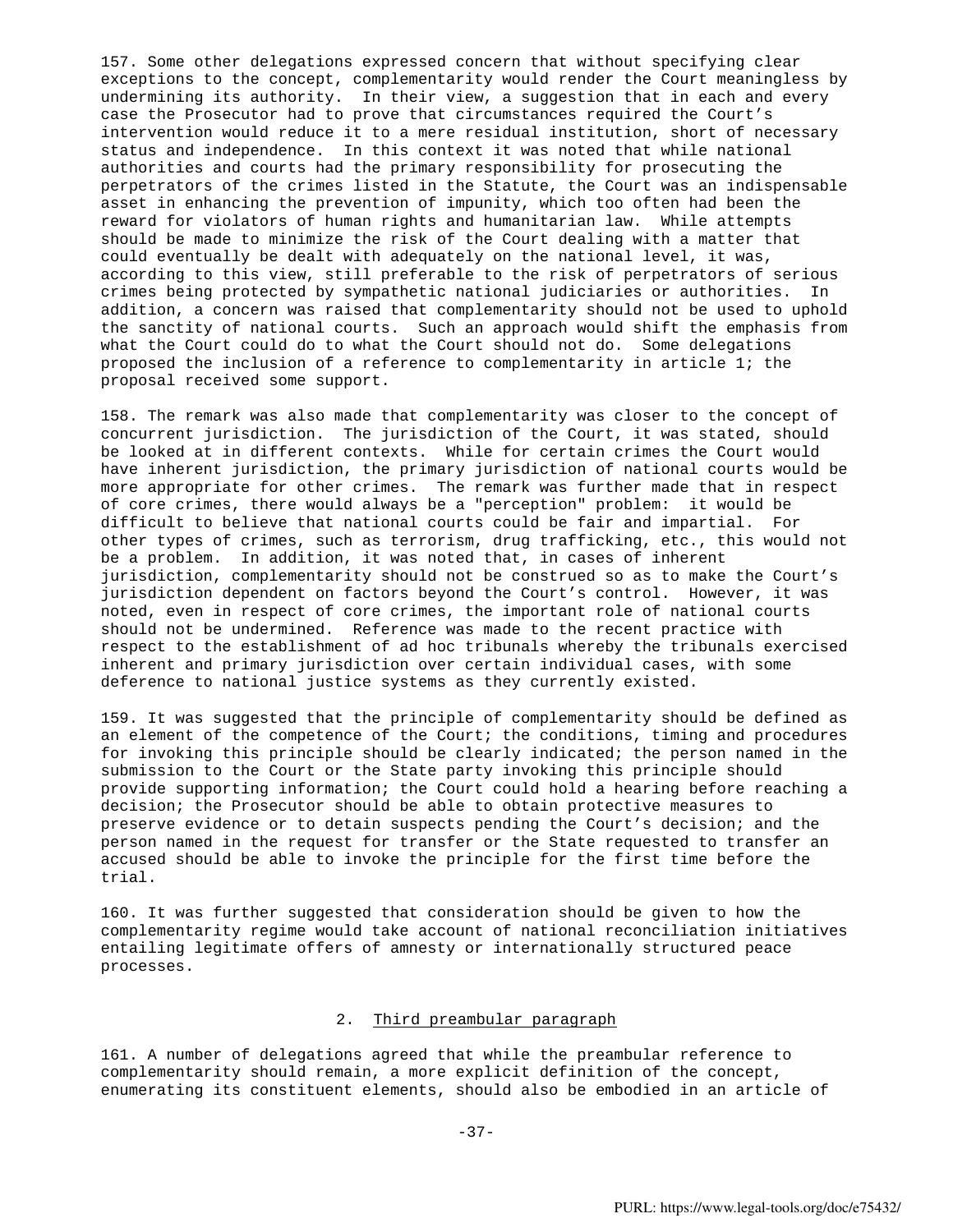the Statute. In this context it was noted that the words "unavailable" or "ineffective" should be further defined; it was also suggested that the words should be omitted altogether. Suggestions were also made to replace the words "trial procedures" with "systems" for further clarity. It was noted that while the determination of "availability" of national criminal systems was more factual, the determination of whether such a system was "ineffective" was too subjective. Such a determination would place the Court in the position of passing judgement on the penal system of a State. That would impinge on the sovereignty of national legal systems and might be embarrassing to that State to the extent that it might impede its eventual cooperation with the Court.

162. As regards who is to decide on whether the Court should exercise jurisdiction, three views emerged. According to one view, taking into account that the exercise of penal jurisdiction was the prerogative of States, the Court's jurisdiction was an exception to be exercised only by State consent. An optional clause regime, according to this view, was consistent with this approach. According to another view, the Court itself should make the final determination of jurisdiction, but in accordance with precise criteria set out in the Statute. According to yet a third view, while agreeing that the Court should decide on its own jurisdiction in accordance with the Statute, the Statute should leave some discretion to the Court.

163. It was recommended that the consequences of a State's refusal to consent to the Court's jurisdiction, if required by the Statute, should also be examined. The question would be whether, in such cases, the State would entail such responsibility as existed in the classical international law of State responsibility, or whether different consequences would ensue which should be specified in the Statute itself.

# 3. Article 35

164. It was noted that the principle of complementarity involved, besides the third preambular paragraph, a number of articles of the Statute, central among which was article 35 on admissibility. Several delegations felt that the three grounds indicated in that article, on the basis of which the Court may decide that a case before it is inadmissible, seemed too narrow. Paragraph (a) refers, for example, only to decisions of a State not to proceed to a prosecution, ignoring other national decisions to discontinue the proceedings, acquit, convict of a lesser offence, sentence or pardon or even requests for mutual assistance or extradition. Moreover, it was observed that other grounds of inadmissibility contained in other articles of the Statute (for example articles 42 and 55) could be included in article 35, which would then constitute the main article on complementarity in the operative part of the Statute. The view was expressed that the article should be expanded to include cases which are being or have been prosecuted before national jurisdictions, subject to qualifications in respect of impartiality, diligent prosecution, etc. It was further noted that the Court should abstain from exercising jurisdiction unless no domestic court was properly fulfilling this responsibility.

165. It was observed that paragraph (b) of article 35 indicated a crime under investigation as a ground for inadmissibility without taking into account the circumstances under which a crime was investigated and the possibilities of ineffective or unavailable procedures or even sham trials. A view was expressed that allowance should be made for parallel investigations to be conducted by national authorities and the Court under certain circumstances, as for example when an interested State did not object for the Court to investigate other aspects of the same conflict. It was generally agreed that "parallel" procedures between national courts and the Court should be avoided to the extent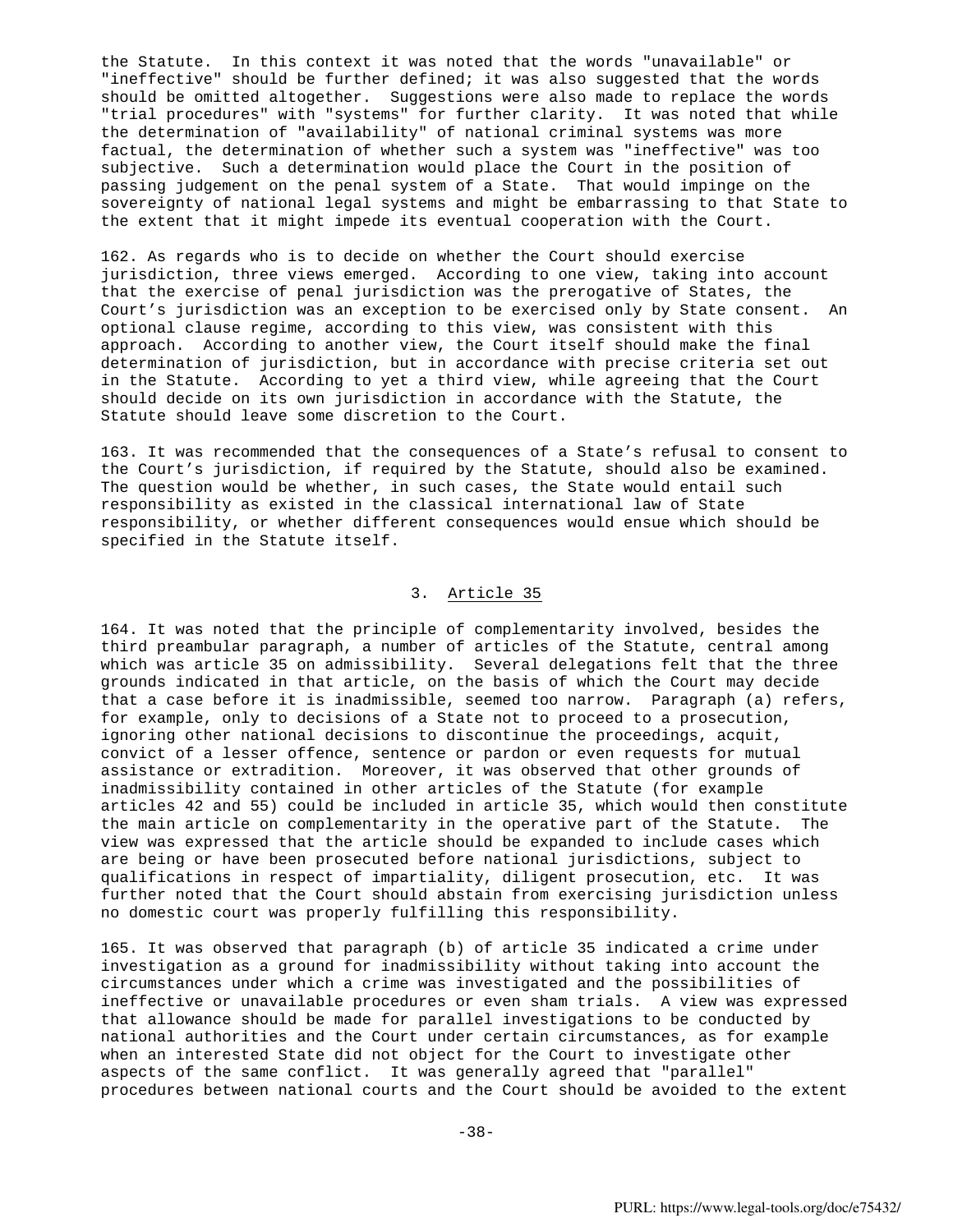possible. The necessity of additional procedural checks and review was also stressed, particularly in cases where the procedure of article 36 was applicable.

166. Other delegations recalled once again the difficulties in assessing when procedures were ineffective and pointed out the essentially subjective character of the proposed criteria. It was felt that more stringent and objective criteria, possibly included in the text of the Statute itself, would be needed for the purposes of greater clarity and security. The efficiency of national proceedings (as juxtaposed to the intention to "shield" the accused) was one such criterion: several delegations noted that notions such as "absence of good faith" and "unconscionable delay" in the conduct of the proceeding on the part of national authorities would be useful tools for the clarification of this issue. However, other delegations felt that these terms were also vague and might be confusing.

167. On the subject of who might raise the issue of inadmissibility, the question was raised as to whether the accused should be permitted to file an application or this right should rest only with "interested States". It was noted, however, that the notion "interested States" should be further defined. In this context several suggestions were made, notably mentioning the State of which the accused is a national, the State(s) of which the victim or victims are nationals, the State which has custody of the accused, the State on the territory of which the alleged crime was committed (State of locus delicti) or any other State which could exercise jurisdiction in respect of the crime. It was also pointed out that in such a case, article 36 would have to be modified to include any "interested State" in this sense. Other delegations noted that any State could have the right to file such a request. A view was also expressed that the accused could bring a challenge only after indictment and only on specific grounds.

168. As for the time of raising the issue of admissibility, it was generally agreed that it should be prior to, or at the beginning of the trial and not later. The view was expressed that the Court should be able to declare, at any time and of its own motion, or upon the request of the accused, a case inadmissible. In this respect, it was also noted that the Court should retain the right to recommence proceedings after a fundamental change of circumstances, or to review its own decision on the admissibility of a case.

169. Concerning the non-gravity of the crime as a ground for inadmissibility, it was pointed out that the inclusion of a more detailed definition of crimes in article 20 would suffice to indicate that the crime did not pertain to the jurisdiction of the Court as defined in that article.

# 4. Article 42

170. As regards article 42, the remark was made that the principle of non bis in idem was closely linked with the issue of complementarity. This paragraph, it was noted, should apply only to res judicata and not to proceedings discontinued for technical reasons. In addition, non bis in idem should not be construed in such a way as to permit criminals to escape any procedure.

171. Some delegations felt that the term "ordinary crime" in paragraph 2 (a) of article 42 needed further clarification. Some others thought that the term was sufficiently clear and should be retained. Yet some other delegations considered that it could be left out altogether since it might create a certain confusion. In this connection, it was mentioned that the principle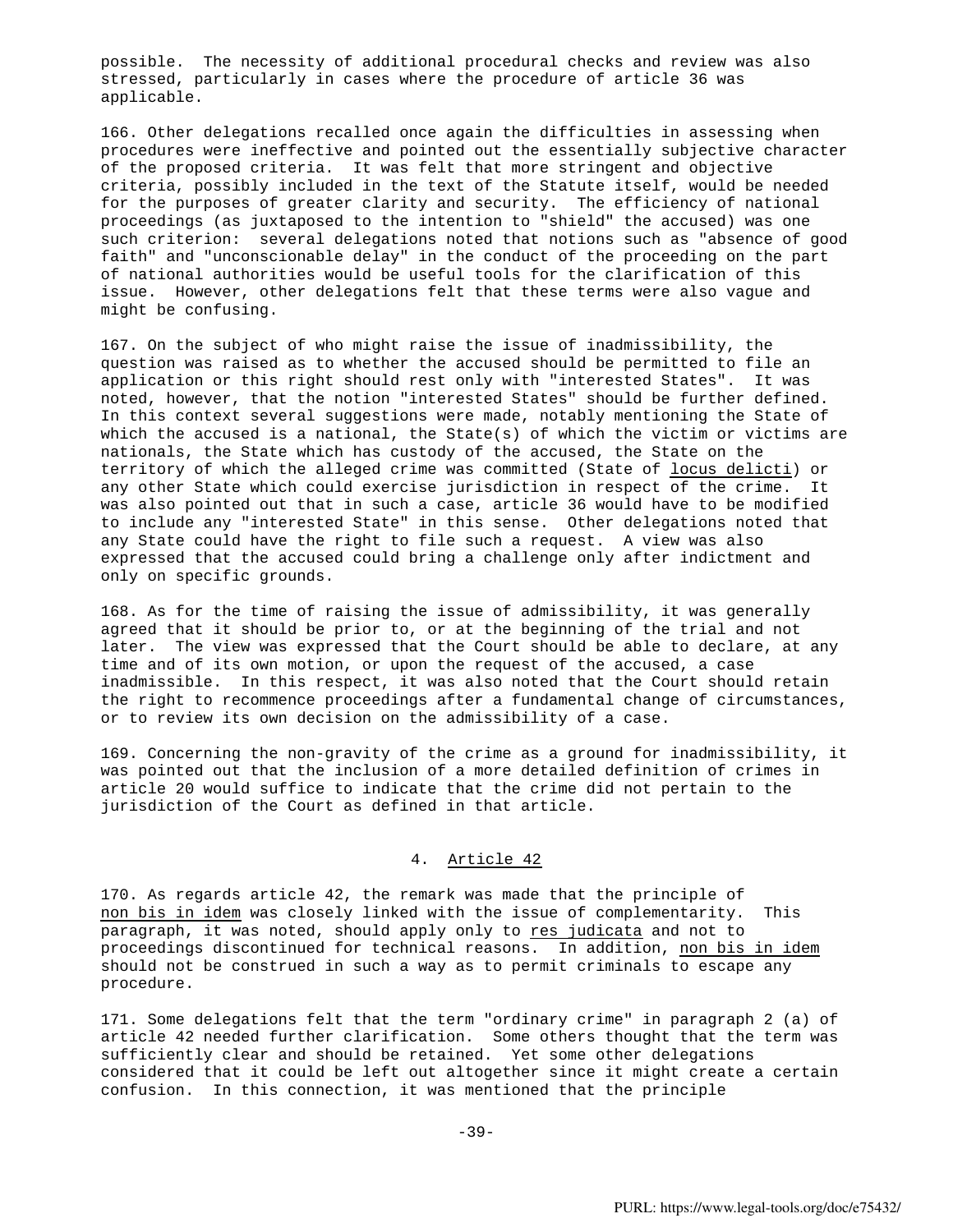non bis in idem could apply when a person had already been tried for only a part of a crime. The view was also expressed that it was the nature of the crimes that was significant and this should be taken into consideration for the distinction between "ordinary crimes" and "other crimes" falling under the jurisdiction of the Court. It was suggested that a formulation to the effect that the national proceedings did not take account of the international character and the grave nature of the act might be useful.

172. With regard to the other precondition for the Court to try a person already tried in another court, indicated in paragraph 2 (b) of article 42, many delegations voiced their concern about the vagueness and the subjectivity of the criteria. It was pointed out that several core crimes could not effectively be tried in national courts because of their very nature and the circumstances of their commission. Several delegations felt that this wording would grant the Court an excessive right of control over national jurisdictions and would even undermine the principle of complementarity. According to this view, the Court should not be considered as an appellate court. However, several other delegations considered the article as drafted by the Commission sufficiently clear and comprehensive.

173. A view was also expressed that article 42 should include cases where the sentence imposed by the national jurisdiction was manifestly inadequate for the offence as an exception to non bis in idem. It was noted, however, that a possible solution would provide for the Court to try a person already tried in another court, only if the proceedings in the other court manifestly intended to shield the accused from his/her international criminal responsibility.

174. The view was also expressed that the "exception" to the principle non bis in idem as set out in article 42 (b) should extend beyond the trial proceedings to embrace parole, pardon, amnesty, etc. Others pointed out that the conditions and modalities laid down in article 35 should also apply to article 42. It was also noted that both articles 35 and 42 could be consolidated in order to constitute a unique central article on complementarity in the operative part of the Statute. A question was raised as to the possibility of a preliminary hearing on the question of admissibility between any interested State and the Court. The view was further expressed that article 42 (b) should not include any wording which could be conducive to subjective interpretation.

# 5. Article 27

175. It was noted that the decision of the Prosecutor not to prosecute should be subject to subsequent revision if, for example, new evidence appeared or a new complaint was lodged by a State. The view was also expressed that the Prosecutor should examine ex officio, on receiving a complaint, the question of the inadmissibility of the case.

176. Moreover, in a case where the Prosecutor defers investigation since a State is proceeding with a national investigation, a mechanism of mutual information between the Prosecutor, the investigating and the complainant States should be established. This mechanism would allow for the complainant State to lodge further complaints with the Court, should the third State's investigation be inadequate. The view was also expressed that in such a case a new complaint would not be required. In the same context, other delegations expressed their concern with regard to the powers of the Prosecutor to conduct investigations under article 26 and the possibility that they might be in conflict with domestic judicial procedures. 9/ According to a number of delegations, however,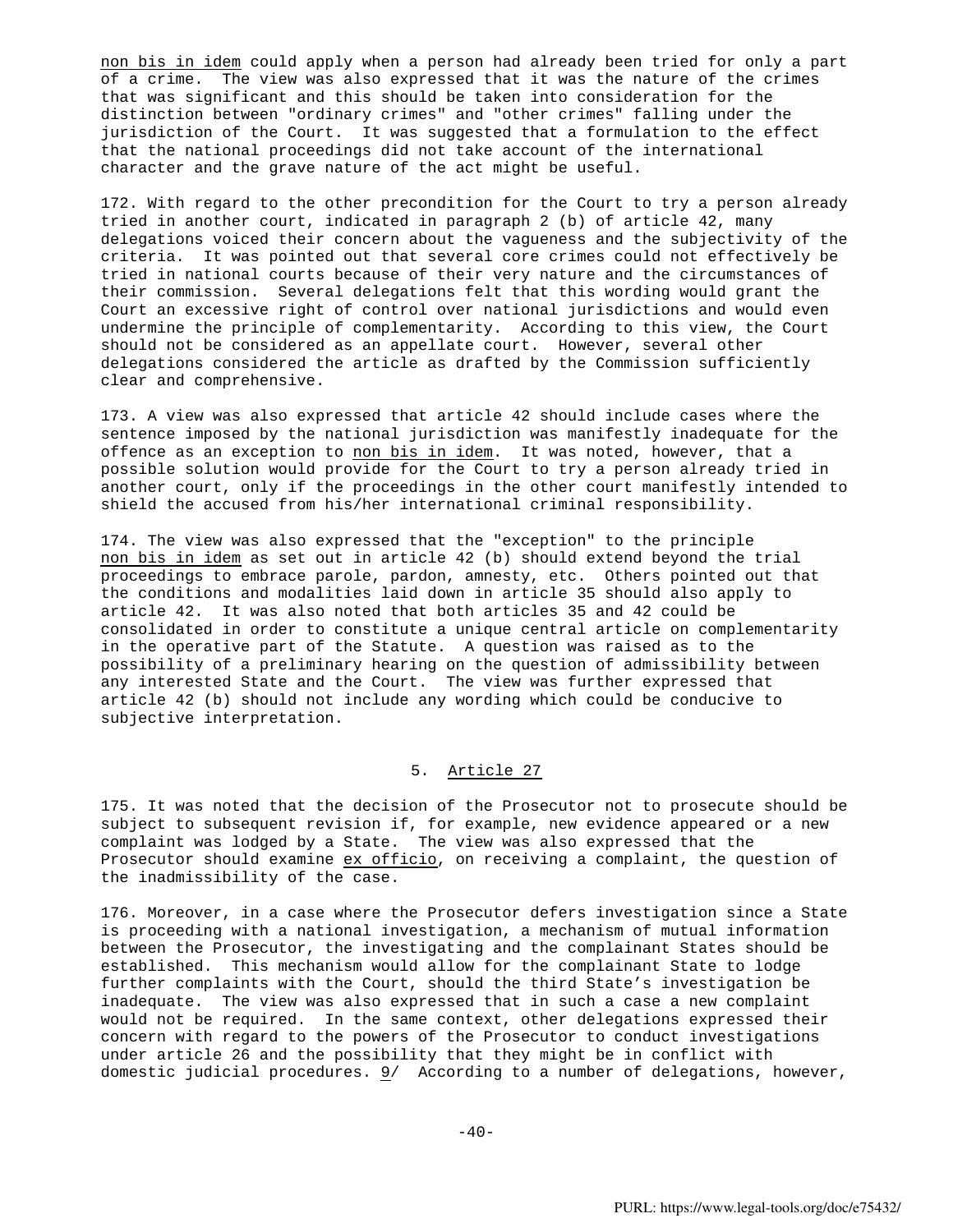the provisions of articles 26 and 27 adequately reflected the issue of complementarity and avoided the risk of "double jeopardy".

## 6. Article 51

177. As concerns article 51, which imposes an obligation on States to cooperate with the Court in connection with its investigations and proceedings, it was observed that this obligation should be confined to cases which are not inadmissible. Other delegations felt that the obligation should not be limited but should embrace all aspects of cooperation, even for the determination of grounds of inadmissibility.

# 7. Article 53

178. A view was expressed that paragraph 4 of article 53, which gives priority to court requests among possibly completing extradition obligations, should be deleted in the context of a strict application of complementarity. However, under another view it was pointed out that the provision was satisfactory and did not really affect complementarity insofar as a case had not been declared inadmissible.

## F. General principles of criminal law

179. The discussion of the Preparatory Committee followed the guidelines set out in annex II to the report of the Ad Hoc Committee on the Establishment of an International Criminal Court 10/ on the question of the general principles of criminal law.

### 1. Process issues

# (a) Methods of elaboration

180. There was broad agreement that the fundamental principles of criminal law to be applied to the crimes punishable under the Statute should be clearly laid down in the Statute in accordance with the principle of legality, nullum crimen sine lege, nulla poena sine lege. It was noted that conventions defining international crimes provided only one aspect of the substantive criminal law; they usually did not contain principles of liability and defence and other general rules of criminal law to be used to apply the definitions of crimes. It was considered important, therefore, that all general elements of crimes and the basic principles of liability and defence should be elaborated by States and laid down in the Statute itself, or in an annex thereto which would have the same legal value as the Statute. Suggestions were also made that punishment to be imposed on each offence, including the enforcement of penalties, should be elaborated in the Statute. The view was widely shared that the elaboration of those essential elements and principles, if left to the Court to deal with on a case-by-case basis, would not ensure predictability or equality before and in the law. Some delegations, however, suggested that technical and detailed rules should be developed by judges of the Court and incorporated in the rules of the Court, subject to the approval of the States parties to the Statute.

181. The articulation of the fundamental principles of criminal law in the Statute was considered consistent with the prerogative of legislative powers of sovereign States. It would give potential States parties a clear understanding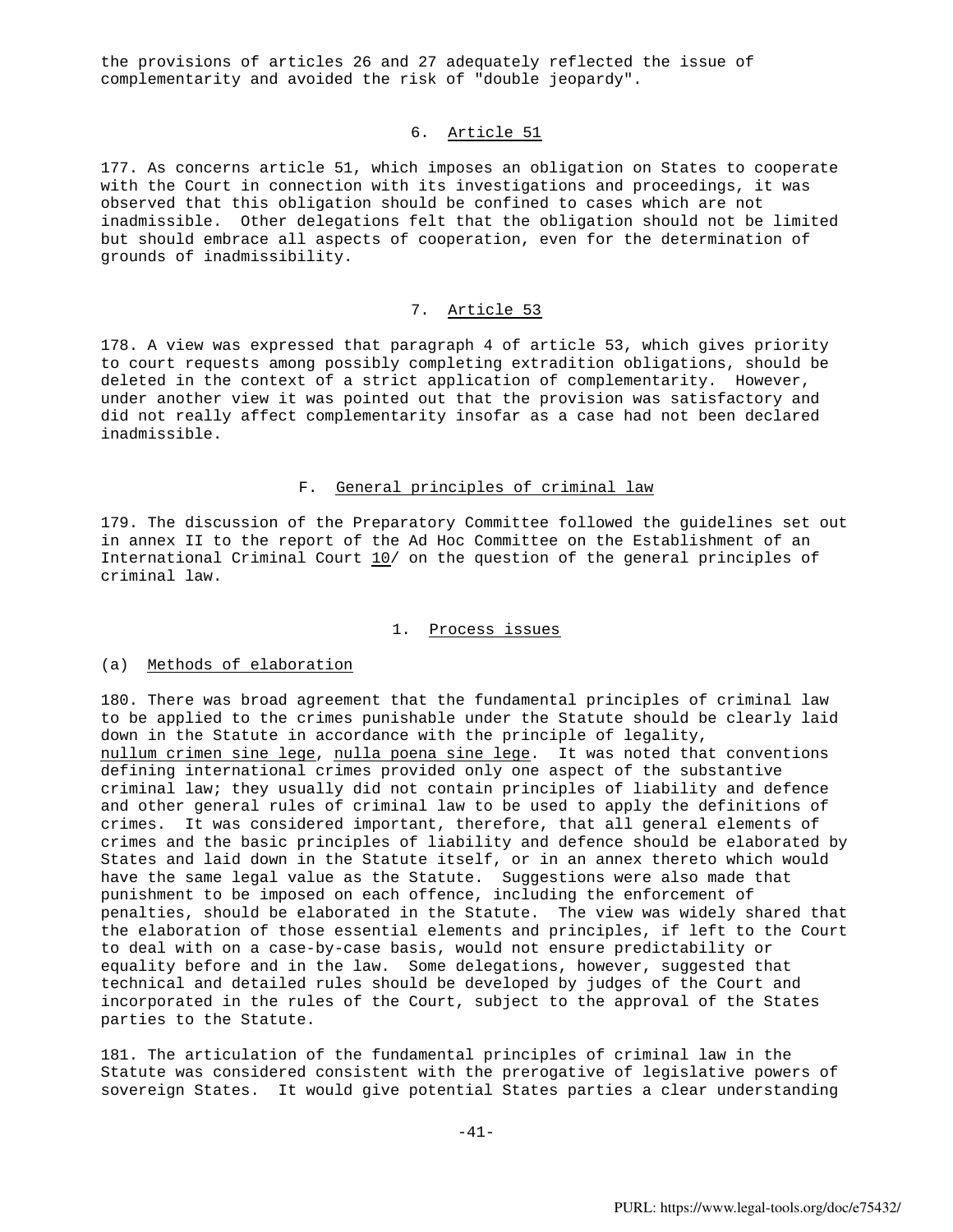of the obligations entailed. It would also provide clear guidance to the Court and promote consistent jurisprudence. Furthermore, it would ensure predictability and certainty in the application of law, which would be essential for the protection of the rights of the accused.

182. Several delegations, however, cautioned against the risk of compounding the Statute with extensive and detailed rules. The goal, it was said, should not be to replicate an exhaustive criminal code in the Statute. It was recognized that the Statute could not specify all rules, nor could it predict all types of issues which might come before the Court. It was suggested, therefore, that a proper balance must be struck between the Statute laying down basic rules of applicable law and the rules of the Court supplementing and further elaborating those basic rules for the effective functioning of the Court. In this connection, it was also suggested that account be taken of the fact that the jurisdiction of the Court might be limited only to certain core crimes, and that the role of the Court would be complementary to that of national courts when addressing the issues of the Statute or the rules, or the application by the Court of general principles of criminal law.

183. It was emphasized by some delegations that the concept of an international criminal court with universal jurisdiction would be sustainable only on the basis of a flexible and concise statute. The more detailed the Statute, it was said, the more difficult would be the problem of reconciling the existing different legal systems. The statement of law in the "general part" of the Statute, therefore, should reflect a common and balanced approach drawing upon all the major legal systems of the world.

184. It was proposed that, in order to achieve a concise and flexible document, the Statute should provide for a mechanism or include a general mandating clause whereby the judges of the Court would elaborate the elements of the crimes set out in article 20 as well as the principles of liability and defence that were not otherwise set out in the Statute. Any rules to be elaborated by the judges would be of a subsidiary nature, conforming to the elements and principles laid down in the Statute. It was also proposed that the Court should be allowed to draw upon the major legal systems of the world to establish general principles of criminal law, the application of which would be subject to the approval of the States parties to the Statute. Some delegations were of the view, however, that conferring the substantive legislative power upon the judges of the Court would not be consistent with the principle of legality.

185. Furthermore, a number of delegations suggested that, in order to satisfy the requirements of fairness, transparency, consistency and equality in criminal proceedings, not only the fundamental principles of criminal law, but also the general and most important rules of procedure and evidence should be articulated in the Statute. It was also suggested that the principle of procedural legality and its legal consequences should be firmly established in the Statute itself. It was further stressed that the procedural rules of the Court should be determined not on the basis of which system of law was to be applied but rather by reference to the rules of law that would be more appropriate to ensure justice.

186. The view was generally expressed that the method used for the statutes of the International Tribunal for the former Yugoslavia and of the International Tribunal for Rwanda, which left it to the judges to elaborate and adopt substantive rules of procedure and evidence, was not an appropriate model for the elaboration of such rules for a permanent court to be established on a consensual basis by States parties to its Statute. At the same time, the relevance of certain specific provisions contained in their statutes,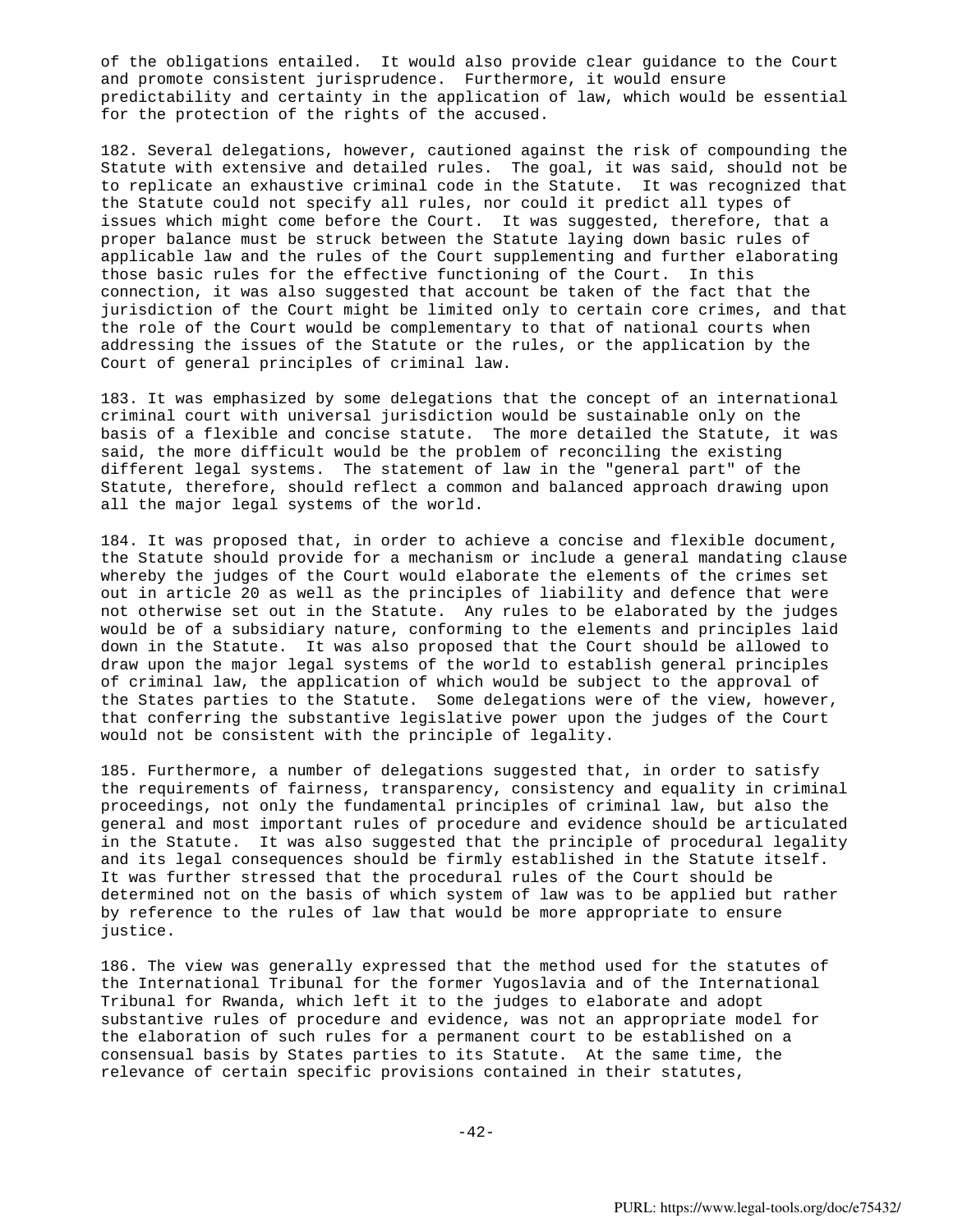particularly those relating to individual criminal responsibility, was noted by a number of delegations. Some delegations also drew attention in this regard to the relevant provisions contained in the Draft Code of Crimes against the Peace and Security of Mankind.

## (b) Relevance of national law

187. The direct application of national law provided in article 33 (c) of the draft statute was viewed with concern by a number of delegations. It was remarked that in view of the divergences in national criminal laws and in the absence of precise rules in the provisions of article 33 as to which national law should be applied, a direct reference to national law would lead to inequality of treatment of the suspect and the accused in criminal proceedings and inconsistent jurisprudence. Some delegations considered that a certain residual role of national law should be recognized, bearing in mind that international law did not yet contain a complete system of substantive criminal law. Recourse to national law should be made only as a last resort, failing the application of the Statute, the relevant treaties and the principles and rules of general international law, and only to the extent that the rules of national law in question were consistent with the Statute. It was also suggested that the Court should apply national law concerning general rules of criminal law which were not addressed in the Statute and that the Statute should clearly determine which national law should be applied in each specific case. The view was also expressed that the proper applicable law would be the law of the State where the crime was committed but that other national laws might also be applied if considered fit by the Court under the circumstances of the case. It was also stated that the Court should take into account general principles of criminal law that were common to the major legal systems, rather than relying on the national law of a particular State to resolve issues in particular cases, which were not addressed in the Statute or the rules of the Court. The suggestion was also made that the reference to national law should be allowed for general rules of criminal law only and, as far as procedural rules were concerned, the Statute and the rules of the Court should be the exclusive sources of applicable law.

188. As regards the specific provisions contained in the draft statute relevant to the general rules of criminal law, the provisions of article 33 concerning applicable law were considered vague and should be revised by: (a) substantiating in more detail the sources of the substantive law which the Court would apply; and (b) elaborating the essential elements of the general principles of criminal law, including the principles of liability and defence. Several specific proposals to this effect were submitted by delegations. It was also suggested that the primacy of the Statute and the order of relevance and applicability of other sources of applicable law should be made explicit in the revision of the article.

# 2. Substantive issues

#### (a) Non-retroactivity

189. The principle of non-retroactivity was considered fundamental to any criminal legal system. A number of delegations recognized the substantive link between this concept and article 39 of the Statute (nullum crimen sine lege) and suggested that the principle should be clearly and concisely set out in the Statute, even though some of the crimes referred to in the Statute were recognized as crimes under customary international law. It was further noted that the principle nulla poena sine lege also required that the principle of non-retroactivity be clearly spelled out in the Statute and that the temporal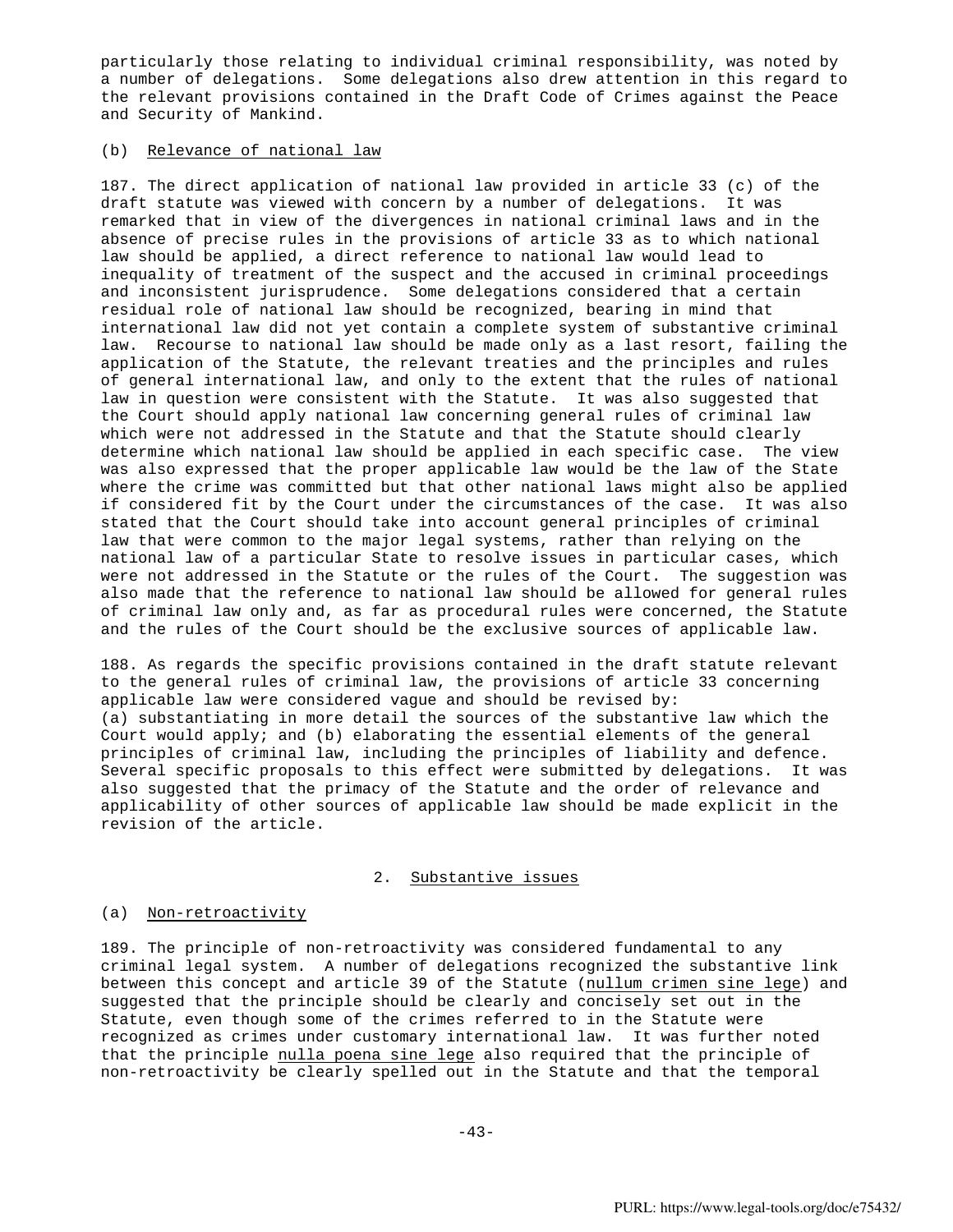jurisdiction of the Court should be limited to those crimes committed after the entry into force of the Statute.

## (b) Punishment under customary international criminal law

190. The view was expressed that the principle of legality required not only clear definitions of the crimes under the jurisdiction of the Court which should be set out in the Statute, or in an annex thereto, but also a clear and full statement of the related punishment so as to avoid problems often associated with the issue of punishment under the different legal systems. However, doubts were expressed by some delegations as to whether customary international law covered the issue of punishment in relation to individuals held responsible for their acts or omissions.

# (c) Individual criminal responsibility

191. It was generally accepted that the concept of individual criminal responsibility for the crimes, including those acts of planning, instigating and assisting the person who actually committed the crime, was essential and should be stipulated in the Statute. Some delegations suggested, therefore, that a provision laying down the basic elements of the responsibility should be included in the Statute itself. Reference was made to articles 7 and 6, respectively, of the Yugoslavia and Rwanda tribunal statutes. Other delegations were of the opinion that such an explicit and elaborate provision was not needed, as it could lead to complex negotiations, a lengthy statute and a difficult task of defining such elements as participation, conspiracy and complicity.

192. The view was also expressed that an essential question which should be addressed in the Statute was whether some kind of safeguard provision was needed to ensure that individual criminal responsibility did not absolve the State of any of its responsibility in a given case.

## (d) Irrelevance of official position

193. Taking into account the precedents of the Nürnberg, Tokyo, Yugoslavia and Rwanda tribunals, there was support for the Statute to disallow any plea of official position as Head of State or Government or as a responsible government official; such official position should not relieve an accused of criminal responsibility. Some delegations thought that this issue could be included in relation to "defences". The opinion was also expressed that further consideration would be useful on the question of diplomatic or other immunity from arrest and other procedural measures taken by or on behalf of the Court.

## (e) Criminal liability of corporations

194. Some delegations held the view that it would be more useful to focus attention on individual responsibility, noting at the same time that corporations were in fact controlled by individuals. Several delegations stated that such liability ran counter to their domestic law. The point was made, however, that the liability of a corporation could be important in the context of restitution. It was recalled that the principle had been applied in the Nürnberg Judgement.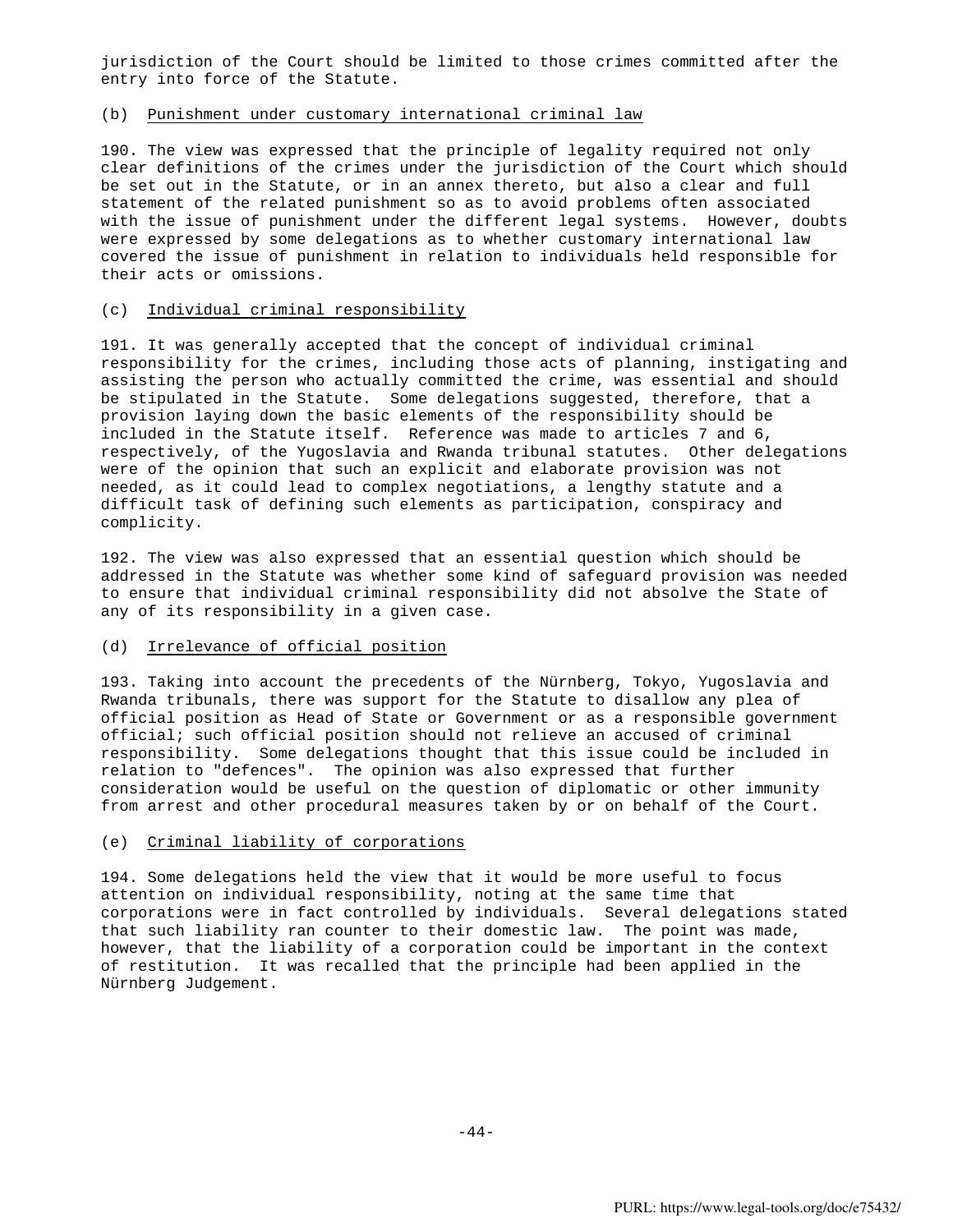## (f) Appropriateness of the statute of limitations

195. Some delegations were of the view that, owing to the serious nature of the crimes to be dealt with by the Court, there should be no statute of limitations for such crimes. On the other hand, some delegations felt that such a provision was mandatory and should be included in the Statute so as to ensure fairness for the accused. The view was expressed that statutory limitation might apply to crimes that were relatively less serious than that of genocide or crimes against humanity.

196. In the view of some delegations, this question should be considered in connection with the issue of the availability of sufficient evidence for a fair trial. Some delegations suggested that, instead of establishing a rigid rule, the Prosecutor or the President should be given flexible power to make a determination on a case-by-case basis, taking into account the right of the accused to due process. In this connection, it was noted that article 27 of the Statute was relevant to this issue. It was suggested that an accused should be allowed to apply to the Court to terminate the proceedings on the basis of fairness, if there was lack of evidence owing to the passage of many years.

### (g) Actus reus

197. The general view was that a provision on the objective elements of omissions should be established to set out clearly and carefully in the Statute all conditions under which a crime could be committed, and that this should not be left to the discretion of the Court, especially when considering that it would be placed in the difficult position of choosing between the different rules in the various national legal systems. Some delegations were of the view that it would not be necessary to include such a provision, and that it would be sufficient to have the definition of the crimes in the Statute.

198. Regarding the element of causation, several delegations were of the view that it was not necessary to include causation in the Statute, as it was largely a factual matter which the Court itself could consider and decide upon. Still other delegations felt it was preferable to include rules on causation and accountability.

## (h) Mens rea

199. A general view was that since there could be no criminal responsibility unless mens rea was proved, an explicit provision setting out all the elements involved should be included in the Statute. There was no need, however, to distinguish between general and specific intention, because any specific intent should be included as one of the elements of the definition of the crime.

200. Regarding recklessness and gross negligence, there were differing views as to whether these elements should be included. Motives were seen as being relevant at the penalty stage of the proceedings. There were also doubts expressed concerning the appropriateness of including these elements in the Statute.

201. The need for including a provision setting an age limit at which an individual could be regarded as not having the requisite mens rea was widely supported. The question of what that age should be, however, would require common agreement. There was support for various proposals to this effect, including one that would give the Court discretion to evaluate an offender within a certain age range - as to his or her maturity at the time of the commission of the crime. Attention was also drawn to a number of international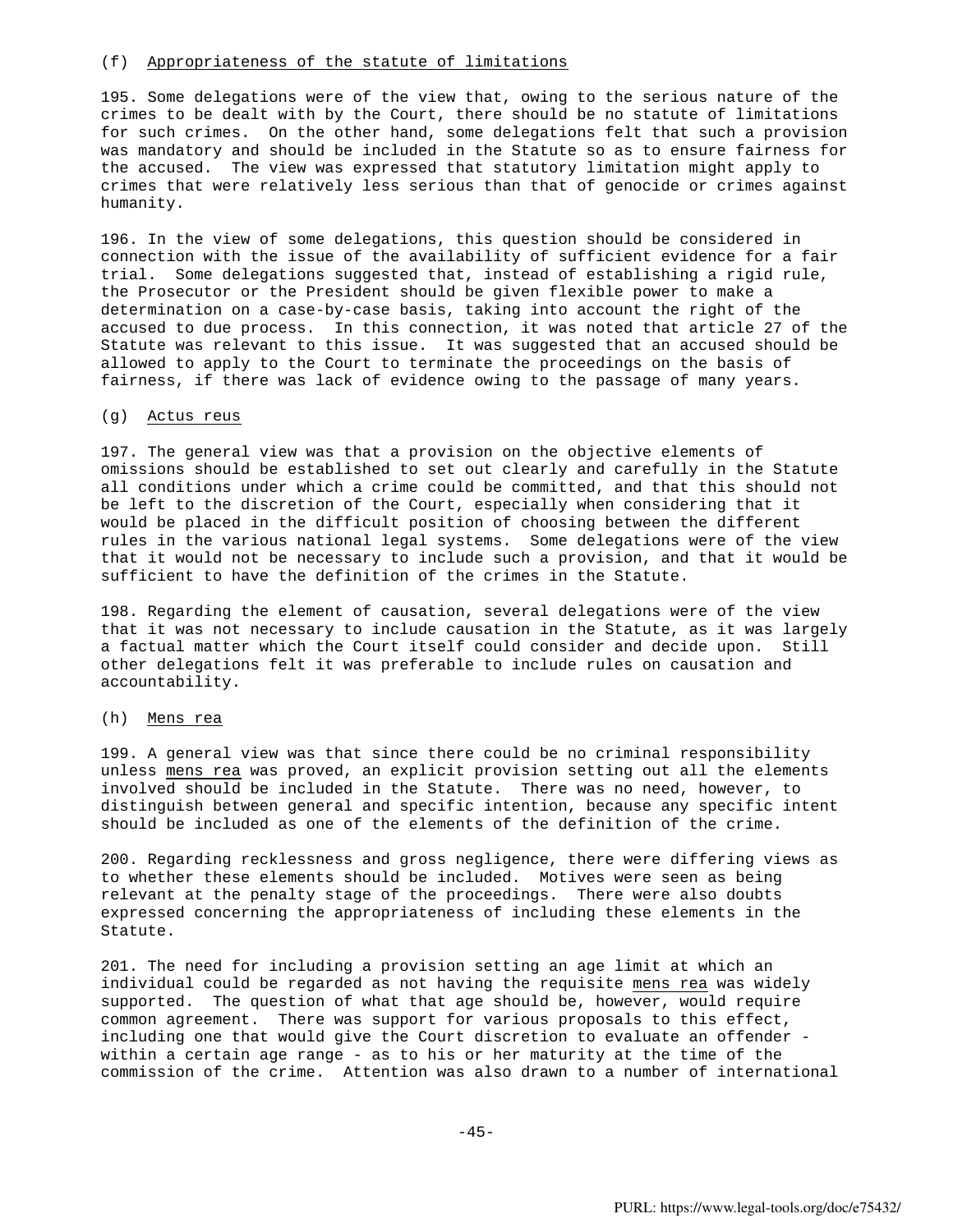instruments relevant to this issue, including the Convention on the Rights of the Child.

#### (i) Other types of responsibility

202. The view was expressed that such types of responsibility as solicitation, attempt, conspiracy, aiding and abetting, accessory after the fact, complicity and responsibility of superiors for acts of subordinates were also important and relevant to the task of the Preparatory Committee and, according to some delegations, they should be defined in the Statute. Several delegations stressed the need to resolve these issues in the Statute having regard to the different meanings and definitions used in national laws.

203. As to the definitions themselves, the opinion was expressed that the terms of incitement would have to be carefully worded so as to avoid any violations of the right of free speech. Regarding the crime of attempt, it was stated that something more than mere preparation was needed to qualify as an attempt; another suggested definition was one where the perpetrator had commenced the crime but failed to complete it. Concerning aiding and abetting and conspiracy, some delegations stressed that a formula acceptable to all would have to be found before it could be included in the Statute. The issue of the responsibility of superiors for acts of subordinates was viewed as critical and should be defined for inclusion in the Statute. It was further suggested that responsibility of superiors, in this regard, also might be relevant to the question of a defence. Reference was made to provisions of the statutes of the tribunals for the former Yugoslavia and Rwanda.

## (j) Defences

204. Some delegations stated that they were still formulating their position with regard to this issue. It was generally felt, however, that it was necessary to set out the fundamental elements of defences, and, some delegations stated that the definitions contained in the Siracusa draft provided a good starting-point. Concern was expressed over adopting an overly generalized approach, particularly involving war crimes where specific defences already had been developed. The view was expressed that the list of defences should not be exhaustive given the difficulty of trying to cover every conceivable defence, while others believed that leaving to the Court the power to add other defences would be tantamount to giving legislative power to the Court. It was also generally felt that only defences relevant to the type of crimes under the Statute should be included. Accordingly, it was suggested, for example, that it was not necessary to include intoxication and insanity in the Statute. A proposal was made to add renunciation to the list of defences.

205. The view was expressed that it was not necessary to refer to mistake of law or fact as this was, to a large extent, a question of common sense. In other words, if a particular negation existed, then of course mens rea did not exist. Some delegations found it necessary that such provisions should be made.

206. The opinion was expressed that self-defence should also include defence of others, as well as the concept of pre-emptive self-defence. The latter was particularly important to military situations where it would be justifiable to act pre-emptively in response to an imminent threat of force. It was also suggested that the concept of proportionality should be inserted in the definition of self-defence.

207. Several delegations were of the view that defence of property was not needed because of the type of crimes over which the Court would have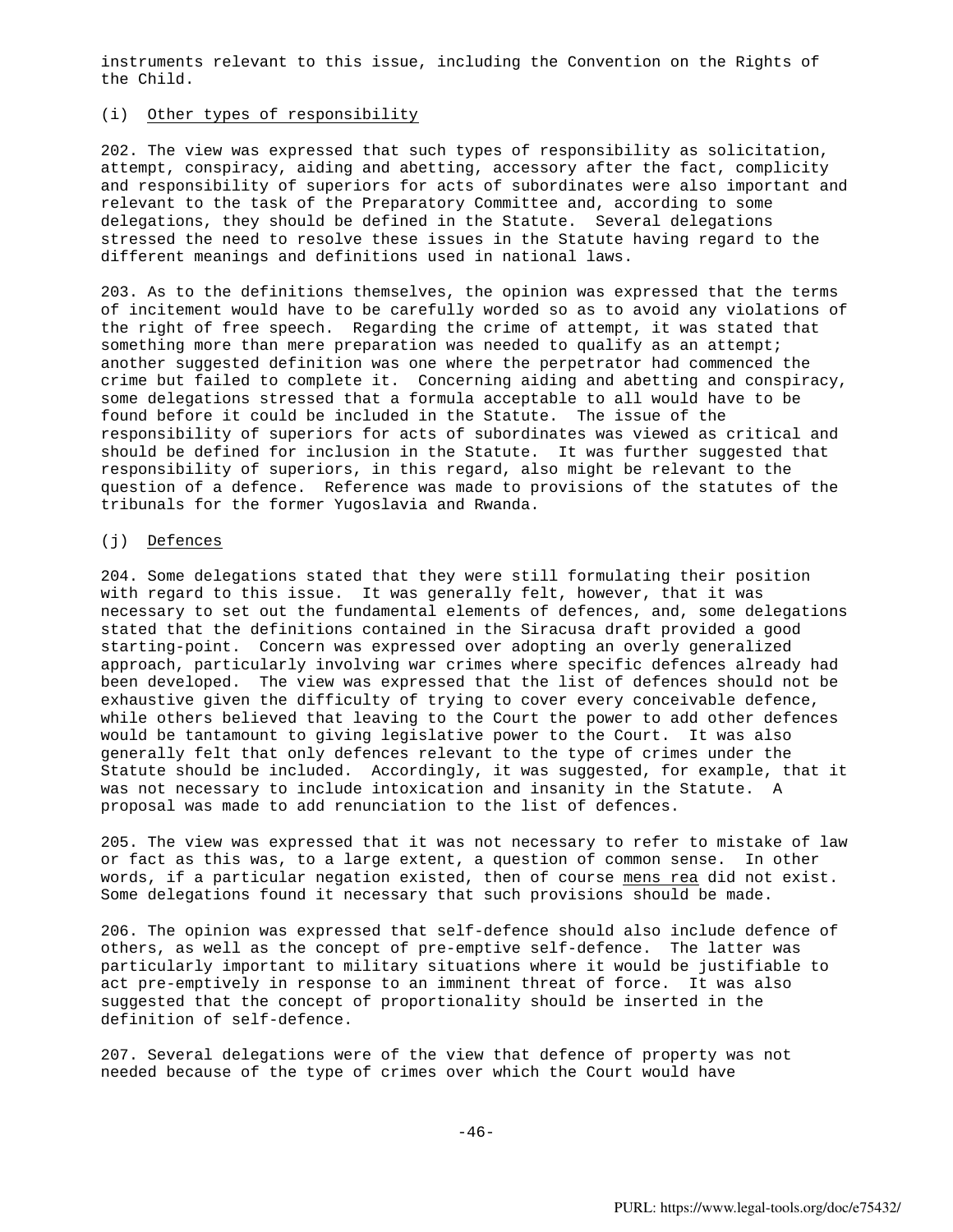jurisdiction, but the point was made that it would be relevant in cases of certain war crimes.

208. Attention was drawn to the need to avoid an overlap between superior orders, and necessity and duress in the Statute; specific language would, therefore, be required in defining these terms, especially considering the subtle distinction between necessity and duress. Doubt was expressed with regard to the need to include the law-enforcement defence.

209. Some delegations stated that they were still in the process of defining their positions on defences under public international law. Doubt was expressed over grouping together military necessity, reprisals and Article 51 of the Charter of the United Nations, and concern was also expressed over the inclusion of reprisals under defences.

210. The view was expressed that because many legal systems included the elements of aggravating and mitigating circumstances, these issues would need to be addressed in the Statute. The remark was made that perhaps they should be dealt with in connection with penalties.

## (k) Penalties  $11/$

211. It was generally stated that if the Court was to have jurisdiction over crimes, then it would have to impose penalties on individuals found guilty of those crimes. Whether specific penalties should be written in the Statute and, if not, what law applied in this regard would have to be discussed; article 47 of the draft statute offered a solution. The remark was also made that under paragraph 2 of article 47, preference was given to the law of the State where the crime had been committed. It was suggested that the issues relating to penalties, as well as to aggravating and mitigating circumstances, should be discussed fully at the resumed session of the Preparatory Committee under procedural questions.

# G. Procedural questions, fair trial and rights of the accused

212. The Preparatory Committee considered this topic at its session in August 1996.

213. To facilitate and guide the discussion, the Chairman put forward a list of questions formulated in the context of certain specific articles of the draft statute prepared by the International Law Commission.

214. There was general agreement on the importance of the topic and the need to elaborate further the relevant provisions. Different views were expressed as to how best to meet this need. One view was that all the necessary principles and rules should be formulated in an integral manner, contained in the Statute or annexes thereto, and adopted by the States parties. Another view was that the Statute itself should contain only the general principles, leaving the implementation and subsidiary rules to be embodied in a second or third instrument; while these instruments could all be adopted initially by the States parties, the second and third instruments could be amended as needed by a simpler procedure (e.g., by the Court itself) without resorting to treating amendment provisions. Still another view was to assemble at the current stage those principles and rules deemed relevant and to leave the question of their placement for a later stage. The view was also expressed that it would not be practical to prepare all necessary rules down to every last detail and that the Court must be given the flexibility to add detailed rules, provided that they were consistent with the principles and rules laid down by the States parties.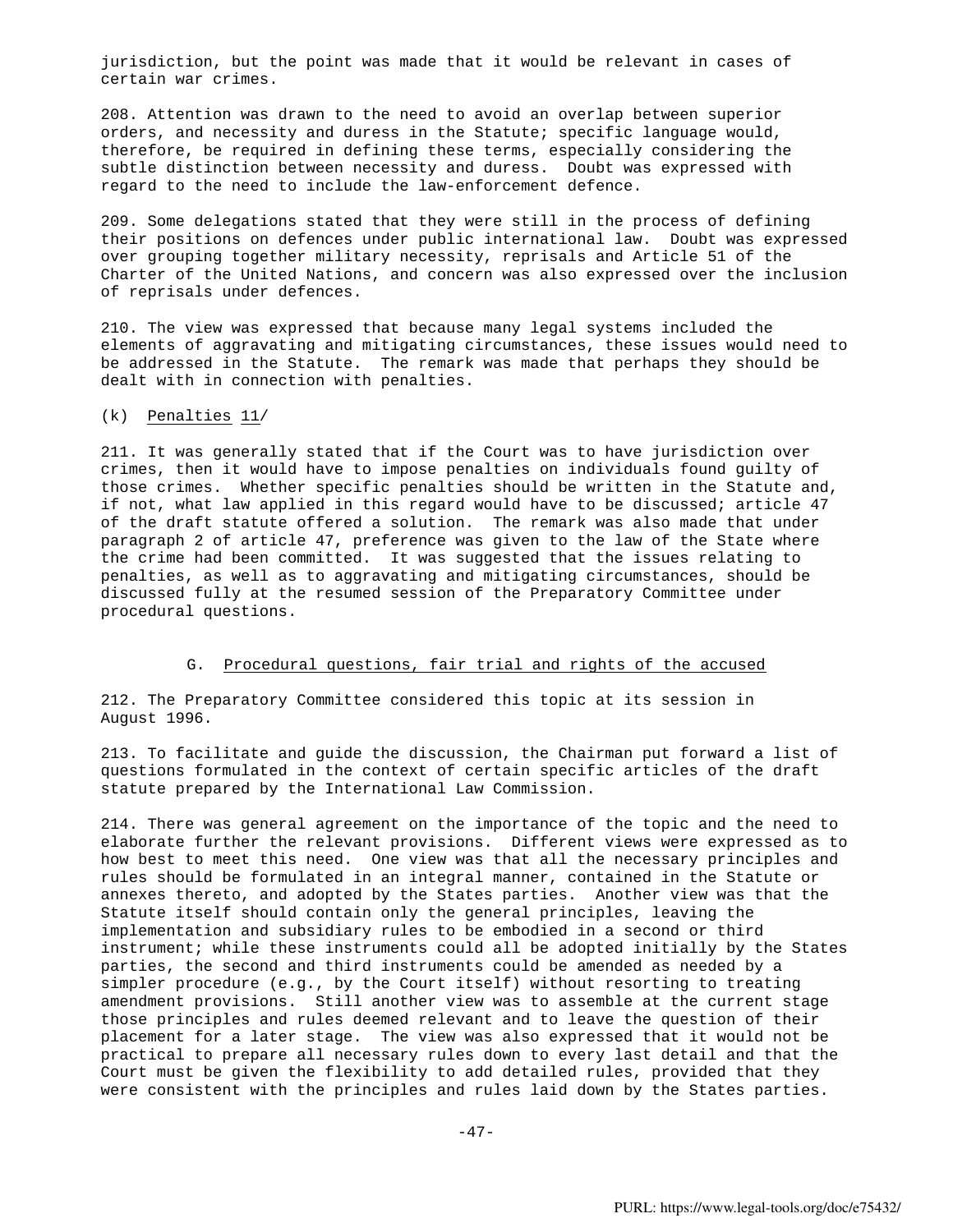215. A view was expressed that the procedural rules should maintain a balance between different penal systems of States and draw from their positive elements. Reference was made in this context to the penal law approach adopted by civil law States in matters dealing with hearings and investigations, steps which were taken to ensure equality between the prosecution and the defence, with regard to the means available to them, and in which the judge also played a more active role in conducting hearings. It was stressed that an international criminal jurisdiction should draw upon the practice of any system that could assist it in the performance of its functions. It should not be used as a standard to test the credibility of penal systems of individual States.

# Article 25. Complaint

216. It was noted that the complaint should contain information sufficient to indicate that investigation by the Court was warranted and should meet a certain threshold in indicating that a crime had been committed that was within the jurisdiction of the Court and as to which the Court's exercise of jurisdiction was appropriate. The complaint should, also, address the issue of consent by a certain number of States, admissibility or complementarity, so as to assist the Court in determining whether it should take action in a particular case. It was further stressed that the purpose of the complaint should be to describe criminal acts which appeared to warrant investigation by the Court.

217. It was noted in this context, that, as a minimum, a complaint should contain information on: (a) the jurisdiction relied upon in making the complaint; (b) the circumstances of the alleged crime (e.g., specific criminal conduct occurring in a specific place and during a specific time); (c) the identity and whereabouts of any suspects, if known; (d) the identity and whereabouts of any witnesses, if known; (e) the location of evidence; and (f) details of any investigation carried out by the complaining State party or, to its knowledge, any other State.

218. Concerns were expressed however, about stipulating a mandatory list of requirements for a complaint, because such a list might make it more difficult for States with fewer resources to lodge a bona fide complaint. For that reason, some support was expressed for the words "as far as possible" in paragraph 3 of article 25, as they allowed a degree of flexibility.

219. As regards the wording of paragraph 3 of article 25, it was according to one view sufficient for the Statute; more detailed rules specified in the preceding paragraphs could be placed in a second-tier instrument. According to another view, the paragraph required detailed elaboration of the rules of procedure.

220. As regards the role of the Prosecutor, the following points were made: (a) he or she should be able to ask for clarifications of a complaint; (b) he or she should not be bound by allegations in the complaint about who is or should be a suspect or accused; (c) he or she should be able to pursue criminal acts that are closely related to those in the complaint or which form a continuing pattern of criminal activity; but (d) if the complaint is to serve as a trigger, the investigation should not stray into unrelated or clearly collateral matters. Views differed as to whether the Prosecutor was bound by the content of complaint or whether the Prosecutor's investigation might extend beyond the content of a complaint. One view supported the former, while another expressed preference for the latter. There were uncertainties as to whether a complaint by a State should be too specific or should only refer, as in the case of a referral by the Security Council, a situation to the Court.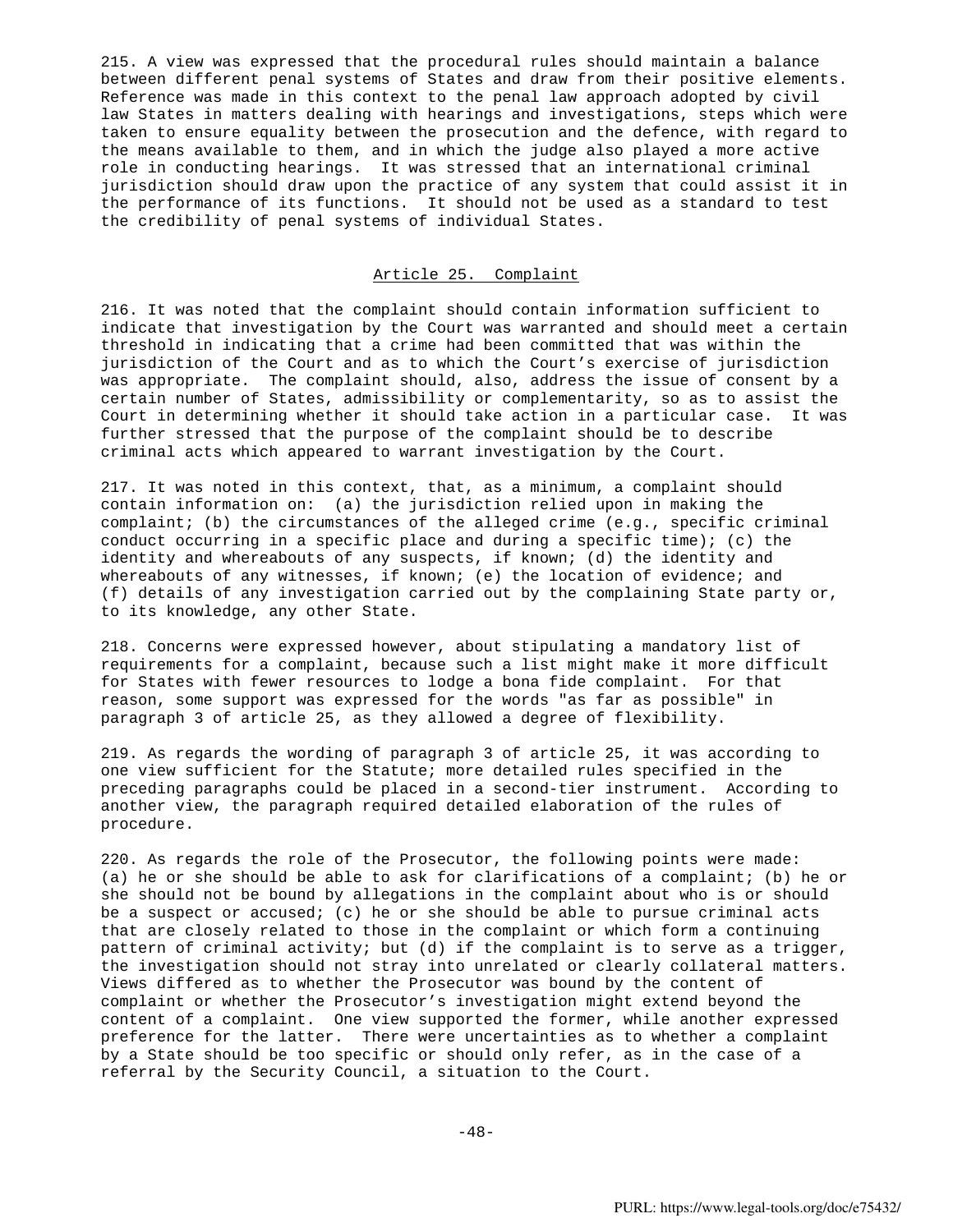221. With respect to who can make a complaint, different views were expressed. According to one view, only States parties should be empowered to lodge a complaint. Some delegations holding this view felt that the Security Council or the Prosecutor should not initiate proceedings before the Court. According to another view, States parties and the Security Council should be able to lodge a complaint. Some other delegations expressed the view that the Prosecutor should be allowed to initiate investigation based on any credible information provided to him or her from any source, whether as a result of inherent jurisdiction or referral of a situation by a State, the Security Council or another source, a model similar to that provided in the Statute of the International Tribunal for the former Yugoslavia.

222. The dual complaint system under article 25, one for genocide and the other for other crimes, was considered by some as undesirable. Preference was expressed for a single unified system, applicable to all crimes.

223. It was suggested that the question of the trigger mechanism be addressed in two separate articles, one dealing with complaints by States and the other complaints by the Security Council. This would allow any necessary special requirements to be prescribed for referral of situations to the Court by the Security Council under Chapter VII of the Charter.

# Article 26. Investigation of alleged crimes

224. As regards the initiation of investigations, various suggestions were made for providing a minimum threshold, a screening mechanism or a judicial filter to distinguish between well-founded complaints of sufficiently serious crimes and frivolous or vexatious complaints. It was suggested that a State party, or a person referred to by name in a complaint, should be allowed to challenge before a trial chamber the submission of a complaint prior to the initiation of an investigation, on various grounds (e.g., the sufficiency of the complaint, the basis for jurisdiction and the admissibility of the case in terms of the principle of complementarity and the gravity of the alleged crime). A State party which was conducting a related investigation should also be allowed to send its objections to the Prosecutor.

225. Different views were expressed as to whether the Prosecutor should be authorized to initiate investigations ex officio. It was suggested that he or she should be authorized to do so based on sufficient, verifiable information received from any reliable source, with a view to strengthening the independence of the Prosecutor and the effectiveness of the Court.

226. With respect to the role of the Prosecutor, a spectrum of views were expressed: the Prosecutor should conduct an independent and impartial investigation on behalf of the international community and should collect incriminating and exonerating information to determine the truth of the charges and to protect the interests of justice; he or she should seek the cooperation of States in conducting investigations rather than carrying out such activities directly for reasons of efficiency and effectiveness, and the investigations would be conducted in accordance with the Statute and the rules of the Court as well as the national law of the State in whose territory the investigation was conducted; the Prosecutor should be able to seek cooperation directly from States or could be authorized to conduct direct investigations in exceptional situations in which there were concerns regarding the objectivity of the national authorities.

227. With regard to on-site investigations, different ways to conduct such activities were mentioned: the investigations should only be conducted with the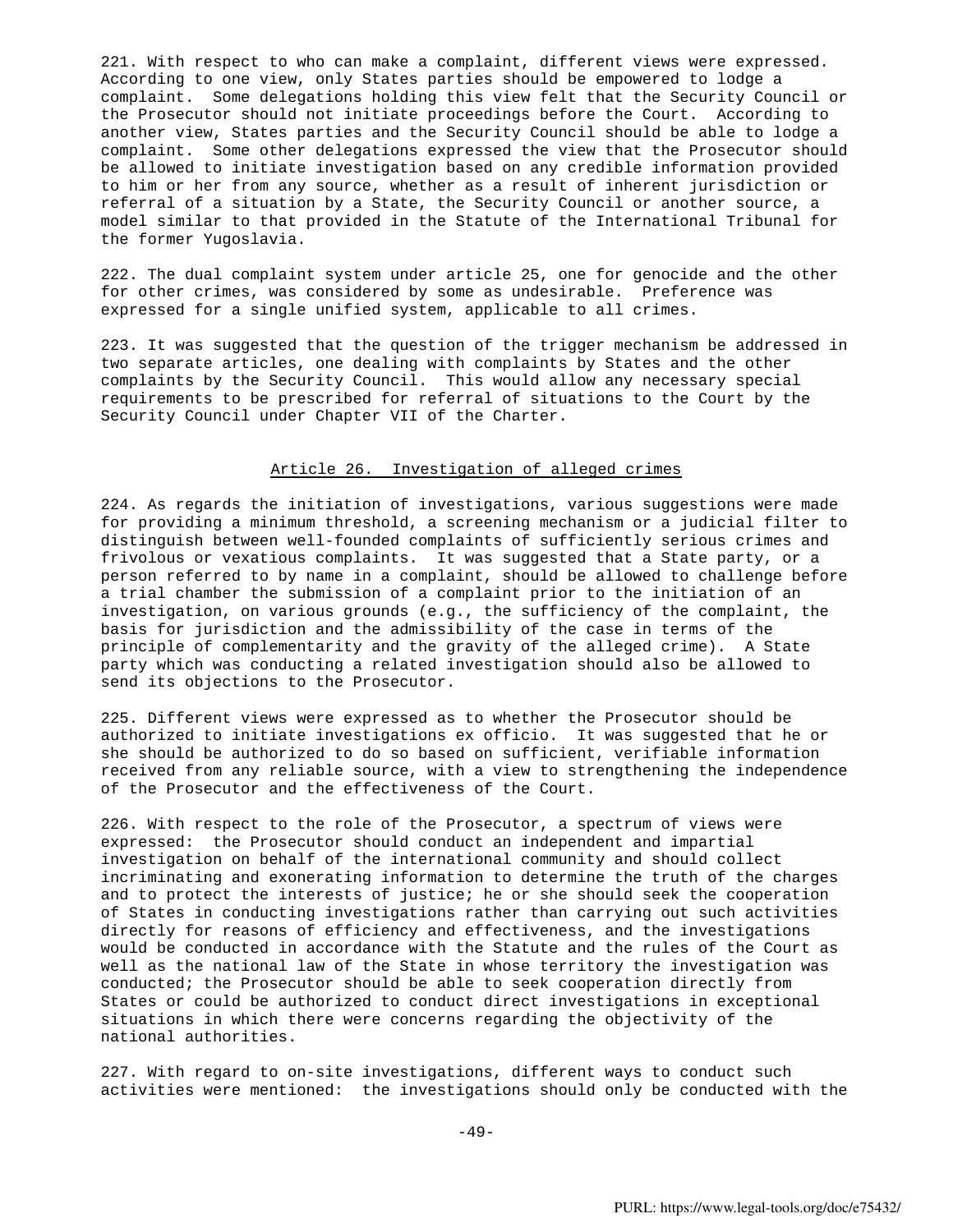consent of the State concerned so as to ensure respect for its sovereignty, with the possible exception of situations in which the national criminal justice system was not fully functioning; the Presidency could empower the Prosecutor to conduct such investigations if there were no civil authorities to whom a request for assistance could be transmitted; the Presidency should appoint a judge or a chamber to supervise on-site investigations and thereby protect the rights of the suspect or the accused, whose counsel could also be present.

228. There was some question as to whether the Presidency was the appropriate body to issue investigative orders, with questions being raised as to the legal effect of such orders. It was stated that the reference to orders concerning "provisional arrest" in this context could create confusion with the use of this term in relation to extradition. It was suggested that an investigations chamber should monitor the investigative activities of the Prosecutor to give judicial authority to his or her actions to decide on requests for State cooperation, to ensure equality between the prosecution and the defence and to enable the suspect to request that certain investigations be carried out. Some delegations observed, however, that undue judicial control over the investigation would interfere with the separation of the judicial and prosecutorial functions. Such a chamber could also decide on objections of States to decisions on investigative measures prior to an indictment. However, the view was also expressed that such tasks could be entrusted to a single judge or magistrate rather than creating an additional chamber.

229. Attention was drawn to the need to consider further and clarify the standard to be applied by the Prosecutor in deciding whether to initiate an investigation or to file an indictment. It was suggested that the Prosecutor should, for example, have broad discretion to decide not to initiate or to discontinue an investigation or prosecution in the interests of justice owing to the age or illness of an individual or a national investigation or prosecution, or to have the authority to decline to investigate or to prosecute certain cases which were not of sufficient gravity and to select the most important cases when crimes were committed on a massive scale.

230. The view was expressed that the complainant State or the Security Council, as appropriate, should be informed of the Prosecutor's decision not to initiate an investigation or to seek an indictment. Any State whose cooperation had been requested during an investigation should also be informed of the latter decision. There were various suggestions to provide for the judicial review of these decisions by the Presidency, a trial chamber, an investigations chamber, an indictment chamber or a judge at the request of the complainant State, the Security Council or the victims. There was some question as to whether the complainant State or an appropriate judicial body should be entitled to initiate a review of such a decision and the manner in which the complainant State should submit its views. It was suggested, for example, that the judicial review should be based on a specific legal standard, such as that of manifestly inappropriate, which would defer to the appropriate exercise of prosecutorial discretion; that the authority of the judicial body should be limited to requesting the Prosecutor to reconsider a decision to preserve prosecutorial discretion and independence; and that the Prosecutor should be able to reconsider such decisions based on new information.

231. As regards the rights of the suspect, the view was expressed that they should be further elaborated in accordance with international standards and contained in a separate article. Emphasis was placed, inter alia, on the right of the suspect to receive a sufficient warning before being questioned, to remain silent during questioning, to not be compelled to testify or to confess guilt, to receive the assistance of competent counsel irrespective of the ability to pay for such assistance, to communicate in confidence with the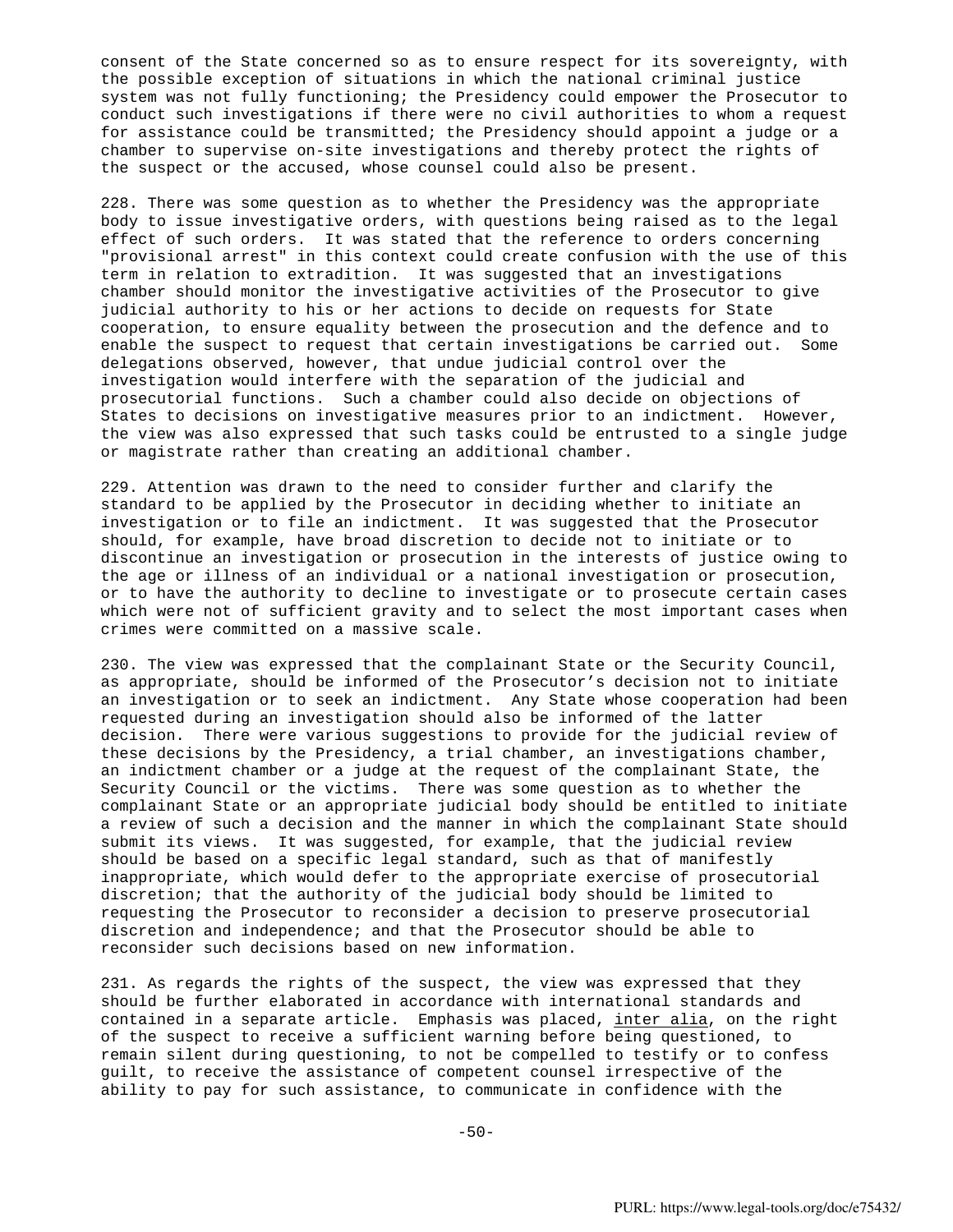counsel, to equal protection before the law and in the case of a minor to be dealt with in a manner that takes account of the child's age. It was stated that, if the accused decides to testify, his or her testimony may be used as evidence in the trial. The view was expressed that the enumeration of the rights of the suspect should, however, be non-exhaustive.

### Article 27. Commencement of prosecution

232. It was suggested that the indictment filed by the Prosecutor in a particular case should contain more detailed information than that stipulated in paragraph 1 of the article. However, if the evidence collected in the case was excessive, a summary could be provided to the reviewing body, which would have the right to request further information as needed.

233. As regards the reviewing body, concerns were expressed over the concentration of authority vested with the Presidency as envisaged in the draft statute, and it was suggested that it would be more appropriate to give certain pre-trial responsibilities to another body, independent of the Prosecutor and the trial, and appeals chambers. In this connection, it was proposed that a pre-trial, indictment or investigations chamber be established to examine the indictment and to hold confirmation hearings, which would provide the accused with further necessary guarantees considering the very public nature of an indictment for serious crimes. The point was made that a permanent reviewing chamber would have the advantages of consistency of approach and avoidance of difficulties associated with a rotation of judges.

234. It was also suggested that either a single judge or a panel of three judges, serving on a rotational basis, should have the function of ruling on pre-trial matters. The same judge performing pre-trial functions should not, however, be involved with the case at later stages. In addition, the judges of the reviewing body should not be of the same nationality as the accused.

235. Regarding the standard on which the indictment would be based, the statement was made that whatever standard was ultimately employed should be sufficiently high to justify trial proceedings. It was suggested that the timing of the exercises contained in paragraph 2 (a) and (b), i.e., determination of a prima facie case and the admissibility of a case before the Court, should be clearly delineated.

236. The view was expressed that the Statute should address the Court's ability to issue arrest warrants prior to any confirmation of an indictment, as well as the need to maintain the confidentiality of an indictment until the arrest is made, in order to ensure the custody of the suspect and to prevent the destruction of evidence. It was further proposed, as also provided for in rule 61 of the Rules of Procedure of the International Tribunal for the former Yugoslavia, that provision should be made in the Statute allowing for seizure of the accused's assets under certain circumstances.

237. With respect to paragraph 3, it was proposed that in those cases where the reviewing body refused to confirm the indictment it should indicate the reasons for its refusal.

238. As regards the requirements under paragraph 4, it was pointed out that the grounds for amendment of the indictment should be clarified. One view was that any amendments to the indictment should not result in the charging of new crimes against the accused. Before deciding upon an amendment of the indictment, the Court should hear the accused. Moreover, the requirement of notifying the accused of any amendments should be fulfilled promptly and in the language of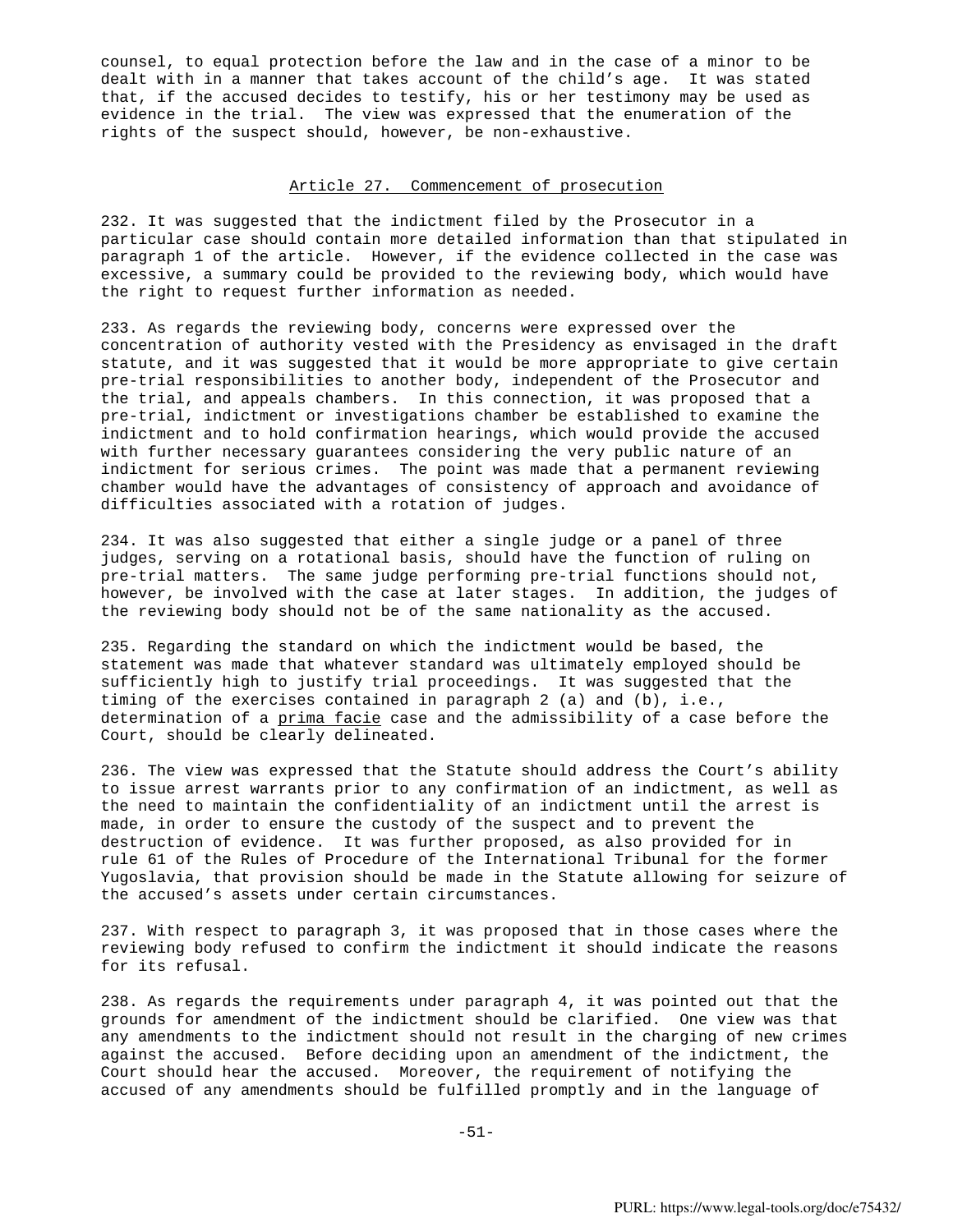the accused, in accordance with the International Covenant on Civil and Political Rights (art. 14, para. 3 (a)).

#### Article 28. Arrest

#### Article 29. Pre-trial detention or release

# Article 30. Notification of the indictment

239. It was stressed that certain matters were within the purview of the State and others were within the purview of the Court and only those functions performed by the Court should be regulated by the Statute. It was recognized that the cooperation of States with the Court was essential for the carrying out of effective and efficient arrest and detention procedures. Attention was also drawn to proposals, submitted at the first session of the Preparatory Committee, for the reformulation of articles 28 and 29 so as to provide for greater clarification and more concise wording regarding arrest and detention.

240. As regards the arrest of the suspect, the view was expressed that the proceedings under article 28 should be conducted under the control of the relevant national authority. Moreover, since many countries would not accept the direct execution of an arrest warrant on their territory, the Statute should provide that States should execute the warrant on behalf of the Court.

241. It was suggested that the term "provisional arrest" used in article 28 should be replaced by another term to avoid improper analogizing to the extradition model.

242. It was deemed reasonable to hold the suspect for a period of 90 days to allow time for confirmation of the indictment considering the serious nature of the crimes in question and the complicated investigation that would ensue. On the other hand, the view was also expressed that the 90-day period was too long and should be reduced. It was also suggested that once the Presidency was satisfied that there was no prospect that the required arrest criteria would be met, the suspect should be immediately released. Concern was also expressed over the provision contained in paragraph 2 of article 28 allowing the Presidency to extend the 90-day period to a seemingly indefinite period of time, and in this regard the suggestion was made to have a fixed period. Provision could also be made for an extension based on compelling reasons.

243. It was felt that article 29 on pre-trial detention or release needed further clarification in respect, inter alia, of the determination by the judicial officer of the warrant duly served and the purpose of such determination. It was suggested that the determination of the lawfulness of the arrest or detention, as well as bail, should be made by the relevant national authorities. A view was expressed that what the Court could determine was the lawfulness of its arrest warrants and its requests for the detention of the suspect. However, the Statute should provide guidelines for the grounds for detention and release for those occasions when the Court had custody of the suspect.

244. It was proposed that, in accordance with the International Covenant on Civil and Political Rights, detention of a suspect before trial should be limited to exceptional cases, such as danger of flight of the suspect, threat to others or the likelihood of destruction of evidence. It was also suggested that provision should be made for other options, such as allowing the custodial State to guarantee the availability of the suspect before the Court without actually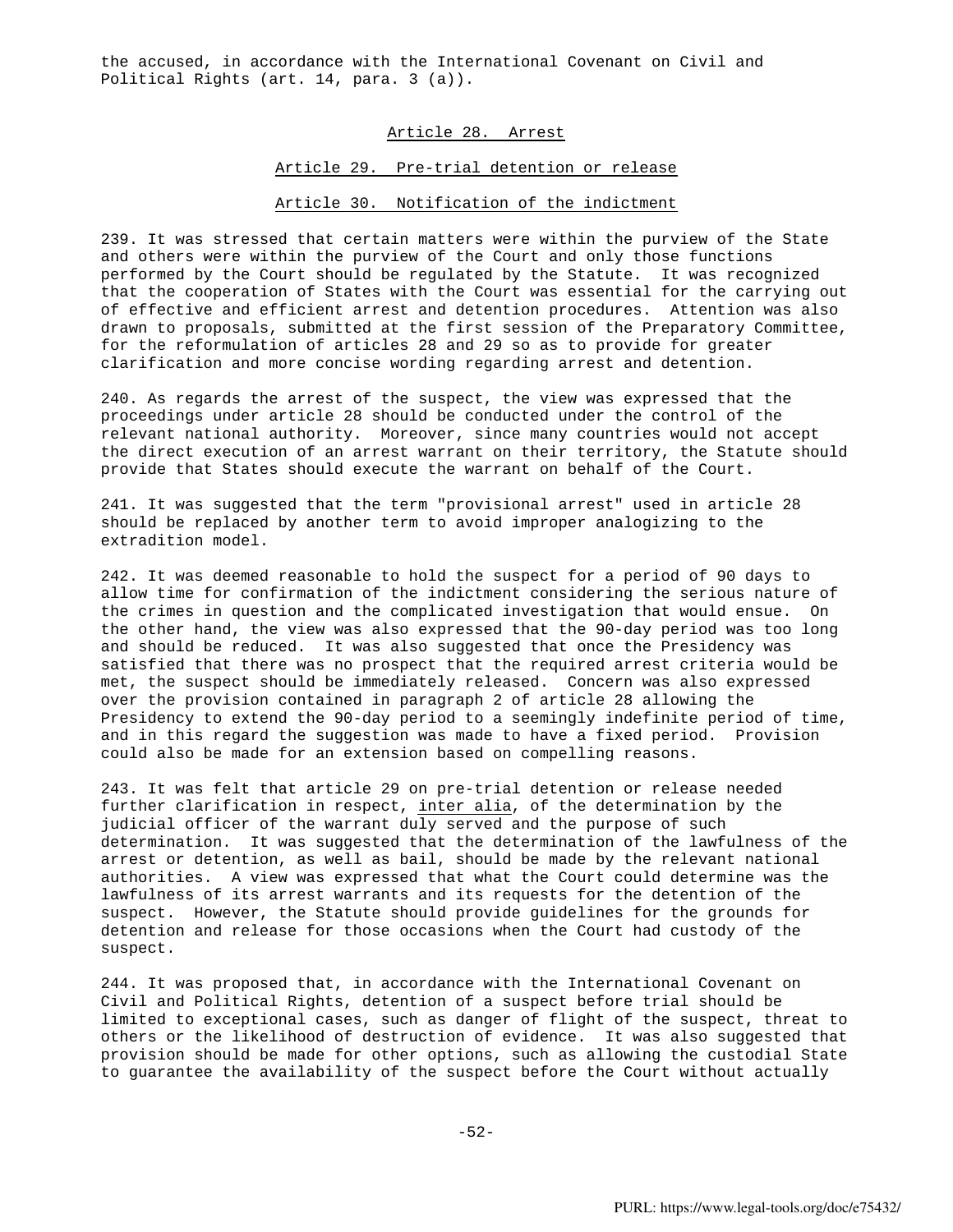detaining the suspect, or by placing the suspect under judicial remand, for example by confining him to his home.

245. It was considered useful to make clear in the provision on notification of the indictment, as contained in article 30, that State authorities should normally perform service of documents. It would not be cost-effective nor would it be necessary for reasons of fairness for the Registrar of the Court to travel to each country where the suspect was detained to serve the indictment.

## Article 34. Challenges to jurisdiction

#### Article 35. Issues of admissibility

# Article 36. Procedure under articles 34 and 35

246. As a general comment, it was noted that the provisions dealing with the organization of the trial should be more detailed than those provided for in the draft articles formulated by the International Law Commission. Such provisions should, in addition to providing for a speedy and fair trial, also provide for the following: protection of witnesses; right of the victim to reparation; possibility of trial in places other than the site of the Court; the possibility of trial in absentia, if the accused is a fugitive; confidentiality of information and evidence; and suppression of false evidence.

247. The discussion on articles 34, 35 and 36 was focused on three main questions and it showed that further elaboration and clarification were requested.

248. As regards the question of who may challenge the jurisdiction of the Court or object to the admissibility of the case (article 34), it was noted that the term "interested State" was too vague and should be defined as those States entitled to exercise jurisdiction, including the State of nationality of the accused, the State where the crime had been committed, the State of nationality of the victims and the custodial State. According to one view, such interested States should also be parties to the Statute. According to another view, there was no logical reason to deprive a non-State party that had a direct and material interest in the case of the right to challenge the Court's jurisdiction. Thus, according to this view, any State that had a right to consent to the Court's jurisdiction under the Statute should be able to challenge that jurisdiction. It was also pointed out that the accused should have the right to challenge the jurisdiction of the Court. The question was raised however as to whether the accused should be permitted to challenge the Court's jurisdiction on grounds of lack of consent where the State whose consent was required had not done so. The competence of the Court could be contested by the interested State or by individuals in question upon receipt of a notification of complaint by the Court, when a request for transfer had been made or at the beginning of the trial.

249. As regards the question of when such a challenge might be made (article 35), a preference was expressed for as early a time as possible. It was suggested that the right to challenge jurisdiction or admissibility should be limited to pre-trial hearings or to the commencement of the trial. To avoid any misuse of the Court or unnecessary expenditure, it was suggested that any challenge to jurisdiction or admissibility should be raised and decided upon before any step in the trial was taken. In addition, challenges to jurisdiction should be permitted only once and not at multiple stages of the process. Preference was expressed for limiting the time within which challenges to jurisdiction or admissibility might be made. It was noted in this regard that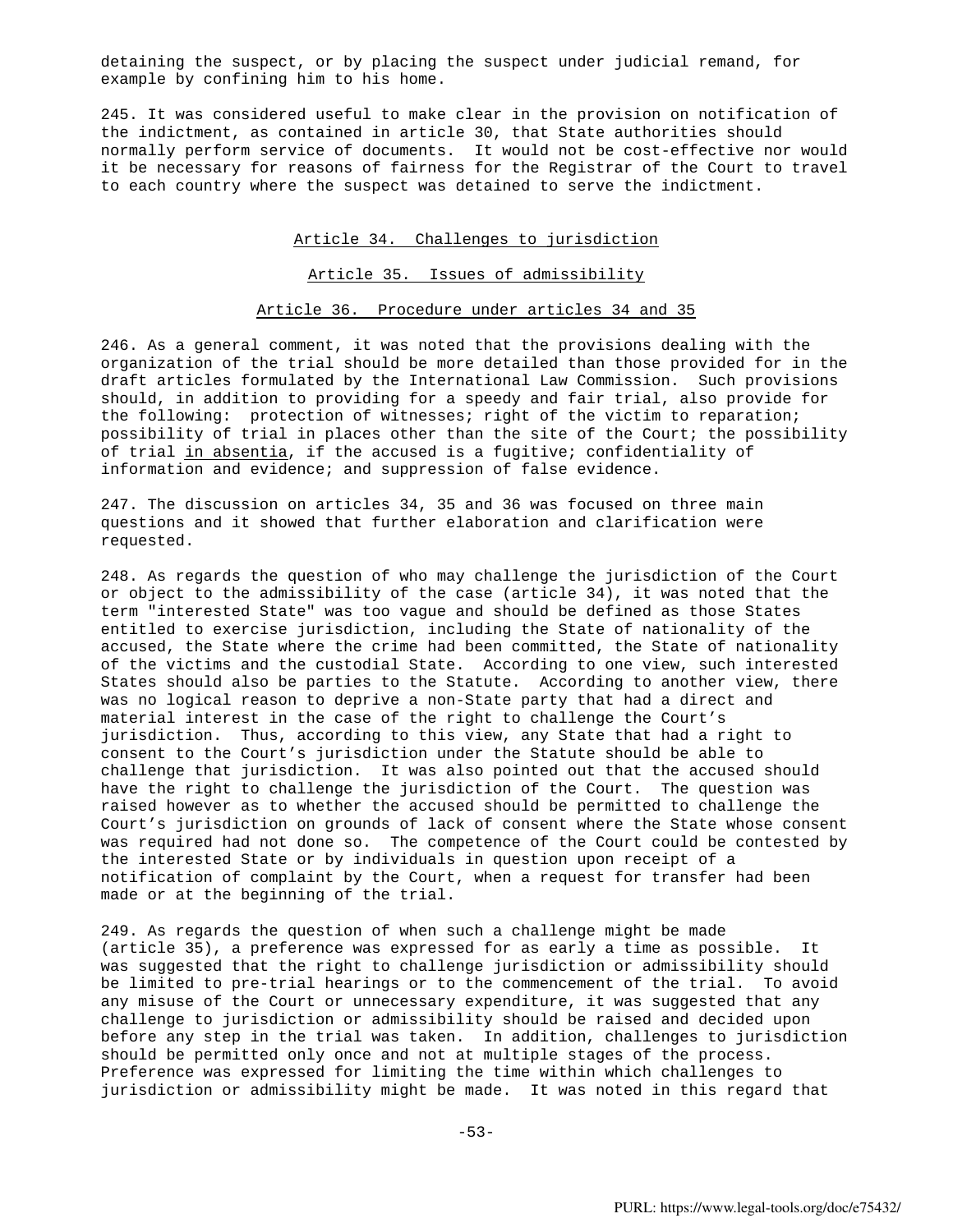States with an interest in a case should be given notice of indictment. This could be facilitated by notification of an indictment from the Court to all States parties. One delegation expressed the view that the case provided for in article 35 (c), inasmuch as it involved a question inseparable from the merits, could not constitute a preliminary objection and accordingly could not be treated as one.

250. It was stated that only in exceptional cases should challenges to jurisdiction be permitted during the trial. Such exceptional cases would include the discovery of new facts which could affect the question of jurisdiction. It was also noted that a fugitive at large should not be permitted to challenge jurisdiction, thereby taking advantage of the processes of the Court, while maintaining the option of refusing to submit to it if it ruled against him or her. The question was also raised as to whether an accused should be permitted to wait until the later stages of a trial to raise a jurisdictional challenge that could have been brought much earlier. A view was also expressed that there should be no distinction between the right of the State and that of the accused with regard to when either could challenge the jurisdiction of the Court. Hence paragraph (b) of article 34 should be deleted. It was further stated that an accused should not be able to challenge admissibility on the grounds of a parallel investigation by national authorities where those national authorities had in fact declined to challenge the Court's jurisdiction. These issues involved how best to allocate prosecutorial power between the Court and those States where the accused did not have a proper role.

251. As regards the procedure by which challenges could be made (article 36), different views were expressed. One view was that objections to jurisdiction should be raised before a chamber other than the trial chamber; such a chamber might be the indictment chamber or the investigative chamber. This procedure, it was suggested, was compatible with maintaining the independence of the trial chamber. According to another view, the question of objections to jurisdiction should be dealt with by the trial chamber itself. It was noted that there should be a decision as to whether decisions on challenges to jurisdiction or admissibility could be appealable. If so, the Statute should clearly provide the procedure for such appeals. It was also noted that article 36, paragraph 2, on the referral of a matter to the appeals chamber, required further guidance with respect to the prerequisites for such a referral.

252. It was stated that when an individual has been investigated and/or prosecuted by national authorities, the decision to override that national process should be by a two-thirds majority of the Court, in deference to national processes.

# Article 37. Trial in the presence of the accused

253. Different views were expressed on this question. According to one view, trial in the presence of the accused constituted a fundamental right of the accused and this right must be observed. Consequently there could be no trial in absentia.

254. Another view was that the current context was different; it involved exceptional circumstances (e.g. crimes affecting the international community) and pertained to a special international judiciary organ which would not have an enforcement mechanism to ensure the presence of the accused. There was therefore room to consider trial in absentia at least in certain specific cases, such as the one in which the accused deliberately flees justice and every effort to bring him or her to trial has proved fruitless. It was stressed however that the rights of the accused must be fully guaranteed and the circumstances and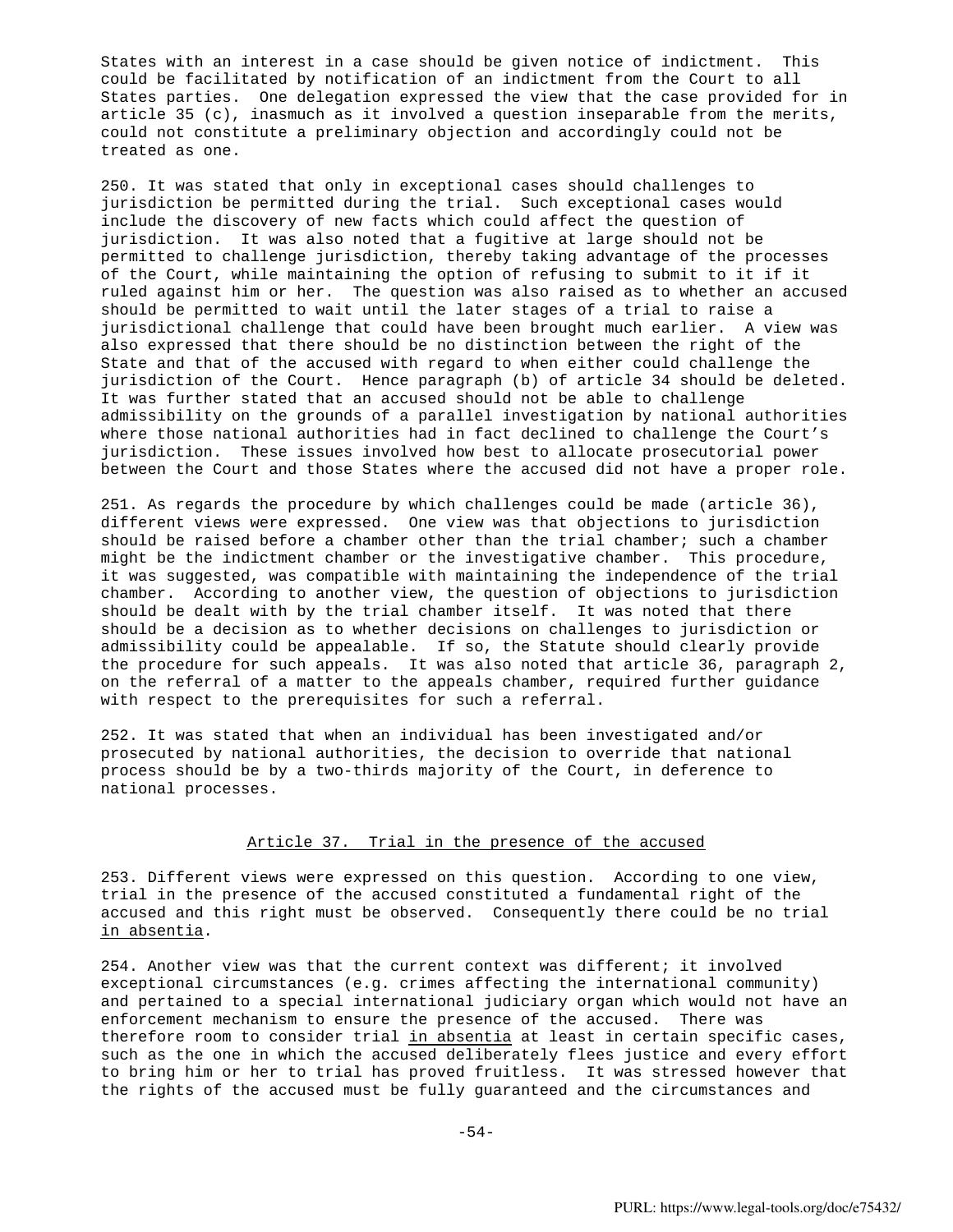conditions clearly stipulated. In particular, the sentence would not be mandatory and if the accused were subsequently to reappear before the Court there should be a retrial.

255. Specific comments were made on the text of article 37.

256. Concerns were expressed over article 37, paragraph 2, which provided for exceptions to the general rule. It was pointed out that even the limited exceptions provided for in that paragraph were not in conformity with the rights of the accused as contained in various international human rights instruments and national constitutions, and should therefore be deleted. It was further observed that the reference to "ill-health" in paragraph 2 (a) constituted only a reason for the adjournment or the suspension of a trial and not for a trial in absentia; continuing disruption of the trial caused by the behaviour of the accused was not a legitimate excuse and it should be remedied by such practical measures as the use of video conferencing or creating a security area for the accused, treating such behaviour as contempt of court. As far as trial in absentia for reasons of security was concerned, it was noted that practical alternatives should be sought (e.g. temporary relocation of the Court or the use of video conferencing).

257. It was also observed that in the case of escape from bail or from lawful custody, the focus for the international community should be on cooperation in locating and re-apprehending the accused. The accused should be warned in advance that in case of escape he or she could be tried in absentia. It was suggested that the term "lawful custody" needed further clarification. It was also pointed out that the distinction between "deliberate absence" referred to in article 37, paragraph 4, and escape "from lawful custody" referred to in paragraph 2 (c) of the same article was not clear and should be clarified.

258. It was stressed that in cases of trial in absentia, the rights of the accused should be set out in detail to include, for example: the possibility for the Court to review the order to exclude the accused, the right of the accused to be informed (through the Registrar) of the proceedings, in case of sickness to be questioned whenever he or she is in the presence of his or her counsel and of the Prosecutor or to be always legally represented by a counsel of his or her choice (or appointed ex officio).

259. Specific comments were also made with regard to paragraph 4, which permitted the establishment of an indictment chamber for certain specific purposes in cases of the deliberate absence of the accused. Concerns were expressed that the effectiveness of the Court might be undermined in those cases. Support was expressed, however, for such an indictment chamber for the purpose of recording the evidence or issuing and publishing an international warrant of arrest for the accused. This should not, in some members' view, lead to either partial or full trial in absentia. The view was also expressed that trial in absentia might take place when the accused was deliberately absent, or when the accused implicitly or explicitly waived his or her rights, provided that rigorous safeguards were taken to preserve the rights of the accused. It was further suggested that a verdict should not be reached nor imprisonment imposed in a trial in absentia. In any case, the trial should be reopened if it had already taken place in absentia. The accused should be able to challenge the admissibility of the evidence recorded in his or her absence. Also, the right of appeal against any decision granted in absentia should be allowed so as to strike a balance between the necessities of justice and the rights of the accused.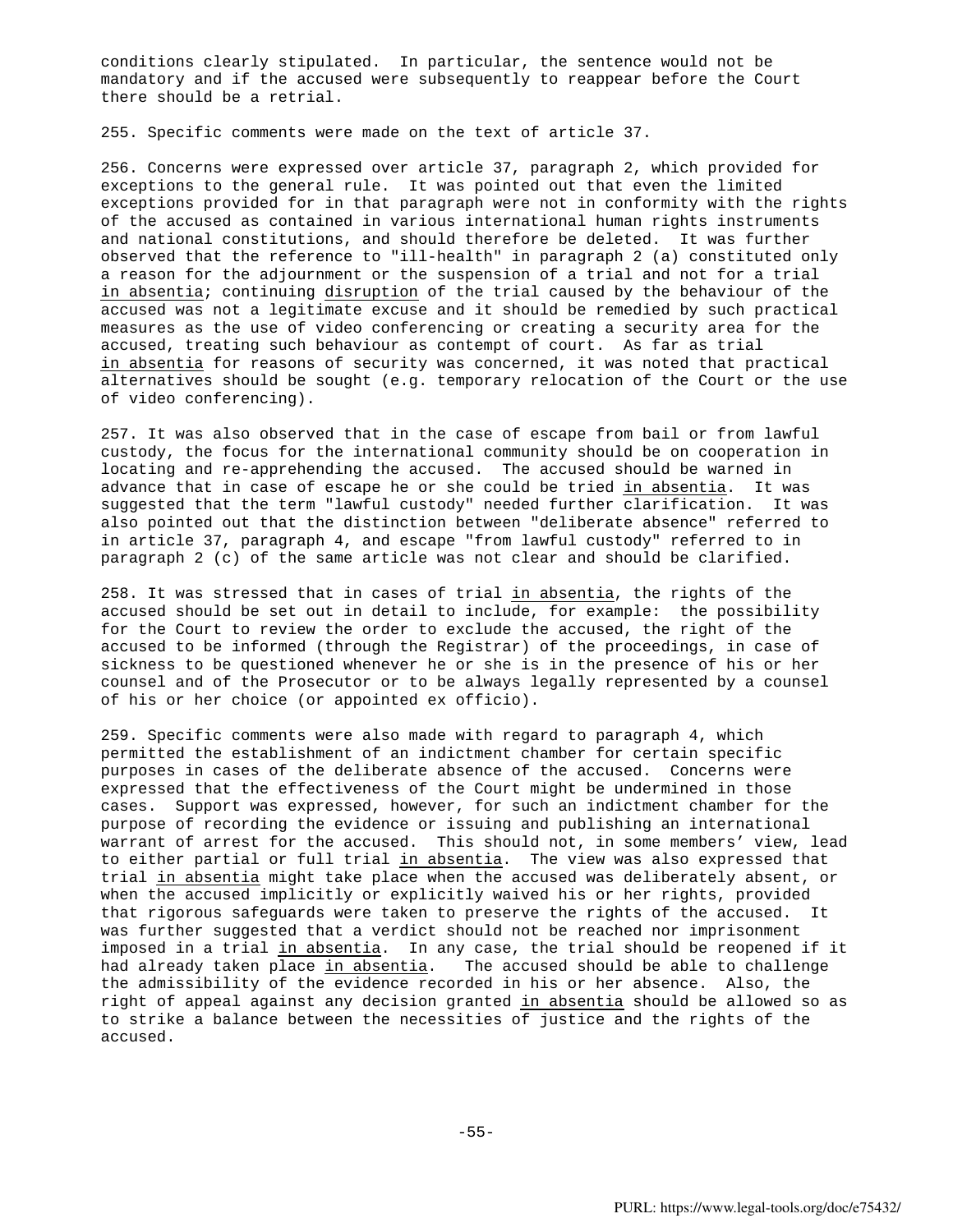260. A number of general remarks were made in this regard: consideration should be given to when the trial chamber was constituted and whether pre-trial motions should be dealt with by another entity; the accused should be informed of the composition of the chamber to facilitate challenges under article 11; some matters addressed in paragraph 1 should be dealt with during the first appearance of the accused before a chamber rather than at the commencement of the trial; and pre-trial motions should be addressed, possibly along the lines of rule 73 of the International Tribunal for the former Yugoslavia.

261. As regards paragraph 1 (d), there were different views as to whether the accused should be allowed to enter a plea of guilty or not guilty and the consequences of a guilty plea. The view was expressed that the accused should be allowed to enter a plea of guilty, which would have the procedural effect of obviating the need for a lengthy and costly trial: the accused would be allowed to admit his wrongdoing and accept his sentence; the victims and witnesses would be spared any additional suffering; and the Court would be allowed to take the guilty plea into account in sentencing the convicted person. The accused should also be allowed to enter a plea of not guilty, so as to benefit from the presumption of innocence and to offer a defence without affecting the duty of the prosecution to prove the charges. A court was not bound to accept a plea or a recommendation for leniency.

262. In contrast, the view was also expressed that the accused should be able to acknowledge the deeds attributed to him or her and the Court should be able to consider this admission as evidence; the admission should not be the only evidence considered by the Court; the admission should not have any consequences for the trial procedures; the Chamber had a duty to determine the guilt or innocence of the accused notwithstanding an admission; and a full trial was necessary given the seriousness of the crimes and the interests of the victims as well as the international community. It was suggested that the Court should not have the power to convict the accused based solely on his or her confession or a single testimony; the Court should be subject to a minimum evidentiary rule concerning admissions or confessions made in Court; and the Court should be subject to a rule of legal reasoning for its decisions concerning guilt and the elements of the indictment, and therefore paragraph 1 (d) should be deleted. It was noted that this paragraph was contrary to the constitutions of some States and could prevent their acceptance of the Statute.

263. Attention was drawn to the need to bridge the gap between different legal systems, some of which did not provide for a plea by the accused with respect to the charges, with emphasis being placed on finding the common denominators in different legal systems. It was suggested that if the accused admitted the facts contained in the indictment, the trial chamber could decide to conduct an abbreviated proceeding to hear a summary of the evidence presented by the prosecution or to continue with the trial if the accused failed to reaffirm the admission or to accept the proceeding. It was further suggested that the trial chamber should determine whether the accused fully understood the nature and consequences of admission of guilt, whether the admission was made voluntarily without coercion or undue influence and whether the admission was supported by the facts contained in the indictment and a summary of the evidence presented by the prosecution before deciding whether to request additional evidence, to conduct an expedited proceeding or to proceed with the trial. It was stated that the Court must have the power to satisfy itself before taking a decision.

264. Paragraph 1 (d) was described as relating to the question of plea bargaining, which should be excluded given the fact that it is in contradiction with the structure of the Court and also given the serious nature of the crimes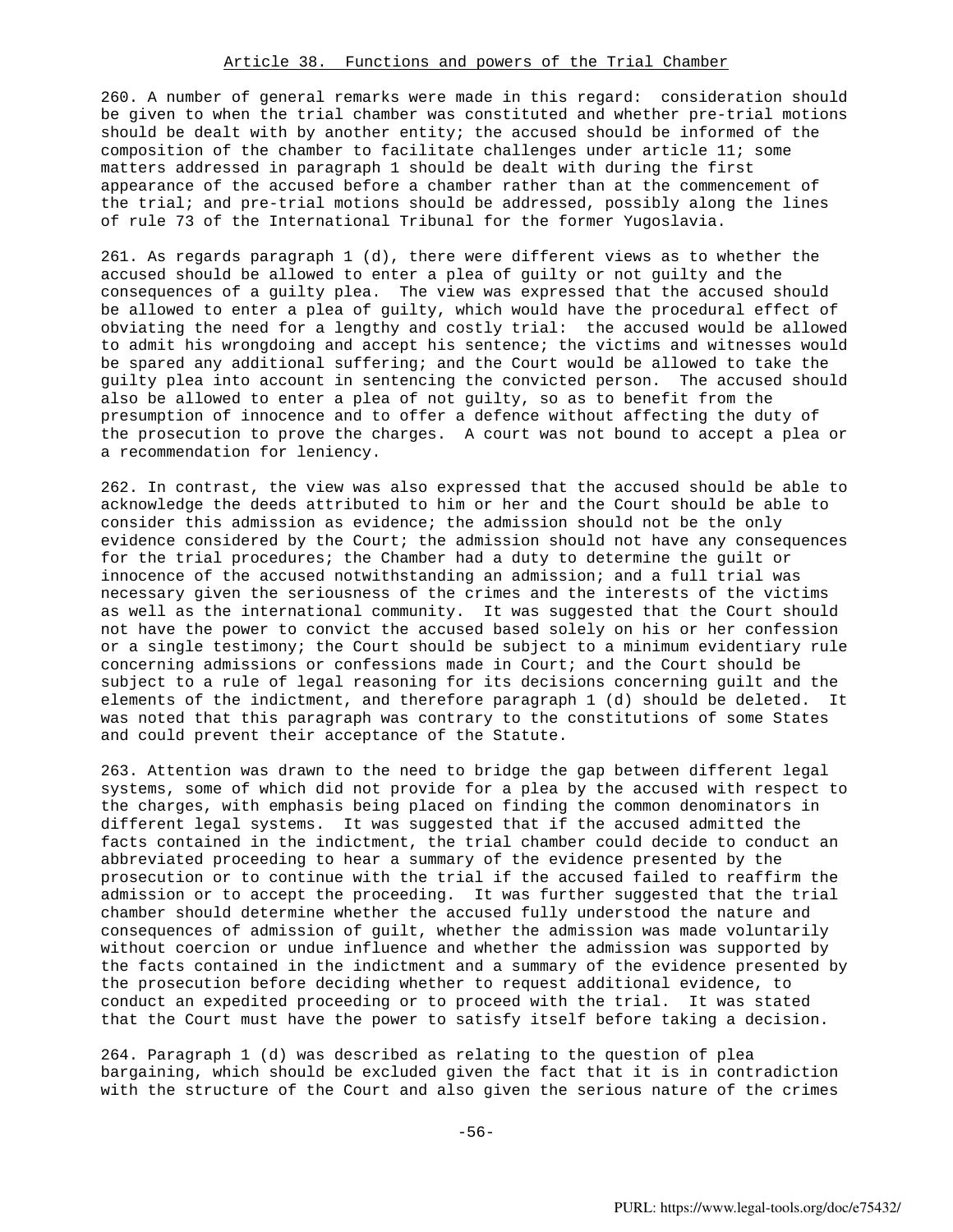which affected the interests of the international community as a whole. However, it was also stated that guilty pleas were not inseparable from plea bargaining.

265. Regarding paragraph 2, the view was expressed that the President of the chamber should play an active role in guiding the trial proceedings by conducting the debate and monitoring the manner in which evidence for or against the accused was reported. It was also stated that procedural matters relating to the order of presentation of evidence should be dealt with in the rules of procedure, while protective measures for victims and witnesses should be elaborated in the Statute.

266. As regards paragraph 3, it was suggested that joinder of accused and joinder of crimes should be addressed in the rules of procedure.

267. With regard to paragraph 4, the view was expressed that the principle of public trials should be clearly stated as the strong preference in the Statute and that any exceptions should be very limited. Suggested exceptions to this principle related to public order; the dignity of the proceedings; the security or safety of the accused, victims or witnesses; crimes allegedly committed by minors; and victim or witness testimony concerning sexual violence. Various concerns were expressed regarding the reference to "confidential or sensitive information". The power of the chamber to maintain order might obviate the need for conducting trials in the absence of a disruptive accused under article 37. The chamber should also have the power to impose sanctions for failure to respect its orders to provide deterrence, as in rule 77 of the International Tribunal for the former Yugoslavia. Decisions concerning in camera proceedings and the verdict should be announced in a public session.

268. A number of remarks were made concerning paragraph 5: subparagraphs (b) and (c) should be amended to refer to witnesses who appear before the Court; a new paragraph 5 (c) bis should be added to enable the chamber to request the assistance of States in taking witness testimony and producing documents or other evidence outside of Court; a chamber should rule at an early stage on the admissibility of evidence under paragraph 5 (d); the chamber should rule on evidentiary questions only after hearing the parties; and such matters could be addressed in article 44.

269. Regarding paragraph 6, it was suggested that the Registrar should be required to prepare a complete written record of the proceedings and possibly a video or audiovisual recording as well.

#### Article 41. Rights of the accused

270. It was recognized that respect for the rights of the accused were fundamental and reflected the credibility of the Court and that there was already a large body of international law on the subject, as contained in such instruments as the Universal Declaration of Human Rights, the International Covenant on Civil and Political Rights, standard minimum rules for the treatment of prisoners and the statutes of the Yugoslavia and Rwanda tribunals, which should be elaborated in the Statute. An issue which needed to be explored was the interaction of the Court and the national jurisdiction prior to the transfer of an accused to the Court. It was also noted that the fundamental rights of an accused to be treated equally by the Court, and the right of minors to be dealt with in a manner taking account of the child's age, needed to be explicitly addressed.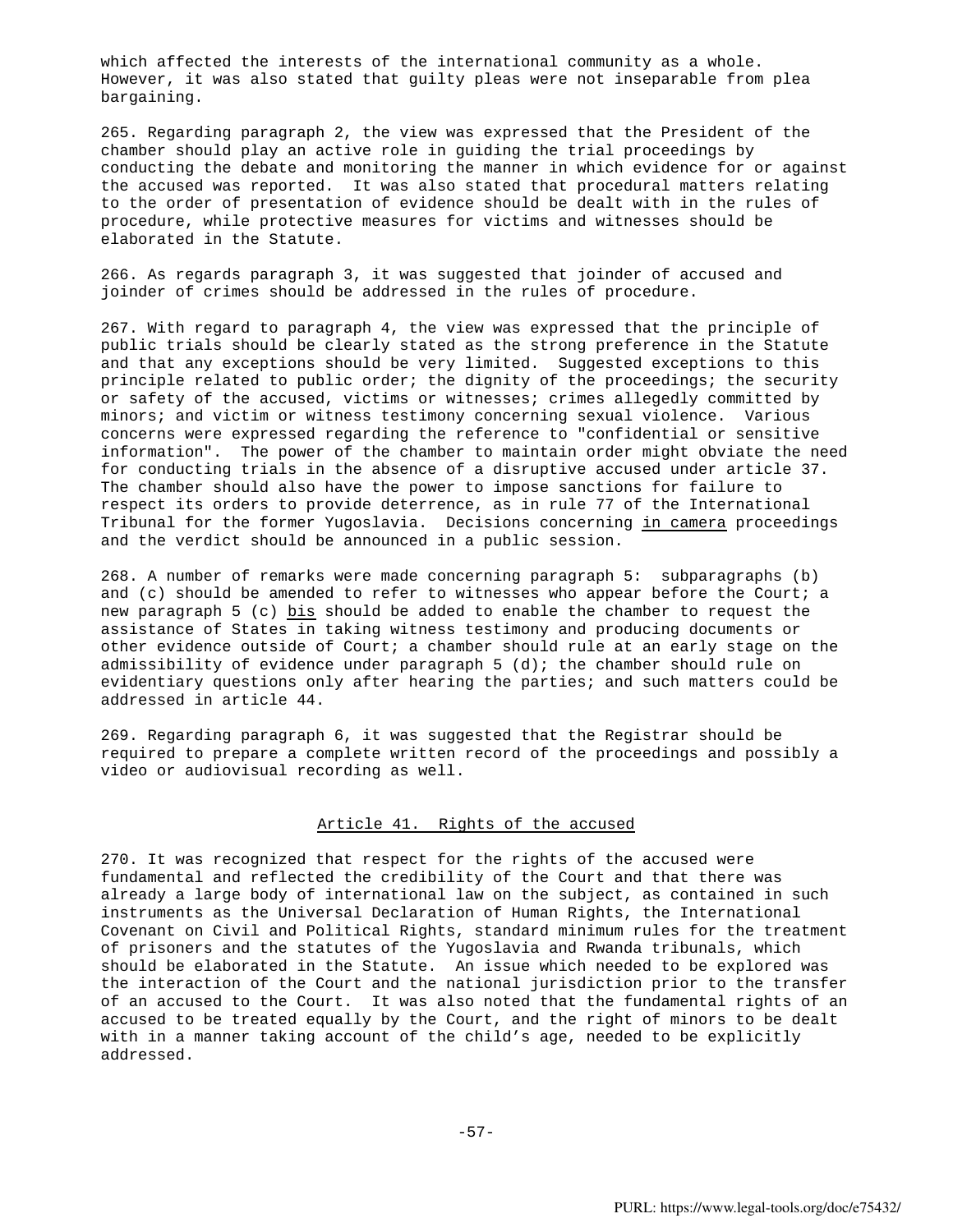271. It was stated that the important right of the accused to be promptly informed of the charge needed further elaboration in the Statute, as well as a broader guarantee than was currently in the draft statute of speedy conduct of all proceedings. The point was also made that an expeditious trial process would prevent a guilty person from delaying the proceedings and would secure the early release of an innocent person. What was needed in this regard was a proactive court which would properly manage the case so as to achieve an early resolution of the case.

272. It was suggested that the Statute should provide for the appointment of counsel if the accused could not afford one. In this connection, a list of defence counsel should be developed to allow the accused a choice of counsel. It was pointed out that the qualification for defence counsel should be based on the capacity to practise before the highest criminal court in the country; in the case of court-appointed counsel, a panel could be established to review counsel according to such criteria as high moral character, competency and relevant experience. It was recommended that there be a presumption in the Statute in favour of the accused being represented by counsel. However, in the event the accused chose to conduct his or her own defence, given the grave crimes the accused would be charged with, consideration could be given to the Court's providing counsel to give legal advice to the accused if so requested. Moreover, provision should be made specifically for the right of confidential communication between the accused and the defence counsel.

273. Given the fact that the Prosecutor would have earlier access to evidence and other information, it was recommended that a mechanism be found that would neutralize any potential advantage of the Prosecutor over the defence.

274. It was stated that it was also fundamental to a fair trial that provision be made for the full disclosure of evidence by the Prosecutor to the defence, as well as a reciprocal duty of disclosure on the part of the defence, including notice to the Prosecutor of any alibi evidence the defence might bring before the Court during trial. It was also stated that the provision, contained in paragraph 2 of the article, requesting the Prosecutor to make available to the defence exculpatory evidence should also include the requirement to make available inculpatory evidence prior to the conclusion of the trial; others stated however that these provisions need further elaboration. It was further observed that the need to protect sensitive information supplied by a State would have to be balanced with the general duty to disclose.

275. It was also pointed out that the right to confront and cross-examine all witnesses was a fundamental right, and concern was expressed in this regard over the possible use of anonymous witnesses, since the defence's ability to probe the credibility of the witness to show a motive to lie or to show that a mistake had been made depended to a large extent on who the witness was. The view was further expressed that there was a need to take into account special measures for a child witness.

276. The right of the accused not to be compelled to give testimony was supported, as was the right of witnesses to enjoy some degree of protection from giving self-incriminating testimony.

277. Concerning the need for the translation of documents, a suggestion was made that the Statute should not allow for the translation of all relevant documents if the accused's counsel had command of either of the working languages of the Court. The question of the costs involved in the translation of documents was also raised.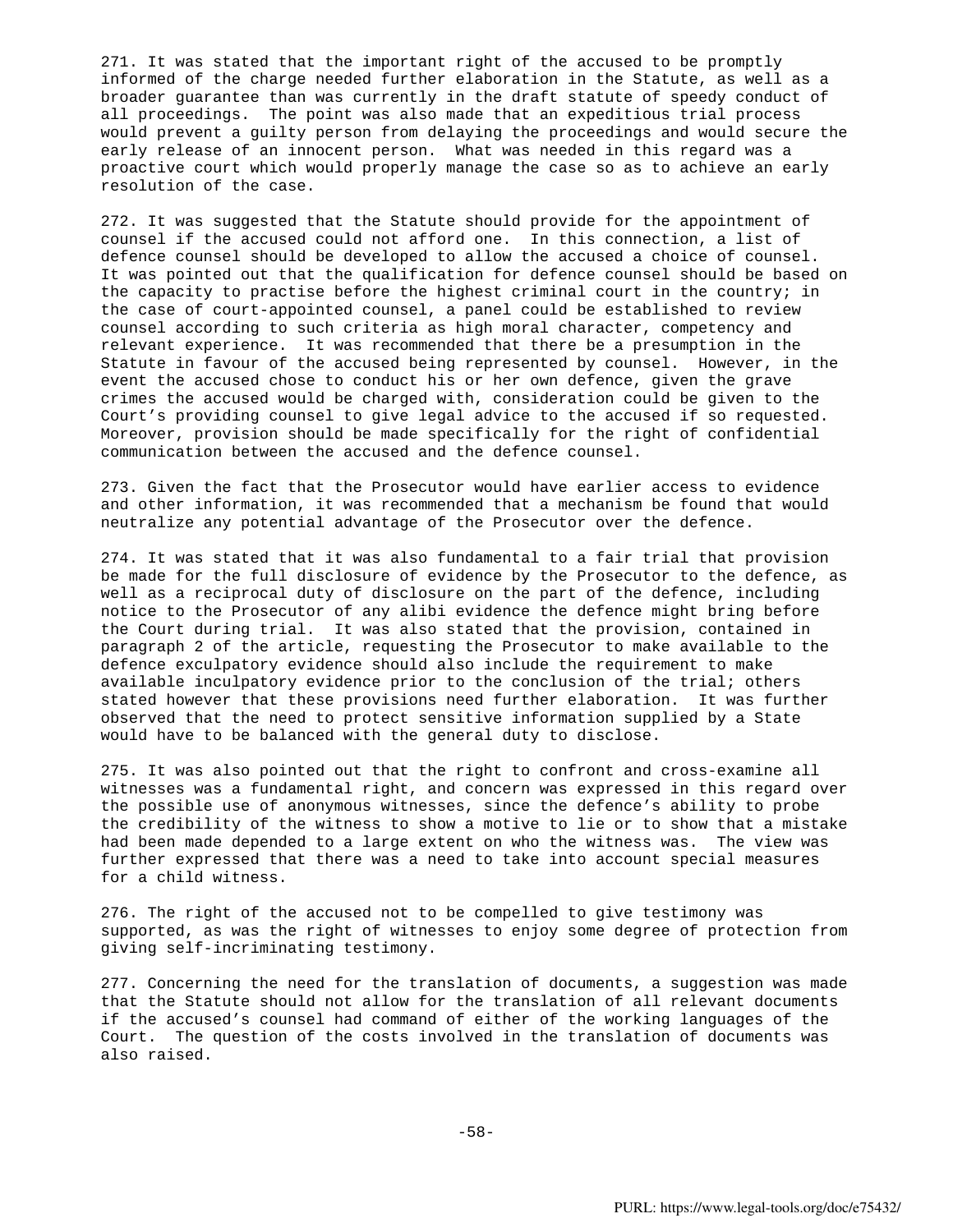278. It was recommended that provision be made in the Statute for the right of the accused to compensation in the event of reversal of or pardon on the ground of newly discovered evidence.

279. With respect to specific drafting points, it was suggested, for example, that the words "subject to article 43" contained in paragraph 1 be replaced with "having due regard to article 43" so as not to place the rights contained in article 43 in a superior position over the rights of the accused. It was further suggested that the words "subject to article 37 (2)" contained in paragraph 1 (d) should be deleted.

## Article 43. Protection of the accused, victims and witnesses

280. It was pointed out that the article was of a very general nature and should be further elaborated and more precisely formulated. Attention was drawn in this regard to the principles of justice for victims of crimes contained in the 1985 United Nations Declaration on the topic, as well as principles, recently elaborated by an expert group, guaranteeing the rights and interests of victims in the proceedings of the Court. The view was also expressed that the protection of the accused, victims and witnesses should be the obligation of the State concerned. Given the importance of protecting victims and witnesses, it was further recommended that their protection should be addressed in a separate provision from that concerning protection of the accused. At the same time, the point was made that the Statute must contain a balance of rights between the two groups and that any protections bestowed on victims and witnesses should not undermine the right of the accused to receive a fair trial.

281. It was stated that measures of protection employed should be non-exhaustive. Reference was made to the witness protection programmes found in many national jurisdictions. It was suggested that provision be made to protect the identity of victims and witnesses in particular cases which, at the same time, would not unduly prejudice the defence. It was further suggested that the Court should obtain the cooperation of the victim or witness before offering any type of protection. The view was also expressed that victims and witnesses should be encouraged to come forward, and in this connection a Court should be created that treated these individuals with concern and respect. Particular concern should be given to children and the mentally impaired and victims of sexual assault. Proposals were also put forward regarding the need to keep victims and witnesses informed of the progress of the case. Attention was drawn to proposals, as well as the precedent of the Yugoslavia Tribunal, for a witness and victim unit to be established to provide services and support to victims and witnesses, under the supervision of the office of either the Registrar or the Prosecutor.

282. It was recommended that provision be made in the Statute for payment of compensation to victims who have suffered damages. Several proposals were made concerning this issue, including the possibility of the Court being empowered to make decisions on these matters, among them the administration of a compensation fund, as well as to decide on other types of reparation. It was further proposed that both the victim and the accused should be allowed to take part in such a proceeding. Concern was expressed however over the Court's ability to follow through adequately and to ensure that restitution was made. The view was also put forward that since the question of compensation was essentially a civil matter, the Court could decide the scope of the victimization and determine the principles relating to compensation for damage caused to the victim; relying on this judgement, the victim could pursue the matter of remedies through the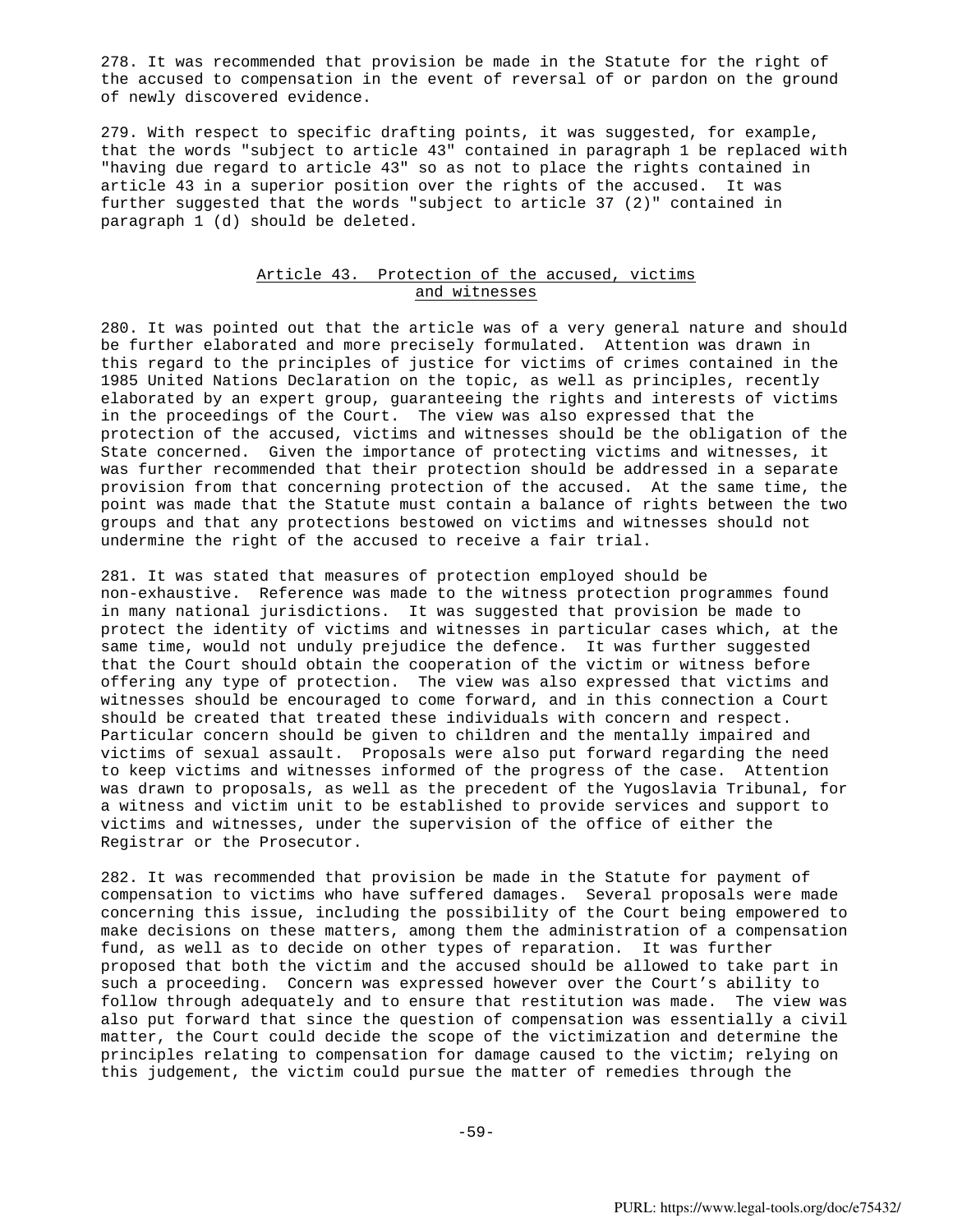appropriate national jurisdiction, which would be bound by the decision of the Court.

283. With respect to specific drafting points, it was suggested that the words "subject to article 41" should be added to article 43.

#### Article 44. Evidence

284. Among the questions raised by this article was that of whether the rules of evidence should appear in the Statute or in the rules of procedure of the Court or in some other form.

285. It was noted that the rules of evidence constituted an integral part of the due process of law and of the rights of the accused.

286. A commonly shared view seemed to be that fundamental or substantive principles of evidence should figure in the Statute itself while secondary and subsidiary rules could appear in the rules of the Court or other instruments. This approach would be more flexible since the latter could be more easily amended than the Statute and would also allow the Court the flexibility to adopt rules according to its practice and requirements. Certain examples of such principles were given: the judicial notice, the presumption of innocence of the accused, the capacity of witnesses to testify, the right to refuse to answer incriminating questions or the evaluation of documentary evidence. Written proposals were submitted for that purpose. It was recognized however that the task would be difficult since it would first involve a selection of the fundamental principles from the main legal systems of the world and would then entail a differentiation between the principles, the rules and the subsidiary rules.

287. The issue of perjury was also at the centre of the debate on the article. One view was that States parties should extend their national laws on perjury to cover evidence given by their nationals before the Court. The Court should only be concerned with whether perjury had taken place; the consequences of perjury should be left to the States concerned. In effect the jurisdiction of the Court would only cover crimes defined by the Statute.

288. Another view was that the Court should be able to control its proceedings, address the reliability of evidence presented and impose penalties in case of perjury; to leave such issues to States would entail many legal and practical difficulties, lengthy proceedings and jurisdictional conflicts. Rules concerning perjury should therefore be included in the Statute. The view was also expressed that the term "perjury" should be replaced by the words "false testimony", that false testimony should be made an offence under the Statute and that the Court should be empowered to order the arrest of a suspect for this offence and his trial by a specially constituted chamber.

289. Another issue related to the means of obtaining evidence and the exclusion of evidence (of article 44, para. 5). This raised, inter alia, the important question of judicial cooperation between the Court and national jurisdictions since very often evidence presented to the Court would have been obtained in the States concerned, in accordance with their national rules. Consideration was given to the possibility for the Court to inquire whether such evidence had been obtained in accordance with national rules. It was suggested that a mechanism should be created whereby the Court, in cases of allegations of evidence obtained by national authorities by illegal means, could decide on the credibility of the allegations and the seriousness of "violations". According to another view, the Court should not get involved in intricate inquiries about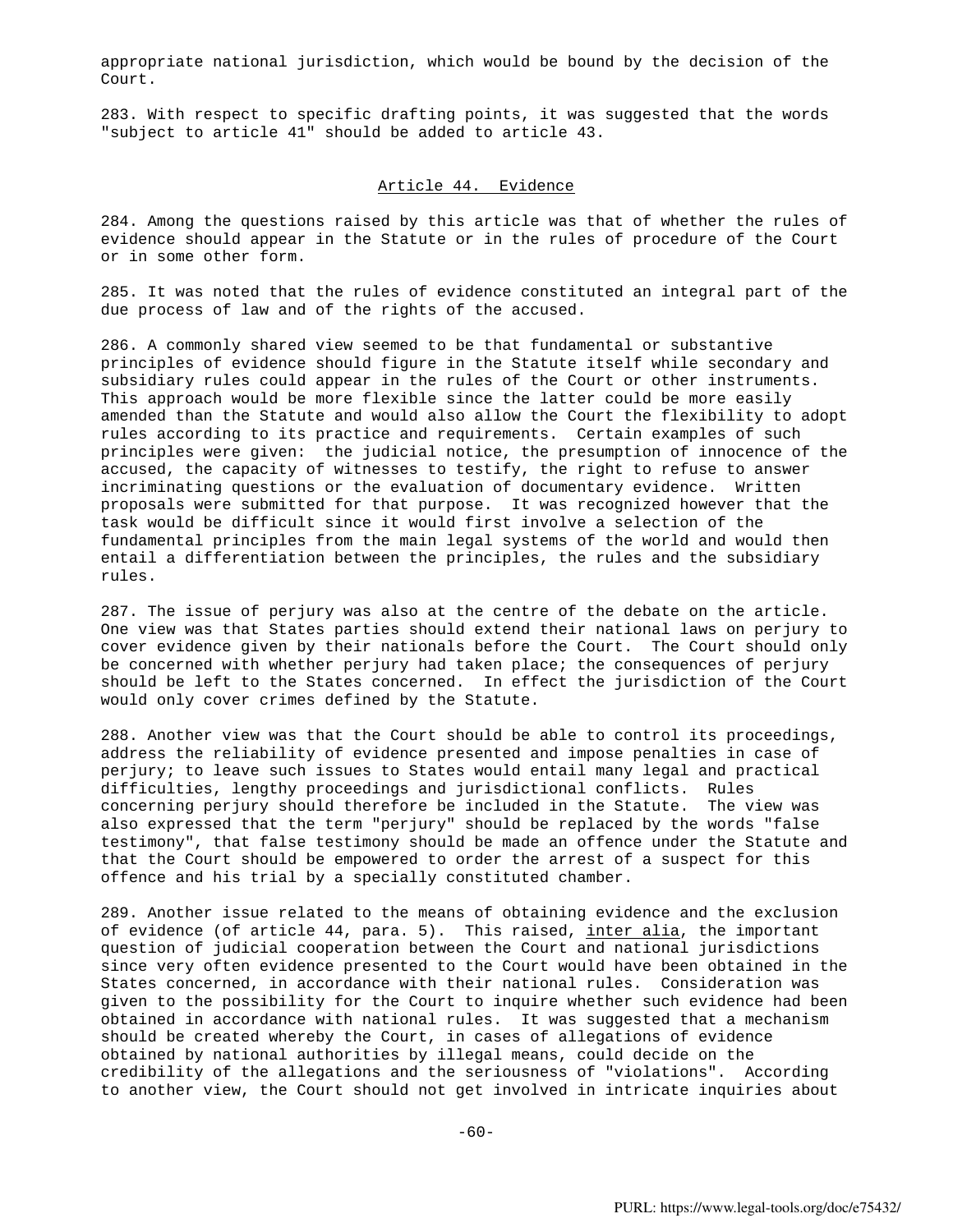domestic laws and procedures and it should rather rely on ordinary principles of judicial cooperation. It should apply international law and should exclude, for example, evidence obtained in violation of fundamental human rights, or minimum internationally acceptable standards (such as the Guidelines of the United Nations Congress on Prevention of Crime and Treatment of Offenders), or by methods casting substantive doubts on its reliability.

# Article 45. Quorum and judgement

290. With respect to the question of quorum and presence in the trial chamber, a general view seemed to be that the number of the members should preferably be odd (e.g., five) and that all members as well as the Prosecutor should be present at all stages of the trial in the interests of due process and fair trial (the same judges should be present at all hearings when relevant evidence was given, for example). A temporary absence of a judge should result either in the continuation of the trial with the remaining judges or the suspension of the trial. In case of prolonged absence of a judge, replacement should take place.

291. As for the method of decision-taking in the trial chamber, some delegations expressed the view that it should be by a majority of judges, although some supported a unanimity rule (at least in case of a conviction). The judgement should be in writing and as complete as possible, including the questions of the competence and admissibility, as well as reasons for the judgement. The view was also expressed that the Court should have power to convict the accused on the strength of evidence put forward of a crime different from that included in the indictment provided that the accused had an opportunity to defend himself or herself and that the punishment to be imposed would not be more severe than the punishment which may have been imposed under the original indictment.

292. A view was expressed that there was no need to hold two separate hearings one for the conviction or acquittal of the accused, and one for the sentence, since no jury trial was envisaged and both issues would be decided by judges. It was also suggested that in case of conviction, compensation for the victims or restitution of goods should be considered when appropriate. The view was also expressed that the accused, when sentenced, should be notified of his right of appeal and the time limit within which that right must be exercised.

293. Another issue was how to deal with dissenting or separate opinions. A view was expressed that such opinions should be made known together with the majority decision, as this would be consistent with the established practice in national and international courts; they might also become particularly relevant in cases of appeals or retrials. Another view was that the criminal proceedings were completely different from proceedings involving civil cases and that dissenting or separate opinions would undermine the credibility and authority of the Court.

## H. Appeal and review

294. Three substantive issues were raised regarding appeal: (a) the grounds of appeal, (b) the persons who have the right to appeal, and (c) the proceedings on appeal.

295. Some support was expressed for the grounds enumerated in paragraph 1 of article 48: procedural error, error of fact or of law, or disproportion between the crime and the sentence. Whether an appeal on the grounds of jurisdiction and admissibility would be possible and at which point it should be made were issues also raised and it was suggested that they should be considered further. A suggestion was that appeals of the Prosecutor should only be allowed on the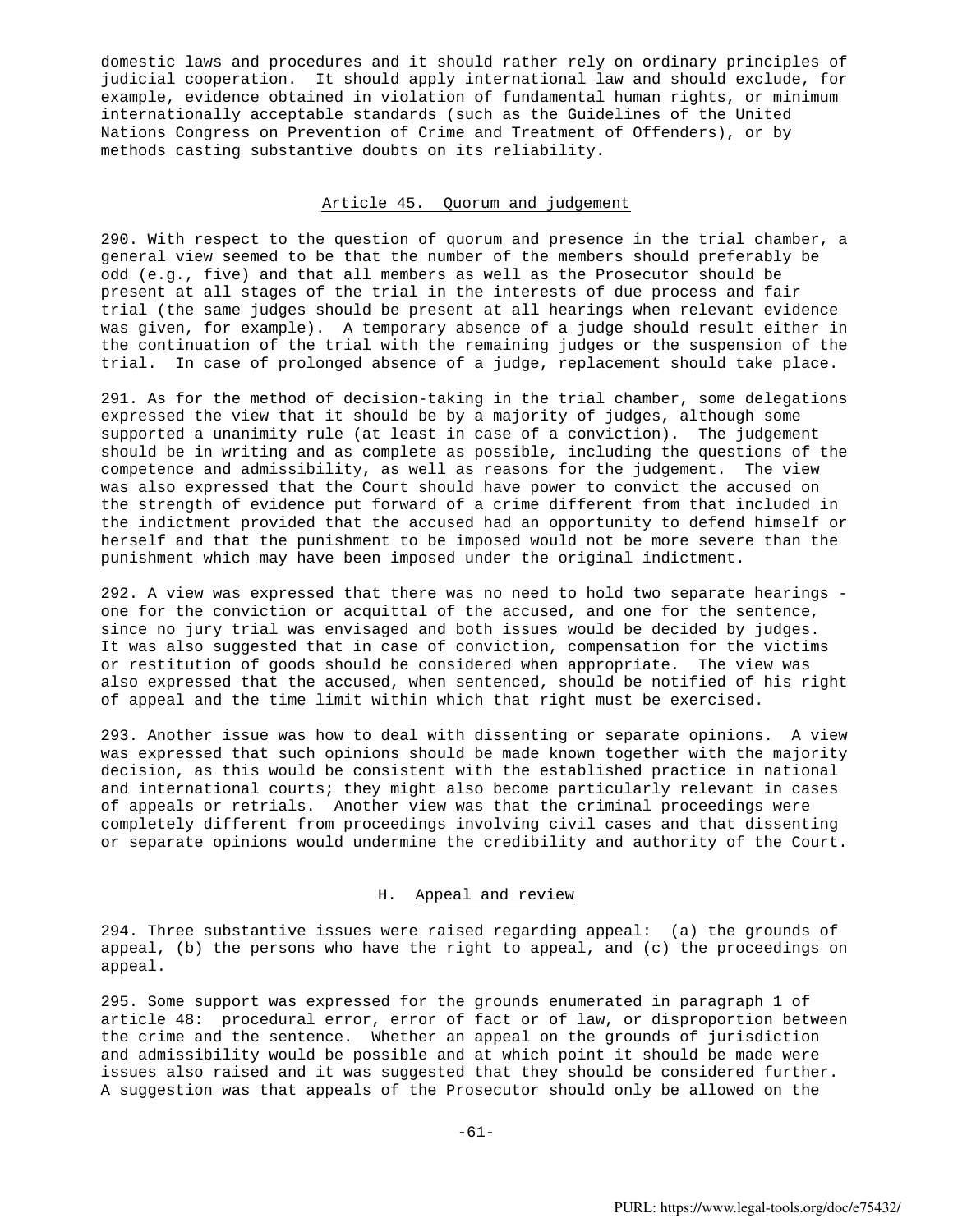ground of error of law. Another view was that the grounds of appeal for the Prosecutor and the accused should be the same. It was also suggested that the ground of disproportion between the crime and the sentence as well as the notion of procedural error needed to be further clarified and elaborated. One view was that the convicted person should be able to appeal on any substantive grounds. If the appeal by the convicted person was general (i.e., not only against the sentence), the appeals chamber should re-examine the case in its entirety. The idea was expressed that the right of appeal should be made available as broad as possible without the appellant having to justify why this recourse was sought.

296. As for the question of the proceedings, it was pointed out that a provision on the time period in which an appeal ought to be made should appear in the Statute (for example 30 days or longer should the Presidency allow it). Stress was placed upon the necessity to include more detailed and specific provisions concerning the manner in which the appeals chamber would apply rules of procedure and evidence.

297. It was also suggested that the judges of the appeals chamber should have the right to make public their dissenting opinions. The opposite opinion was also put forward: it was suggested that the number of judges should be odd (for example, seven).

298. In case of new evidence, a suggestion was that the appeals chamber should be able to transmit the case for review to the trial chamber with different composition. It was stressed that a complete separation of membership between the trial and appeals chambers was necessary. Terms such as "unfair [proceedings]" or "error of fact or law" in article 49 were considered unclear and in need of further clarification. It was also considered necessary to define clearly the criteria according to which a new trial should be ordered as distinguished from those for a reversal or an amendment of a decision.

299. With regard to the effect of an appeal, it was suggested that unless the trial chamber decided otherwise, a convicted person should remain in custody pending an appeal, though the appeal should have an effect of suspending the execution. The idea was also expressed that during the appeal the execution of sentence should be suspended and the accused should be detained as long as the trial chamber is determining its decision.

300. As concerns the question of the revision of a conviction, it was felt that the grounds should go beyond those indicated in article 50 and should possibly include cases where evidence proved to be false or invalid, a grave violation of duties of judges had occurred, or when new facts had come to light which were unknown at the time of the trial. But the grounds for revision should be more limited than those for appeal. It seemed to be a general view that revision should not be subject to a time limit and could take place at any time (even after the death of the convicted person, if requested by his or her relatives or any other person concerned).

301. It was considered necessary to elaborate the rules for the determination of when to constitute a new trial chamber or reconvene the trial chamber or to refer the matter to the appeals chamber.

302. In case of a revision of a conviction or of acquittal of a convicted person, it was suggested that provision for compensation should be included in the Statute.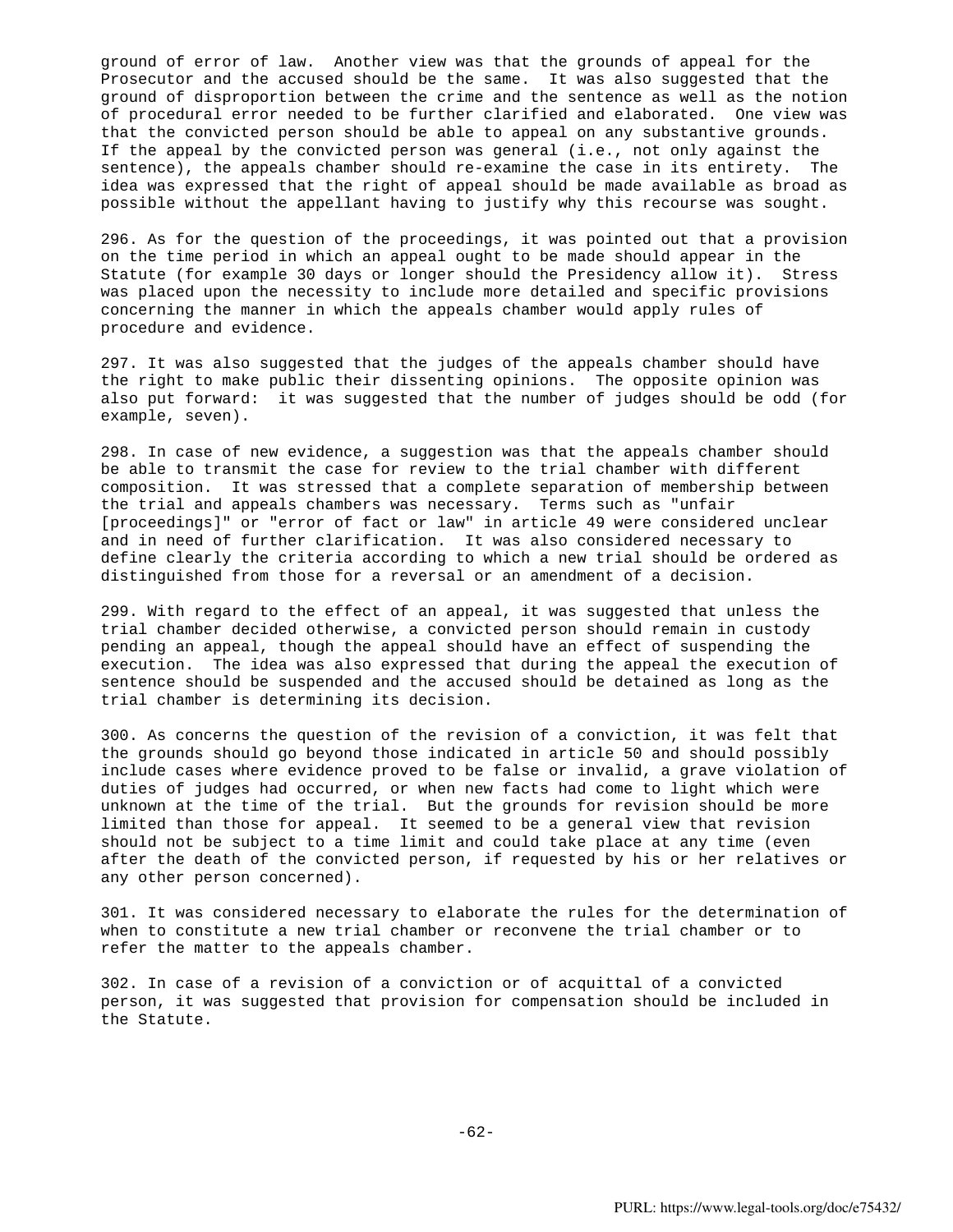#### I. Penalties

## Article 46. Sentencing

#### Article 47. Applicable penalties

303. Two main issues emerged from the discussion: the type of penalties and the relevant laws for determining penalties.

304. It was noted that the principle of legality (nulla poena sine lege) required that penalties be defined in the draft statute of the Court as precisely as possible. The link was stressed between sentencing and penalties which should reflect the different degrees of culpability. A view was expressed that maximum and minimum penalties for each crime should be carefully set out in the draft statute. There was also a suggestion to include detailed regulations concerning, for example, minors, aggravating or attenuating circumstances (severity of damage or injury, prior conduct of the accused, means of commission of the crime, etc.), cumulative penalties for multiple crimes, an exhaustive list of aggravating circumstances and a non-exhaustive list of attenuating circumstances. Other delegations expressed support for the more flexible approach of the draft proposed by the International Law Commission, owing to the difficulties of reaching agreement as to specific rules in this matter.

305. It was considered that deprivation of freedom would form the basis of penalties under the Statute. Some delegations expressed some difficulties with the concept of life imprisonment. Some others considered that life imprisonment and imprisonment for a specified period of time (years and/or months) should be the basic penalties under the draft statute. Fines as a separate penalty were considered inadequate in view of the seriousness of the crimes and, moreover, the Court might have difficulty collecting the fines owing to the lack of an enforcement mechanism under the draft statute. It was recognized however that fines might be appropriate for such "procedural" crimes as perjury or contempt of court or as supplementary to a penalty of imprisonment or as penalties to be applied to juridical persons. Other penalties suggested for imposition included disenfranchisement, denial or suspension of political rights or public office for the convicted person and forfeiture of property.

306. Some delegations expressed their strong support for the exclusion of the death penalty from the penalties that the Court would be authorized to impose in accordance with article 47 of the draft statute. While the death penalty was ruled out by those delegations, others suggested that the death penalty should not be excluded a priori since it was provided for in many legal systems, especially in connection with serious crimes.

307. It was also noted that provisions concerning compensation of victims, restitution of property acquired through crime and the confiscation of property of the convicted person, as well as provisions concerning penalties for juridical persons (political organizations, trade organizations and other organizations) such as dissolution, confiscation and the like, should also be considered for inclusion in the draft statute. Many problems were raised in connection with the complex issue of compensation for the victims, including compensating a large number of victims of civil war, locating the source of funding and establishing criteria for distributing funds. Reference was made to the ongoing work on reparation for victims of crime under the auspices of both the Commission on Human Rights and the Commission on Crime Prevention and Criminal Justice.

308. Regarding the relevant laws for determining penalties, various comments were made with respect to the States whose national laws the Court might take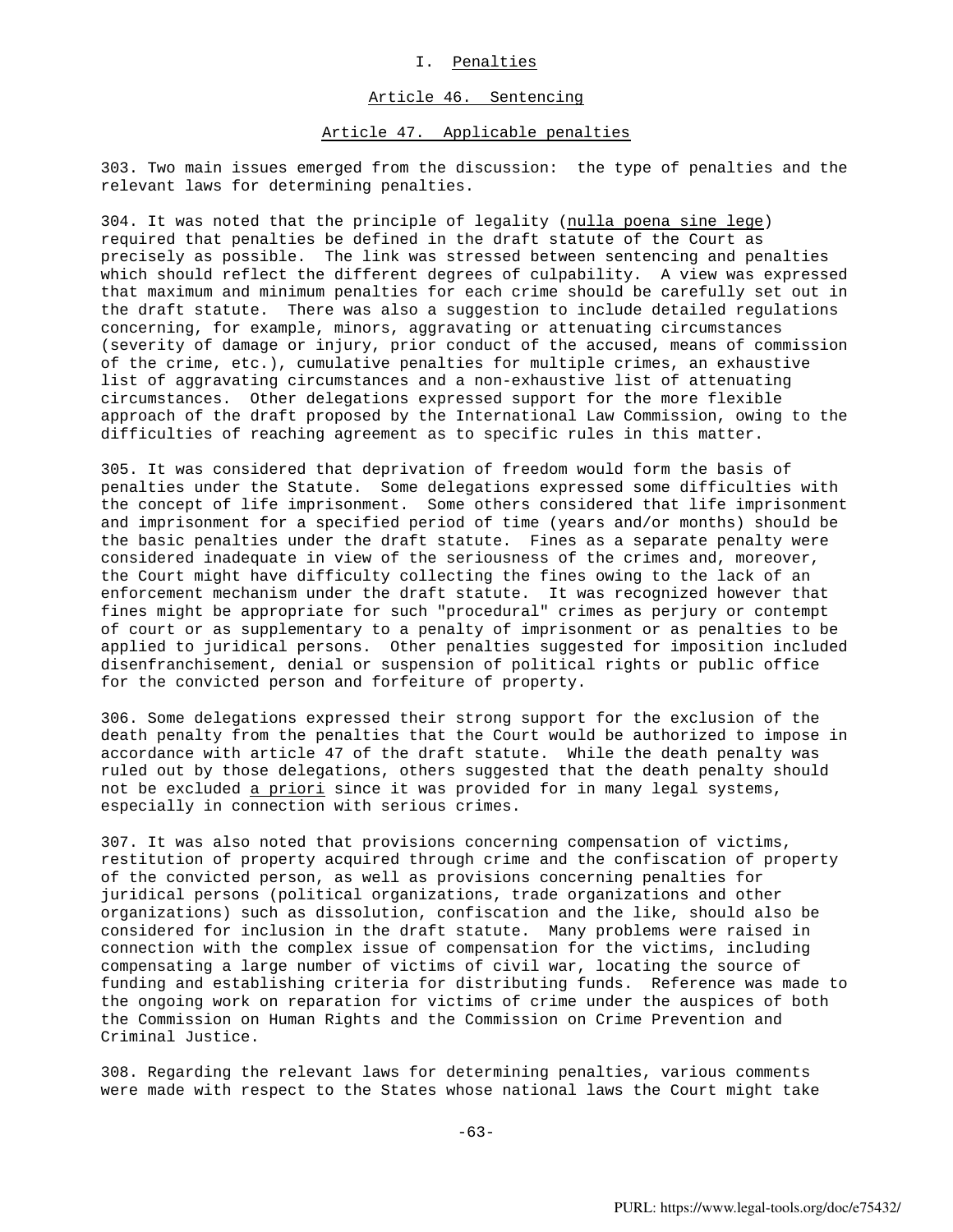into account: (a) the State of nationality of the convicted person; (b) the State where the crime had been committed; and (c) the State which had custody of and jurisdiction over the accused. A view was expressed that taking into account the various national laws had the drawback of vagueness and imprecision, which could be contrary to the principle of legality. Moreover, this could result in manifest inequality and inconsistency, since domestic laws were not always identical in the penalties prescribed even for the same crimes. The idea was expressed that recourse to internal law should be used on a subsidiary basis and could only be applied if it did not run counter to international criminal law. One suggestion was that the draft statute should include an international standard for the various crimes; the jurisprudence and the experience of the Court could gradually expand this area. Another view, however, considered that the "renvoi" (referral) to national legislation could constitute a compromise among differing concepts and a solution to the difficult problem of determining the gravity of penalties. In the event that the national legislation did not provide for a specific crime, its provisions for an analogous crime could be taken into account.

309. It was suggested that the Court should have competence to impose appropriate punishment in cases where the convicted person was sentenced for a lesser crime than that for which he or she had originally been indicted. It was further suggested that the period of incarceration already served by the convicted person prior to trial should be taken into account in his or her serving of the term of imprisonment.

# J. Cooperation between States and the International Criminal Court

# 1. General issues relating to States' cooperation with the Court

310. The view was widely shared that since the proposed International Criminal Court would not have its own investigative or enforcement agencies, the effectiveness of the Court would depend largely upon the cooperation of national jurisdiction in obtaining evidence and securing the presence of accused persons before it. It was considered essential, therefore, that the Statute provide the Court with a sound, workable and predictable framework to secure the cooperation of States. There was the position that the legal framework governing cooperation between States and the Court should be broadly similar to that existing between States on the basis of extradition and legal assistance agreements. This approach would ensure that the framework of cooperation would be set forth explicitly and the procedure in which each State would meet its obligations would be controlled by its national law, although there would be instances in which a State must amend its national law in order to be able to meet those obligations. There was also the position, however, that the Statute should provide for an entirely new regime which would not draw upon existing extradition and legal assistance conventions, since the system of cooperation between the Court and States was fundamentally different from that between States, and extradition existed only between sovereign States. The obligation to cooperate imposed by the Statute on States parties would not prevent the application of national laws in implementing such cooperation.

311. The principle of complementarity was considered particularly important in defining the relationship and cooperation between the Court and States. It was suggested that the principle called for the establishment of a flexible system of cooperation which would allow for special constitutional requirements of States, as well as their obligations under existing treaties.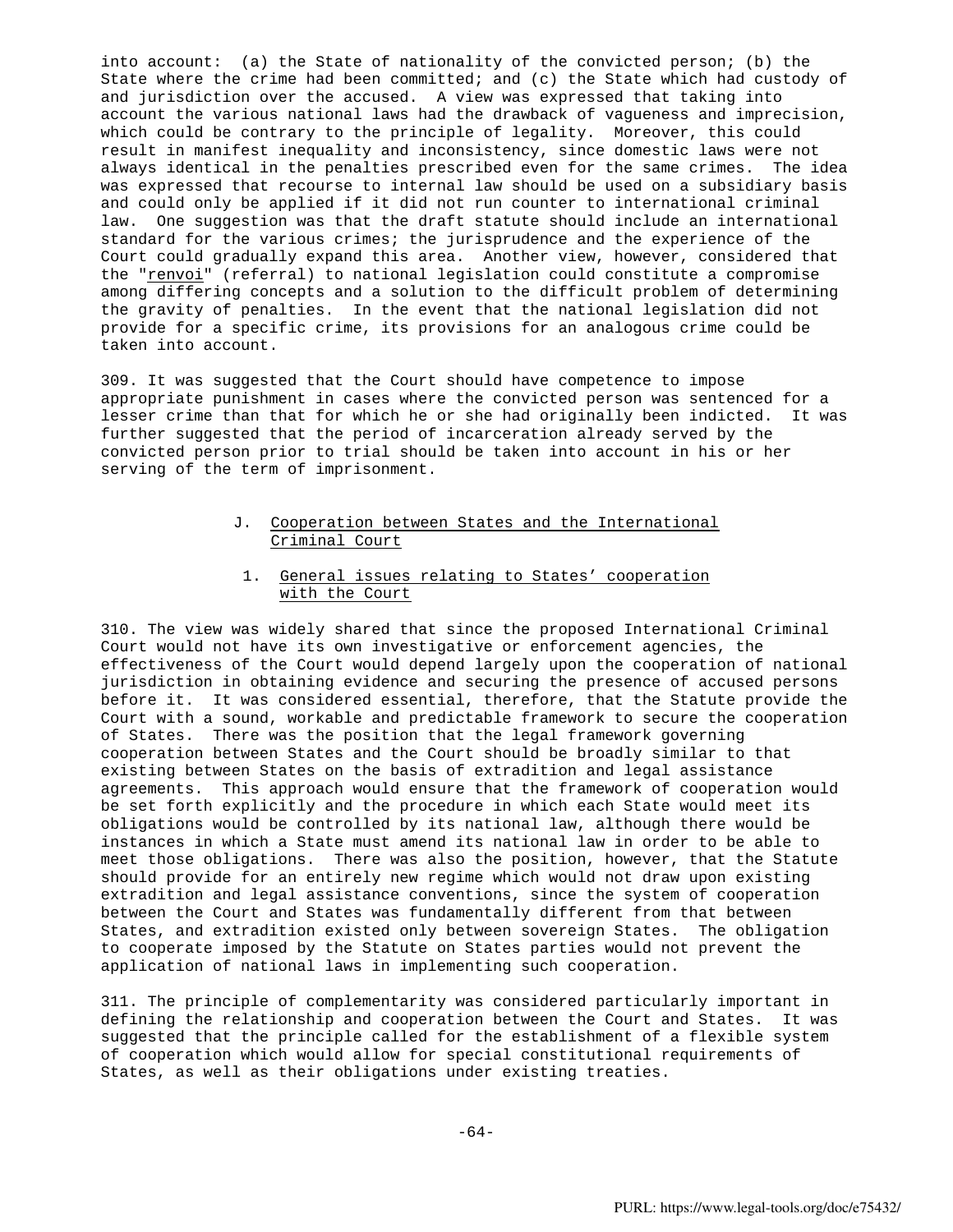312. It was noted that the nature and scope of cooperation was closely linked with the basic issue of the jurisdiction of the Court under article 20 of the Statute, and with such other issues as admissibility, consent mechanisms and the choice between "opt in" and "opt out" systems.

313. There was general support for the view that all basic elements of the required cooperation between the Court and States should be laid down explicitly in the Statute itself, while the list of such elements need not be exhaustive. It was suggested that a State would need to have a clear understanding of the types of assistance required to qualify their obligations in accordance with its domestic law, or to make provisions in their law for specific forms of assistance to be available.

314. As regards the question of the extent to which national law should be a source for determining the obligations of States under the Statute, the view was expressed that since the Statute was to provide all basic requirements of cooperation between States parties and the Court, national law should not be regarded as a source for determining such requirements, although the importance of its role in implementing the cooperation required by the Statute should be emphasized. It was noted further that, in order for the system of cooperation to be workable, there must be some deference to national law, but it could not be so dependent on national law that there would be real doubts about the extent to which States would provide meaningful cooperation of the Court in appropriate circumstances. The view was expressed by some delegations that matters of substance should be governed by the Statute and matters of procedure by national law.

315. Concerning the issue of the extent to which States parties to the Statute would be bound to grant assistance and cooperation to the Court, it was suggested that the obligations of States should be clearly and exhaustively defined in the Statute, together with the exceptions to that obligation. The suggestion was also made that the Statute itself should stipulate that in general a request of the Court was mandatory. The view was expressed, however, that the obligation could not be absolute, as inferred from the principle of complementarity. It was furthermore suggested that, if the jurisdiction of the Court was to be limited to the core crimes, there should be no need for acceptance of its jurisdiction by the State to cooperate, and some kind of safeguard should be provided to enable the Court to take further action should the State fail to comply with the Court's request. Some delegations also stated, however, that if jurisdiction was not limited to core crimes those States that had not accepted jurisdiction over a crime might not be obligated to cooperate. The view was expressed that precise mechanisms should be provided for situations where a State party refused to honour the Court's requests, and for cooperation with non-parties. Recourse to the Security Council in some cases was mentioned.

316. It was generally felt that the grounds for refusing compliance with requests from the Court should be limited to a minimum, taking into account the special character of the jurisdiction of the Court and the seriousness of the crimes to be covered under the Statute. Some exceptions referred to by delegations included deference to the principle of complementarity, urgency to exercise national jurisdiction, non-acceptance of the jurisdiction of the Court by the requested State, competing requests received by the requested State from the Court and from another State under existing treaty arrangements and constitutionally protected rights. The view was expressed by some delegations that essential security interests of the requested State should also qualify for refusal. As regards traditional exceptions to extradition, many of them, such as lack of dual criminality, political offence and nationality, were considered inappropriate in the light of the type of crimes to be dealt with by the Court.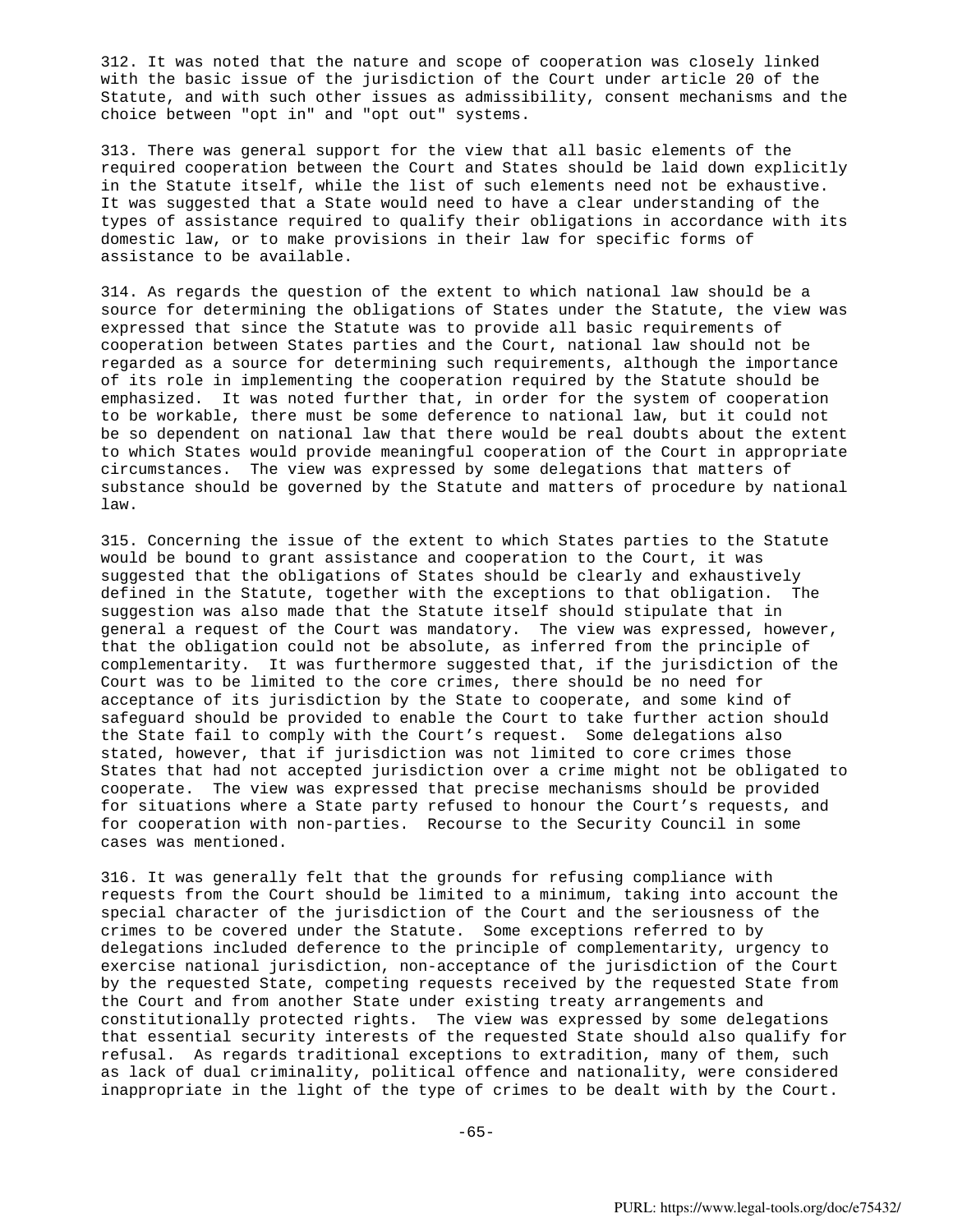The view was expressed that such traditional exceptions to extradition had their merits in this context.

317. It was noted that the relation between the obligations under parts 7 and 8 of the draft statute and existing conventions between States in the same area raised a particularly difficult problem. The point was made that the principle of complementarity would suggest that the requested State had the discretionary power to make a determination as to which request should have priority in the interest, for example, of effective prosecution. On the other hand, some delegations insisted on the primacy of requests from the Court, which would be established by an international convention and whose jurisdiction would be limited to core crimes, in the case where a State party had received competing requests from the Court and from another State party. The situations involving a competing request by a State which was not a party to the Statute was considered particularly complex and it was suggested that the matter should be examined further.

318. It was noted that additional discussions would be required to consider situations where the national authority of a State party did not exist for the Court to establish contact to seek cooperation.

319. The question was raised as to what would be the effect of the Court's exercise of inherent jurisdiction where the State requested to grant cooperation denied such cooperation without a justifiable reason. It was further stated that under the existing norms of international law, the State that did not comply with the obligations of the Statute would be held in violation of international law, which would impose State responsibility upon that State.

#### 2. Apprehension and surrender

320. It was noted that the system of apprehension and surrender under article 53 of the draft statute, which embodied a strict transfer scheme without contemplating any significant role of the national courts and other authorities on the matter, was a departure from the traditional regime of cooperation between States established under the existing extradition treaties. In this regard, some delegations indicated that they were in favour of a system based exclusively on the traditional extradition regime, modified as necessary. Some other delegations supported the transfer regime as envisaged in the Statute. Some further delegations expressed their view in support of reconciling the two regimes so as to ensure the consistent application of the Statute. The suggestion was made also that, in order to facilitate its acceptance by States, the Statute should provide for a choice between a modified extradition regime and a strict transfer regime, subject to different national laws and practices. It was emphasized however that whatever might be its character, it was a unique system of cooperation which must be tailored to the special needs of the Court, taking into account national constitutional requirements, particularly those for guaranteeing the protection of the fundamental rights of individuals, and States' obligations under existing extradition treaties. It was further stated that the relationship between surrender and traditional extradition required further examination. The suggestion was made that the system of surrender should be extended to cover the convicted as well as the accused persons.

321. It was generally agreed that the basis for a request by the Court for arrest of an accused as a preliminary measure for surrender should be a warrant of arrest issued by the International Criminal Court in accordance with the provisions of article 26 (3) of the draft statute. It was considered that such a request to a State party should contain a full description of the identity of the person sought, together with a full summary of the facts of the case in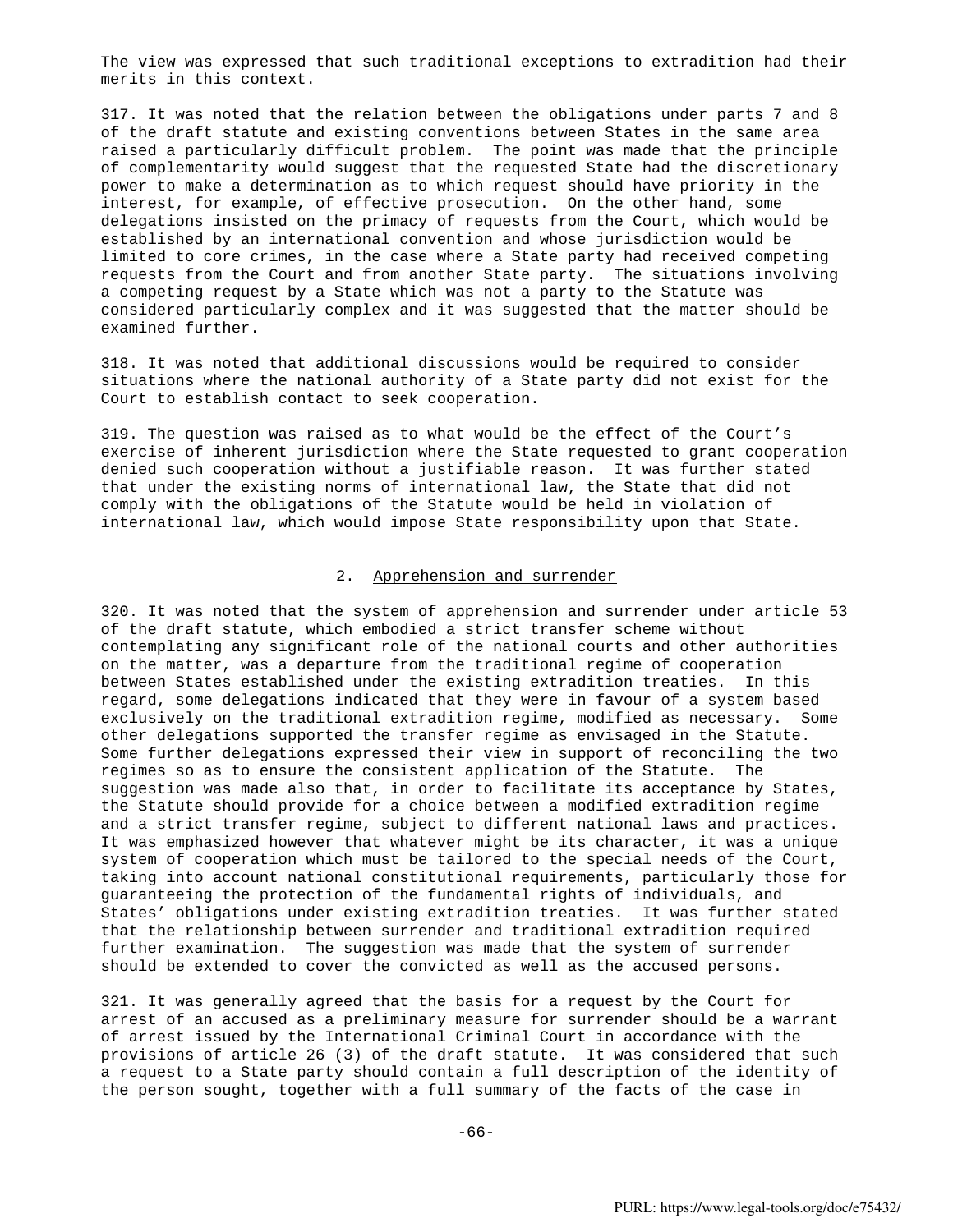question, including details of the offence or offences of which the person was accused and a copy of a warrant for his or her arrest. Such information, it was said, should be provided at the time when the request was made, and not later as contemplated in article 57. In this regard, it was suggested that the Statute should formulate a procedure for what is the traditional form of provisional arrest whereby a request could be made in an abbreviated form in cases of urgency, to be followed by the transmission of a formal request for surrender accompanied by supporting documentation. As for the transmission of a formal request, it was suggested that, although some States might need to follow a modified extradition approach, rather than a pure transfer regime, documentary and evidentiary requirements under a modified extradition approach should be the least burdensome possible. In this connection, support was expressed for the proposal that States specify those requirements in advance at the time of their ratification or accession to the Statute. On the question of the means of transmission, it was stated that the Court should have the freedom of using in each case the channel and the method it deemed appropriate, including the use of new technology such as telefax.

322. The point was made that there should be a clear distinction between the Court's request for pre-indictment arrest of a suspect and the Court's provisional request for post-indictment arrest of an accused, pending the transmission of a formal arrest warrant. It was stated that, in either case, a warrant of arrest should be the basis for a request for arrest. Some delegations suggested that, if the warrant of arrest was issued in the pre-indictment stage, there should be a determination by national courts of some sufficiency of underlying evidentiary basis for the warrant and of the existence of a specific charge. A number of delegations felt, however, that there was no need to require the transmission of any evidence in support of the arrest warrant. Concern was nevertheless expressed that pre-indictment arrest was not permissible under certain constitutions, nor was the unusually long period of 90 days of the pre-indictment detention provided for in article 28 (2). As for a need for a provision in the Statute concerning arrest of persons other than the accused, doubts were expressed as regards the possibility of the Court's ordering the arrest and transfer of a reluctant witness. In this regard, it was considered preferable to ensure that the Court itself had flexibility to receive testimony taken outside of its seat with the assistance of States or through, for example, electronic means.

323. On the question of the role of national authorities, in particular the judiciary, in the execution of the Court's requests for provisional arrest, pre-surrender detention or surrender of the accused to the Court, there was general support for the view that the Statute should permit involvement of national courts in the application of national law where those requirements were considered fundamental, especially to protect the rights of individuals, as well as to verify procedural legality. Mention was made in this connection, of the difficulties that many States would have with a direct enforcement of an arrest warrant issued by the Court, as opposed to an indirect enforcement through available national mechanisms. It was suggested that, as a minimum, it should be possible to challenge in a national court of the requested State a document purporting to be a warrant - without the examination of the warrant in relation to substantive law - and that there should be a national forum in which to adjudicate upon any admissibility dispute, at least as regards double jeopardy. It was further suggested that issues of detention prior to surrender, including bail or provisional release, should be determined by national authorities and not by the International Criminal Court, as envisaged in the draft statute. It was considered necessary, however, that the requested State should ensure that the views of the Prosecutor in regard to any release of the suspect or the accused should be brought to the attention of the judicial officer. In this regard, it was emphasized that there must be a very close working relationship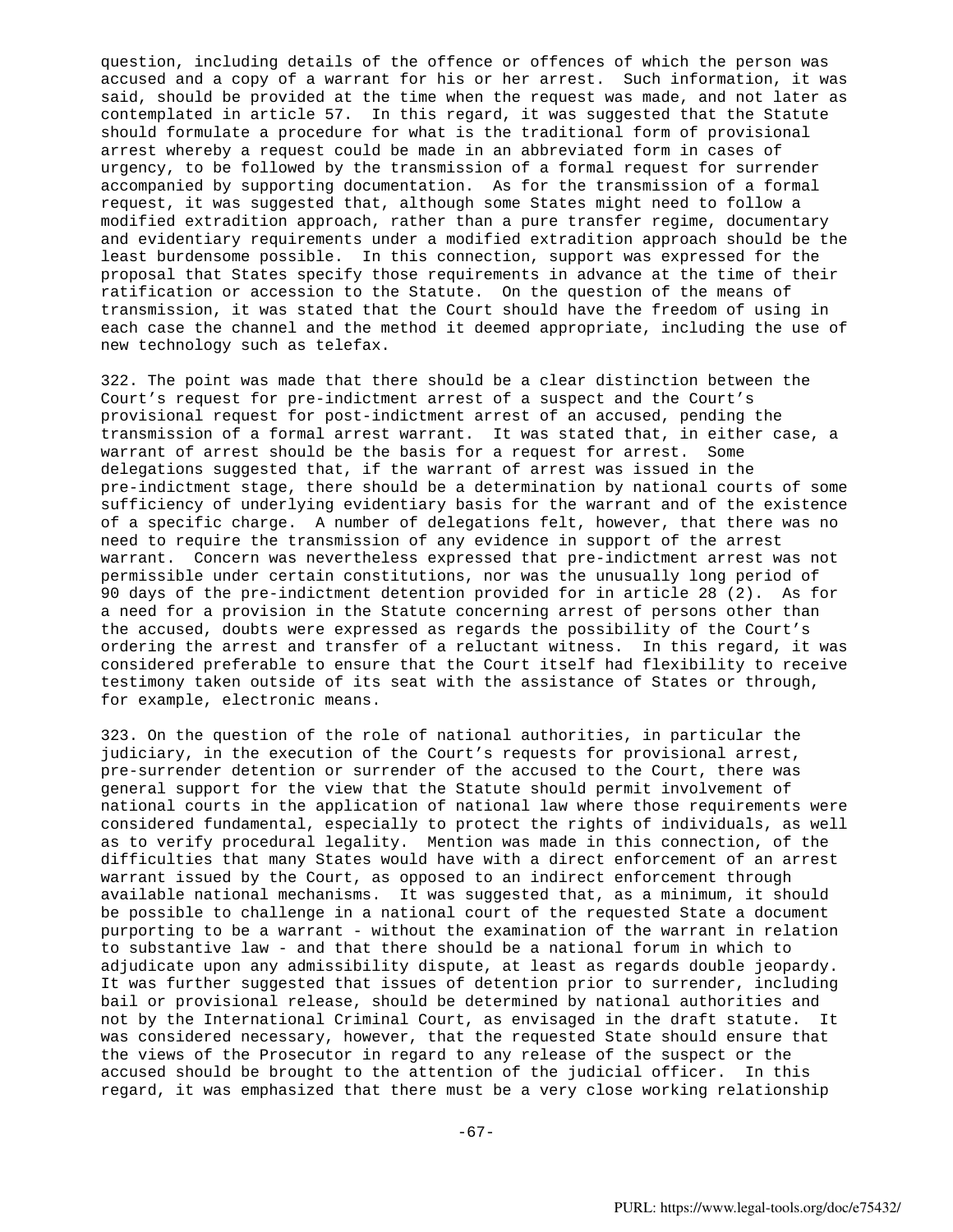between the Prosecutor and States parties in implementing the Court's request for assistance and surrender, and that the Statute should be sufficiently flexible so as to take this into account, while at the same time giving due attention to the rights of the individuals and the State's international obligations. The view was also expressed that the transfer of the accused to the Court or to the detaining State could be an appropriate point for shifting the primary responsibility over the accused from the national authorities to the International Criminal Court. With regard to the question of who should execute surrender, it was suggested that, for practical reasons, the Statute should provide for an option for execution by the custodial State, although there was also the view in favour of execution, in principle, by officials of the Court only.

324. With regard to the question of exceptions to the obligation to surrender, the view was reiterated that they should be kept to a minimum and that they should be specifically laid down in the Statute. In this connection, some delegations questioned the appropriateness of such traditional limitations or exceptions as the nationality of the accused, political or military offences, essential interests/ordre public or sufficiency of evidence. They also considered as inappropriate the principle of dual criminality, in view of the seriousness of crimes within the jurisdiction of the Court. Other delegations felt that some of these elements should be taken into account in laying down exceptions. Suggestions for possible exceptions included the principle of non bis in idem, non-acceptance of the Court's jurisdiction over a particular crime other than the crime of genocide, manifest errors of facts or law by the Court, the lack of a prima facie case, the statute of limitations, pendency of national proceedings relating to the same crime and competing requests from the Court and another State where the requested State might favour cooperation with that other State for effective prosecution of the crime, or might be obliged to render such cooperation to that other State.

325. On the rule of speciality, the view was expressed that, while some provision concerning speciality was required in order to safeguard the rights of the accused, the Statute should provide for application only to offences committed before surrender and also for the possibility of waiver by the States concerned. It was further noted that the question of competing international obligations would arise in respect of apprehension or surrender where a person whom the requested State had secured from another State for offences unconnected with the Court was transferred to the Court without the consent of that State. The view was also expressed that the Court should not, without the consent of the requested State, re-surrender to another State party or to a third State a person surrendered to it by the requested State in respect of offences committed before his surrender.

# K. International cooperation and judicial assistance

# 1. Nature of assistance

326. While the term "judicial assistance" was described as sufficiently broad to cover the types of assistance envisaged, a preference was expressed for the term "mutual assistance" as a term of art used in recent legal instruments and as a more accurate description of the various types of assistance that might be required. A doubt was also expressed, however, concerning the appropriateness of the use of the term "mutual" considering the unique character of the Court.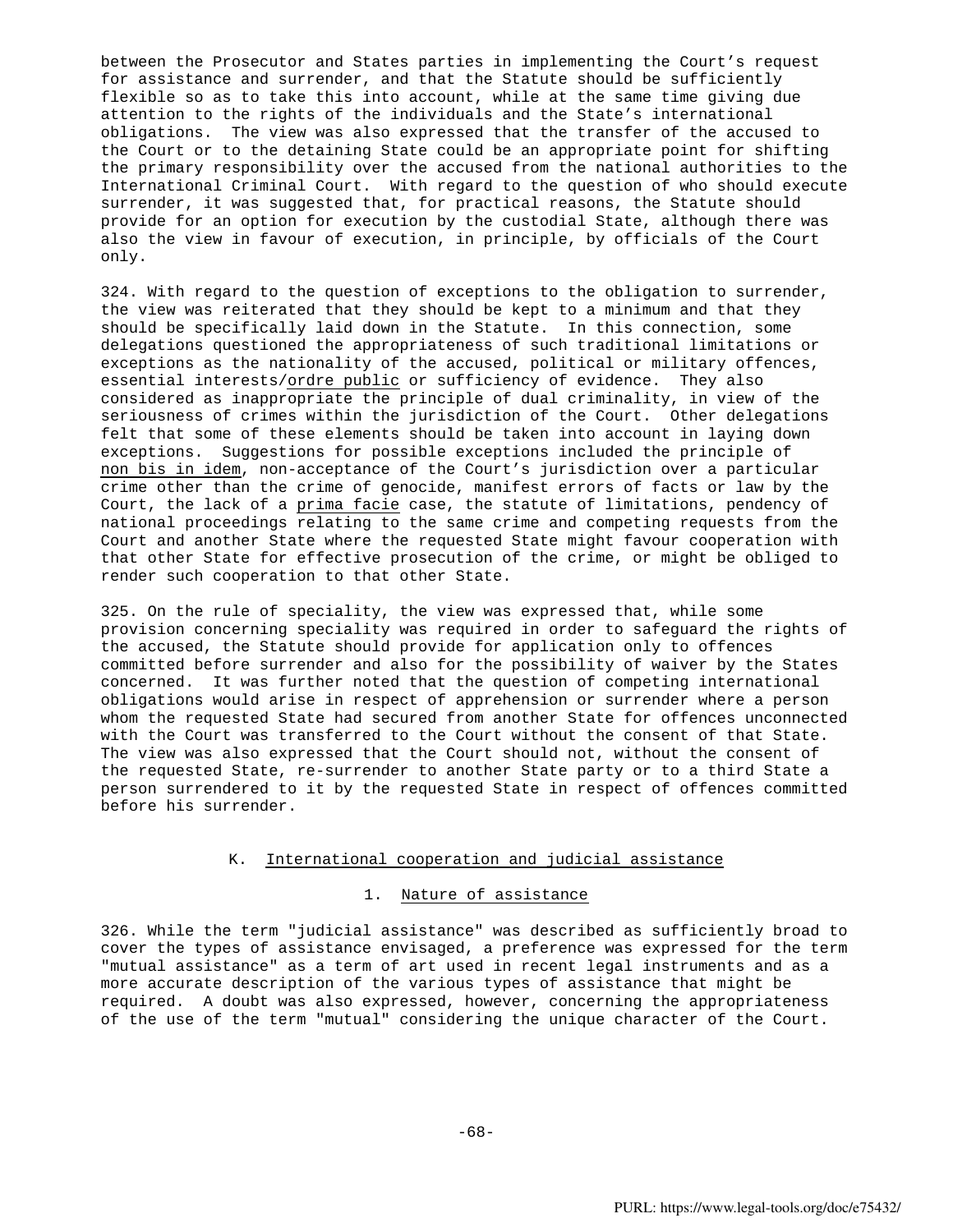## 2. Obligation of States parties to provide assistance (article 51, paragraph 1)

327. Several delegations expressed the view that the Statute should provide the legal basis for the obligation of States parties to provide the widest assistance to the Court and the general framework that would govern such matters. It was suggested that States parties should be required to use their best efforts in responding without delay to requests for assistance.

328. Some delegations expressed the view that the obligation to provide assistance should apply to all States parties, while others suggested that it should apply only to States parties which have accepted the jurisdiction of the Court with respect to the crime concerned. It was also suggested that requests for assistance should be made only after the Court had determined the question of jurisdiction, including State consent requirements, and the question of admissibility under the principle of complementarity.

329. While noting differences between the assistance to be provided by States to the Court and the traditional assistance provided between States in criminal matters, it was suggested that the Statute should be guided by the relevant existing conventions and the United Nations Model Treaty on Mutual Assistance in Criminal Matters. The view was also expressed that the Court could utilize existing arrangements for cooperation and mutual legal assistance in criminal matters.

# 3. Exceptions or limitations

330. The view was expressed that traditional exceptions to requests for assistance between States in criminal matters should not apply to the assistance to be provided to the Court given the serious nature of the crimes and the interest of the international community in the effective investigation and prosecution of those crimes. It was emphasized that any exceptions should be expressly provided in the Statute to provide predictability and uniformity with respect to the obligations of States parties, should be sufficiently narrow in scope to avoid abuse and should be kept to a minimum to avoid hampering the effective functioning of the Court. The view was also expressed that States could indicate the applicable exceptions under national law when becoming a party to the Statute. A question was raised as to whether the Statute would provide a self-contained regime of obligations and exceptions. A question was also raised as to whether the exceptions provided under international public law, such as reprisals or self-defence of States, would be applicable.

#### (a) National laws and constitutions

331. The view was expressed that national laws and constitutions should provide the procedures for implementing the requests for assistance but should not affect the obligation to provide such assistance under the Statute. It was suggested that national law could also provide the basis for the compulsory nature of investigative actions taken by the national authorities, such as search and seizure orders.

## (b) Public or national security interests

332. While the view was expressed that national security interests should constitute a valid exception, as in existing conventions, concerns were expressed about recognizing a broad exception based on public or national security interests. It was suggested that consideration should be given to addressing the legitimate concerns of States regarding requests for information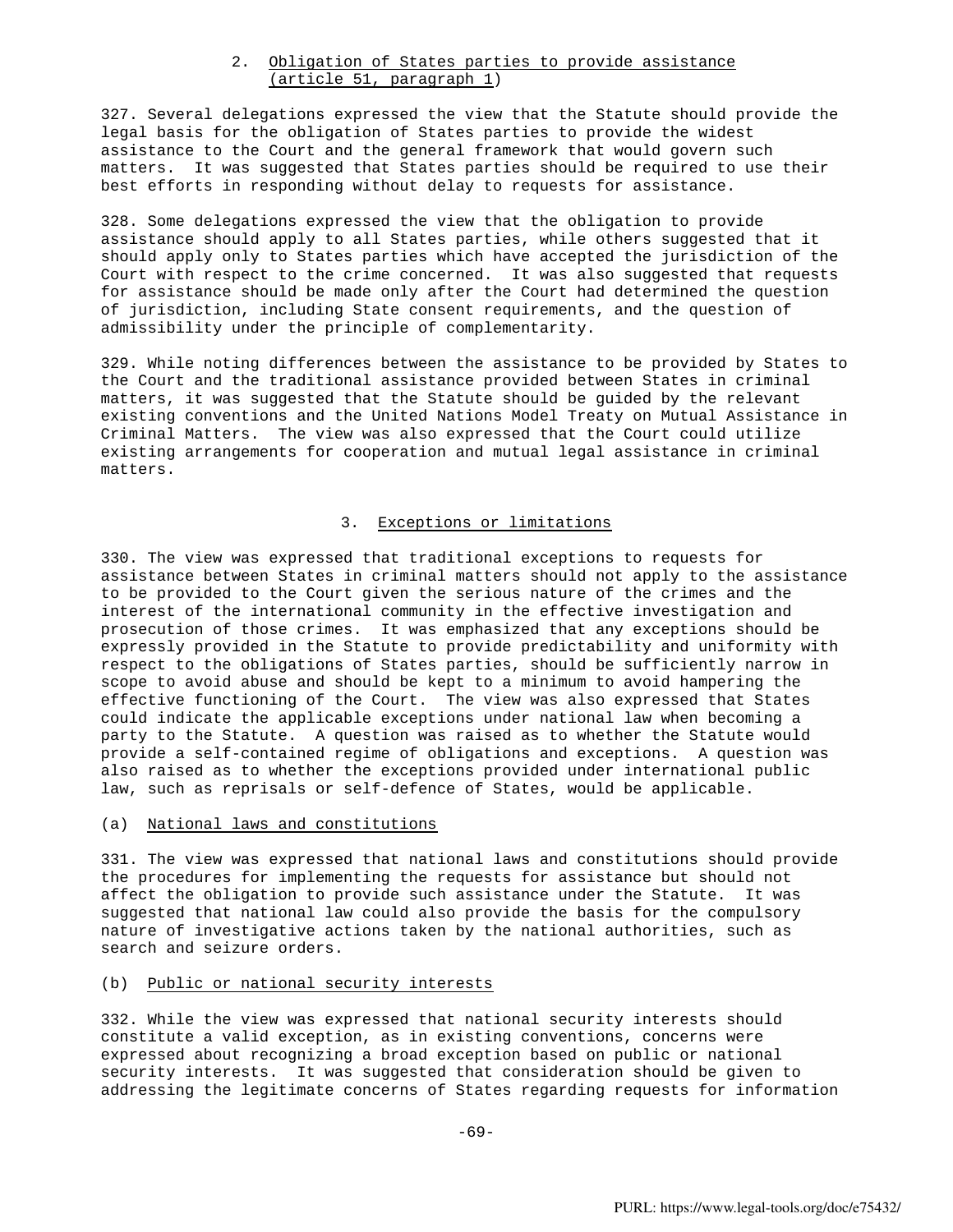or evidence relating to national security interests or other sensitive information while limiting the possibility of abuse which could impede the effective functioning of the Court.

#### (c) National investigation or prosecution

333. Some delegations expressed the view that the traditional exception to requests for assistance based on pending national investigations or prosecutions should not be applicable since the Court would consider this matter in determining the admissibility of a case under the principle of complementarity as a preliminary matter. Other delegations expressed the view that consideration should be given to providing a limited exception in situations in which complying with a request for assistance would interfere with an effective national investigation or prosecution.

## (d) Political or military offences

334. Many delegations expressed the view that the traditional exception concerning political or military offences should not apply to requests for assistance.

## (e) Dual criminality

335. It was suggested that the dual criminality requirement should not be applied to requests for assistance by the Court.

## (f) Manifestly unfounded request

336. Some delegations expressed the view that a State party should be able to refuse to comply with a request for assistance which was manifestly unfounded.

## 4. General provision or enumeration (article 51, paragraph 2)

337. A number of delegations expressed the view that the Statute should contain a list of the types of assistance that might be requested of States parties so as to indicate clearly their obligations and to facilitate the adoption of implementing legislation. While several delegations favoured a non-exhaustive list to provide a measure of flexibility and to enable the Court to request appropriate kinds of assistance in particular cases not specifically envisaged in the Statute, other delegations favoured a comprehensive list to provide greater clarity concerning the obligation of States parties and thereby facilitate the enactment of implementing legislation. It was suggested that the list contained in article 51, paragraph 2, should be further elaborated based on existing instruments.

## 5. On-site investigations (article 26, paragraph 2 (c))

338. Several delegations expressed the view that the Prosecutor should not be authorized unilaterally to initiate and conduct on-site investigations in the territory of a State party without its consent since that authority would be contrary to the principle of State sovereignty; it would be difficult for the Prosecutor to conduct on-site investigations and to ensure compliance with divergent national and constitutional law guarantees of individual rights without the assistance of national authorities; and such authorization would go beyond existing international law and would not be generally acceptable to States.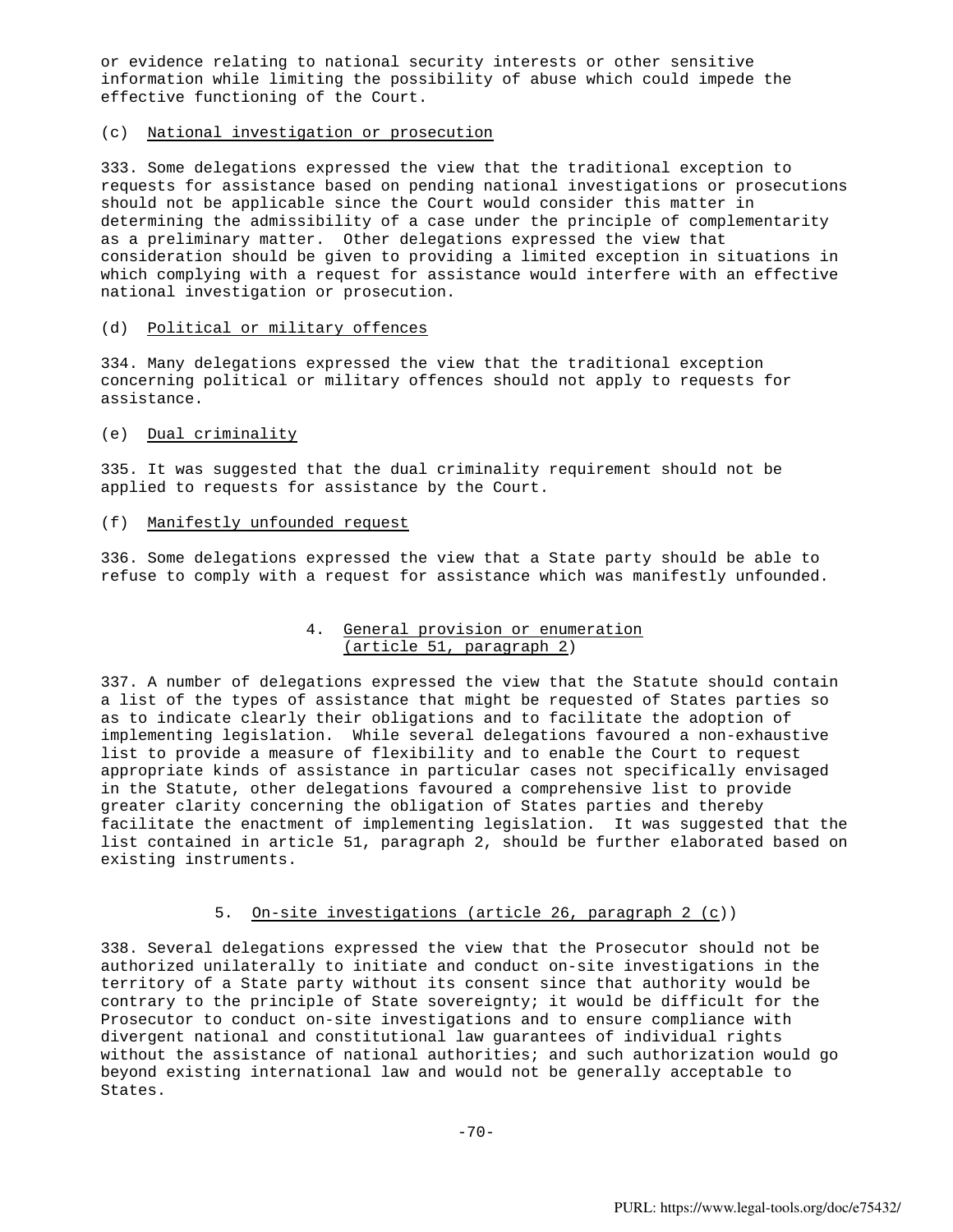339. The view was expressed that the on-site investigations envisaged under article 26, paragraph 2 (c), should be considered as a kind of assistance to be provided by States in response to an appropriate request from the Court. It was emphasized that on-site investigations should be carried out only with the consent of the State concerned and by its competent national authorities in accordance with the national and constitutional law guarantees of individual rights. The view was expressed that there might be a limited exception to the State consent requirement in extraordinary situations involving the referral of a matter to the Court by the Security Council under Chapter VII of the Charter of the United Nations. Other delegations felt that the Prosecutor should be authorized to carry out on-site investigations with the consent of the State concerned, and without its consent if the national authorities were unable to conduct an investigation that would meet the Court's needs. In the view of those delegations, it would be up to the Court to decide if that condition had been met.

#### 6. Requests for assistance (article 57)

#### (a) Form and content of requests

340. Several delegations expressed the view that requests for assistance should include sufficiently detailed, relevant information concerning the crime, the alleged offender, the type of assistance requested, the reasons for requesting assistance and its objective as well as other relevant information depending on the type of assistance requested, such as the identity and location of the alleged offender, the identity and location of witnesses, the location of documents or other evidence. There was an indication of general satisfaction with article 57, paragraphs 3 and 4, while noting the possibility of further refinement based on the relevant instruments. It was suggested that it might be necessary to retain a degree of flexibility in view of divergent national law requirements.

#### (b) Competent authority for making such requests

341. The view was expressed that the Prosecutor should be competent to request assistance given his or her responsibility for the investigation and prosecution of alleged offenders. There were different views as to the extent to which the Prosecutor should be required to request the assistance of States in obtaining exculpatory information and evidence or the defence should be permitted to request the assistance of States in this regard. The view was further expressed that the Presidency, the Court or the trial chamber should also be competent to request assistance from a State party depending on the stage of the investigation or the judicial proceeding. It was suggested that the Court should be competent to request assistance either ex officio, upon the request of the Prosecutor or of the defence. It was also suggested that the Registry should be responsible for transmitting requests for assistance, as indicated in article 51, paragraph 2.

### (c) Means of communication

342. Several delegations expressed the view that States parties should designate the competent national authority to receive requests for assistance to provide an expeditious and direct line of communication, as envisaged in article 57, paragraph 1. A preference was expressed for using diplomatic channels to communicate requests for assistance, while there was also an indication that this was not the current practice. It was suggested that there should be some flexibility to enable States parties to select different channels of communication.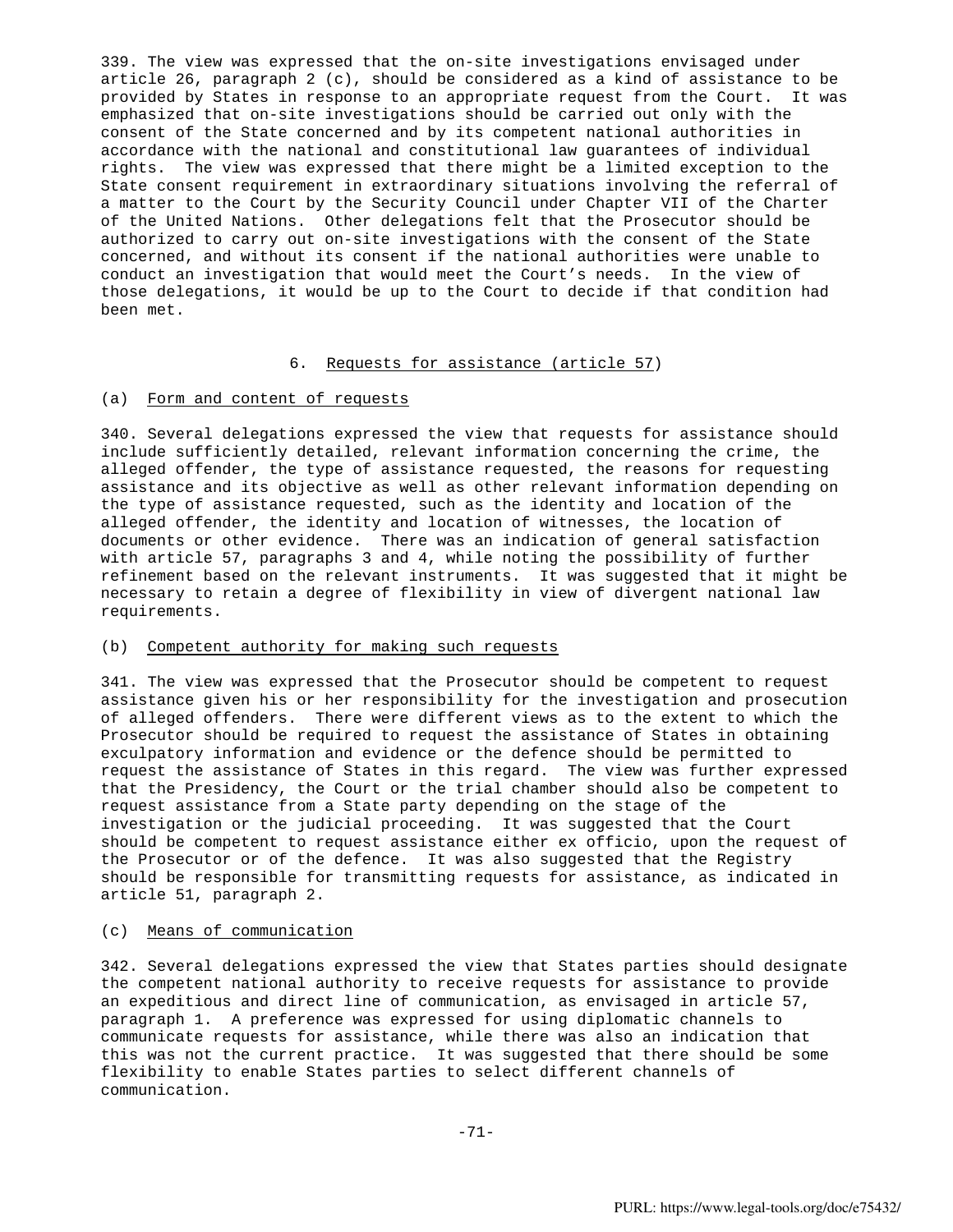343. In the view of some delegations modern means of communication should be used to facilitate expeditious communications, such as by fax or other electronic means. It was emphasized that it might be necessary to provide subsequently an original written request without delay to enable the national authorities to take appropriate action. However, concerns were expressed regarding the reliability and the confidentiality of such means.

# 7. Role of national authorities

344. It was emphasized that requests for assistance should be carried out by the competent national authorities in accordance with national law and constitutional guarantees of individual rights. It was also emphasized that it would be necessary for the national authorities to comply with relevant international standards in implementing the requests for assistance. It was suggested that the national authorities could carry out investigations pursuant to instructions provided by the Court and that the Prosecutor or staff members could be present during the investigation and possibly participate therein.

## 8. Non-compliance

345. The view was expressed that consideration should be given to situations in which a State refused to assist in an investigation in an attempt to shield an individual from criminal responsibility or was unable to provide such assistance owing to the lack of an effective, functioning judicial or legal system. It was suggested that it might be possible to envisage a role for the Security Council in certain situations. It was also suggested that the Statute should envisage a special chamber that would consider refusals or failures to comply with requests for assistance and render appropriate decisions.

# 9. Rule of speciality (article 55)

346. The view was expressed that the rule of speciality should apply to information or evidence transmitted to the Court by a State. There was an indication of general satisfaction with the limited rule contained in article 55, paragraph 2. Emphasis was also placed on envisaging an exception to the rule based on the express consent or waiver given by the State that had provided the information or evidence, with reference being made to article 55, paragraph 3. It was suggested that such an exception should be based on the consent or waiver of the accused. It was also suggested that the rule of speciality could be limited to situations in which the State concerned raised an objection.

# 10. Reciprocity

347. Some delegations were of the view that the rule of reciprocity should apply to the relation between the Court and States, to the effect that the Court should be under an obligation to comply with requests by States exercising jurisdiction in conformity with the notion of complementarity. The view was also expressed that the Statute should merely envisage the possibility of the Court providing information or evidence to a State to assist with a national investigation or prosecution of a similar or related case without overburdening the Court. Although some delegations raised this issue under the rubric of reciprocity, other delegations pointed out that since the Court would not be a State and could not be obligated to reciprocate assistance rendered by a State in a strict sense, it would be more appropriate to consider the issue as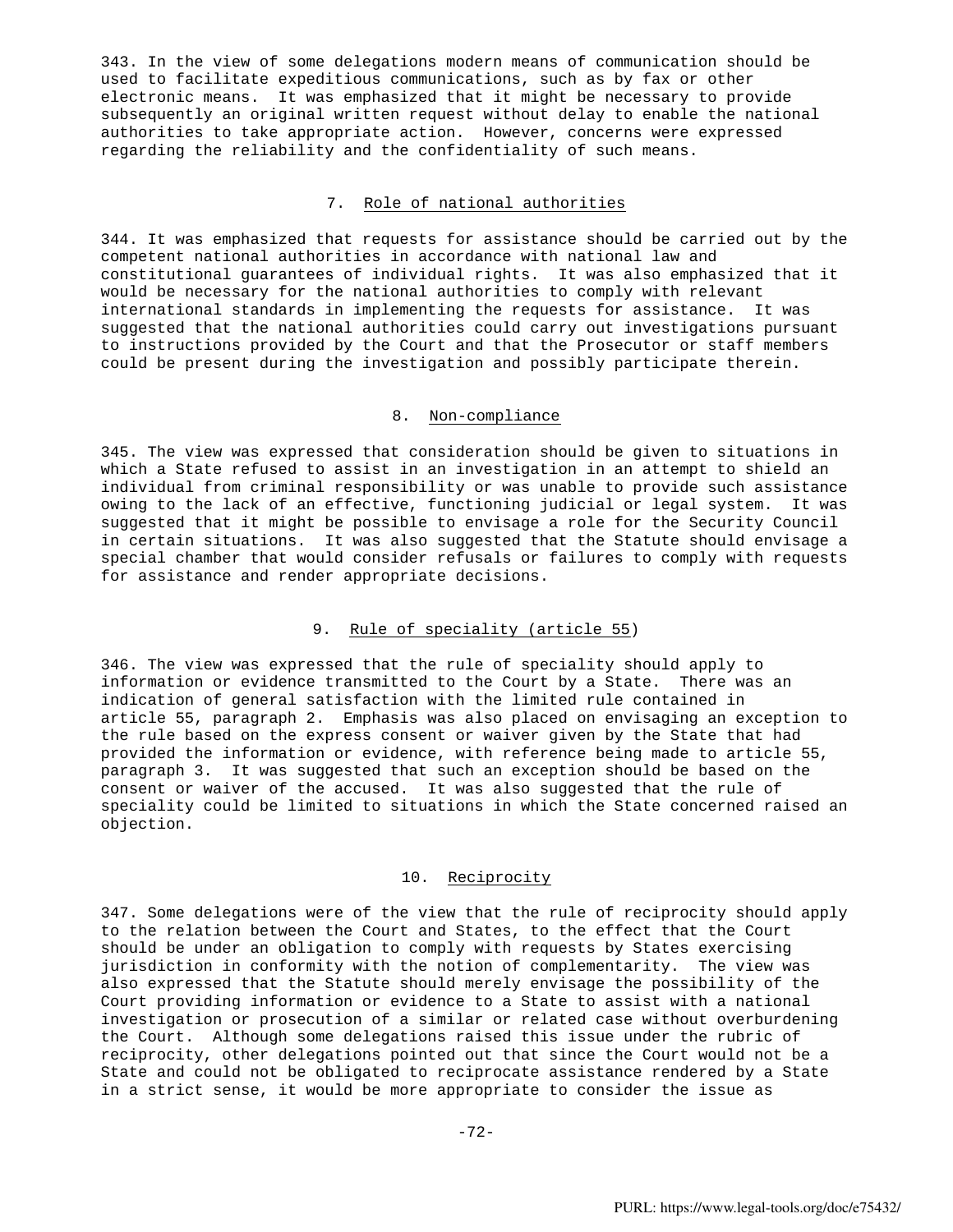possible cooperation provided by the Court to a State. It was further stated that a provision stipulating such cooperation by the Court could be included in the Statute. The view was expressed that the Court could not provide information obtained from one State to another State without the consent of the former State.

# 11. Assistance of non-States parties (article 56)

348. The view was expressed that non-States parties should be encouraged to provide assistance to the Court as envisaged in article 56. It was suggested that the Court should be authorized to enter into special agreements or ad hoc arrangements with non-States parties to encourage and enable such States to provide assistance to the Court in general or in particular cases. It was also suggested that reciprocity or mutual cooperation might be an important factor in obtaining the assistance of non-States parties.

## 12. Recognition of judgements and enforcement of sentences

349. It was generally recognized that because this subject involved novel features and therefore only preliminary comments could be made at the current stage, these issues would require further consideration and elaboration.

350. Concerning the issue of penalties, it was felt that penalties other than imprisonment, e.g., fines, restitution, compensation, might have to be considered under part 8.

## (a) Recognition of judgements (article 58)

351. The view was expressed that by accepting the jurisdiction of the Court States parties would, by definition, recognize the Court's judgements. Therefore, it was not necessary to provide for a particular recognition procedure in the Statute. Article 58, therefore, should be modified to provide that a State not only should recognize a judgement of the Court but also should enforce the Court's sentences in its territory. The view was also expressed that States parties were bound to recognize the Court's judgements upon the entry into force of the Statute, and it was proposed that article 58 be amended by adding the sentence: "States parties have to recognize the judgements of the Court as judgements rendered by their national judiciaries." It was further proposed that, as a consequence of the rule of reciprocity, a provision in article 58 should stipulate that the Court also should recognize the judgements of the States parties.

352. Some delegations felt that automatic recognition of judgements and enforcement of sentences of the Court should be subject to the provision that recognition should not be inconsistent with fundamental provisions of the domestic law of States parties.

353. A contrasting view envisaged the Court as being on equal footing with national legal systems and that the Court's judgements, therefore, should not be automatically recognized, but rather examined by the national Court concerned.

354. There was support for both a method of continued enforcement and a national exequatur procedure. Regarding a national exequatur procedure, the point was made that the Statute should ensure that the reasons for a State's refusal to execute the Court's judgement were kept to an absolute minimum.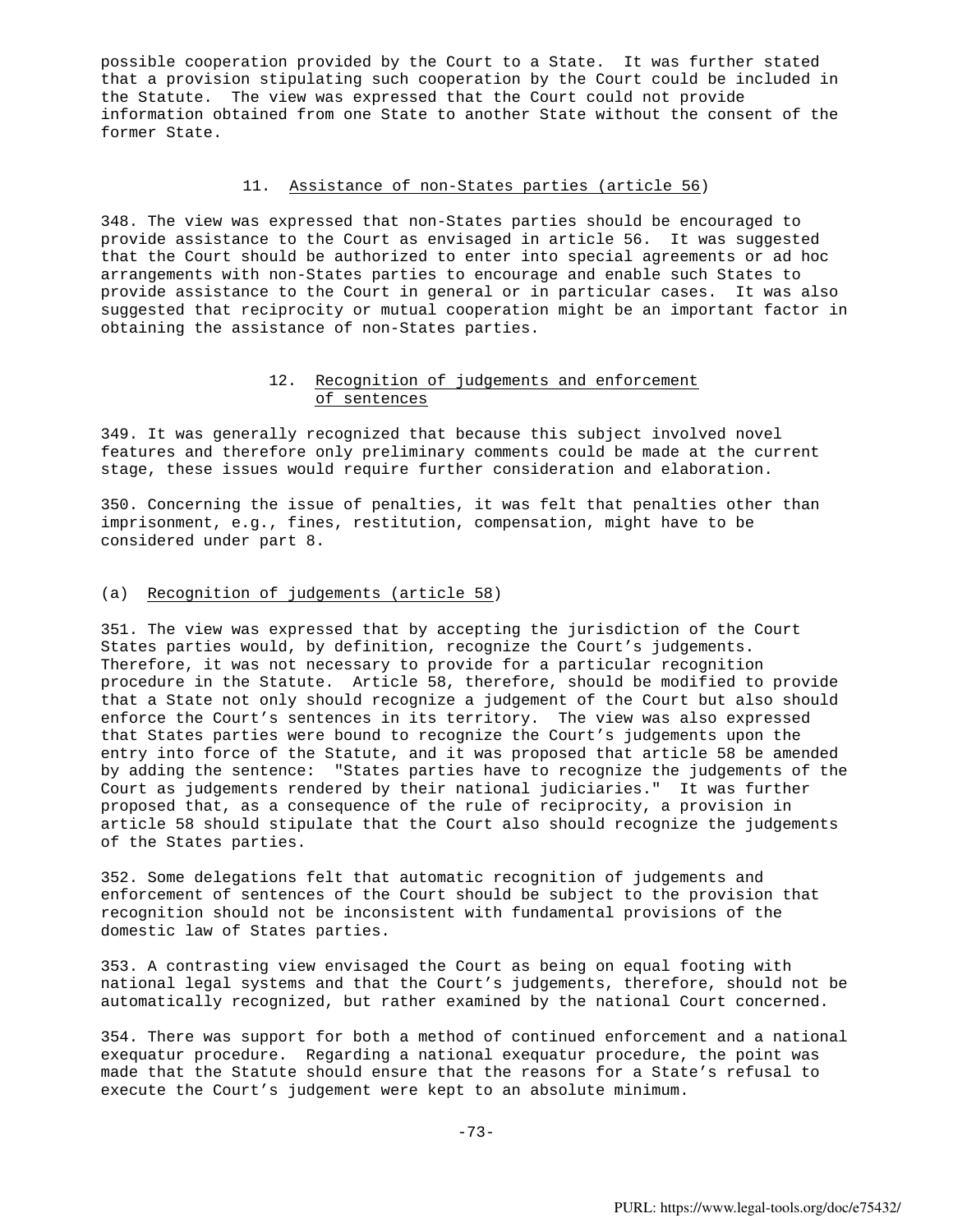355. The need for article 58 was also questioned on the ground that if the Court was to impose only imprisonment, vis-à-vis fines or restitution, then article 59 alone would appear to specify adequately a State's obligation to the Court.

#### (b) Enforcement of sentences (article 59)

356. There was support among the delegations for the Court to designate a State where the sentence of imprisonment would be served from a list of States which had indicated their "willingness" to accept convicted persons. The view was further expressed that in designating a State the Court should take into account the interests of the Court itself and of the State concerned as well as the fundamental rights of the prisoner. The remark was made, however, that article 59 should be redrafted so as to exclude any element of "willingness" on the part of States parties in executing the Court's sentences, as this would run counter to the idea of the Court being an extension of the judiciary of the States parties. In other words, article 59 should make it clear that States parties would be obligated to execute sentences of the Court if they were so designated by the Court.

357. Concerning the issue of the supervision of a sentence of imprisonment, it was generally agreed that the Court should exercise control in critical areas, in order to ensure consistency and compliance with international norms regarding conditions of incarceration (e.g., the 1955 United Nations Standard Minimum Rules for the Treatment of Prisoners), and leaving to the custodial State the day-to-day supervision of the prisoner. The remark was also made that control by the Court was necessary to prevent national law being used, for example, to reduce a sentence imposed on a prisoner by the Court.

358. The point was also made that the issues of enforcement of sentences in article 59 and the issues of pardon, parole and commutation of sentences in article 60 merged to a certain extent, and that the temporary or permanent release of a convicted person should be decided upon by the Court. It was recognized that that might require the establishment of an additional arm of the Court to monitor when prisoners should be released.

#### (c) Pardon, parole and commutation of sentences (article 60)

359. The view was expressed that the issues of pardon, parole and commutation of sentences should be left to the Court. Another view supported the retention of paragraph 4 of article 60 as an essential provision in the Statute for a State's acceptance of prisoners.

360. There was also the view that since the Court was a judicial body and should not be put in a position to consider extra-legal matters associated with pardons and parole, perhaps a separate entity should be created to deal with these issues.

361. Remarks were made however questioning the role of the power of pardon since the Court's powers of revision, parole and commutation of sentences seemed sufficient to address the interests of the convicted person.

# L. Other issues

362. It was suggested that the final clauses should provide a transitional arrangement for the transfer of cases from the ad hoc tribunals to the Court to avoid concurrent or parallel jurisdiction. However, attention was drawn to the differences in the temporal jurisdiction of the ad hoc tribunals and the Court, which obviated the need for such an arrangement.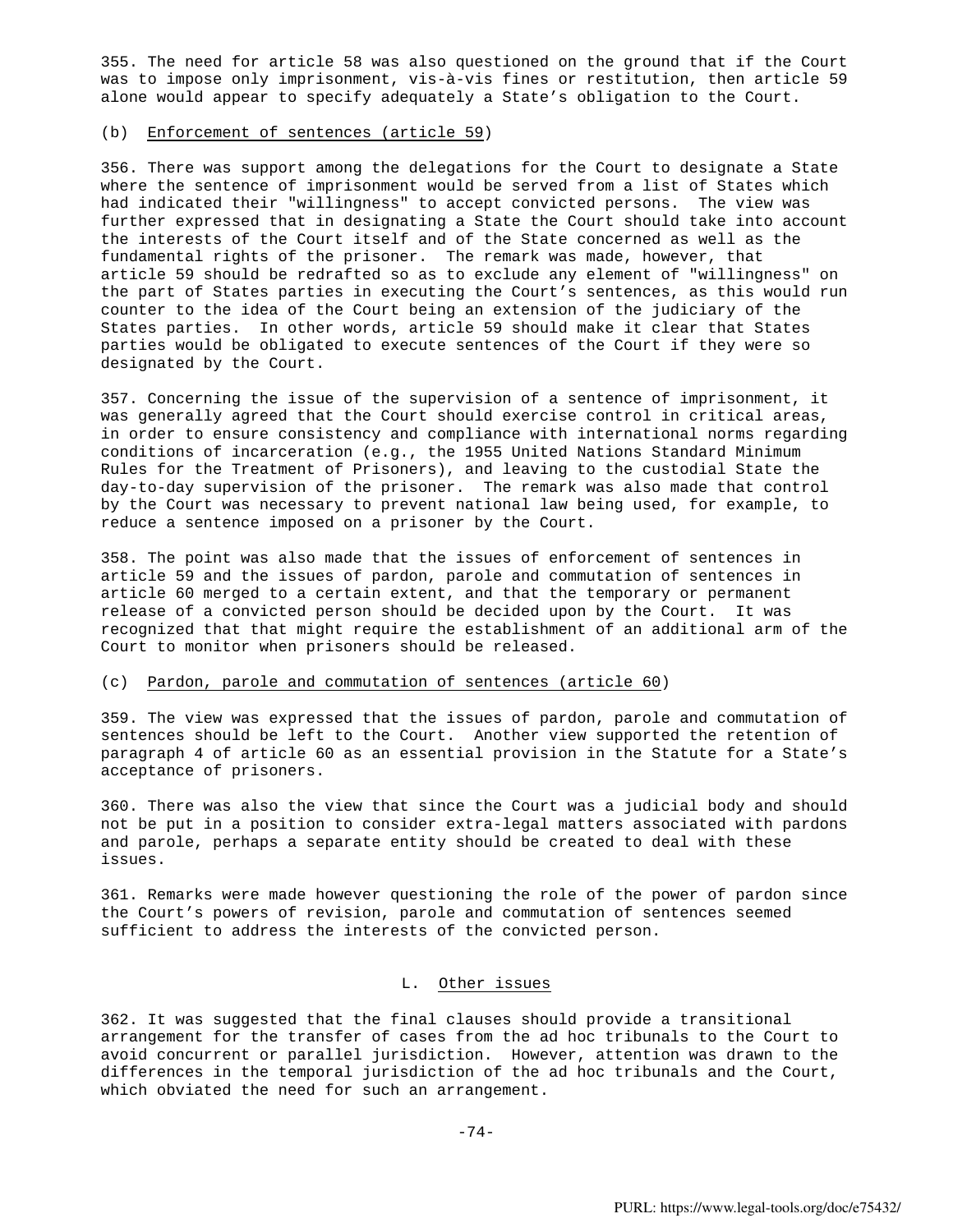363. Some delegations expressed their concern that there had been no negotiation of texts during the deliberations of the Preparatory Committee which would allow the fixing of a specific date for the holding of the conference. For those delegations, the date of the conference was closely linked to the progress in the preparatory work and its results.

364. The view was also expressed that the process of negotiation should be democratic and transparent, that the question of the scheduling of the conference was a political one and did not fall within the mandate of the Preparatory Committee and that it should be considered in a political body such as the Sixth Committee. According to the same view, taking a decision on the date of the conference before the trend of future developments became clearer might compromise the quality of negotiations in the future.

365. Other delegations, however, were of the view that in order to ensure an effective negotiating process it would be necessary to establish a deadline for the preparatory work and to that effect fix a date for the conference of plenipotentiaries in 1997.

## M. Conclusions of the Preparatory Committee 12/

366. The General Assembly, by its resolution 50/46 of 11 December 1995, established the Preparatory Committee on the Establishment of an International Criminal Court and directed it "to discuss further the major substantive and administrative issues arising out of the draft Statute prepared by the International Law Commission and, taking into account the different views expressed during the meetings, to draft texts, with a view to preparing a widely acceptable consolidated text of a convention for an international criminal Court as a next step towards consideration by a conference of plenipotentiaries", and decided "to include in the provisional agenda of its fifty-first session an item entitled 'Establishment of an international criminal Court', in order to study the report of the Preparatory Committee and, in light of that report, to decide on the convening of an international conference of plenipotentiaries to finalize and adopt a convention on the establishment of an international criminal Court, including on the timing and duration of the conference."

367. In accordance with its mandate, the Preparatory Committee discussed the major substantive and administrative issues arising out of the draft Statute and proceeded to consider draft texts, with a view to preparing a widely acceptable consolidated text of a convention for an international criminal Court. The Preparatory Committee undertook its mandate on the basis of the draft Statute prepared by the International Law Commission, taking into account the report of the Ad Hoc Committee on the Establishment of an International Criminal Court, the written comments submitted by States to the Secretary-General pursuant to General Assembly resolution 49/53 of 9 December 1994 and proposals for amendments submitted by delegations and taking into account also the contributions of relevant organizations. Written proposals for amendments to the draft Statute of the International Law Commission already submitted by delegations or prepared by the Chairman are included in the present report in the form of a compilation (see vol. II). They contain consolidated texts prepared by informal groups without prejudice to the national positions of delegations.

368. The Preparatory Committee wishes to emphasize the usefulness of its discussions and the cooperative spirit in which the debates took place. In light of the progress made and with an awareness of the commitment of the international community to the establishment of an international criminal Court,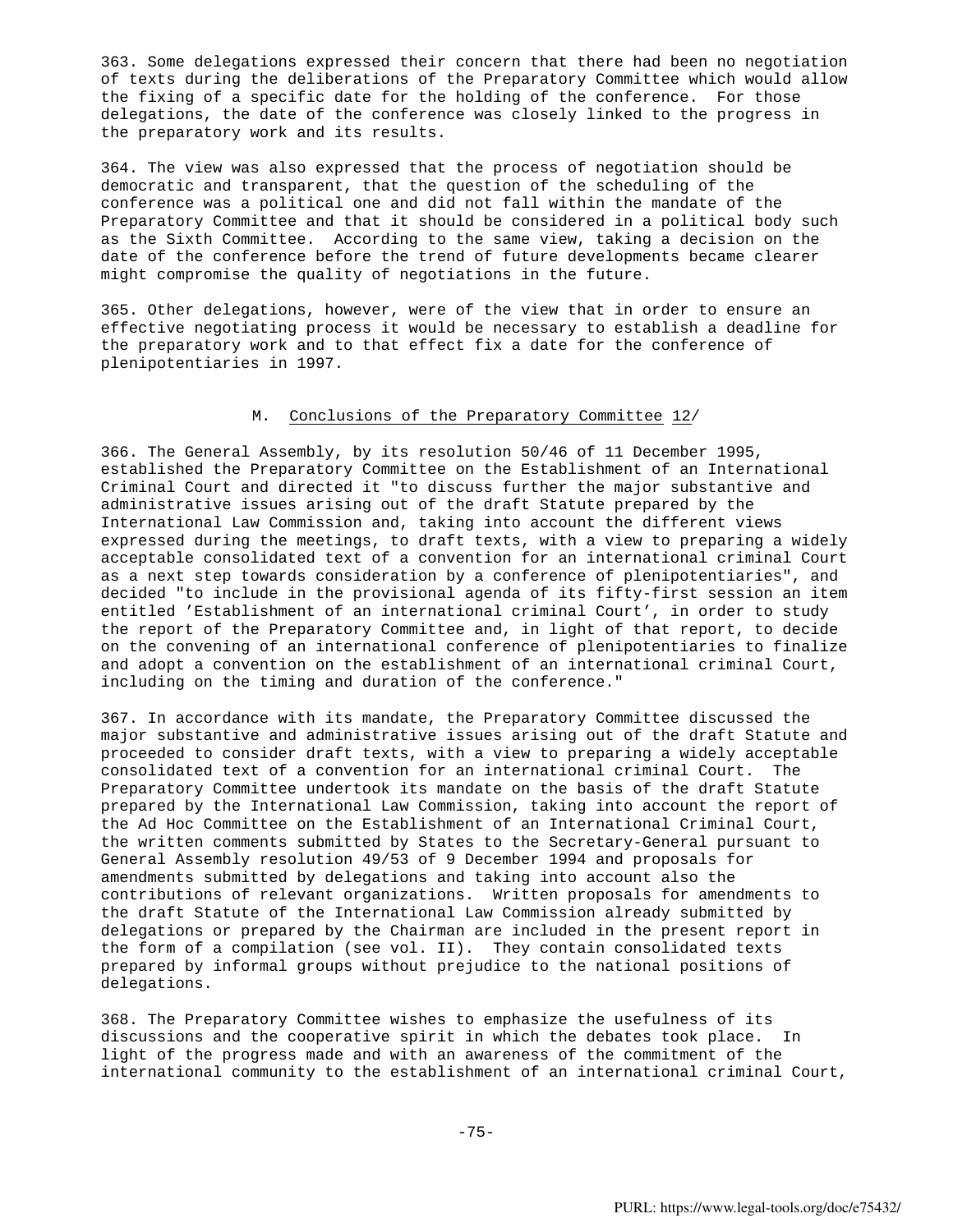the Preparatory Committee recommends that the General Assembly reaffirm the mandate of the Preparatory Committee and give the following directions to it:

(a) To meet three or four times up to a total of nine weeks before the diplomatic conference. To organize its work so that it will be finalized in April 1998 and so as to allow the widest possible participation of States. The work should be done in the form of open-ended working groups, concentrating on the negotiation of proposals with a view to producing a draft consolidated text of a convention to be submitted to the diplomatic conference. No simultaneous meetings of the working groups shall be held. The working methods should be fully transparent and should be by general agreement in order to secure the universality of the convention. Submission of reports on its debates will not be required. Interpretation and translation services will be available to the working groups;

- (b) To deal with by the following:
- (i) Definition and elements of crimes;
- (ii) Principles of criminal law and penalties;
- (iii) Organization of the Court;
- (iv) Procedures;
- (v) Complementarity and trigger mechanism;
- (vi) Cooperation with States;
- (vii) Establishment of the International Criminal Court and its relationship with the United Nations;
- (viii) Final clauses and financial matters;
	- (ix) Other matters.

369. The Preparatory Committee recalls that the General Assembly resolved in its resolution 50/46 to decide at its fifty-first session, in the light of the report of the Preparatory Committee, on the convening of an international conference of plenipotentiaries to finalize and adopt a convention on the establishment of an international criminal court, including on the timing and the duration of the conference.

370. Recognizing that this is a matter for the General Assembly, the Preparatory Committee, on the basis of its scheme of work, considers that it is realistic to regard the holding of a diplomatic conference of plenipotentiaries in 1998 as feasible.

#### Notes

1/ The list of delegations to the Preparatory Committee is contained in documents A/AC.249/INF/1 and A/AC.249/INF/2.

2/ Official Records of the General Assembly, Forty-ninth Session, Supplement No.  $10$  (A/49/10), chap. II.B.I.5; and A/49/355, chap. II.

3/ Ibid., Fiftieth Session, Supplement No. 22 (A/50/22).